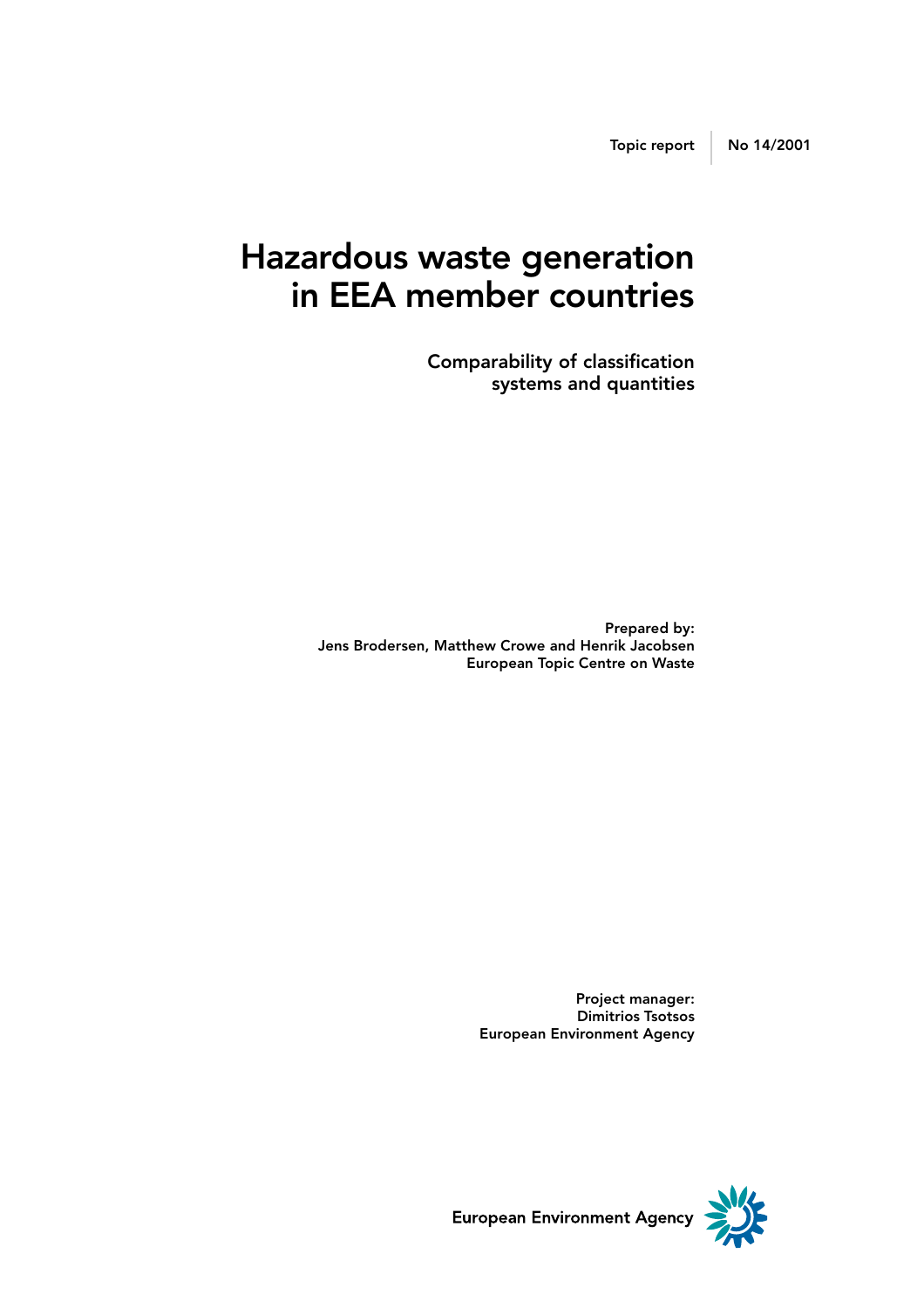Layout: Folkmann Design A/S

#### **Legal notice:**

The contents of this report do not necessarily reflect the official opinion of the European Commission or other European Communities institutions. Neither the European Environment Agency nor any person or company acting on behalf of the Agency is responsible for the use that may be made of the information contained in this report.

A great deal of information on the European Union is available on the Internet. It can be accessed through the Europa server (http://europa.eu.int).

© EEA, Copenhagen 2002

Reproduction is authorised provided the source is acknowledged.

ISBN 92-9167-408-7

European Environment Agency Kongens Nytorv 6 DK-1050 Copenhagen K Denmark Tel.: (45) 33 36 71 00 Fax: (45) 33 36 71 99 E-mail: eea@eea.eu.int Home page: http://www.eea.eu.int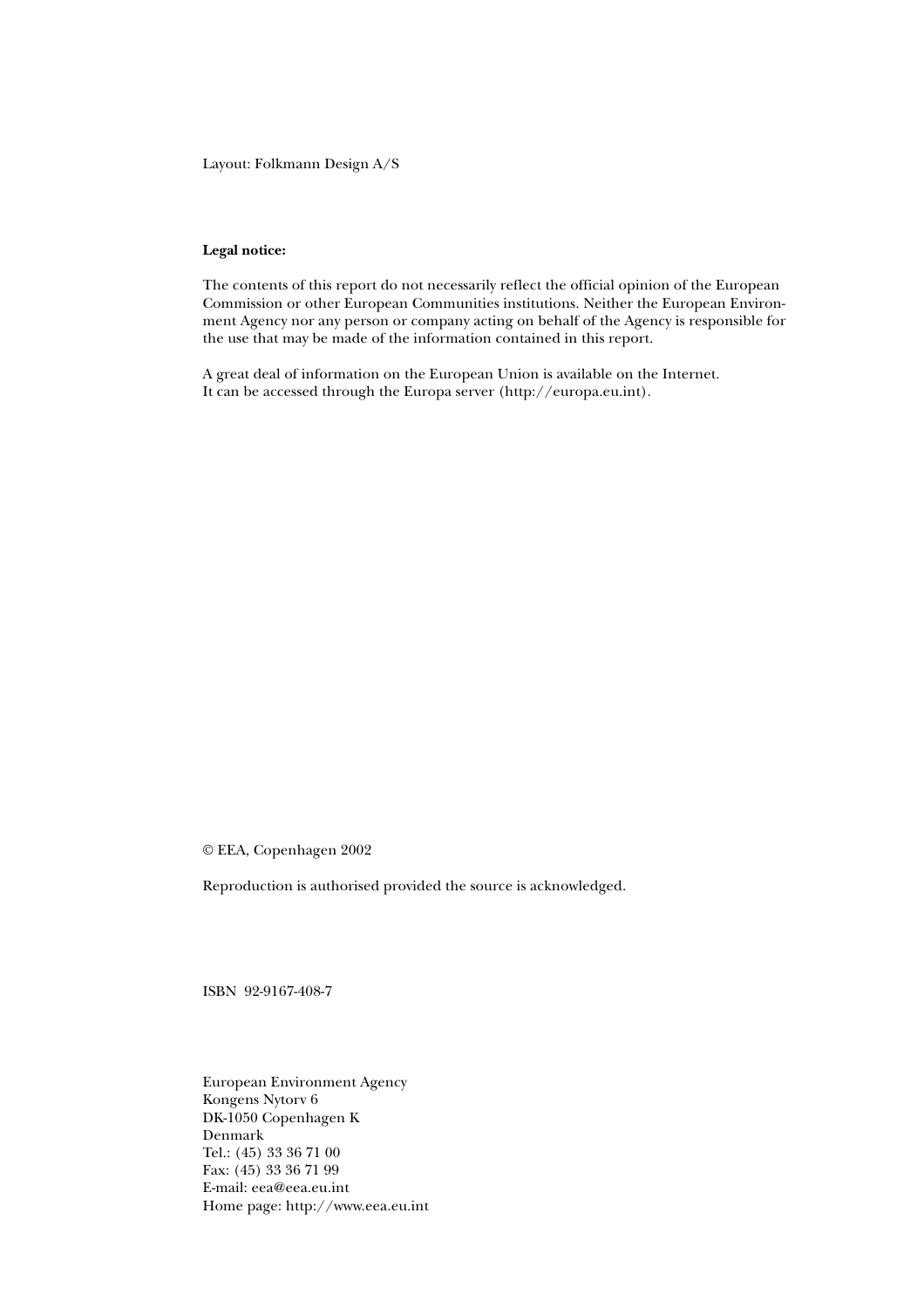## **Contents**

| 1. |                                                                                               |  |
|----|-----------------------------------------------------------------------------------------------|--|
|    |                                                                                               |  |
|    |                                                                                               |  |
|    |                                                                                               |  |
| 2. |                                                                                               |  |
|    |                                                                                               |  |
|    |                                                                                               |  |
|    |                                                                                               |  |
|    |                                                                                               |  |
|    |                                                                                               |  |
|    |                                                                                               |  |
|    |                                                                                               |  |
|    |                                                                                               |  |
| 3. |                                                                                               |  |
|    |                                                                                               |  |
|    |                                                                                               |  |
|    |                                                                                               |  |
|    |                                                                                               |  |
|    |                                                                                               |  |
|    |                                                                                               |  |
|    |                                                                                               |  |
| 4. |                                                                                               |  |
|    |                                                                                               |  |
|    |                                                                                               |  |
|    |                                                                                               |  |
|    |                                                                                               |  |
|    |                                                                                               |  |
|    | 4.3. Conclusion of comparability of the present classification systems for hazardous waste 22 |  |
|    |                                                                                               |  |
|    |                                                                                               |  |
|    |                                                                                               |  |
|    |                                                                                               |  |
|    |                                                                                               |  |
|    |                                                                                               |  |
|    |                                                                                               |  |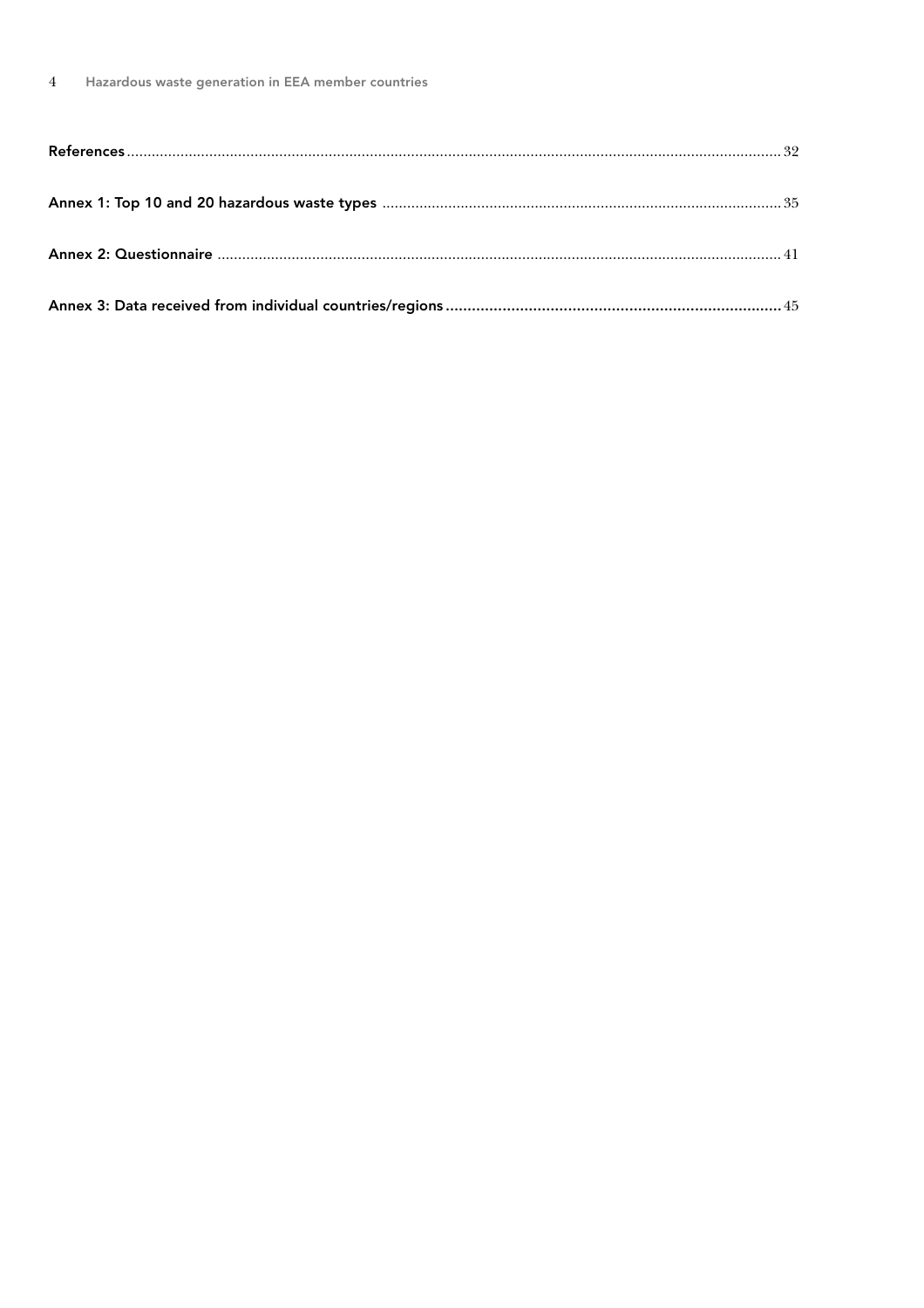### Executive summary

#### Background and methodology

- This report has been prepared by the European Topic Centre on Waste as part of the work programme of the European Environment Agency.
- The purpose of the report is to review existing data on hazardous waste in Europe and assess its comparability.
- The report includes data from 15 EEA countries and two regions and follows on from an earlier report 'Hazardous waste generation in selected European countries' (EEA topic report No 14/1999).
- When comparing the generation of hazardous waste across countries, it is important that the reported data be based on the same definitions, i.e. that a common classification is applied. It is noted that different countries and regions apply different classification systems when the data are originally collated.
- In order to facilitate comparison, a common waste classification has been applied. The common classification used is the hazardous waste list, which is part of the European waste catalogue (Commission Decision 94/3/EC).

#### Key findings

- Data have been obtained for nearly all EEA member countries. Further improvement is needed to increase the comparability of data between the EEA countries.
- An objective of this report was to produce a comparable dataset for the majority of EEA member countries to provide comparable information on hazardous waste generation. This is presently possible only for one large country, five small countries and two regions.
- One of the conclusions of the report 'Hazardous waste generation in selected European countries' was that at national level, the 20 largest generated waste fractions represent approximately 75 % of total quantity of hazardous waste generated. The ETC/W sought information on the 20 largest fractions of hazardous waste in each country and region surveyed to facilitate information collection from member countries. However, only countries already using the hazardous waste list (HWL) were able to give information at the six-digit level.
- It has proven difficult to relate hazardous waste classified according to national or regional substance oriented classifications to the HWL and the European waste catalogue. As stated above, only countries already registering hazardous waste according to the HWL have given information for this survey at the six-digit level. The reason for this is that it is difficult to obtain the required information for reclassification following the original data collection exercise. The implementation of the HWL currently taking place in several countries will improve the availability of comparable data.
- In each of the countries and regions examined, a relatively small number of waste types represent a large proportion of the total hazardous waste generation. On average, the 20 largest generated waste types represent between 67 % and 93 % of the total hazardous waste generated with an average of 75 % of hazardous waste being attributable to these top 20 waste types in each country or region.
- National definitions of hazardous waste are not limited to the waste types included in the HWL. When looking at the 20 largest generated waste types in each country, 74 % of the waste types and 81 % of the waste quantities can be related directly to HWL wastes.
- 110 different waste types are included in the full list of top 20 waste types from nine individual countries and regions. This indicates that different countries have different hazardous waste profiles. However, it may also indicate that different countries use different codes for the same waste type. The Commission has recently amended the hazardous waste list with more waste types now classified as hazardous. Prior to the amendment, between 29 % and 100 % of hazardous waste reported by countries and regions examined could be related to HWL descriptions. Following the amendment, the amount is between 39 % and 100 %. The average for the countries has increased from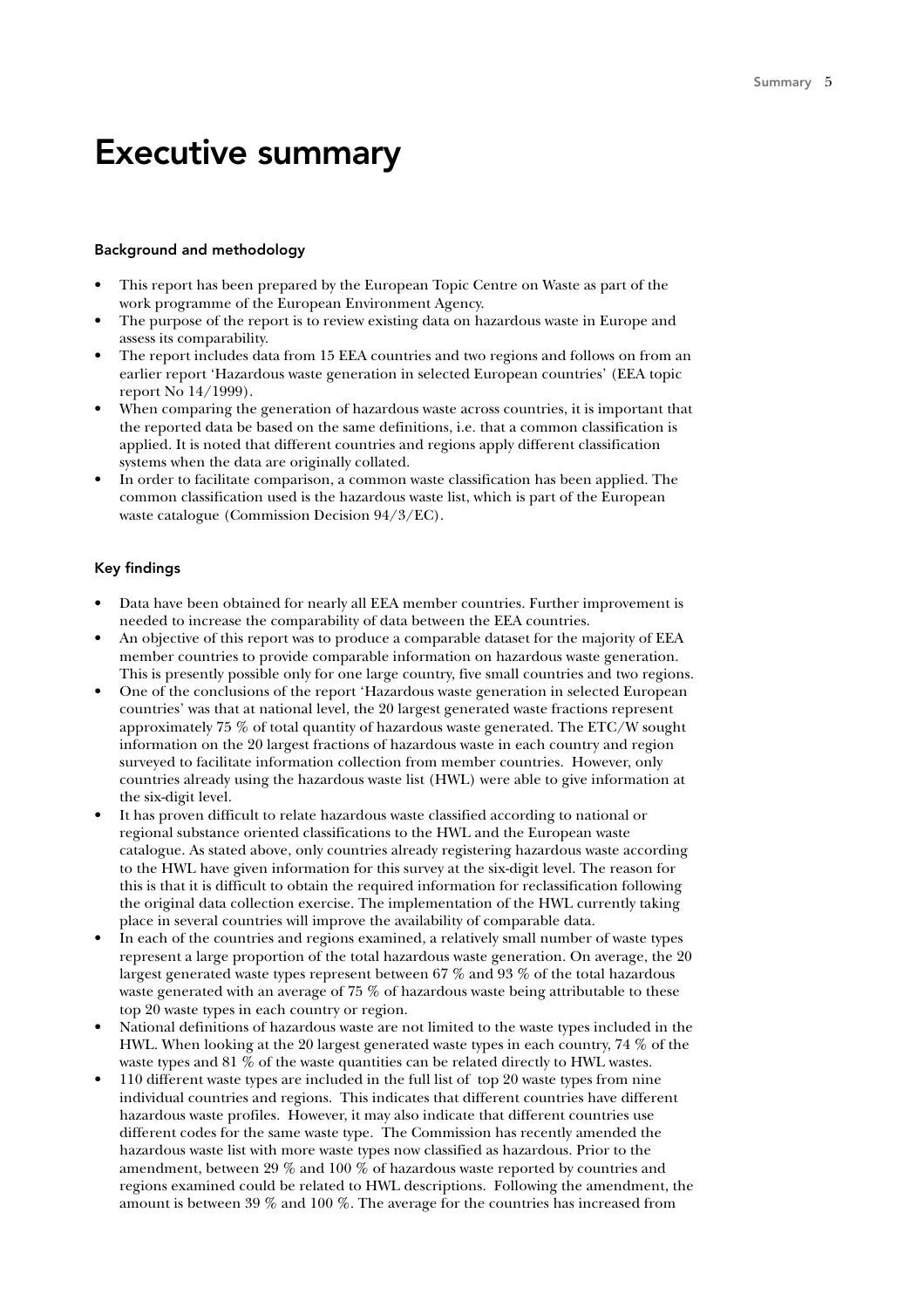71 % to 81 %. This means that the comparability of classification for hazardous waste in countries and regions has slightly improved as a result of this amendment.

• Industrial structure is considered an important factor in explaining the difference between hazardous waste types and quantities arising in the different countries and regions. Significant differences exist between the respective manufacturing industries, energy-production sectors and waste incineration activities. According to the NACE codes less than 30 % of the hazardous waste production in some countries is related to manufacturing industries, while in other countries more than 80 % of their hazardous waste comes from these sources. More detailed data respectively on the sources of hazardous waste with the type of waste are needed in order to facilitate analysis of different hazardous waste-generation paths in EEA member countries.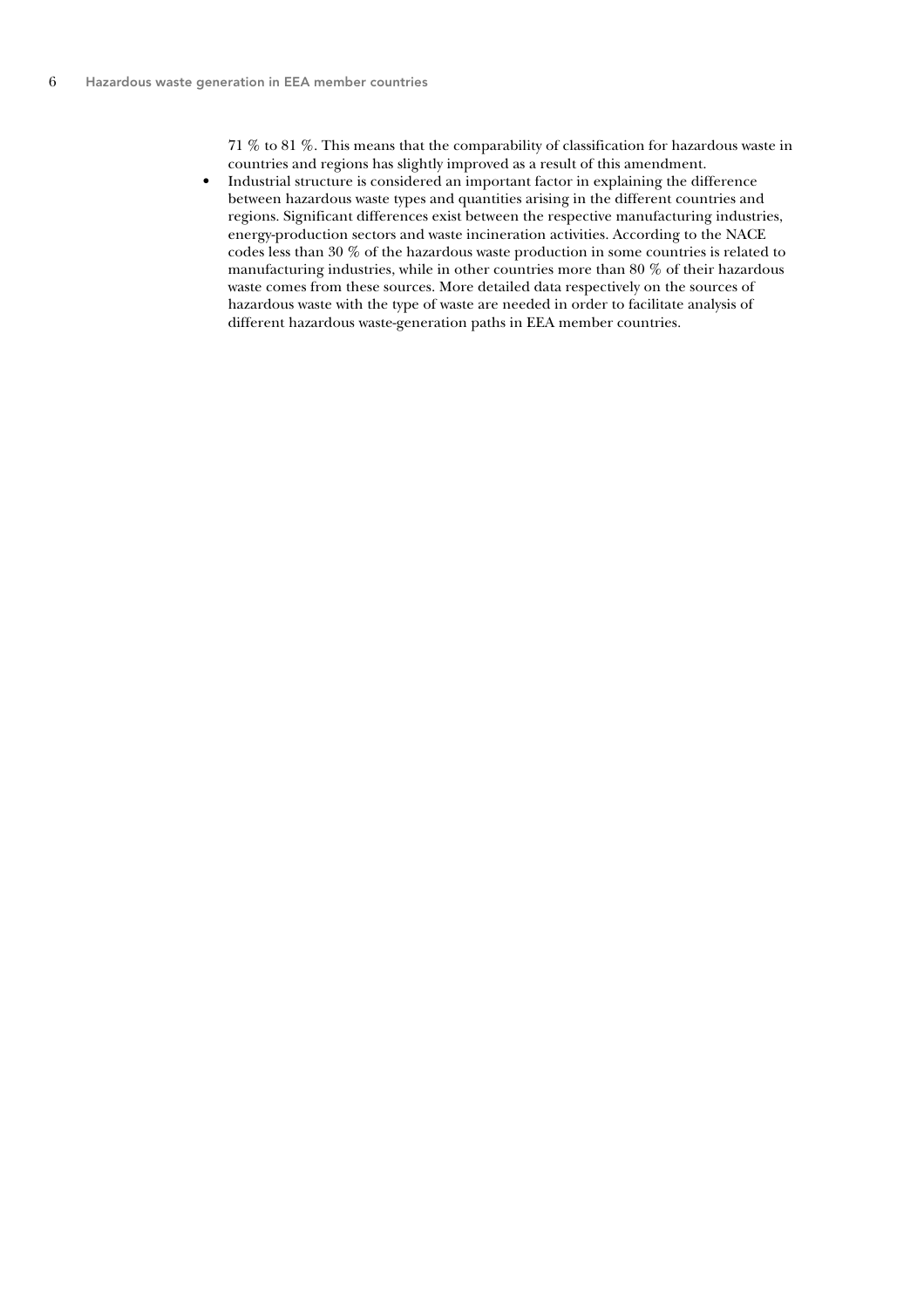### Introduction

### 1.1. Background

The OECD and Eurostat publish data on hazardous waste generation in EU Member States and some accession countries. However, data are scarce and it is difficult to make valid comparisons between data from different countries. For instance, hazardous waste statistics published by the OECD and Eurostat generally provide a national total for hazardous waste arising without detailed information provided on the composition of hazardous waste produced (See Table 1). In addition, national totals reported to the OECD and Eurostat in the joint biannual questionnaires are generally based on national classifications and definitions which make it very difficult to draw valid comparisons between data from different countries.

| Country             | Year    | Total<br>generation<br>in tonnes | Generation<br>in kg<br>per capita | Classification   | Sources: OECD, 1997.                                                 |
|---------------------|---------|----------------------------------|-----------------------------------|------------------|----------------------------------------------------------------------|
| Austria             | 1992    | 423 000                          | 54                                | National         |                                                                      |
| Austria             | 1994    | 513 000                          | 64                                | National         |                                                                      |
| Austria             | 1995    | 577 0001                         | 68                                | National         |                                                                      |
| Belgium             | 1994    | 776 000                          | 77                                | Basel            |                                                                      |
| Denmark             | 1990    | 106 000                          | 21                                | National         |                                                                      |
| Denmark             | 1994    | 194 000                          | 37                                | National         |                                                                      |
| Denmark             | 1995    | 250 000                          | 48                                | National         |                                                                      |
| Finland             | 1987    | 314 000                          | 64                                | Basel            |                                                                      |
| Finland             | 1992    | 359 000                          | 71                                | National         |                                                                      |
| France              | 1990    | 7 000 000                        | 123                               | National         |                                                                      |
| Germany             | 1990    | 13 079 000                       | 164                               | National         |                                                                      |
| Germany             | 1993    | 9 0 9 3 0 0 0                    | 112                               | National         |                                                                      |
| Greece              | 1992    | 450 000                          | 44                                |                  |                                                                      |
| Iceland             | 1994    | 6 0 0 0                          | 23                                | Basel            |                                                                      |
| Ireland             | 1992    | 99 000                           | 28                                | Basel            |                                                                      |
| Ireland             | 1995    | 248 000                          | 70                                | HWL <sup>2</sup> |                                                                      |
| Italy               | 1990    | 3 246 000                        | 57                                | Basel            |                                                                      |
| Italy               | 1995    | 2 708 000                        | 47                                | Basel            |                                                                      |
| Italy               | 1997    | 3 401 141                        | 59                                | <b>HWL</b>       |                                                                      |
| Luxembourg          | 1992    | 86 000                           | 220                               | Basel            |                                                                      |
| Luxembourg          | 1995    | 180 000                          | 442                               | National         |                                                                      |
| Netherlands         | 1990    | 1 040 000                        | 70                                | National         |                                                                      |
| Netherlands         | 1992    | 1 513 000                        | 100                               | National         |                                                                      |
| Netherlands         | 1993    | 1 520 000                        | 99                                | National         |                                                                      |
| Norway              | 1990    | 520 0003                         | 122                               | Basel            |                                                                      |
| Norway              | 1994    | 645 0004                         | 150                               | National         |                                                                      |
| Portugal            | 1987    | 1 087 000                        | 109                               | Basel            |                                                                      |
| Portugal            | 1990    | 1 365 000                        | 138                               | Basel            |                                                                      |
| Portugal            | 1994    | 1 356 000                        | 138                               | Basel            |                                                                      |
| Spain               | 1987    | 1708 000                         | 44                                | Basel            | <sup>1</sup> FEA-Austria, Klagenfurt                                 |
| Spain               | 1994    | 3 394 3535                       | 86                                | Basel            | 1999.<br><sup>2</sup> EPA-Ireland, 1999.                             |
| Sweden <sup>6</sup> | 1985    | 500 000                          | 60                                | Basel            | <sup>3</sup> Norsas, Norway.                                         |
| United Kingdom      | 1990    | 2 936 000                        | 51                                | Basel            | <sup>4</sup> Norsas, Norway.<br><sup>5</sup> Spanish Ministry of the |
| United Kingdom      | 1992/93 | 2 299 000                        | 40                                | Basel            | Environment.                                                         |
| United Kingdom      | 1993/94 | 1844000                          | 32                                | Basel            | <sup>6</sup> Sweden has introduced the                               |
|                     |         |                                  |                                   |                  | HWL for 1998 and onwards.                                            |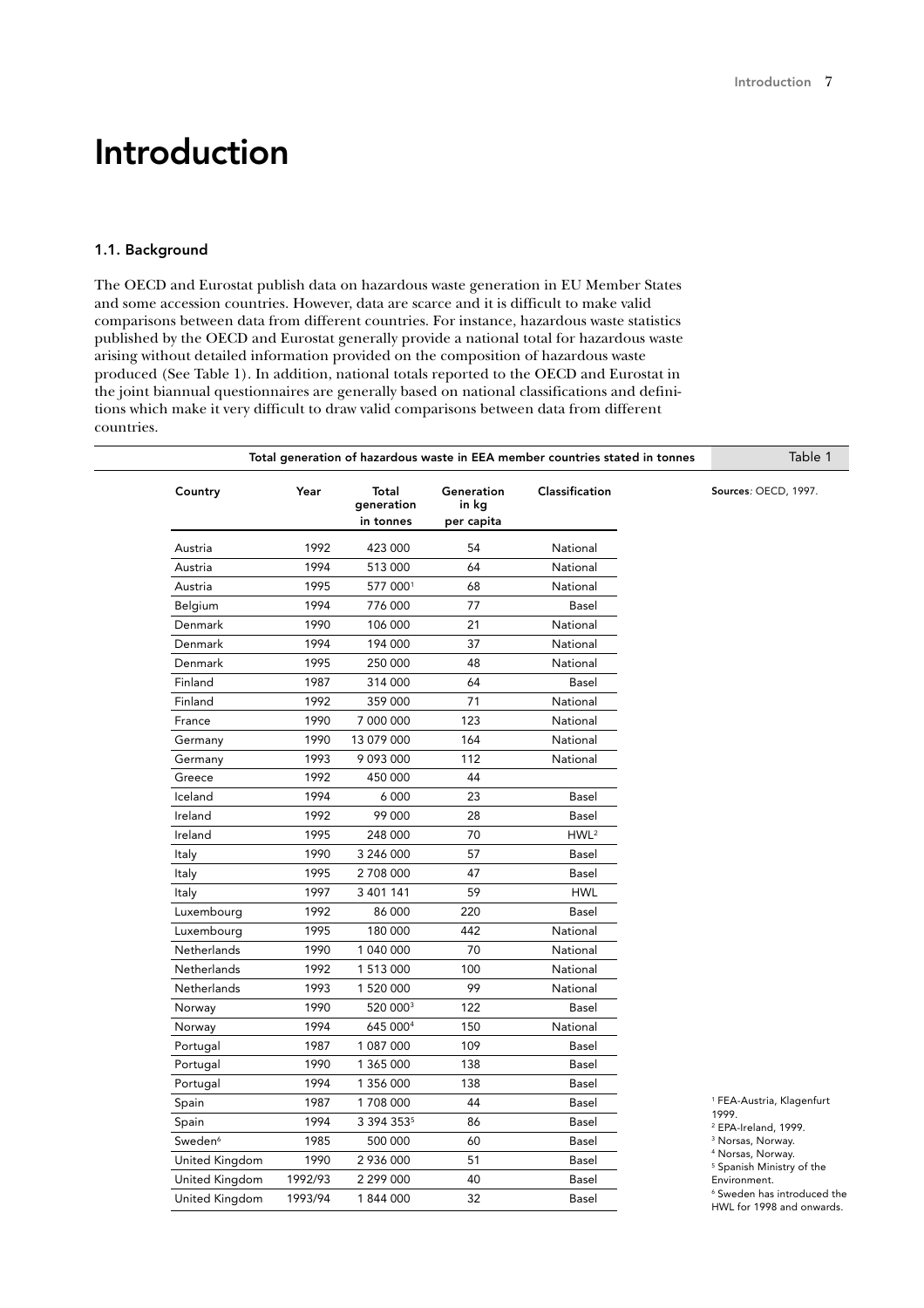Table 1 presents a summary of the hazardous waste arisings in a number of countries as reported to the OECD and Eurostat. Per capita figures vary significantly from one country to another and appear to have increased substantially in many countries during the 1990s. However, whether this increase is a real increase or a function of more comprehensive reporting and/or changes in classification is not clear.

In general, it is recognised that, at European level, data on hazardous waste are not comparable. It is not currently possible to say to what extent the variations found in the reported statistics can be explained by different:

- classifications of hazardous waste;
- systems and obligations for collecting hazardous waste;
- reporting systems on hazardous waste data;
- industrial structures:
- levels of application of cleaner technology, etc.

Therefore, comparison of data on hazardous waste from one country to another must be made with caution.

#### 1.2. Purpose of the report

The European Environment Agency (EEA) asked the European Topic Centre on Waste (ETC/W) to review the existing data on hazardous waste and help improve their comparability.

In order to do this, it is necessary to investigate the member countries' recorded hazardous waste generation in a more detailed manner than has been done before. A phased approach was used. In the first phase, the ETC/W decided to restrict the study to the countries and regions represented in the ETC/W: Austria, Denmark, Germany (North Rhine-Westphalia), Ireland, and Spain (the Basque Country and Catalonia). In order to make comparability possible, a common classification system was applied: the hazardous waste list (HWL), which is part of the European waste catalogue (EWC).

The study showed that it is possible to reclassify most of the hazardous waste according to the HWL and the EWC, even though it was originally registered according to a national or regional classification system. In this way, it has been possible to establish comparable datasets for hazardous waste from these countries and regions.

The study also showed that a relatively small number of waste types represented a large proportion of the total hazardous waste generation. On average, the 20 largest waste types represented approximately 75 % of the total waste generation.

During Phase 2, the scope of the work was extended to all other EEA member countries. A questionnaire was sent to countries in August 1999 seeking information about:

- hazardous waste generation classified according to the European waste catalogue at twodigit level;
- the 20 largest waste types classified according to the European waste catalogue;
- the relationship between the national waste classification codes and the European waste catalogue;
- hazardous waste generation classified according to economic activity (NACE codes);
- general questions on hazardous waste generation and data collection.

The results of the survey are presented on the following pages.

#### 1.3. Structure of the report

In the absence of a common structure, it is difficult to arrive at any conclusions about data comparability. Table 1 (OECD/Eurostat survey) shows that many countries report hazardous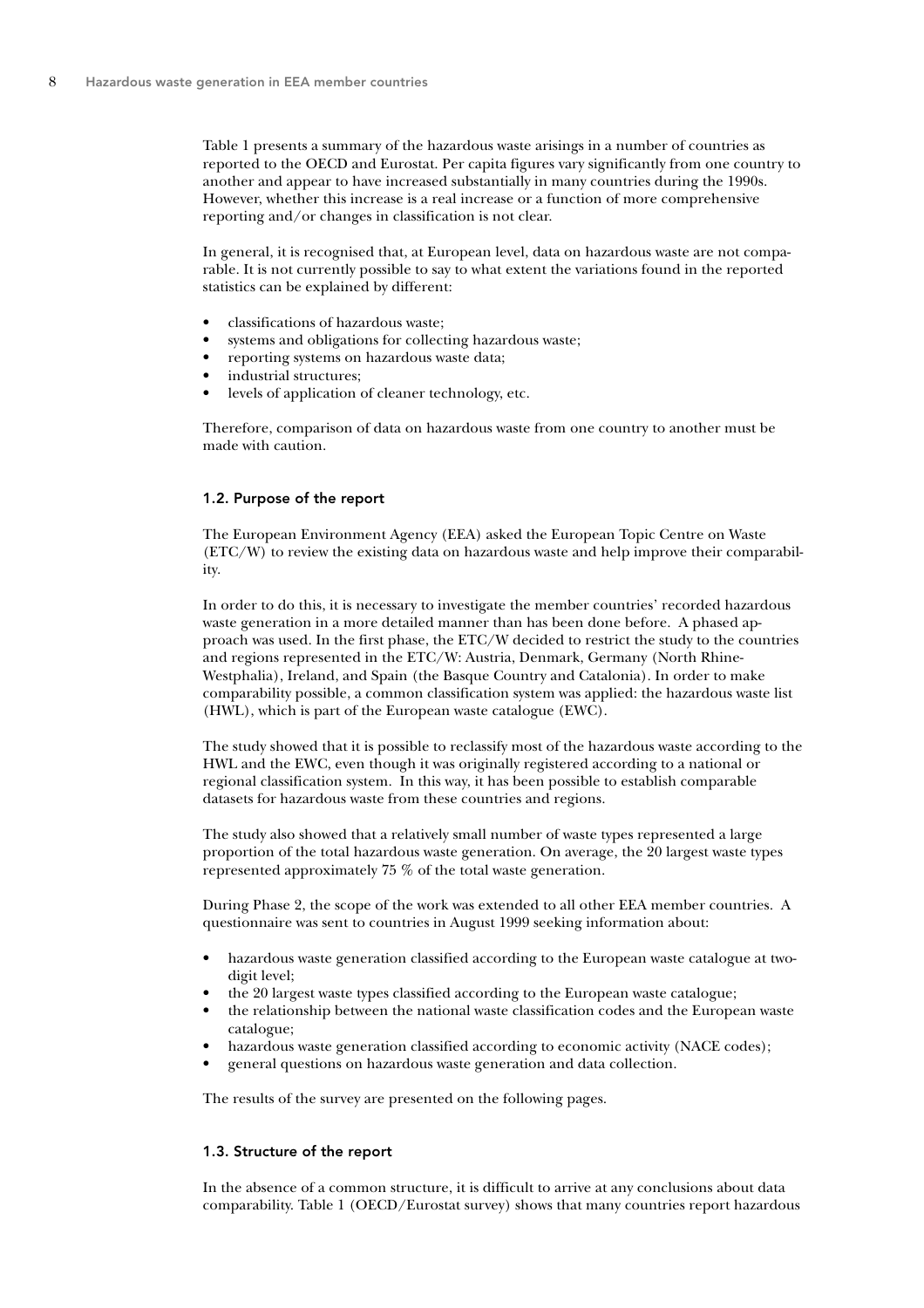waste data according to their own national classification systems. Therefore, an important part of the strategy for listing information is to find a common classification for hazardous waste, within which the existing data can be related. In Chapter 2 the common structure developed for the purpose of this study is described. Chapter 3 details the responses from the countries and regions. Chapter 4 contains the results and conclusions of the comparison between countries and regions.

Individual country or region reports are presented in Annex 3. The country reports summarise classification and reporting systems for each country or region and provide a detailed breakdown of hazardous waste arisings related to waste type and industrial activity as well as a listing of any special national/regional hazardous waste types.

While the purpose of this study is an attempt to improve comparability of data, it should be noted that re-aggregated data presented in this report do not supersede officially reported data from a country or region.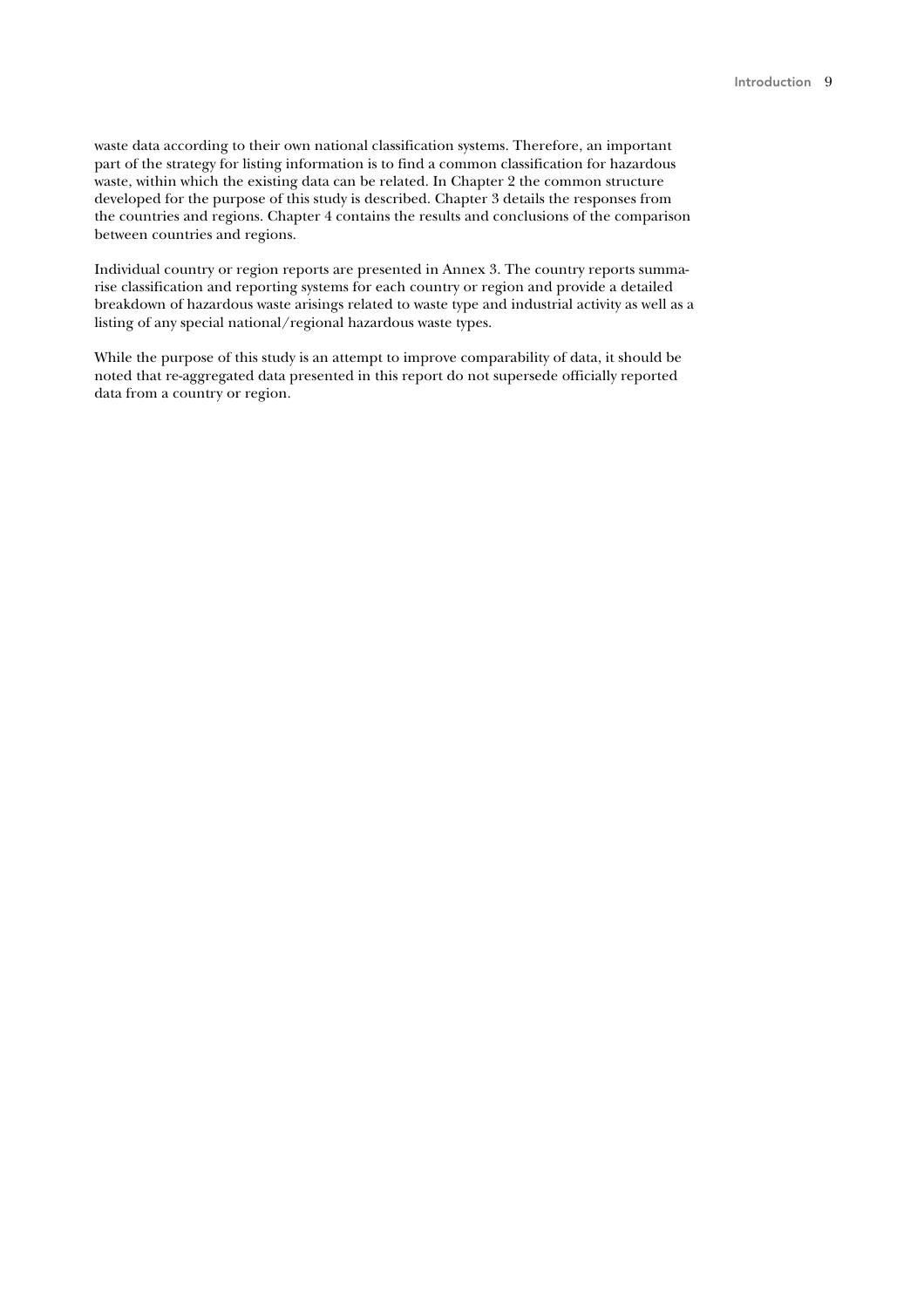### 2. Common structure

#### 2.1. Classification of hazardous waste

When comparing the generation of hazardous waste across countries, it is very important that the reported data be based on the same definitions, i.e. that a common classification be applied. Table 1 shows, however, that different classification systems are applied in different countries.

Some countries report according to their own national classifications, some according to the Basel classification, while others report according to the HWL.

#### *2.1.1. The Basel classification*

In their questionnaire for 1998, OECD/Eurostat asked for waste generation according to the Basel classification. Only a few countries have given detailed information. Due to the quality of the data reported, the Basel classification was considered unsuitable for use in this study as the common structure for comparing datasets.

#### *2.1.2. European waste catalogue and the hazardous waste list*

The creation of the EWC and HWL represents the most significant move to date towards harmonisation of information on waste production and management in Europe and the development of a common Europe-wide waste classification system for hazardous and nonhazardous waste.

The European waste catalogue (EWC) was established in December 1993 by Council Decision 94/3/EC and included at that time 645 waste types. The hazardous waste list (HWL) was subsequently established in December 1994 by Council Decision 94/904/EC. The HWL is a subset of the EWC and consisted of 236 of the 645 EWC waste types, which were considered by the EU to be hazardous at the time that the list was agreed.

Both the EWC and HWL are subject to an ongoing revision, based on practical experience of their use by Member States. In May 2000, the EWC and HWL were revised for the first time and the HWL was amended significantly. This version of the EWC and HWL consists of 687 waste types of which 290 are considered as hazardous. Later amendments to the EWC and HWL from 2001 are not analysed in this report. The EWC and HWL were amended in January and July 2001 and when it comes into force by January 2002, the EWC will comprise 849 codes of which 404 are considered hazardous waste.

In general, the EWC and HWL are source and process-based listings of wastes. The EWC has three levels:

- (a) the highest level with 20 entries (two-digit codes) often describing the source and the branch generating the waste;
- (b) each of the 20 main group has several subgroups (four-digit codes) often describing the process generating the waste;
- (c) each subgroup has several waste codes (six-digit codes) describing the substances in waste. The HWL is defined on this level.

In general, the implementation of the EWC and HWL has been slow. In some countries, the EWC and HWL have been implemented fully into national legislation and data registration systems. In other countries, the EWC and HWL are used more as reference lists. A major problem for several Member States has been the fundamental difference between the national substance-based waste lists and the source/process approach used for the EWC and HWL. This is because the same waste material can appear several times in the HWL, when it is produced by several sources. Table 2 illustrates this problem for Austria as an example: the waste type 'Paper filter mainly with noxious organic contaminants' can be related to 15 different HWL or EWC codes. However, the HWL is now the common classification system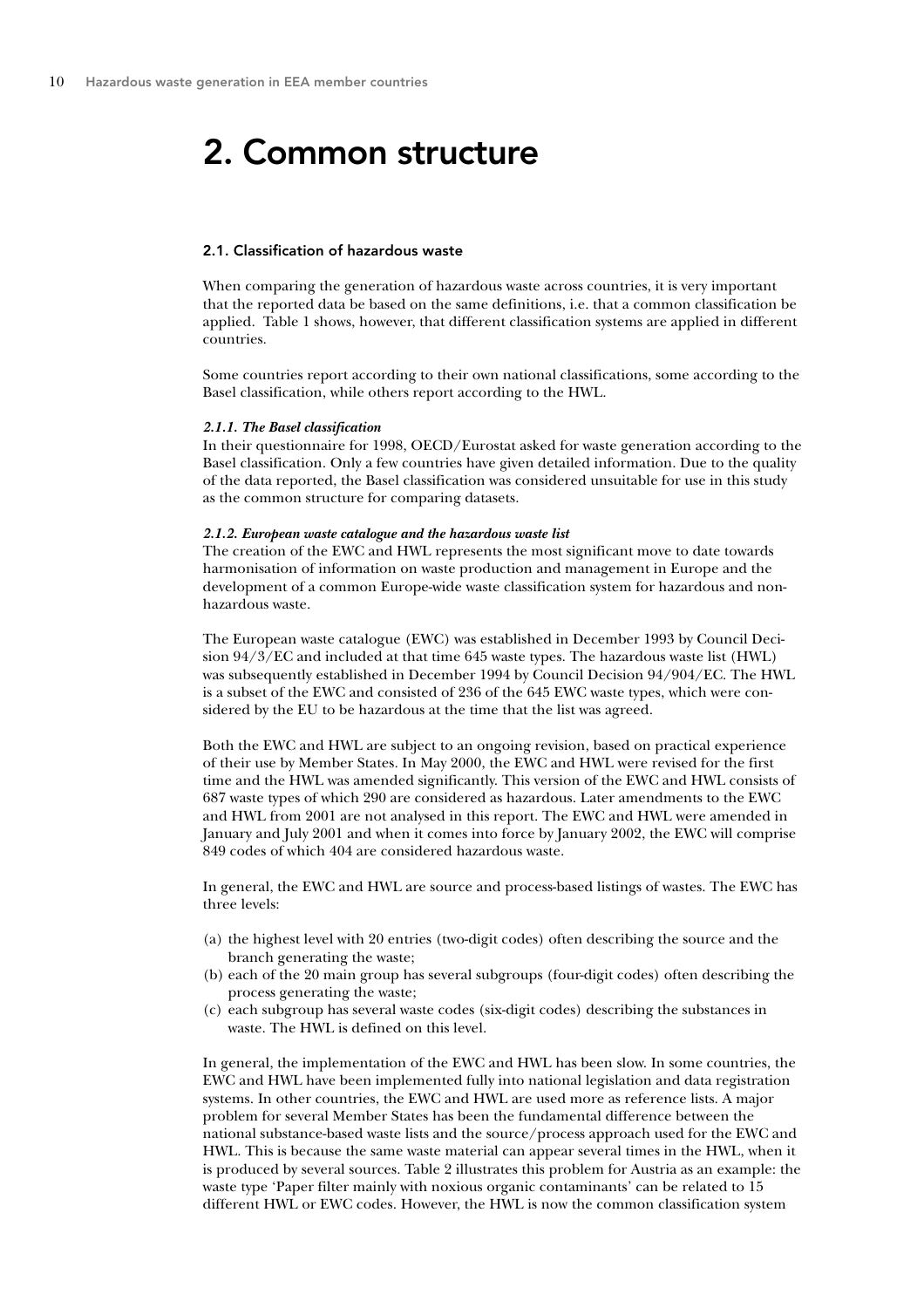|                              |                                                                                     |                                                |                    | Austrian waste catalogue                                                  |                  | Table 2                       |
|------------------------------|-------------------------------------------------------------------------------------|------------------------------------------------|--------------------|---------------------------------------------------------------------------|------------------|-------------------------------|
| No National National<br>code | language                                                                            | English                                        | <b>EWC</b><br>code | <b>EWC</b><br>description                                                 | H: HWL<br>E: EWC | Source:<br>FEA-Austria, 1999. |
| 3 18710                      | Papier mit schädlichen<br>Verunreinigungen,<br>vorwiegend organisch<br>contaminants | Paper filter<br>mainly with<br>noxious organic | 07 01 09           | Halogenated filter<br>cakes, spent<br>absorbents                          | H                |                               |
|                              |                                                                                     |                                                | 07 01 10           | Other filter cakes,<br>spent absorbents                                   | H                |                               |
|                              |                                                                                     |                                                | 07 02 09           | Halogenated filter cakes,<br>spent absorbents                             | Η                |                               |
|                              |                                                                                     |                                                | 07 02 10           | Other filter cakes,<br>spent absorbents                                   | H                |                               |
|                              |                                                                                     |                                                | 07 03 09           | Halogenated filter cakes,<br>spent absorbents                             | Η                |                               |
|                              |                                                                                     |                                                | 07 03 10           | Other filter cakes,<br>spent absorbents                                   | Η                |                               |
|                              |                                                                                     |                                                | 07 04 09           | Halogenated filter cakes,<br>spent absorbents                             | H                |                               |
|                              |                                                                                     |                                                | 07 04 10           | Other filter cakes,<br>spent absorbents                                   | Η                |                               |
|                              |                                                                                     |                                                | 07 05 09           | Halogenated filter cakes,<br>spent absorbents                             | H                |                               |
|                              |                                                                                     |                                                | 07 05 10           | Other filter cakes,<br>spent absorbents                                   | H                |                               |
|                              |                                                                                     |                                                | 07 06 09           | Halogenated filter cakes,<br>spent absorbents                             | H                |                               |
|                              |                                                                                     |                                                | 07 06 10           | Other filter cakes,<br>spent absorbents                                   | H                |                               |
|                              |                                                                                     |                                                | 07 07 09           | Halogenated filter cakes,<br>spent absorbents                             | Η                |                               |
|                              |                                                                                     |                                                | 07 07 10           | Other filter cakes,<br>spent absorbents                                   | H                |                               |
|                              |                                                                                     |                                                | 15 02 01           | Absorbents, filter<br>materials, wiping<br>cloths, protective<br>clothing | E                |                               |

|                         |                                                                     | Austrian waste catalogue related to the amended EWC                             | Table 2a           |                                                                                                                  |                                            |
|-------------------------|---------------------------------------------------------------------|---------------------------------------------------------------------------------|--------------------|------------------------------------------------------------------------------------------------------------------|--------------------------------------------|
| <b>National</b><br>code | National<br>language                                                | English                                                                         | <b>EWC</b><br>code | <b>EWC</b><br>description                                                                                        | Source:<br>Comments from the Federal       |
| 18710                   | Papier mit schädlichen<br>Verunreinigungen,<br>vorwiegend organisch | Paper filter mainly 15 02 02*<br>mainly with<br>noxious organic<br>contaminants |                    | Absorbents, filter materials<br>(including oil filters not otherwise<br>specified), wiping cloths,<br>protective | <b>Environment Agency Austria</b><br>2001. |

for hazardous waste in EU, and as such, it is considered appropriate to use it in this study as the principal classification system.

#### *2.1.3. Substance-based aggregation of information*

When waste classified according to a national classification system can be assigned to several different EWC and HWL codes, the use of the waste fraction for statistical purposes is difficult. Eurostat has therefore proposed a substance-oriented classification called EWC-STAT,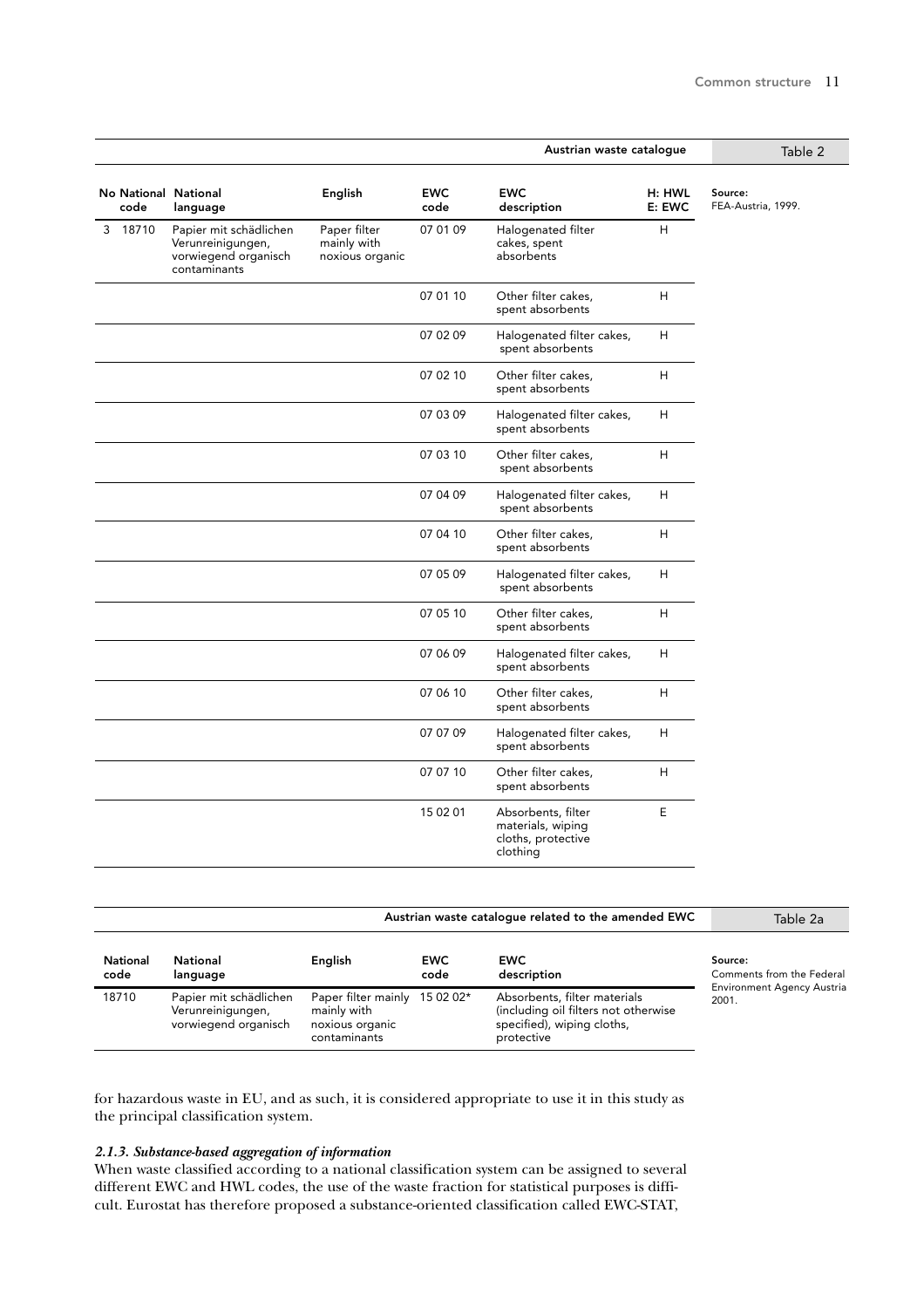based on an aggregation of six-digit EWC codes. This classification is used in the Commission's proposal of 13 July 2000 for a Council regulation on waste-management statistics.

The EWC/STAT has three different aggregation levels. The classification includes a differentiation between hazardous waste and non-hazardous waste. Some of the EWC/STAT codes cover hazardous waste only, some include non-hazardous waste only and some consist of codes for both hazardous and non-hazardous waste (in these cases Member States have to report two figures, one hazardous and one non-hazardous). Hazardous waste is defined, according to six-digit HWL codes in the EWC.

#### *2.1.4. Conclusion on use of a common classification*

Valuable information can be obtained from both a source/process-oriented as well as a substance-oriented classification. The source/process-based classification system is useful for waste minimisation and cleaner technology purposes as well as comparability of waste from specific branches. A substance-oriented classification will provide information on overall amounts, how to treat the waste once it is produced and the need for treatment capacity.

It has been concluded that setting up a main structure for listing existing information on hazardous waste will require that each country/region's existing classification be related, in the first instance, to the HWL.

#### 2.2. Classification of economic activity

Depending on the industrial structure in a country or region, the amounts and types of hazardous waste will vary. When explaining variations in hazardous waste generation, it is therefore relevant to consider economic activities.

#### *2.2.1. NACE*

In the EU, the common classification for economic activity is NACE (general industrial classification of economic activities within the European Communities). The amounts of hazardous waste generation will therefore be related, where possible, to NACE codes. NACE has four levels. The classification used in this study is presented in Table 3, based mainly on NACE level 2.

#### 2.3. The information list

In order to compare the differences in hazardous waste generation between different EEA member countries and regions, the ETC/W has obtained from each of the countries and regions the following information:

*(a) A list of hazardous waste generation classified according to the European waste catalogue at twodigit level*

The countries were asked to classify the waste according to the 20 main groups of the EWC (two-digit level) and to provide an amount for the total generation of hazardous waste in the country/region.

*(b) A list of the 20 largest waste types classified according to the European waste catalogue at six-digit level*

Despite the fact that the HWL consists of 290 waste types, the 20 largest waste types in most countries represent the bulk of the hazardous waste generation.

The top 20 list of hazardous waste types includes:

- waste types already included in the HWL; referred to here as 'H- codes';
- waste types included in the EWC but not contained in the HWL, which in the national implementation of the EWC and HWL are classified as hazardous; referred to here as 'Ecodes';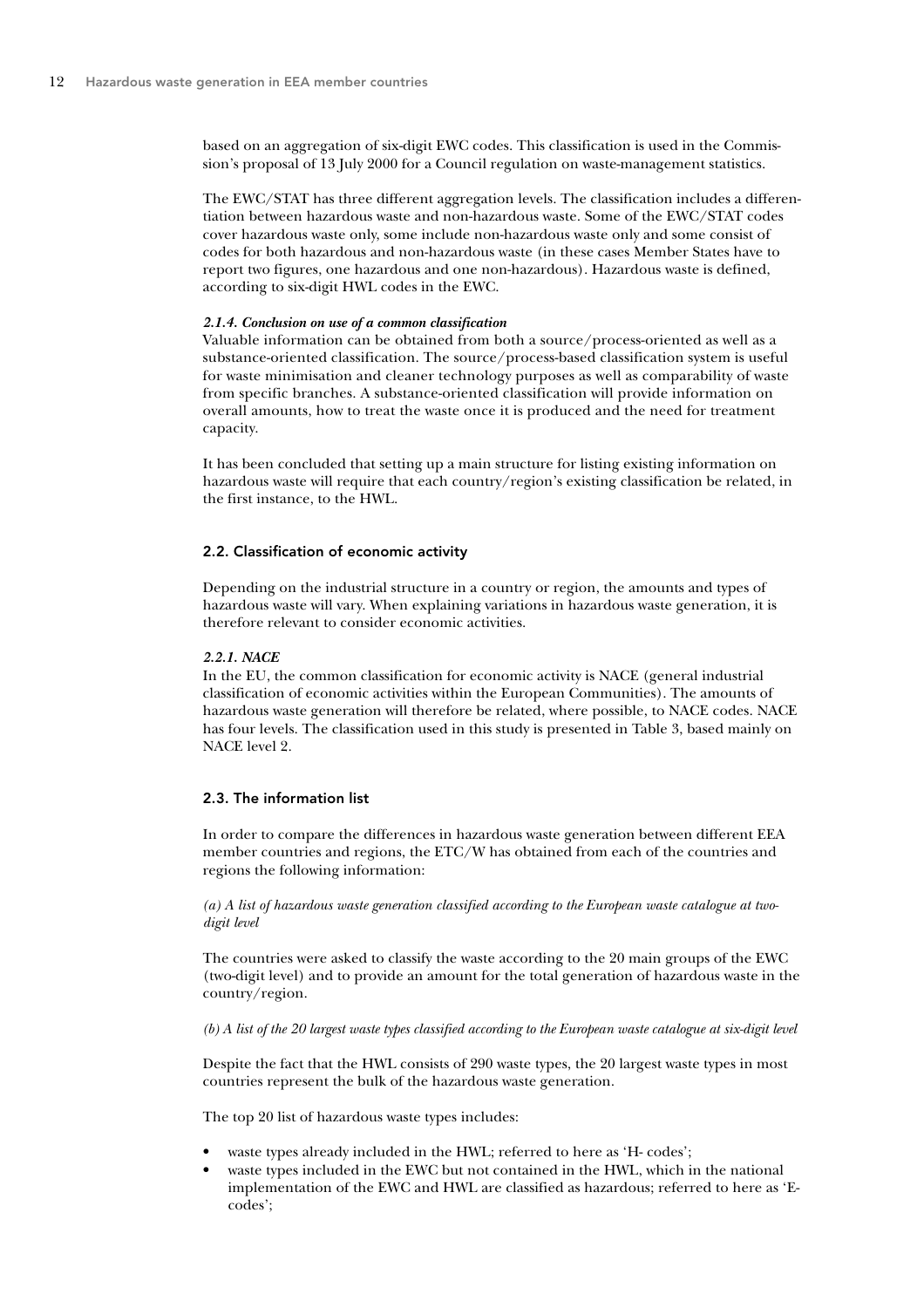• waste types not contained in the EWC; in the national implementation of the EWC and HWL, these waste types have been added as new hazardous codes and they follow the structure of the EWC; referred to here as 'A-codes'.

Where it was not possible to classify a waste to the six-digit codes, a four-digit level subgroup was accepted. It is recognised that this is not ideal due to the fact that a HWL entry requires a six-digit code. However, this was in certain cases the best result that could be achieved when converting from substance-based national classifications to the HWL.

#### *(c) The relationship between the national waste classification codes and the European waste catalogue*

Some countries have converted data relating to their national classification of hazardous waste to the European waste catalogue/hazardous waste list. Other countries do not have a national classification and only classify wastes according to the European waste catalogue.

#### *(d) Hazardous waste generation classified according to economic activity (NACE codes)*

The countries have been asked to classify hazardous waste according to the NACE codes, which is an EU classification for economic activity.

#### *(e) General questions on hazardous waste generation and data collection*

These questions sought information on how the data for this survey are collected and what data sources were used.

|             |                                                                              |                  | <b>NACE</b> classification                                       | Table 3                                    |
|-------------|------------------------------------------------------------------------------|------------------|------------------------------------------------------------------|--------------------------------------------|
| <b>NACE</b> | Name                                                                         | <b>NACE</b>      | Name                                                             | Source:<br>Comments from the Federal       |
| A           | Agriculture                                                                  | E                | Electricity, gas and water supply                                | <b>Environment Agency Austria</b><br>2001. |
| B           | Fishing                                                                      | F                | Construction                                                     |                                            |
| C           | Mining and quarrying                                                         | G 50 2           | Maintenance and repair of motor vehicles                         |                                            |
| DA          | Manufacture of food,<br>beverages and tobacco                                | G total          | Wholesale and retail trade, repair work<br>except motor vehicles |                                            |
| DB          | Manufacture of textiles, wearing, apparel                                    | H                | Hotels, restaurants                                              |                                            |
| DC          | Manufacture of leather                                                       | 161              | Shipping                                                         |                                            |
| DD          | Manufacture of wood products                                                 | I total          | Transport, storage and communication                             |                                            |
| <b>DE</b>   | Manufacture of printing and publishing                                       | K 74 81          | Photographic activities                                          |                                            |
| DF          | Manufacture of refined petroleum<br>products etc.                            | $J + K$<br>total | Financial intermediation, business act                           |                                            |
| DG          | Manufacture of chemicals                                                     | L                | Public and personal services                                     |                                            |
| DH          | Manufacture of rubber and plastic products                                   | M                | Education                                                        |                                            |
| DI          | Manufacture of other non-metallic<br>mineral products                        | N                | Human health activities                                          |                                            |
| <b>DJ</b>   | Manufacture and processing of basic metals                                   | $\circ$          | Refuse disposal                                                  |                                            |
| <b>DK</b>   | Manufacture of machinery and equipment                                       | X                | Activity not stated                                              |                                            |
| DL          | Manufacture of electrical and optical<br>equipment                           |                  |                                                                  |                                            |
| <b>DM</b>   | Manufacture of transport equipment                                           |                  |                                                                  |                                            |
| DN          | Manufacture of furniture, manufacturing n e c                                |                  |                                                                  |                                            |
|             | (D total) Incl. amounts which cannot be related<br>to a specific D-category) |                  |                                                                  |                                            |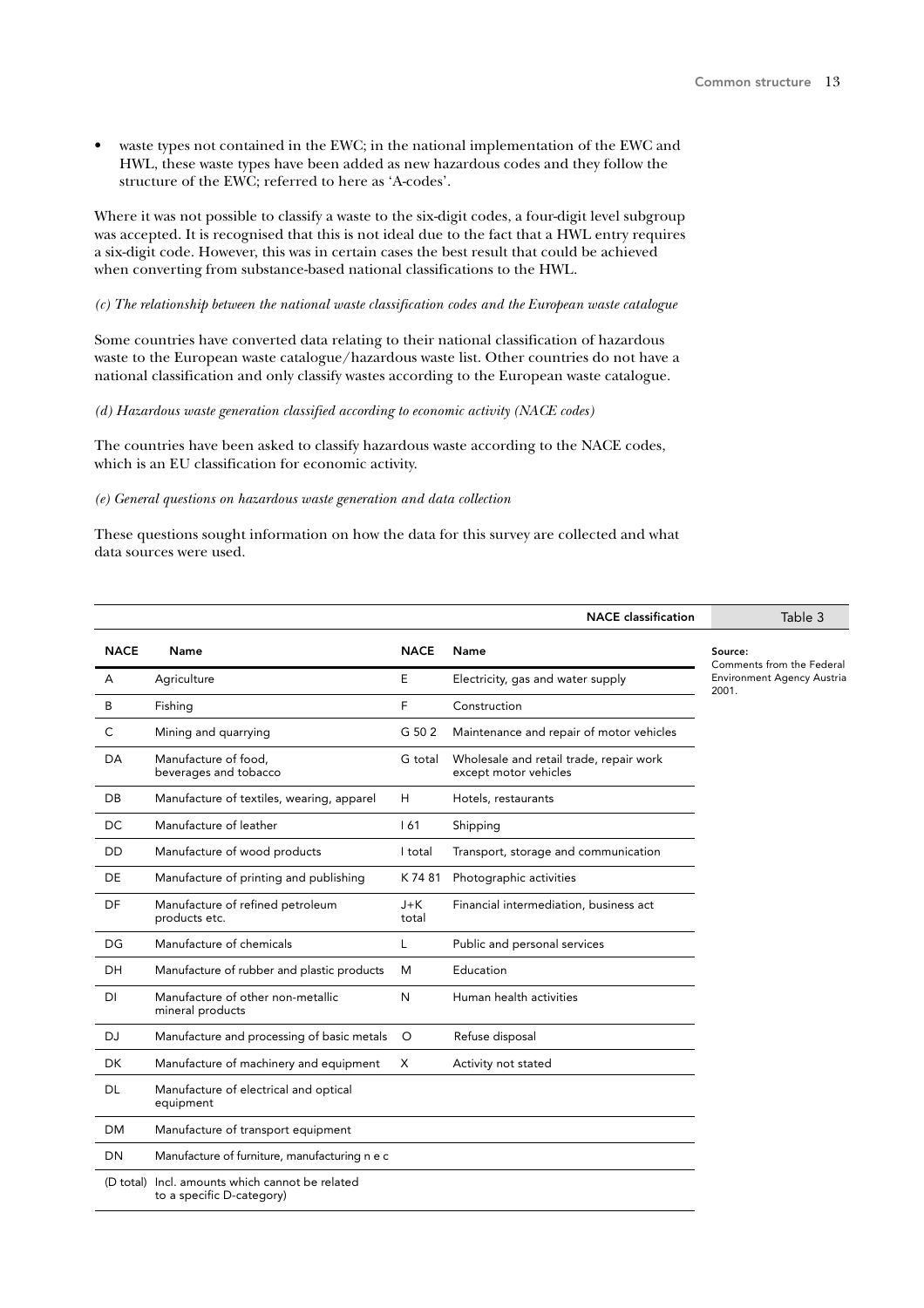### 3. Data from member countries

Since the ETC/W sent out questionnaires to EEA member countries in August 1999, 12 countries and regions have submitted returns. Together with the six countries and regions participating in the 1999 report, the total number of countries and regions is 18. Three countries, Liechtenstein, Luxembourg and the United Kingdom, did not submit returns.

#### 3.1. Available data from the countries and regions

It appears from Table 4 that variations in years of reference are considerable. Flanders (Belgium) has the most comprehensive time series 1992-98 while North Rhine-Westphalia, Basque Country and Sweden only have information from years before 1995. Wallonia (Belgium), Finland, Greece, Ireland, Italy, Norway and Portugal only gave information from recent years, in most cases because the collection of comparable data on hazardous waste has only been initiated recently. Austria, Flanders, Denmark, Iceland and Catalonia (Spain) appear to have comparable information for years before as well as after 1995.

Seven EEA member countries have conversion tables between their national classification systems and the EWC or HWL. Additional conversion lists are used in Spain, Belgium and Germany at regional level. Finland, Ireland, Italy, Portugal and Greece did not need conversion tables as they already use the EWC or HWL for their national data registration. At the regional level, the HWL or EWC is implemented in the Basque Country, Catalonia and Wallonia. The countries that have introduced the HWL in national data collection systems either have breaks in their time series or have only started data collection in recent years.

#### *3.1.1. Data on EWC codes*

Table 4 shows that information on hazardous waste generation was not readily available in all member countries. Information on hazardous waste generation classified according to EWC codes was especially difficult to produce for most of the countries.

Apart from the countries and regions participating in the first ETC/W study on hazardous waste generation, only three countries provided information on the 20 largest waste fractions classified according to the EWC at six-digit level. These countries presently classify their wastes according to the EWC and do not need to translate from a national classification system to the EWC. Extreme difficulties were experienced by most of the other countries that presently classify waste based on a national system in attempting to make this translation.

At the aggregated level (two-digit) of the EWC nine countries and three regions have been able to deliver information.

One of the conclusions of the first report was that the 20 largest waste fractions at national level would cover approximately 75 % of total generation of hazardous waste. Based on this conclusion, the ETC/W asked for data only for the 20 largest fractions of hazardous waste. It was anticipated that member countries would be able to relate national hazardous waste codes to one or more EWC/HWL codes. However, this was not the case and only countries already using the HWL provided information at six-digit-level.

#### *3.1.2. Data on NACE specification*

Classification according to economic activity appears to be better established in member countries. In all, 10 countries and four regions provided information on distribution of hazardous waste based on NACE classification. Of the responding countries and regions, Iceland, Brussels and Wallonia had no information on economic activity according to NACE for sources of hazardous waste generation.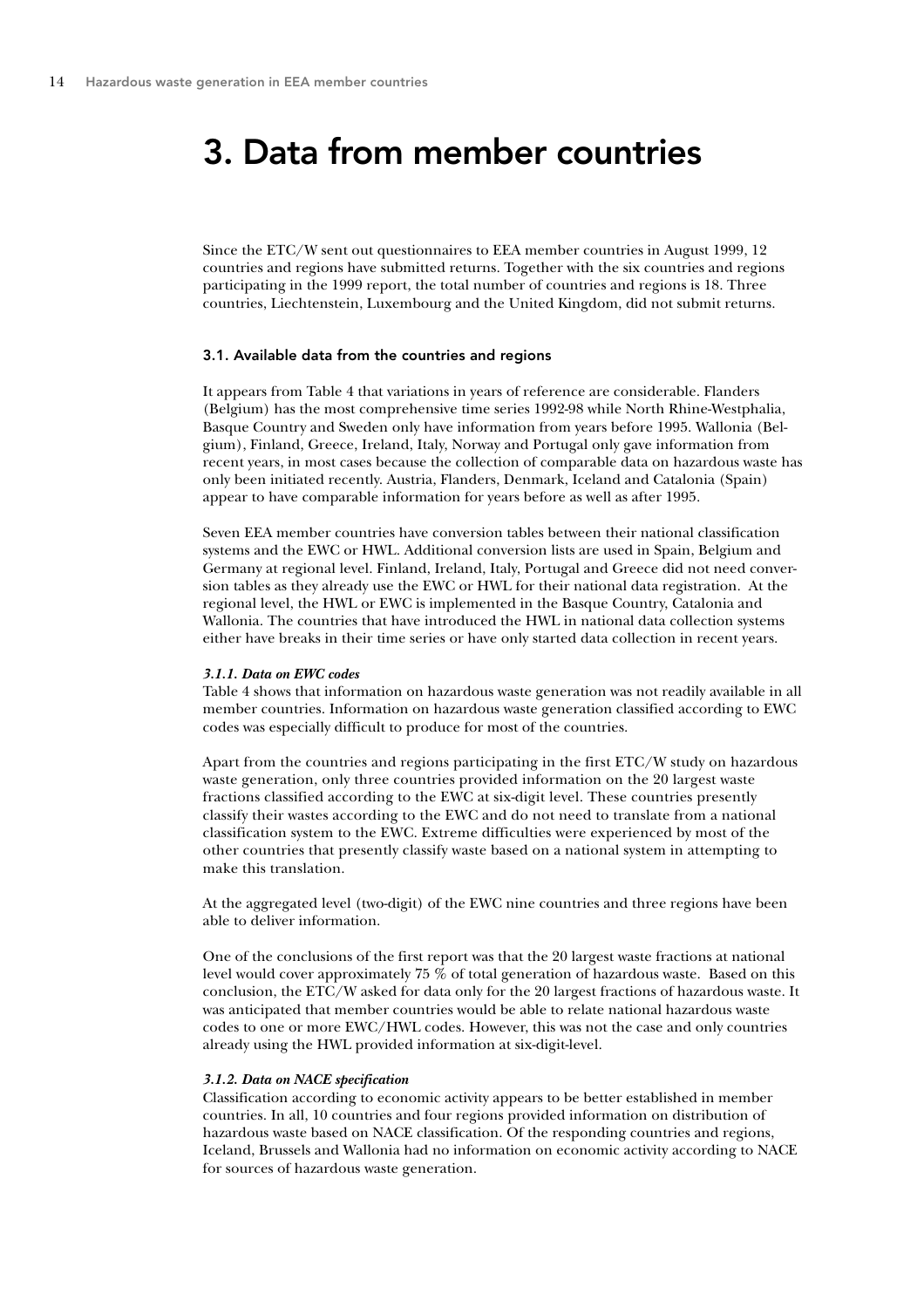|                               |                                      |          |                                                       |                                |                            | Overview on information given to the survey | Table 4 |
|-------------------------------|--------------------------------------|----------|-------------------------------------------------------|--------------------------------|----------------------------|---------------------------------------------|---------|
| Country/region                | Filled in<br>questionnaire Available | Years    | <b>Conversion list</b><br>national code<br>to the EWC | <b>EWC</b> at<br>2-digit level | Top 20 on<br>6-digit level | <b>NACE</b><br>specification                |         |
| Austria                       | 1993-96 study 1993-96                |          | Yes                                                   | Yes                            | Yes                        | Yes                                         |         |
| Belgium, Brussels             | Yes                                  | N/A      | No                                                    | No                             | No                         | <b>No</b>                                   |         |
| Belgium, Flanders             | Yes                                  | 1992-98  | Partly                                                | No                             | No                         | Yes                                         |         |
| Belgium,<br>Wallonia          | Yes                                  | 1998     | No                                                    | Yes                            | No                         | No                                          |         |
| Denmark                       | 1993-96 study 1995-96                | +1998    | Yes                                                   | Yes                            | Yes                        | Yes                                         |         |
| Finland                       | Yes                                  | 1997     | Yes                                                   | Yes                            | No <sup>2</sup>            | Yes                                         |         |
| France                        | Yes                                  | N/A      | N/A                                                   | No                             | No                         | No                                          |         |
| Germany, N R-W                | 1993-96 study 1993                   |          | Yes                                                   | No <sup>1</sup>                | No <sup>1</sup>            | Yes                                         |         |
| Greece                        | Yes                                  | 1998     | No                                                    | Yes                            | No                         | Yes                                         |         |
| Iceland                       | Yes                                  | 1993-98  | No                                                    | Yes                            | No                         | <b>No</b>                                   |         |
| Ireland                       | 1993-96 study 1996                   |          | Yes                                                   | Yes                            | Yes                        | Yes                                         |         |
| Italy                         | Yes                                  | 1997     | Yes                                                   | Yes                            | Yes                        | Yes                                         |         |
| Liechtenstein                 | No                                   | $\equiv$ | $\equiv$                                              | $\equiv$                       | $\equiv$                   | $\equiv$                                    |         |
| Luxembourg                    | No                                   |          | —                                                     |                                |                            |                                             |         |
| The Netherlands               | Yes                                  | 1995-97  | No                                                    | No                             | No                         | Yes                                         |         |
| Norway                        | Yes                                  | 1998     | Yes                                                   | Yes                            | Yes                        | Yes                                         |         |
| Portugal                      | Yes                                  | 1997-98  | No                                                    | Yes                            | Yes                        | Yes                                         |         |
| Spain, Basque C               | 1993-96 study 1994                   |          | Yes                                                   | Yes                            | Yes                        | Yes                                         |         |
| Spain, Catalonia              | 1993-96 study 1994-96                |          | Yes                                                   | Yes                            | Yes                        | Yes                                         |         |
| Sweden                        | Yes                                  | 1993     | No                                                    | No                             | No                         | Yes                                         |         |
| United Kingdom                | No                                   |          |                                                       |                                |                            |                                             |         |
| Number of<br>positive answers | 18                                   |          |                                                       | 12                             | 8                          | 14                                          |         |

Note: N/A= not available.

1 North Rhine-Westphalia submitted information on six-digit level and this was included in the first ETCW study on hazardous waste. However, only 39 % of the hazardous waste from the region can be related to the HWL, and it has therefore been decided not to include North Rhine-Westphalia in the sections of the report dealing with the HWL.

<sup>2</sup> For reasons of confidentiality Finland cannot provide top 20 numbers.

#### 3.2. General questions on hazardous waste data

In this section, the responses provided to the general questions asked in the questionnaire are analysed. These questions concern sources of hazardous waste and the application of the HWL in relation to national information on hazardous waste.

Question asked:

*Is the information given for this survey on generation of hazardous waste based on data reported to the national or regional authorities by producers; collectors; treatment/disposal facilities; reporting from municipalities; estimates; no information on generation; competent authorities?*

Responses are presented in Tables 5 and 6, which contain details of the various information sources used by each of the Member States in producing their data in relation to hazardous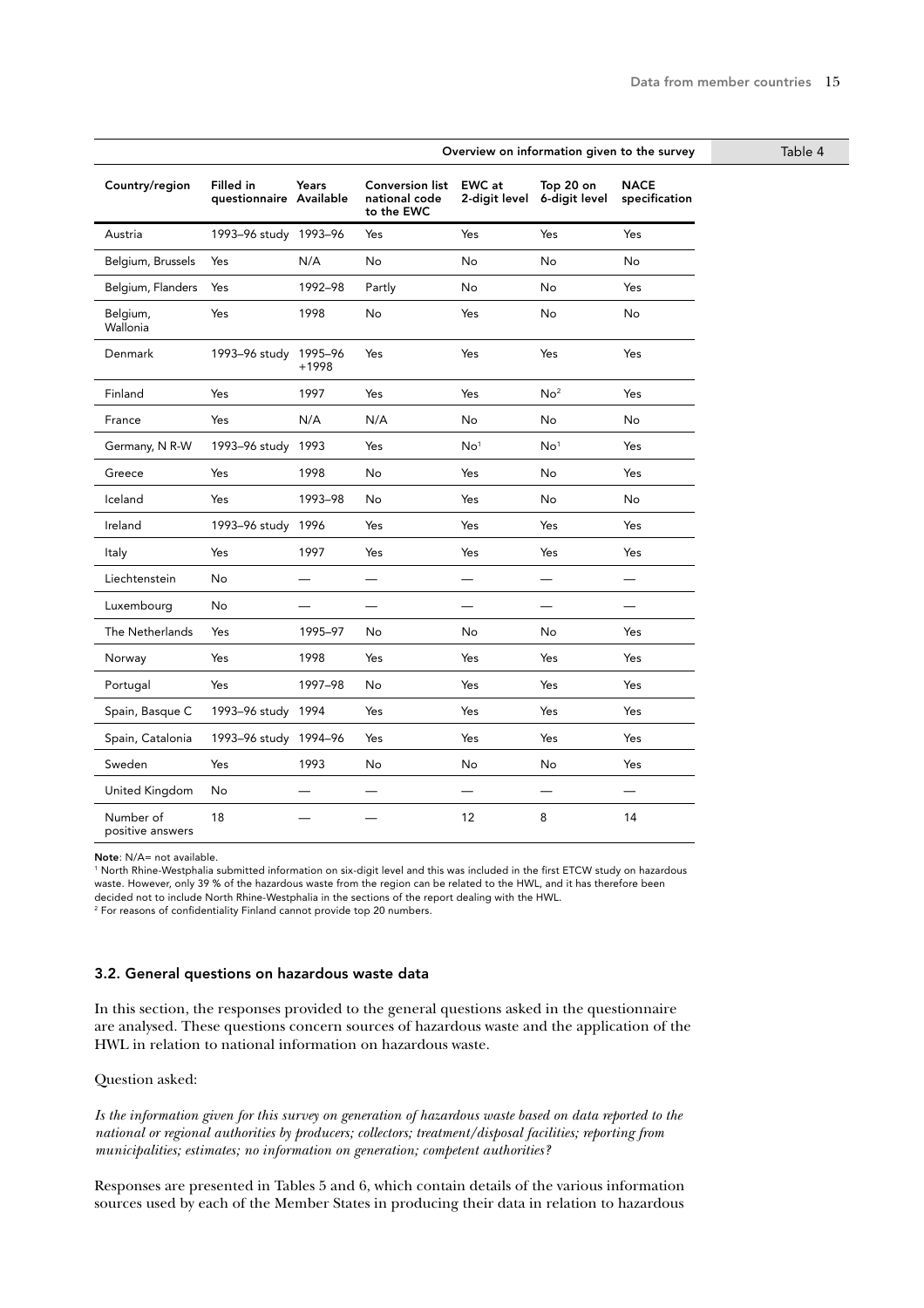waste. In Table 5, countries with a uniform data collection for all sources of hazardous waste are presented, while Table 6 presents countries with different sources of information for each of the sectors.

#### *3.2.1. Countries with uniform data sources*

In the group of countries using the same data source for all economic sectors (shown in Table 5), only Ireland has included the producers of waste in its survey on generation of waste.

Centralised information from waste collectors and treatment facilities are used in Austria, Denmark, and Ireland, and in two regions of Belgium. Operators of treatment facilities possess information about the composition and treatment of hazardous waste, but for information about the source of waste, they have to consult the collectors. Waste collectors have the information on the source and distribution of waste by sectors and some information on the composition of waste, but less information on the treatment of waste. The German system of information is based on information from competent authorities, which use a waybill system for input data. This system can also be regarded as centralised.

| Table 5         |           | Countries which use one set of sources of information for all sectors |                                   |                                         |                  |                                 |                          |  |  |  |
|-----------------|-----------|-----------------------------------------------------------------------|-----------------------------------|-----------------------------------------|------------------|---------------------------------|--------------------------|--|--|--|
| Country         | Producers | <b>Collectors</b>                                                     | Treatment/<br>disposal facilities | <b>Reporting from</b><br>municipalities | <b>Estimates</b> | No information<br>on generation | Competent<br>authorities |  |  |  |
| Austria         |           |                                                                       | X                                 |                                         |                  |                                 |                          |  |  |  |
| <b>Brussels</b> |           | X                                                                     |                                   |                                         |                  |                                 |                          |  |  |  |
| Denmark         |           |                                                                       | X                                 |                                         |                  |                                 |                          |  |  |  |
| France          |           |                                                                       |                                   |                                         | X                |                                 |                          |  |  |  |
| Germany         |           |                                                                       |                                   |                                         |                  |                                 | X                        |  |  |  |
| Iceland         |           |                                                                       |                                   |                                         |                  | Χ                               |                          |  |  |  |
| Ireland         | $\times$  | X                                                                     | X                                 |                                         |                  |                                 |                          |  |  |  |
| Spain           |           |                                                                       |                                   |                                         | X                |                                 |                          |  |  |  |
| Wallonia        |           | X                                                                     | X                                 |                                         |                  |                                 |                          |  |  |  |

Note: Unfortunately, Iceland gave no information on the source, partly because our question was not precise on the difference between registration of collection and the generation. All submitted figures are not for waste generated but for waste that is collected and treated.

#### *3.2.2. Countries with different data sources*

In the group of countries using different data sources, the Netherlands, Norway and Italy appear to be using one or two sets of sources for all sectors. The Netherlands has two sources of information for business activities: collectors and treatment/disposal facilities. Italy and Norway uses four kinds of sources for information, including the municipalities for household generation.

Municipalities are the main source of information concerning hazardous waste from households in Greece, the Netherlands, Norway and Sweden. In Norway, waste collectors are also used as a source of information. Greece indicates that estimates are also used, which probably means that the estimates are based on a subset of municipalities. Portugal is the only country with no information on hazardous waste from households, since no collection system for hazardous waste from households exits.

Two countries have indicated that they use estimates for this survey. Greece gave the information on which sources the estimate is based, while Spain only indicates that the information is based on estimates. France gave no information to the survey but the report 'The environment in France' indicates an estimate of 9 million tonnes in total yearly generation of hazardous waste.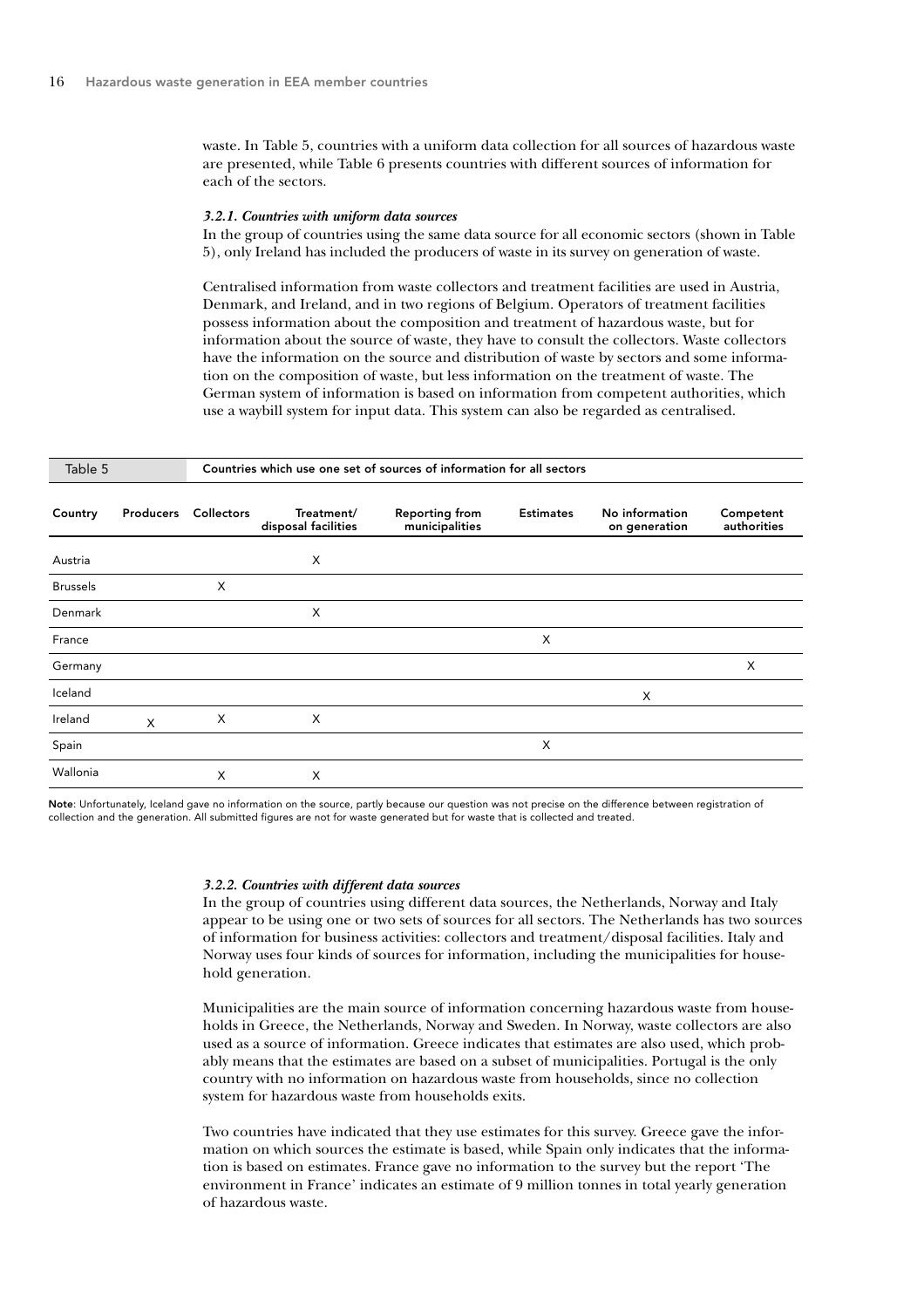|             | Countries with different source of information for various sectors |             |                |                                      |                                       |                           |  | Table 6                            |                          |
|-------------|--------------------------------------------------------------------|-------------|----------------|--------------------------------------|---------------------------------------|---------------------------|--|------------------------------------|--------------------------|
| Country     | Source<br>(explanation<br>below)                                   | Producers   | Collectors     | Treatment/<br>disposal<br>facilities | Reporting<br>from munici-<br>palities | <b>Estimates</b>          |  | No<br>information on<br>generation | Competent<br>authorities |
| Belgium     | Α                                                                  |             |                |                                      |                                       |                           |  |                                    |                          |
| (Flanders)  | ${\sf M}$                                                          | X           |                | $(\mathsf{X})$                       |                                       |                           |  |                                    |                          |
|             | W                                                                  |             |                | (X)                                  |                                       |                           |  |                                    |                          |
|             | H                                                                  |             | $(\mathsf{X})$ | $(\mathsf{X})$                       | $\mathsf X$                           |                           |  |                                    |                          |
| Greece      | A                                                                  |             |                |                                      |                                       |                           |  |                                    |                          |
|             | M                                                                  | X           |                | X                                    | X                                     | X                         |  |                                    |                          |
|             | W                                                                  |             |                |                                      |                                       | X                         |  |                                    |                          |
|             | H                                                                  |             |                |                                      | $\mathsf X$                           | $\boldsymbol{\mathsf{X}}$ |  |                                    |                          |
| Italy       | A                                                                  | X           | X              | X                                    |                                       |                           |  |                                    |                          |
|             | ${\sf M}$                                                          | $\mathsf X$ | X              | $\mathsf X$                          |                                       |                           |  |                                    |                          |
|             | W                                                                  | $\mathsf X$ | X              | $\mathsf X$                          |                                       |                           |  |                                    |                          |
|             | $\boldsymbol{\mathsf{H}}$                                          |             | X              | $\mathsf X$                          | $\mathsf X$                           |                           |  |                                    |                          |
| Netherlands | A                                                                  |             | X              | $\mathsf X$                          |                                       |                           |  |                                    |                          |
|             | M                                                                  |             | X              | X                                    |                                       |                           |  |                                    |                          |
|             | W                                                                  |             | X              | X                                    |                                       |                           |  |                                    |                          |
|             | H                                                                  |             |                |                                      | X                                     |                           |  |                                    |                          |
| Norway      | A                                                                  | X           | X              | X                                    | X                                     |                           |  |                                    |                          |
|             | ${\sf M}$                                                          | $\sf X$     | X              | $\mathsf X$                          | $\mathsf X$                           |                           |  |                                    |                          |
|             | W                                                                  | $\mathsf X$ | $\mathsf{X}$   | $\mathsf X$                          | $\mathsf X$                           |                           |  |                                    |                          |
|             | $\boldsymbol{\mathsf{H}}$                                          |             | X              |                                      | $\pmb{\times}$                        |                           |  |                                    |                          |
| Portugal    | A                                                                  | X           |                | $\mathsf X$                          |                                       |                           |  |                                    |                          |
|             | M                                                                  | X           |                | $\mathsf X$                          |                                       |                           |  |                                    |                          |
|             | W                                                                  |             |                | $\mathsf X$                          |                                       |                           |  |                                    |                          |
|             | $\boldsymbol{\mathsf{H}}$                                          |             |                |                                      |                                       |                           |  | X                                  |                          |
| Sweden      | A                                                                  |             |                |                                      |                                       |                           |  |                                    |                          |
|             | ${\sf M}$                                                          | X(1)        |                |                                      |                                       |                           |  |                                    |                          |
|             | W                                                                  |             |                |                                      |                                       |                           |  |                                    |                          |
|             | $\mathsf{H}%$                                                      |             |                |                                      | $\mathsf X$                           |                           |  |                                    |                          |

Note: Source codes: A = agriculture, fishing & quarrying; M = manufacturing, energy and water, supply, construction; W = wholesale, retail, transport public and private services; H = households.

#### 3.3. Overview on the implementation of the HWL

Two questions were asked in order to find out how advanced member countries were in the process of implementing the HWL:

- 1. When producers, collectors, treatment/disposal facilities or municipalities report information on generation of hazardous waste to the national or the regional authorities, is the waste classification based on: the hazardous waste list or the national implementation of the hazardous waste list? The national hazardous waste classification?
- 2. When authorities issue permits or licences for the generation, collection, treatment/ disposal of hazardous waste, is the waste classification based on: The hazardous waste list or the national implementation of the hazardous waste list? The national hazardous waste classification?

Responses from countries are summarised in Table 7.

Several countries has implemented the HWL, both in relation to the EU and in national practice, namely Belgium (Wallonia), Denmark, Finland, Germany, Ireland, Italy, Norway,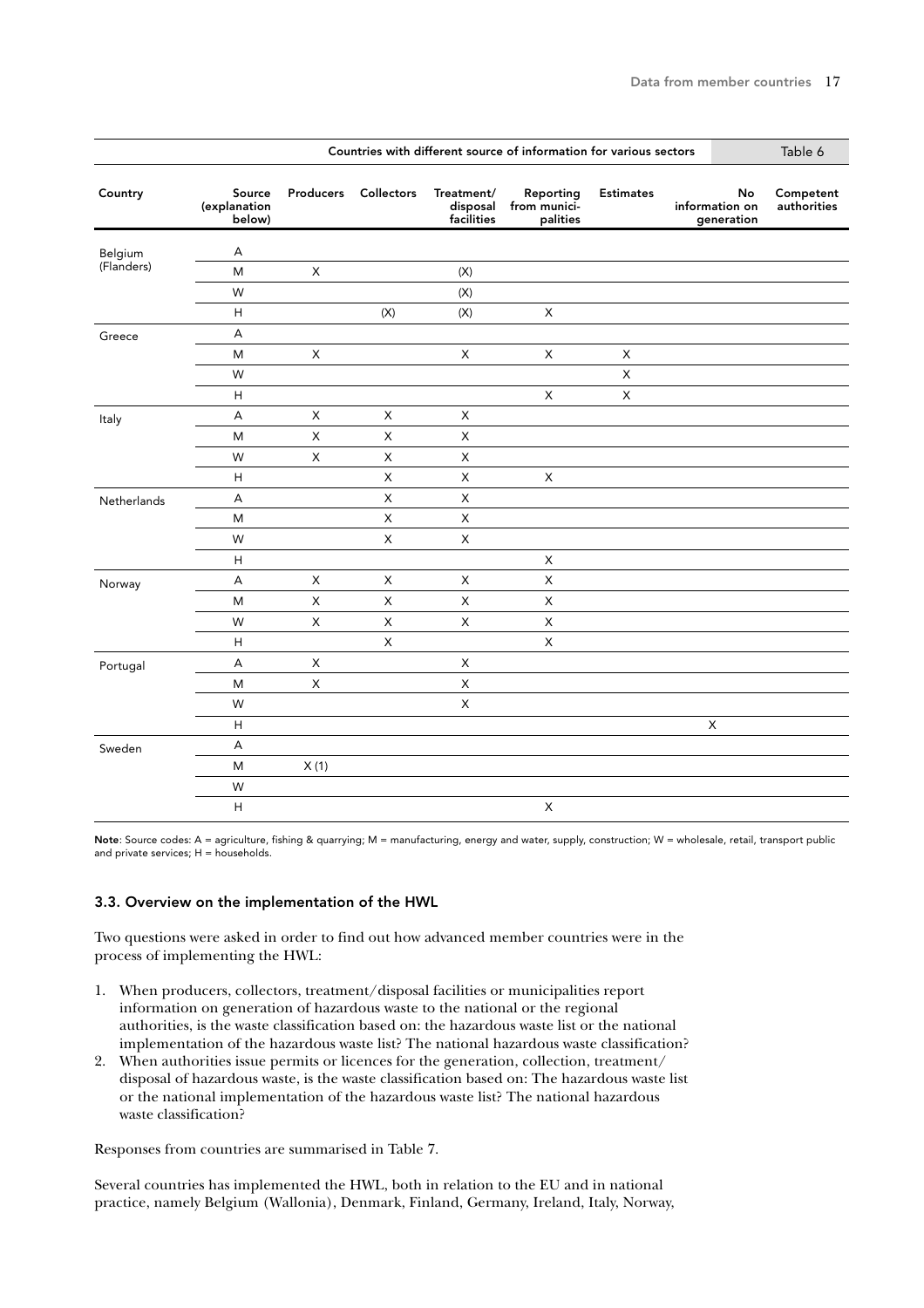| Table 7                     |                                                            | Status concerning implementation of the HWL           |                                                 |                                                       |                                                                                                      |  |  |  |  |  |  |
|-----------------------------|------------------------------------------------------------|-------------------------------------------------------|-------------------------------------------------|-------------------------------------------------------|------------------------------------------------------------------------------------------------------|--|--|--|--|--|--|
| Country                     |                                                            | Applied classification for generation                 | Applied classification for permits and licences |                                                       |                                                                                                      |  |  |  |  |  |  |
|                             | HWL or national im-<br>plementation of<br>the HWL          | The national hazard-<br>ous waste classifica-<br>tion | HWL or national<br>implementation<br>of the HWL | The national hazard-<br>ous waste classifica-<br>tion | Information from<br>the Environment<br>DG on the implemen-<br>tation of the HWL,<br><b>July 1999</b> |  |  |  |  |  |  |
| Austria                     |                                                            | X                                                     | March 1998                                      |                                                       | Yes                                                                                                  |  |  |  |  |  |  |
| Belgium,<br><b>Brussels</b> |                                                            | X                                                     |                                                 | X                                                     | Yes                                                                                                  |  |  |  |  |  |  |
| Belgium,<br><b>Flanders</b> |                                                            | $\pmb{\times}$                                        | X                                               |                                                       | Yes                                                                                                  |  |  |  |  |  |  |
| Belgium,<br>Wallonia        | X                                                          |                                                       | X                                               |                                                       | Yes                                                                                                  |  |  |  |  |  |  |
| Denmark                     | X                                                          |                                                       | X                                               |                                                       | Yes                                                                                                  |  |  |  |  |  |  |
| Finland                     | X                                                          |                                                       | X                                               |                                                       | Yes                                                                                                  |  |  |  |  |  |  |
| France                      | Since Jan. 1999                                            | Until Dec. 1998                                       | Since Jan. 1999                                 | Until Dec. 1998                                       | No                                                                                                   |  |  |  |  |  |  |
| Germany                     | Since Jan. 1999                                            | Until Dec. 1998                                       | Since Jan. 1999                                 | Until Dec. 1998                                       | Yes                                                                                                  |  |  |  |  |  |  |
| Greece                      | 78/319/EEC                                                 |                                                       |                                                 | No licences have been issued 1                        | No <sup>1</sup>                                                                                      |  |  |  |  |  |  |
| Iceland                     |                                                            | The information not given                             |                                                 |                                                       | Not a member of<br>the EU                                                                            |  |  |  |  |  |  |
| Ireland                     | X                                                          |                                                       | X                                               |                                                       | Yes                                                                                                  |  |  |  |  |  |  |
| Italy                       | X                                                          |                                                       | X                                               |                                                       | No information until<br>July 99                                                                      |  |  |  |  |  |  |
| Luxembourg                  |                                                            | X                                                     |                                                 | No information given                                  | Yes                                                                                                  |  |  |  |  |  |  |
| Netherlands                 |                                                            | X                                                     |                                                 | X                                                     | Yes                                                                                                  |  |  |  |  |  |  |
| Norway                      | X                                                          |                                                       |                                                 | X                                                     | Yes, not a member of<br>the EU                                                                       |  |  |  |  |  |  |
| Portugal                    | $\mathsf{X}^2$                                             |                                                       | X                                               |                                                       | Yes                                                                                                  |  |  |  |  |  |  |
| Spain                       | X                                                          | $\mathbf{1}$                                          | X                                               | $\mathbf{1}$                                          | Yes                                                                                                  |  |  |  |  |  |  |
| Sweden                      |                                                            | X                                                     |                                                 | X                                                     | Yes                                                                                                  |  |  |  |  |  |  |
| United<br>Kingdom           | Yes for N. Ireland<br>UK did not reply to the ETC/W survey |                                                       |                                                 |                                                       |                                                                                                      |  |  |  |  |  |  |

<sup>1</sup> Greece: the collection on data on generation of hazardous waste, 1999 and onwards, is being carried out on the basis of HWL classification. Licences for the collection of hazardous waste are based on the HWL classification. Licences for central installations for the treatment/disposal of hazardous waste have not been issued, as installations of that kind do not exist.

<sup>2</sup> Spain: in Table III of the ETC/W survey, the main waste categories considered as hazardous by the different Autonomous Communities are included. At a national level, the list for hazardous waste is currently in force.

> Portugal and Spain. No national classification system existed in Ireland, Portugal or Spain prior to the establishment of the HWL. These countries therefore did not need to convert from a national classification system to the HWL.

In all, 10 countries have implemented the HWL in national legislation, but there are still countries and regions, such as the Netherlands, Flanders and Sweden, which do not use the HWL in data collection. Similarly, when issuing permits or licences for the generation, collection, treatment/disposal of hazardous waste the Netherlands and Sweden still use national classification systems. France, Greece and the UK have yet to implement the HWL.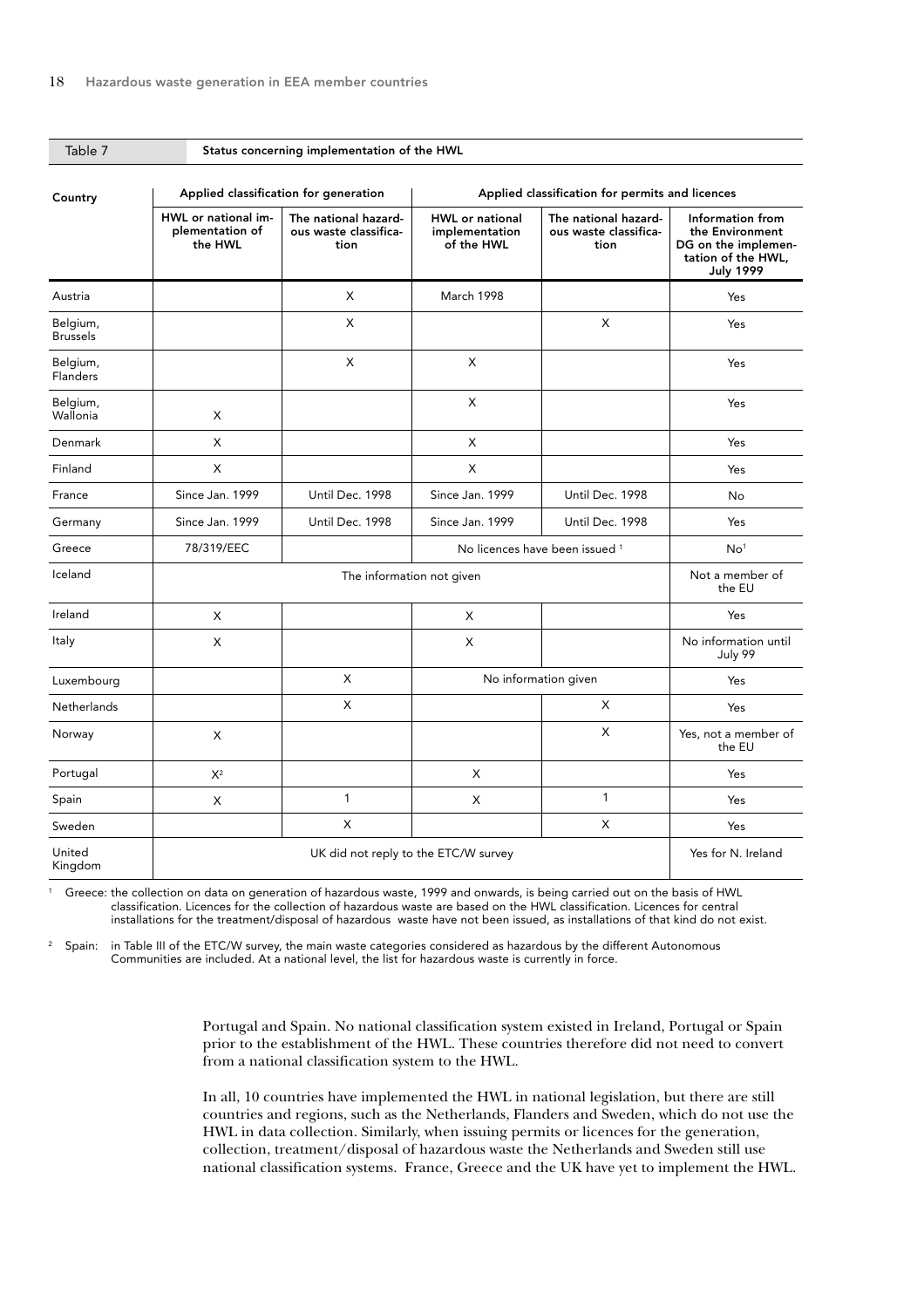### 4. General findings and conclusions

The information provided by countries and regions has allowed some conclusions to be drawn, which are presented in this chapter. Detailed information for each country and region is presented in Annexes 3A to 3O.

Due to lack of information, it has not been possible to include all countries in all findings and conclusions. The reason for this is that only some countries have been able to provide information on the 20 largest waste types and not all countries have information on hazardous waste generation classified according to NACE codes.

#### 4.1. Trends in hazardous waste generation

Information which related to more than one year was available from all countries/regions except Brussels, France and Sweden. The amounts of hazardous waste collected are increasing in most countries/regions.

|                             |                  |           |                   |                      |                      |                    | Hazardous waste generation in Europe (1 000 tonnes) |                   | Table 8 |
|-----------------------------|------------------|-----------|-------------------|----------------------|----------------------|--------------------|-----------------------------------------------------|-------------------|---------|
| Country                     | 1990             | 1991      | 1992              | 1993                 | 1994                 | 1995               | 1996                                                | 1997              | 1998    |
| Austria                     |                  |           |                   | 499                  | 513                  | 577                | 606                                                 |                   |         |
| Belgium,<br><b>Brussels</b> |                  |           |                   |                      |                      |                    |                                                     |                   |         |
| Belgium,<br>Flanders        |                  |           |                   |                      | 1 0 3 3 <sup>1</sup> | 1 0791             | 1 4 1 0 1                                           | 1625 <sup>1</sup> |         |
| Belgium,<br>Wallonia        |                  |           |                   |                      |                      | 419                | 427                                                 | 470               | 475     |
| Denmark                     |                  |           |                   |                      | 1941                 | 247                | 264                                                 | 249               | 281     |
| Finland                     |                  |           | 5591              |                      |                      |                    |                                                     | 481               |         |
| France                      | 7 0001           |           |                   |                      |                      |                    | 9 0003                                              |                   |         |
| Germany                     | 13 0791          |           |                   | 9 0 9 3 <sup>1</sup> |                      |                    |                                                     |                   |         |
| Greece                      | 4501             |           | 4501              |                      |                      | 350 <sup>1</sup>   |                                                     |                   | 287     |
| Iceland                     |                  |           |                   | 4.9                  | 5.7                  | 4.3                | 5.7                                                 | 5.8               | 6.8     |
| Ireland                     | 66               |           | 99                |                      |                      | 248                | 230                                                 |                   |         |
| Italy                       | 3 2 4 6 2        | 3 3 8 7 2 |                   |                      |                      | 2 708 <sup>2</sup> |                                                     | 3 4 0 1           |         |
| Luxembourg                  | 116 <sup>1</sup> |           |                   | 861                  | 811                  | 1971               | 157 <sup>1</sup>                                    | 142 <sup>1</sup>  |         |
| Netherlands                 | 1 0401           |           | 1 4 3 0 1         | 836                  | 890                  | 868                | 959                                                 | 1 2 7 1           |         |
| Norway                      | 60               |           |                   | 98                   | 92                   | 102                | 119                                                 | 128               | 141     |
| Portugal                    |                  |           |                   |                      |                      | 6681               |                                                     | 5951              |         |
| Spain                       | 1 7001           |           |                   |                      | 3 3 9 4 1            |                    |                                                     |                   |         |
| Sweden                      |                  |           |                   | 394                  |                      |                    |                                                     |                   |         |
| United<br>Kingdom           |                  |           | 2452 <sup>1</sup> | 2 0771               |                      |                    |                                                     |                   |         |

<sup>1</sup> Eurostat, 2000, Waste generated in Europe, data 1985-97, European Commission.<br>2 OECD 1997, OECD Environmental Data Compondium 1997.

OECD, 1997, OECD Environmental Data. Compendium 1997.

Institut Francais de l'environnement, 'The environment in France', Orléans, 1999. Source: ETC/W questionnaires 1998 and 1999.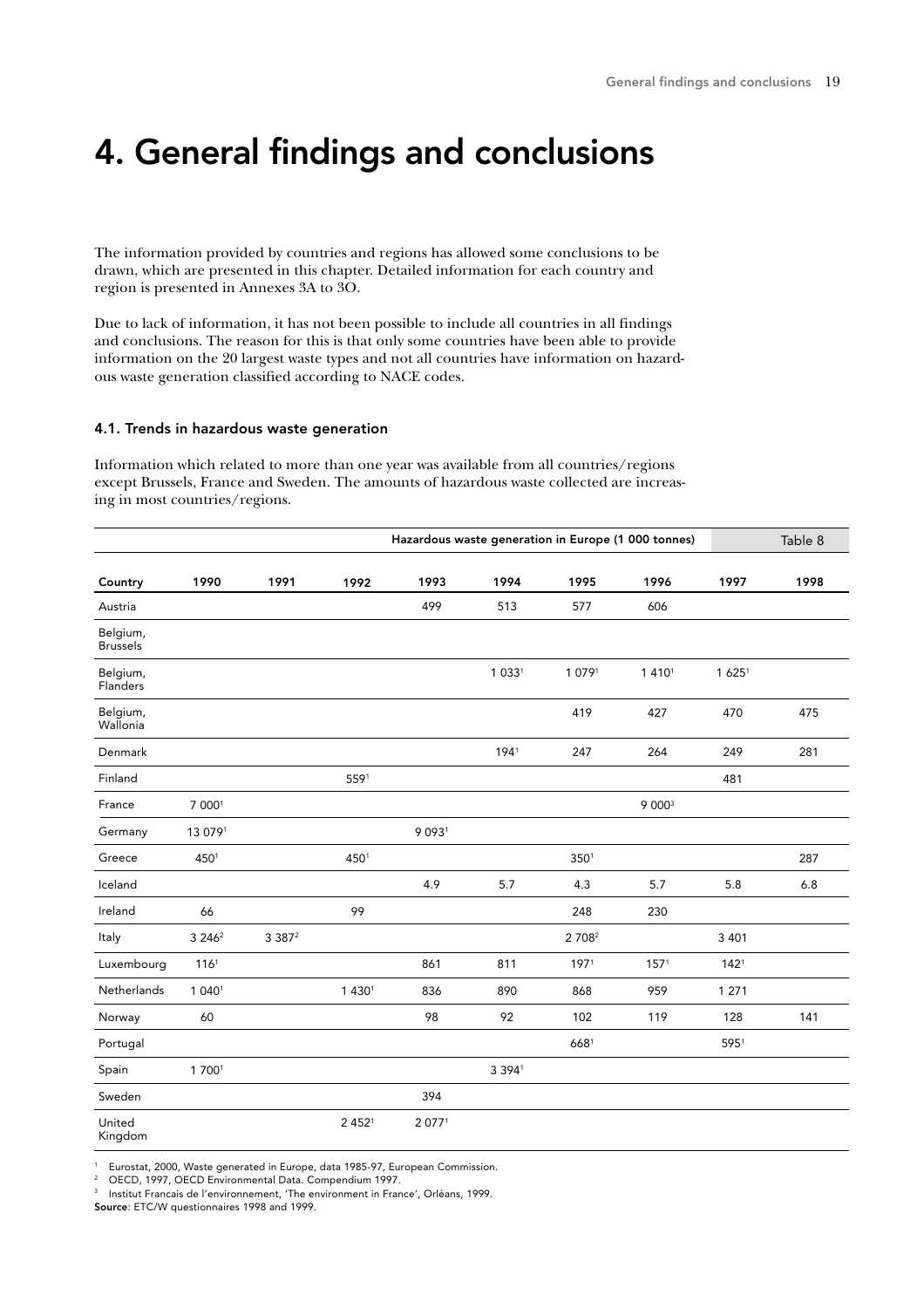The data show increasing quantities of hazardous waste during the 1990s for Austria, Belgium, Denmark, Iceland, Ireland, Italy, Luxembourg, the Netherlands, Norway and Spain, with a decrease in quantities in Finland, Germany, Greece, Portugal and the United Kingdom. However, the trend is not very clear due to the fact that the amounts of hazardous waste in some countries fluctuate from year to year. Furthermore, some countries do not have access to new data, which makes it difficult to establish reliable trends in relation to the generation of hazardous waste.

Increasing quantities of hazardous waste can be the result of better collection of information and registration of waste, and not necessarily the result of a real increase in waste generation.

#### 4.2. Amendment of the HWL

A general problem is that the HWL consists of too few codes to cover what has been regarded as hazardous waste in each country or region. Therefore, when comparing the total quantities of hazardous waste between countries and regions, the variations can partly be explained by the fact that the HWL does not cover all waste types that are regarded as hazardous at national or regional level.

#### *4.2.1. Future hazardous waste list improves comparability*

As mentioned in Section 2.1.2, the EWC/HWL list has recently been amended and more waste types will be considered as hazardous from 2002. In Table 11 and the top 10 and top 20 lists in Annex 1, it has been indicated for each waste type whether it is according to the previous and current list:

- H-codes: included in the HWL;
- E-codes: included in the EWC, but not the HWL;
- A-codes; not included in the EWC.

From Table 9, it appears that due to the amendments a larger part of the waste types applied in the countries are included in the HWL. In the top 5, only 51  $\%$  of the waste types were part of the previous HWL, while the other 49 % were E-codes and A-codes. After the amendment, waste types considered as hazardous increase the percentage to 69 % of the total.

Considering the top 10 and the top 20, 60  $\%$  of the waste types that were classified as hazardous according to the previous HWL rose to about 75 % using the current HWL.

#### *4.2.2. Comparability in quantities of waste*

Although a large number of waste codes are defined as E-codes or A-codes, this does not necessarily mean that large quantities of waste are registered according to these codes. A large number of E-codes and A-codes may represent relatively small amounts of hazardous waste. In such cases, it may be possible to compare the total of hazardous waste generation amongst the countries and regions. On the other hand, where E-codes and A-codes relate to large quantities of waste, it is difficult to compare the hazardous waste generation between countries and regions.

| Table 9 |  |  |  |
|---------|--|--|--|
|---------|--|--|--|

The distribution of H, E and A-codes in percentage of the number of waste types used in top 5, 10 and 20 respectively

|              |    | Top 5 |                |    | Top 10 |                | Top $20$ |     |    |  |  |
|--------------|----|-------|----------------|----|--------|----------------|----------|-----|----|--|--|
|              | н  | F.    | $\overline{A}$ | H  | $-E$   | $\overline{A}$ |          | F.  |    |  |  |
| Previous EWC | 51 |       | 37 11          | 63 | 27     | 10             | 60       | -27 | 13 |  |  |
| Amended EWC  | 69 |       | 23 9           | 75 |        | 19 6           | 74       | 18  |    |  |  |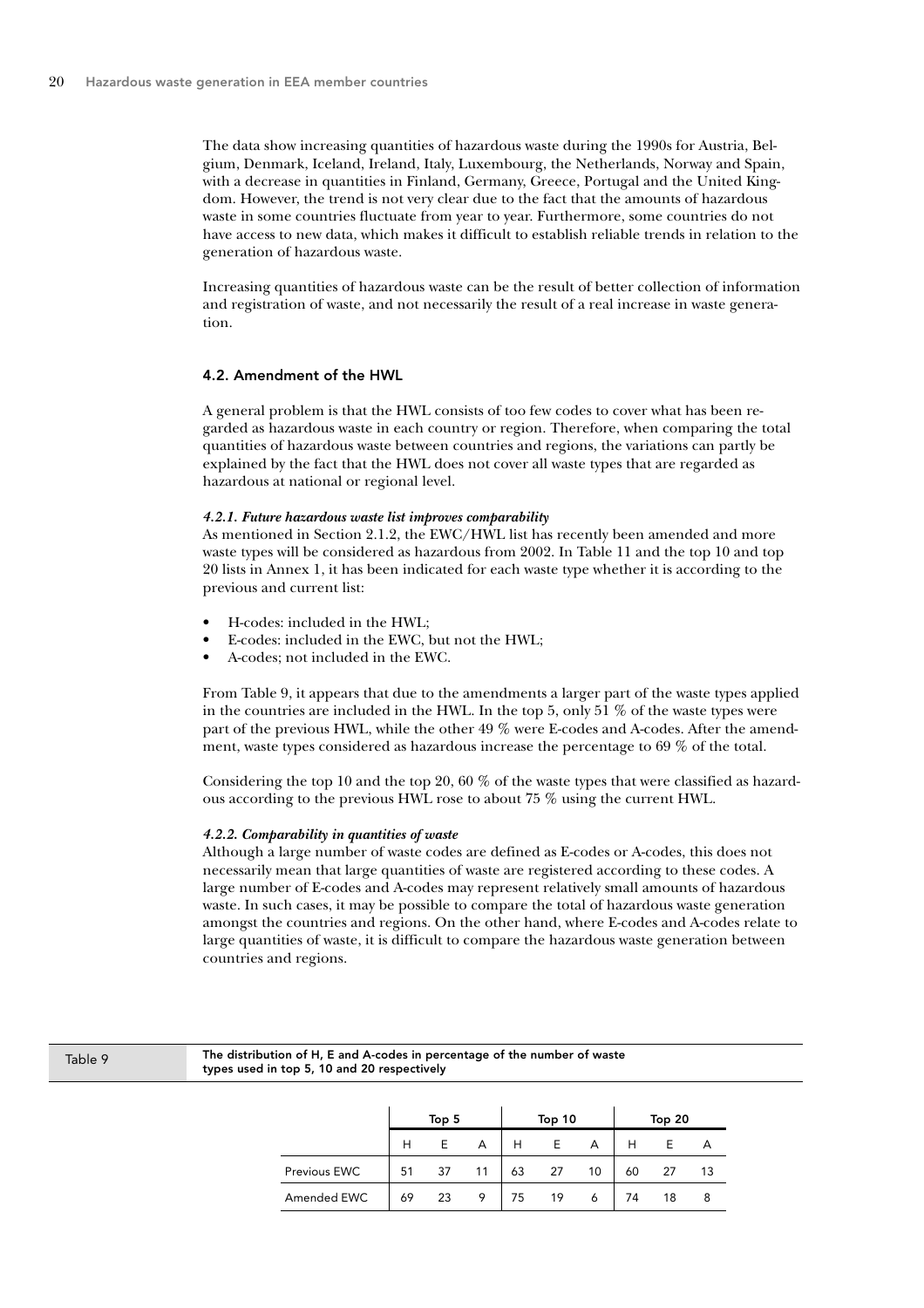According to Table 10 the percentage of waste quantities related to the HWL is greater than the percentage of waste types. Some 64–72 % of the waste quantities could be related to the HWL before the amendment and 80–84 % after. Thus, it appears that the amendment of the EWC has led to a greater comparability of the total hazardous waste quantity.

|              |    |       |   |    |        |   |    |        |   | The distribution of H, E and A-codes in percentage of<br>the waste quantities in top 5, 10 and 20 respectively |  | Table 10 |
|--------------|----|-------|---|----|--------|---|----|--------|---|----------------------------------------------------------------------------------------------------------------|--|----------|
|              |    | Top 5 |   |    | Top 10 |   |    | Top 20 |   |                                                                                                                |  |          |
|              | H  | E     | A | H  | E      | A | H  | Е      | A |                                                                                                                |  |          |
| Previous EWC | 64 | 28    | 8 | 72 | 21     |   | 71 | 23     | 6 |                                                                                                                |  |          |
| Amended EWC  | 80 | 15    | 6 | 84 | 12     | 5 | 81 | 15     | 4 |                                                                                                                |  |          |
|              |    |       |   |    |        |   |    |        |   |                                                                                                                |  |          |

Even though 80 % of the hazardous waste quantities can be related to the HWL, there are major variations between countries. This is evident in Figure 1 showing the percentage of the hazardous waste production in countries related to the HWL before and after the amendment.

#### *4.2.3. The amended hazardous waste list*

between member countries.

In all countries/regions<sup>(1)</sup>, the amendment has led to an increase in the quantities that can be related to the HWL, which will improve the comparability of hazardous waste data between countries. However, in some countries/regions, a significant proportion of the hazardous waste generated still cannot be readily compared because of the different classifications used. This is apparently the case in Norway and Catalonia with less than 50 % of the nationally classified hazardous waste related to the HWL. Four countries/regions — Denmark, Italy, Portugal, and the Basque Country — have a percentage of waste related to the HWL exceeding 80 % after the amendment.

These large variations can to some extent be explained by the fact that some countries have special waste streams, which according to their physical characteristics can be defined as hazardous, but have not yet been introduced in the HWL. Yet another explanation is that the same waste types are considered as hazardous in one country but not in another. Due to these variations, it is very difficult to compare the total hazardous waste generation between countries. At the level of specific fractions (detailed code), it may be easier to compare information between countries using the HWL and European waste catalogue.

For the majority of countries neither the HWL nor the European waste catalogue is used for classification. Therefore it is difficult to compare the total generation of hazardous waste

Portugal hazardous waste list has been implemented without national amendments, therefore hazardous waste from these countries was already entirely classified according to the hazardous waste list before the amendment.

(1) In the cases of Italy and

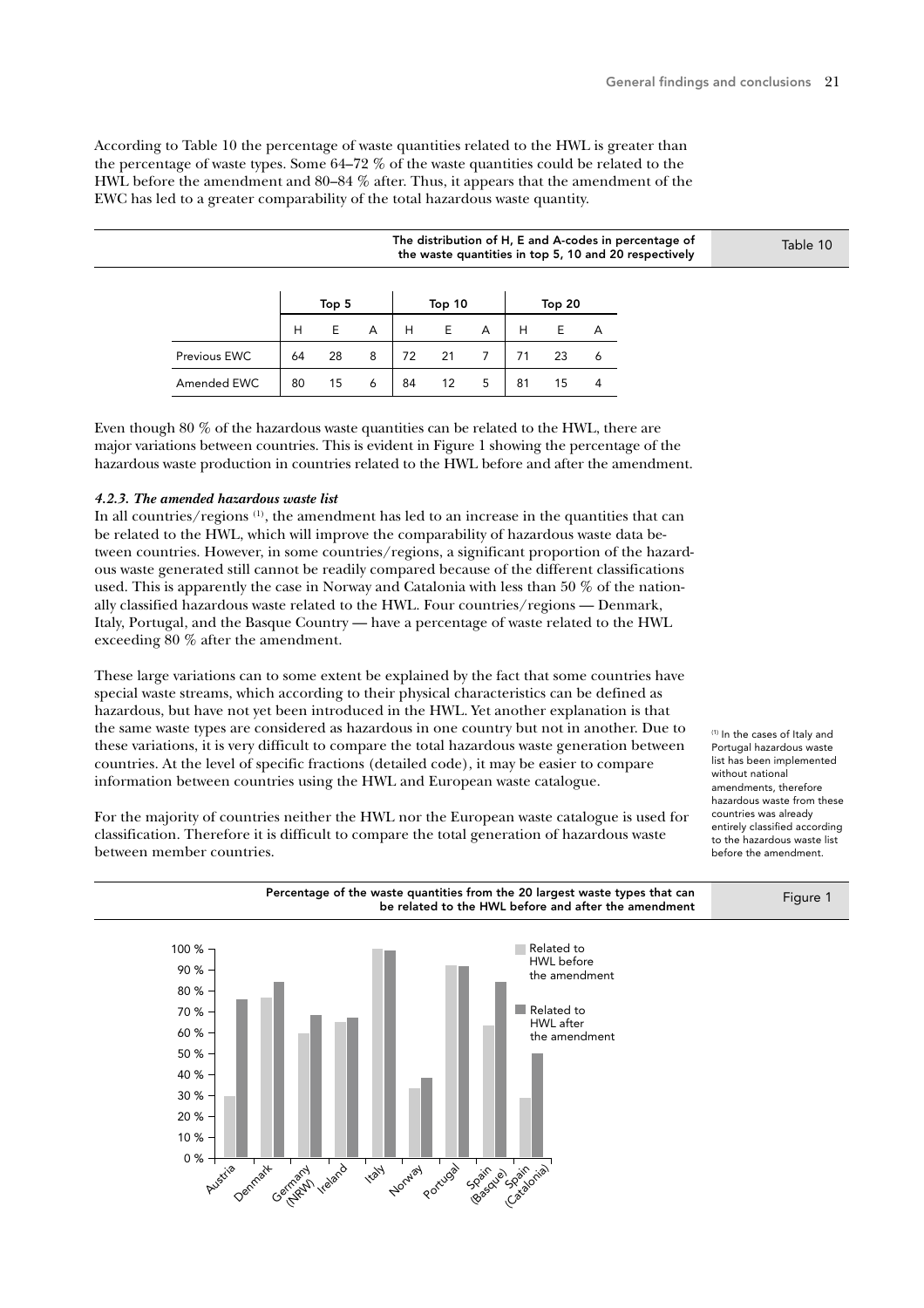#### 4.3. Conclusion on comparability of the present classification systems for hazardous waste

It is evident that the HWL consists of insufficient codes to cover what has been regarded or reported as hazardous waste in each country or region. The amendment of the EWC has improved the comparability, as more waste types are now regarded as hazardous, which has increased the amounts of hazardous waste in countries and regions that can be related to the HWL. However, large quantities of waste are still not covered by the list and the majority of countries have no data on hazardous waste generation classified according to the EWC/ HWL.

#### 4.4. Quantities of hazardous waste related to the EWC at two-digit level

In the questionnaire, countries were asked for information on hazardous waste quantities classified according to the EWC at two-digit level. The EWC at two-digit level shows the waste generation from sectors, industries or processes. Nine countries and three regions were able to provide the requested information and the results are presented in Table 11.

According to the table more than 25 % of the hazardous waste originates from organic or inorganic chemical processes. Finland, Ireland, Italy, Norway and Spain all report relatively large quantities of these waste types.

Other important sources are 'Inorganic wastes from thermal processes' (13 %), 'Inorganic waste with metals from metal treatment and the coating of metals; non-ferrous hydrometallurgy' (13 %), 'Oil wastes and other liquids' (10 %) and 'Wastes from waste treatment facilities' (8 %). The rest of the sources are all of minor importance. It is interesting to note that waste from households is only about  $1\%$  of the total hazardous waste quantities.

#### 4.5. Quantities of hazardous waste related to the EWC at six-digit level

To assess whether the same waste types in the participating countries and regions dominate hazardous waste generation, countries were asked for information on the 20 largest hazardous waste types classified according to the EWC at six-digit level. Only six countries and two regions were able to deliver this information. Of these, three countries and two regions were already included in the 1999 ETC/W study on hazardous waste.

Table 12 presents the top 5 hazardous waste generation in the eight countries/regions. In the 1999 study, only one waste type was represented among the top 5 in more than one country. Thus, 29 different waste types out of 30 possible were represented on the top 5 lists of the six participating countries/regions (2).

Table 12 shows that the picture has not changed considerably by extending the number of countries/regions from six to eight. The number of waste types represented in more than one country has increased from one to four and a total of 35 waste types (out of 40 possible) are among the top 5 in the nine countries. This emphasises the fact that the hazardous waste generation is not homogeneous, as different types of hazardous waste dominate in different countries.

Tables similar to Table 12 have been prepared for the top 10 and top 20and can be found in Annex 1. An overview of the number of present waste types in the top 5, top 10 and top 20 is given in Table 13 below. It also shows the frequency of the waste types, i.e. The number of countries in which the different waste types are present.

The number of waste types present increases from the top 5 to top 10 and to top 20. However, the number of waste types is not increasing with the same rate as the maximum number of possible waste types. This can be explained by the fact that the number of countries 'sharing' the same waste type is increasing considerably from top 5 to top 10 and top 20. For instance, in the top 5 only four waste types are shared by two or more countries and whereas

(2) North Rhine-Westphalia was the sixth country participated in the first ETCW study on hazardous waste. However, only 39 % of the hazardous waste from the region can be related to the HWL, and it has therefore been chosen not to include North Rhine-Westphalia in this section about the HWL.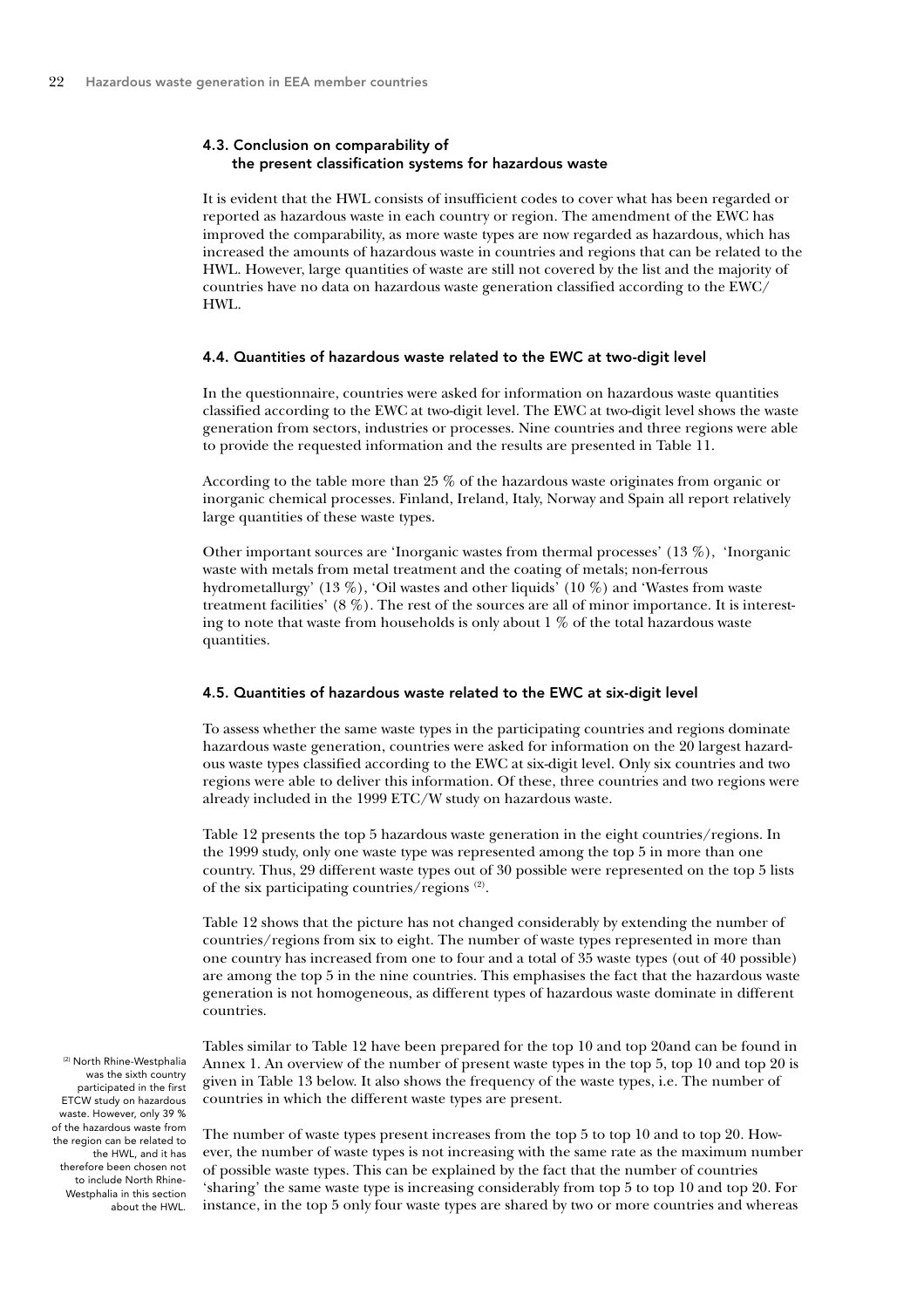|              | Quantities of hazardous waste classified according to the European waste                                                                                            |                |                |                |                |                |                |                | catalogue at two-digit level (1 000 tonnes) |                |             |              |                       | Table 11        |                |
|--------------|---------------------------------------------------------------------------------------------------------------------------------------------------------------------|----------------|----------------|----------------|----------------|----------------|----------------|----------------|---------------------------------------------|----------------|-------------|--------------|-----------------------|-----------------|----------------|
| Code         | Description                                                                                                                                                         | А              | в<br>(Wall.)   | DK.            | Fin            | EL.            | IS             | IRL.           |                                             | NL.            | P           | Е            | Е<br>(Basq.) (Catal.) | Total           |                |
|              |                                                                                                                                                                     | 1996           | 1998           | 1996           | 1997           | 1998           | 1998           | 1996           | 1997                                        | 1998           | 1998        | 1994         | 1996                  | 000 t. $%$<br>1 |                |
| $\mathbf{1}$ | Waste resulting from exploration, mining, dressing<br>and further treatment of minerals and quarry                                                                  | $\overline{7}$ | 0              | $\mathbf 0$    | $\mathbf 0$    |                |                | 21             |                                             |                |             |              | 28                    | 56              | 1              |
| 02           | Waste from agricultural, horticultural, hunting,<br>fishing and aquaculture primary production,<br>food preparation and processing                                  | 22             | 92             | $\mathbf 0$    | $\overline{2}$ |                |                |                | 0                                           | $\mathbf 0$    |             | 0            | 60                    | 176             | 2              |
| 03           | Wastes from wood processing and the production<br>of paper, cardboard, pulp, panels and furniture                                                                   |                | 1              | $\mathbf 0$    | $\Omega$       |                |                | $\mathbf 0$    | $\mathbf 0$                                 | $\Omega$       | 1           |              | $\Omega$              | 3               | 0              |
| 04           | Wastes from the leather and textile industries                                                                                                                      | 0              | 0              | $\mathbf{1}$   | $\mathbf 0$    |                |                | 0              | $\mathbf{1}$                                | $\Omega$       | $\mathbf 0$ | $\mathbf{1}$ | 6                     | 10              | 0              |
| 05           | Wastes from petroleum refining, natural gas<br>purification and pyrolytic treatment of coal                                                                         | 38             | 3              | 9              | 6              | 15             |                | 6              | 29                                          | 10             | 20          | 55           | 6                     | 197             | $\overline{c}$ |
| 06           | Wastes from inorganic chemical processes                                                                                                                            | 11             | 13             | 5              | 122            |                |                | 3              | 261                                         | 266            | 10          | 54           | 56                    | 801             | 10             |
| 07           | Wastes from organic chemical processes                                                                                                                              | $\mathbf{1}$   | 29             | 11             | 16             | $\mathbf{1}$   |                | 146            | 842                                         | $\overline{c}$ | 20          | 17           | 198                   | 1 2 8 2         | 16             |
| 08           | Wastes from the manufacture, formulation,<br>supply and use (MSFU) of coating (paints,<br>varnishes and vitreous enamels), adhesives,<br>sealants and printing inks | 15             | 8              | 15             | 8              |                | $\mathbf 0$    | $\overline{2}$ | 37                                          | 3              | 4           | $\mathbf{1}$ | 20                    | 113             | 1              |
| 09           | Wastes from the photographic industry                                                                                                                               | 5              | $\overline{c}$ | 10             | 5              |                | $\Omega$       | 0              | 164                                         | $\mathbf{1}$   |             | 4            | $\Omega$              | 190             | $\overline{c}$ |
| 10           | Inorganic wastes from thermal processes                                                                                                                             | 64             | 90             | 34             | 27             | 109            |                | $\mathbf{1}$   | 367                                         | 51             | 4           | 104          | 186                   | 1 0 3 7         | 13             |
| 11           | Inorganic waste with metals from metal treatment<br>and the coating of metals; non-ferrous hydro-<br>metallurgy                                                     | 5              | 57             | $\overline{7}$ | 125            |                |                | 0              | 298                                         | 82             | 72          | 93           | 39                    | 778             | 10             |
| 12           | Wastes from shaping and surface treatment of<br>metals and plastics                                                                                                 | 41             | 12             | $\overline{2}$ | 17             | $\mathbf{1}$   |                | 0              | 233                                         | $\overline{4}$ | 24          | 69           | 5                     | 408             | 5              |
| 13           | Oil wastes and other liquids (except edible oils<br>05 00 00 and 12 00 00)                                                                                          | 33             | 33             | 35             | 66             |                | 5              | 28             | 392                                         | 50             | 83          | 17           | 25                    | 767             | 10             |
| 14           | Wastes from organic substances employed as<br>solvents and coolants (except 07 00 00 and<br>08 00 00)                                                               | $\mathbf 0$    | 8              | $\overline{4}$ | 11             |                | $\mathbf 0$    | $\overline{4}$ | 137                                         | 2              | 11          | $\mathbf{1}$ | 98                    | 276             | 3%             |
| 15           | Packaging, absorbents, wiping cloths, filter<br>materials and protective clothing not otherwise<br>specified                                                        | 32             | $\overline{7}$ | $\mathbf{1}$   | 4              |                |                | 0              |                                             | $\mathbf 0$    |             | $\mathbf{1}$ | 47                    | 92              | 1              |
| 16           | Waste not otherwise specified in the catalogue                                                                                                                      | 67             | 57             | 11             | 27             | $\overline{4}$ | $\mathbf{1}$   | 6              | 318                                         | 117            | 20          | $\mathbf{1}$ | 21                    | 650             | 8              |
| 17           | Construction and demolition waste (including<br>road construction)                                                                                                  | 66             | 18             | 5              | 9              |                |                | 0              | 21                                          | $\overline{2}$ | 0           |              | 1                     | 123             | 2              |
| 18           | Wastes from human or animal health care and/or<br>related research                                                                                                  | 3              | 4              | 10             | 0              |                | $\Omega$       | 3              | 133                                         | $\Omega$       | 13          |              | $\Omega$              | 167             | $\overline{2}$ |
| 19           | Wastes from waste treatment facilities, off-site<br>waste water treatment plants and the water<br>industry                                                          | 140            | 40             | 91             | 28             | 36             |                | 4              | 164                                         | 11             | 11          | 40           | 96                    | 660             | 8              |
| 20           | Municipal wastes and similar commercial,<br>industrial and institutional wastes including<br>separately collected fractions                                         | 26             | 0              | 12             | 9              |                |                | 0              | 5                                           | $\overline{2}$ | 39          | 10           | $\overline{2}$        | 105             | 1              |
|              | Total amount related to the HWL/EWC/add. EWC                                                                                                                        | 576            | 475            | 263            | 481            | 165            | $\overline{7}$ | 225            | 3 4 0 1                                     | 602            | 320         | 469          | 894                   | 7878            | 98             |
|              | Total amount not possible to relate to the HWL/<br>EWC/add. EWC                                                                                                     | 29             |                | 18             |                | 121            |                | 5              |                                             | 5              |             |              |                       | 179             | 2              |
|              | Total hazardous waste generation                                                                                                                                    | 606            | 475            | 281            | 481            | 287            | $\overline{7}$ | 230            | 3 4 0 1                                     | 607            | 320         | 469          | 893                   | 8 0 5 7         | 100            |

 $\overline{\phantom{0}}$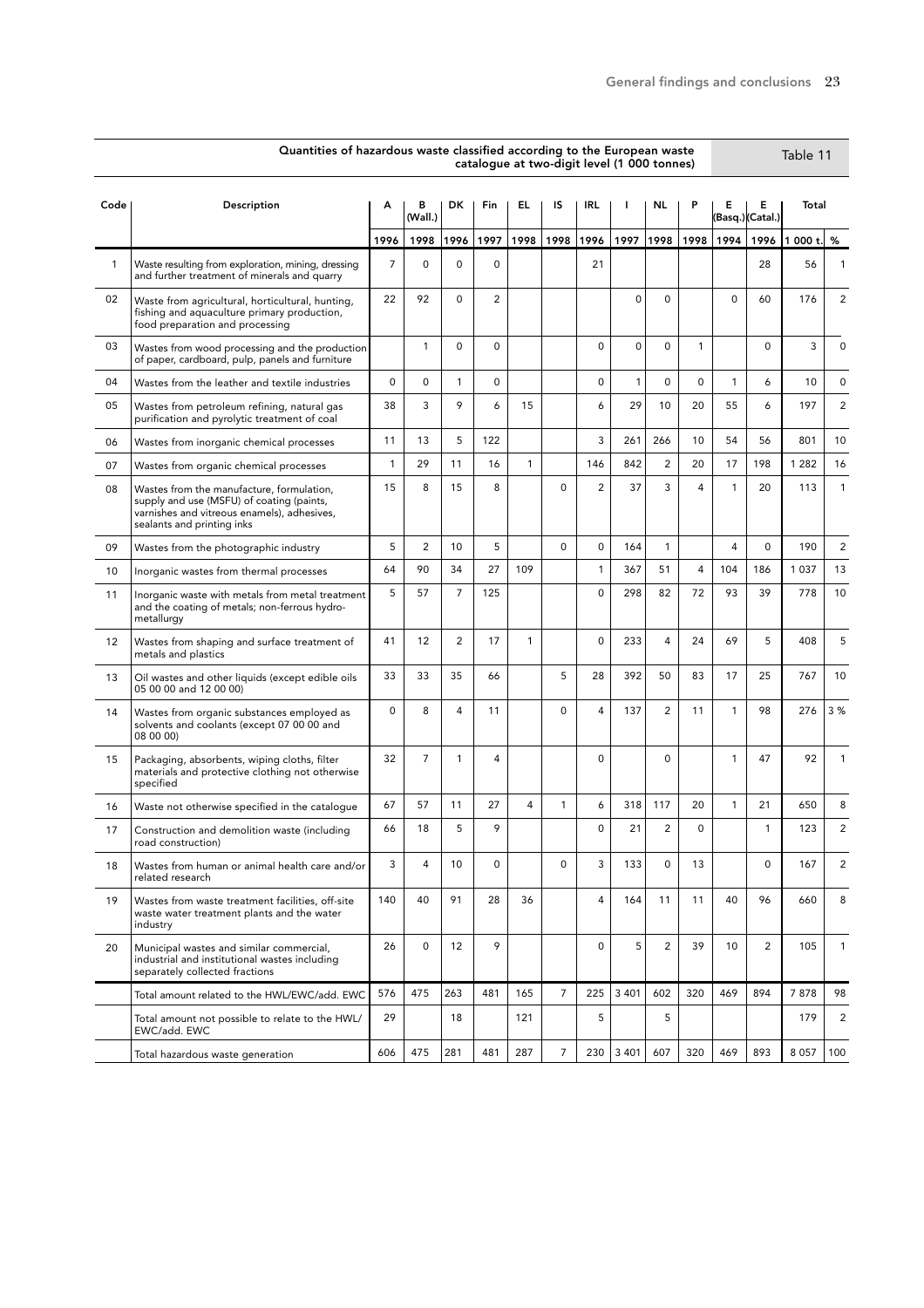| Table TZ            | EWC on six-digit level (tonnes)                                    |                                            |                            |        |       |        |         |         |               |               |                          |
|---------------------|--------------------------------------------------------------------|--------------------------------------------|----------------------------|--------|-------|--------|---------|---------|---------------|---------------|--------------------------|
| <b>EWC</b><br>codes | Description                                                        | <b>Previous</b><br>EWC/<br><b>HWL list</b> | Current<br><b>EWC list</b> | A      | DK    | EI.    | L       | N       | P             | Е<br>Country) | Е<br>(Basque (Catalonia) |
| 01 03 99            | Wastes not otherwise specified                                     | E                                          | E                          |        |       | 20 900 |         |         |               |               |                          |
| 02 01 02            | Animal tissue waste                                                | E                                          | E                          |        |       |        |         |         |               |               | 40 835                   |
| 05 05 01            | Waste containing sulphur                                           | E                                          | $\mathsf E$                |        |       |        |         |         |               | 45 532        |                          |
| 05 08 99 01         | Alkalines containing oil or tars                                   | А                                          | А                          | 36 342 |       |        |         |         |               |               |                          |
| 06 01 02            | Hydrochloric acid                                                  | Н                                          | н                          |        |       |        |         |         |               | 39 260        |                          |
| 06 01 99            | Wastes not otherwise specified                                     | Н                                          | H                          |        |       |        |         | 5821    |               |               |                          |
| 06 02 99            | Wastes not otherwise specified                                     | H                                          | H                          |        |       |        |         | 25 4 67 |               |               |                          |
| 07 01 01            | Aqueous washing liquids and<br>mother liquors                      | Н                                          | н                          |        |       |        | 242 470 |         |               |               |                          |
| 07 01 02            | Sludges from on-site effluent<br>treatment                         | E                                          | н                          |        |       |        |         |         |               |               | 42 137                   |
| 07 01 99            | Wastes not otherwise specified                                     | Е                                          | E                          |        |       |        |         |         |               |               | 51 105                   |
| 07 05 04            | Other organic solvents, washing<br>liquids and mother liquors      | Н                                          | н                          |        |       | 31 067 |         |         |               |               |                          |
| 07 05 99            | Wastes not otherwise specified                                     | E                                          | E                          |        |       | 49 244 |         |         |               |               |                          |
| 07 07 04            | Other organic solvents, washing<br>liquids and mother liquors      | Н                                          | н                          |        |       | 37 689 |         |         |               |               |                          |
| 10 01 02            | Coal fly ash                                                       | Е                                          | E                          |        |       |        |         |         |               |               | 125 513                  |
| 10 01 08            | Other sludges from gas<br>treatment                                | Е                                          | E                          |        | 11073 |        |         |         |               |               |                          |
| 10 02 03            | Solid wastes from gas treatment                                    | E                                          | H                          |        | 11856 |        |         |         |               | 62 9 20       |                          |
| 10 02 04            | Sludges from gas treatment                                         | E                                          | н                          |        |       |        |         | 27 696  |               |               |                          |
| 10 03 04            | Primary smelting slags/white<br>drosses                            | Н                                          | н                          |        |       |        |         |         |               |               |                          |
| 10 04 01            | Slags (1st and 2nd smelting)                                       | Н                                          | H                          |        |       |        | 241 223 |         |               |               |                          |
| 11 01 04            | Cyanide-free wastes not<br>containing chromium                     | E                                          | E                          |        |       |        |         |         |               |               |                          |
| 11 01 05            | Acidic pickling solutions                                          | H                                          | H                          |        |       |        |         |         |               | 64 200        |                          |
| 11 02 02            | Sludges from zinc<br>hydrometallurgy (incl. jarosite,<br>goethite) | H                                          | H                          |        |       |        |         |         | 70 999 52 000 |               |                          |
| 12 01 00            | Wastes from shaping                                                | E                                          | E                          |        |       |        |         |         | 20 21 2       |               |                          |
| 12 01 09            | Waste machining emulsions<br>free of halogens                      | H                                          | н                          |        |       |        |         |         |               | 69 4 25       |                          |
| 13 02 02            | Non-chlorinated engine, gear<br>and lubricating oils               | Н                                          | н                          |        | 16099 |        | 197 156 |         | 13 538        |               |                          |
| 13 02 03            | Other engine, gear and<br>lubricating oils                         | H                                          | H                          |        |       |        |         |         | 19 3 36       |               |                          |
| 13 05 03            | Interceptor sludges                                                | H                                          | H                          |        |       | 14 349 |         |         |               |               |                          |
| 16 01 04 01         | Discarded vehicles, not<br>de-polluted                             | A                                          | A                          | 50 372 |       |        |         |         |               |               |                          |
| 16 06 01            | Lead batteries                                                     | H                                          | H                          |        |       |        | 186 690 |         |               |               |                          |
| 16 08 02            | Oil contaminated drilling mud                                      | A                                          | Α                          |        |       |        |         | 59 892  |               |               |                          |

### Table 12 Top 5 of each country and region's hazardous waste generation related to the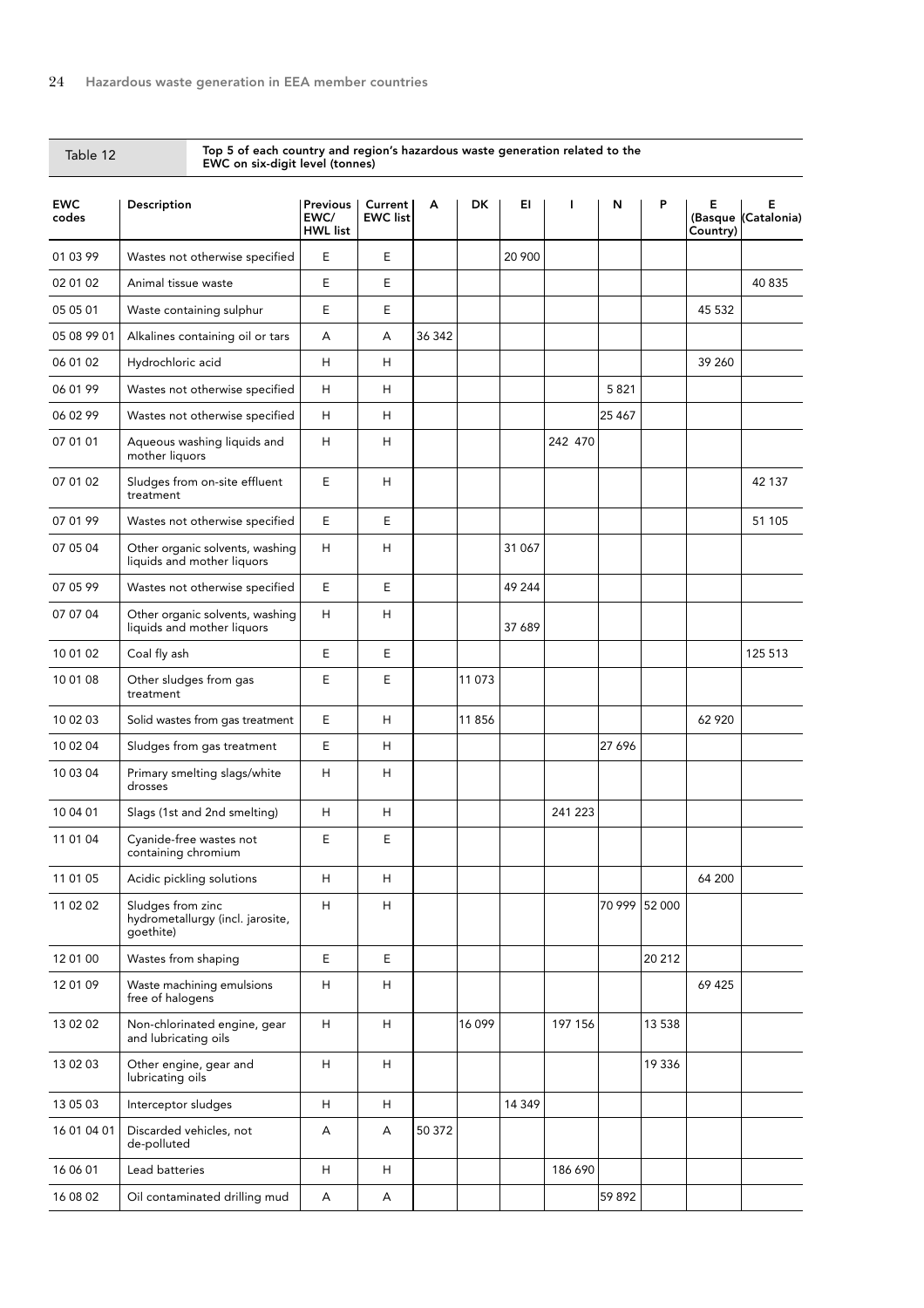| <b>EWC</b><br>codes | Description                                                                         | <b>Previous</b><br>EWC/<br><b>HWL</b> list | Current<br><b>EWC</b> list | A        | <b>DK</b> | EI |         | N | P     | Е<br>Country) | Е<br>(Basque (Catalonia) |
|---------------------|-------------------------------------------------------------------------------------|--------------------------------------------|----------------------------|----------|-----------|----|---------|---|-------|---------------|--------------------------|
| 17 01 99 D1         | Bricks, concrete, tiles and gyp-<br>sum based or asbestos<br>based materials        | A                                          | A                          |          |           |    |         |   |       |               |                          |
| 17 02 99 D1         | Wood, glass and plastic with<br>noxious contaminants                                | A                                          | A                          |          |           |    |         |   |       |               |                          |
| 17 05 01 01         | Soil and stones, hazardous con-<br>taminated                                        | A                                          | A                          | 60 344   |           |    |         |   |       |               |                          |
| 18 01 03            | Other wastes whose collection<br>and disposal is subject to<br>special requirements | H                                          | H                          |          |           |    | 131 181 |   |       |               |                          |
| 19 01 01            | Bottom ash and slag                                                                 | E                                          | H                          | 112784   |           |    |         |   |       |               |                          |
| 19 01 03            | Fly ash                                                                             | H                                          | H                          | 25 5 5 7 | 9065      |    |         |   |       |               |                          |
| 19 01 06            | Aqueous liquid waste from gas<br>treatment and other aqueous<br>liquid waste        | H                                          | H                          |          |           |    |         |   |       |               |                          |
| 19 01 07            | Solid waste from gas treatment                                                      | H                                          | H                          |          | 69801     |    |         |   |       |               |                          |
| 19 03 01            | Wastes stabilised/solidified with<br>hydraulic binders                              | E                                          | H                          |          |           |    |         |   |       |               | 77964                    |
| 20 01 21            | Fluorescent tubes and other<br>mercury containing waste                             | H                                          | H                          |          |           |    |         |   | 38772 |               |                          |

Note:  $H =$  included in the HWL;  $E =$  included in the EWC;  $A =$  not included in the EWC.

35 waste types are shared in the top 20. Nevertheless, 110 different waste types are needed to define the top 20 wastes of the eight countries/regions. In that light, it seems reasonable to conclude that the hazardous waste generation is either very different or the waste classification is used in different ways in the countries and regions.

|        |                                             |                                    |         |                |           |                          | The number of waste types and the number of countries 'sharing' the waste types | Table 13 |
|--------|---------------------------------------------|------------------------------------|---------|----------------|-----------|--------------------------|---------------------------------------------------------------------------------|----------|
|        | Possible<br>maximum<br>No of waste<br>types | Actual<br>No.<br>of waste<br>types | country | 2<br>countries | countries | 4<br>countries           | 5<br>countries                                                                  |          |
| Top 5  | 40                                          | 35                                 | 31      | 3              |           | $\overline{\phantom{a}}$ |                                                                                 |          |
| Top 10 | 80                                          | 63                                 | 51      | 9              |           | $\mathcal{P}$            |                                                                                 |          |
| Top 20 | 160                                         | 110                                | 75      | 25             | 6         | 3                        |                                                                                 |          |

#### 4.6. Domination of the major waste types

The top 20 waste types account for between 70 % and 90 % of the hazardous waste generated in most countries.

Figure 2 shows a cumulative percentage of the total hazardous waste quantities for each country and region covered by the top 5, top 10 and top 20 respectively. The top 5 list accounts for between 29 % and 67 %, the top 10 accounts between 44 % and 84 %, and the top 20 for 67 % and 93 %. Clearly, the 20 largest waste fractions seem to include most of the hazardous waste in the countries and regions.

On average, 74 % of the hazardous waste generated is accounted for by the top 20 wastes types in eight countries and regions.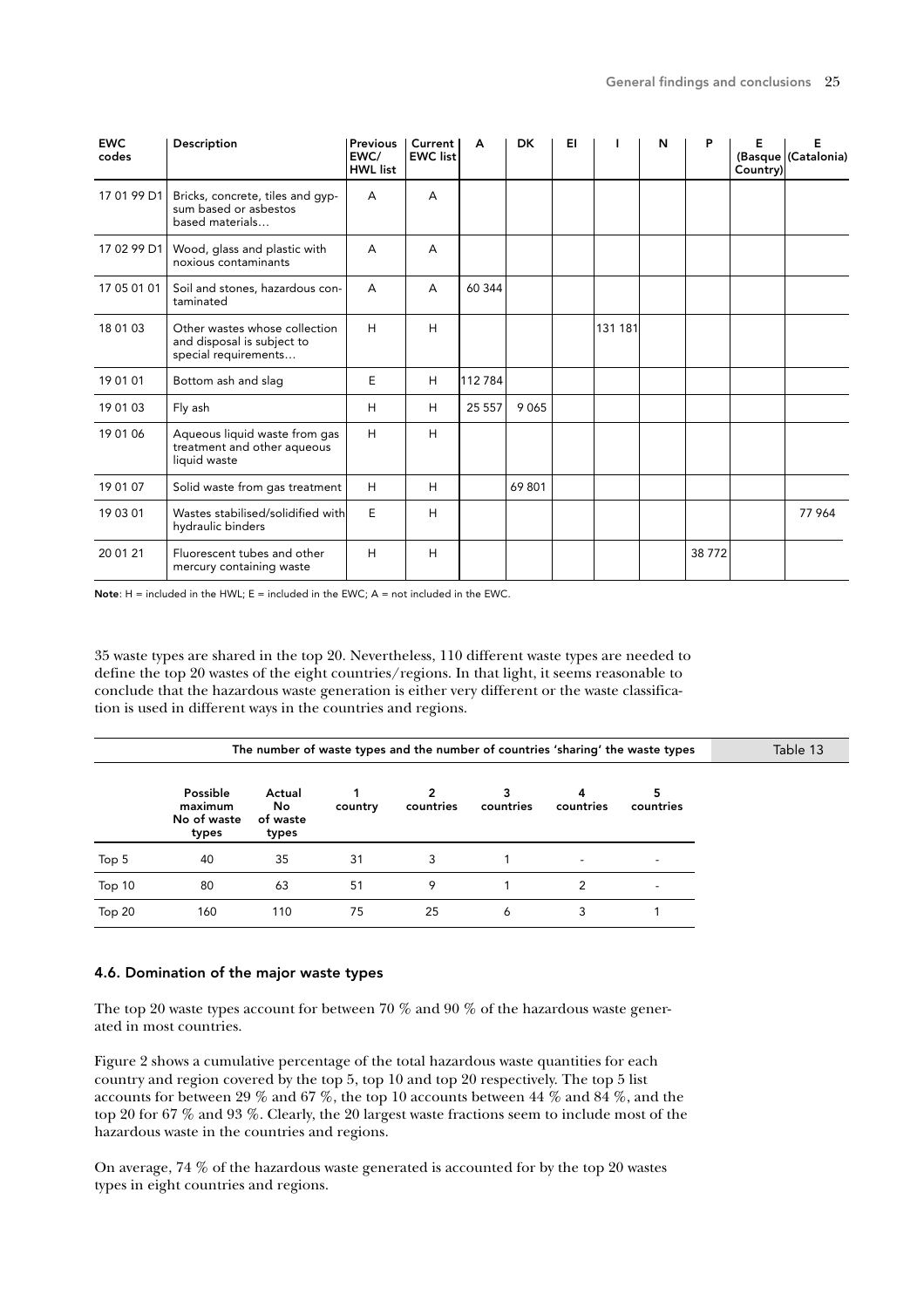

Figure 2 **Percentage of the total hazardous waste quantities in the countries and** regions covered by top 5, 10 and 20 by country



#### 4.7. Hazardous waste generation according to NACE activities

Table 14 and Figures 3 and 4 show the quantities and percentage of hazardous waste generation classified according to NACE activity. It has to be noted that for some countries a significant proportion of the NACE activities is not stated. This is especially the case for Sweden (50 %), the Netherlands (29 %), Austria (17 %) and Denmark (14 %).

In most countries and regions, manufacturing industry produces a significant proportion of the reported hazardous waste quantities. This is especially the case for Finland, Germany, Greece, Ireland, Norway and the Basque Country, where the manufacturing industry is responsible for more than 75 % of the total hazardous waste production. At the other end of the scale, Austria, Denmark and the Netherlands have less than 30 % of their hazardous waste production coming from the manufacturing industry. The term 'manufacturing industry' covers several industrial sectors and the waste production from these industries varies, which can be seen in Figure 4.

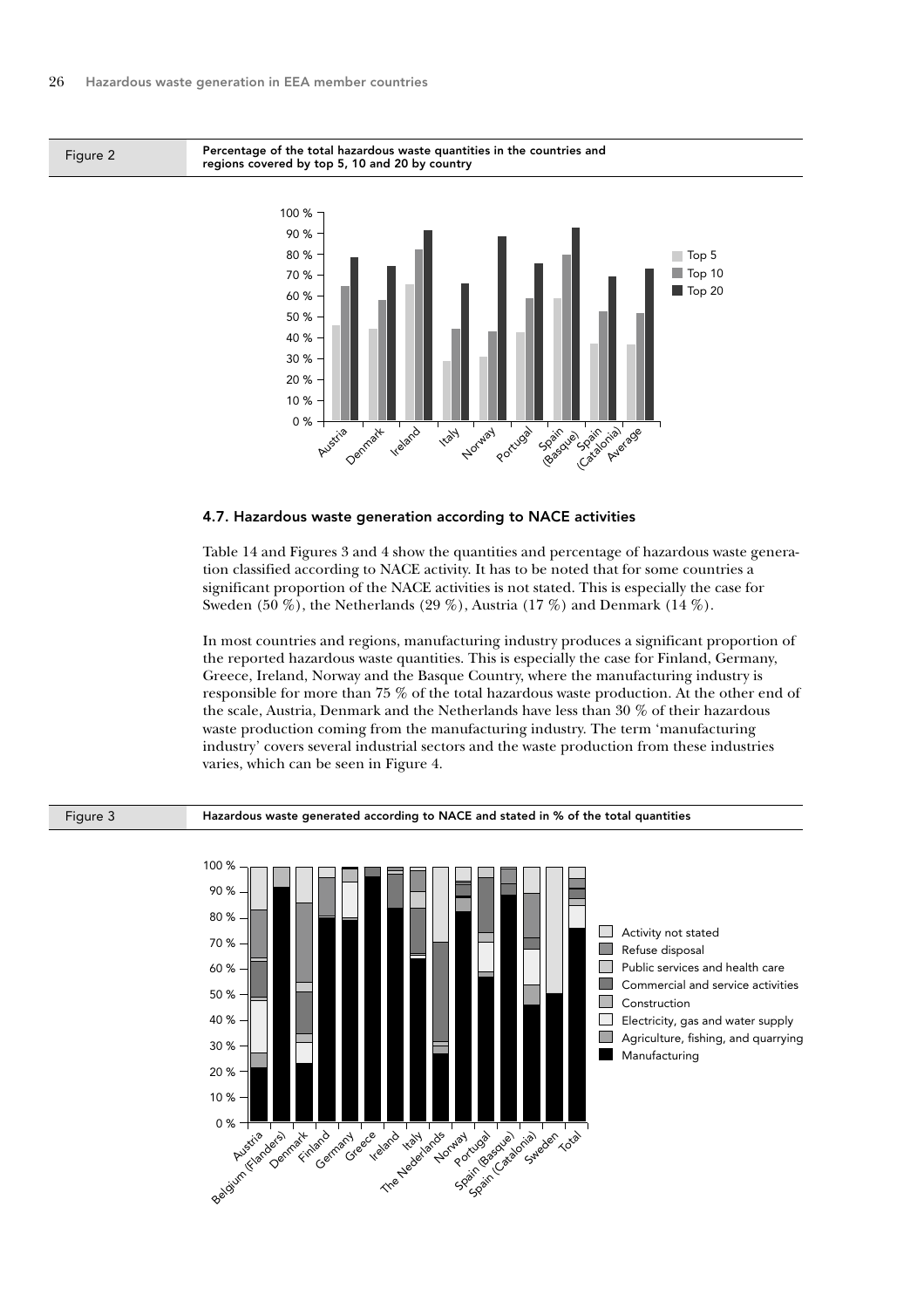

Apart from the fact that the majority of the hazardous waste originates from the manufacturing sector, there are not many similarities between countries when comparing hazardous waste quantities classified according to NACE activities. Wastes from refuse disposal are important in countries with incineration (Austria and Denmark), while waste from commercial and service activities (e.g. shipping and repair of motor vehicles) are large contributors to hazardous waste generation in the Netherlands and Portugal.

The first and most obvious reason for these variations is differences in the industrial activity of the various countries. Thus, a country with a large steel industry will, naturally, have a large amount of waste from this sector. To have some indication on the reasons for differences in waste generation, the generation has to be related to the size of the different sectors or industries in the respective countries.

#### *4.7.1. Hazardous waste generation per employee*

The breakdown of industrial activity (or industrial structure) varies within each country and region. By relating the waste quantities to the number of employees in the countries, it should be possible to attain a comparable dataset for the generation of hazardous waste from the industries. In Table 15, the calculation of hazardous waste generation per employee in the manufacturing and other sectors are shown for the five ETC/W partner countries.

The size of manufacturing industries is approximately the same in Denmark and Austria, while its importance in the Basque Country and Germany is greater when measured by the number of full-time employees.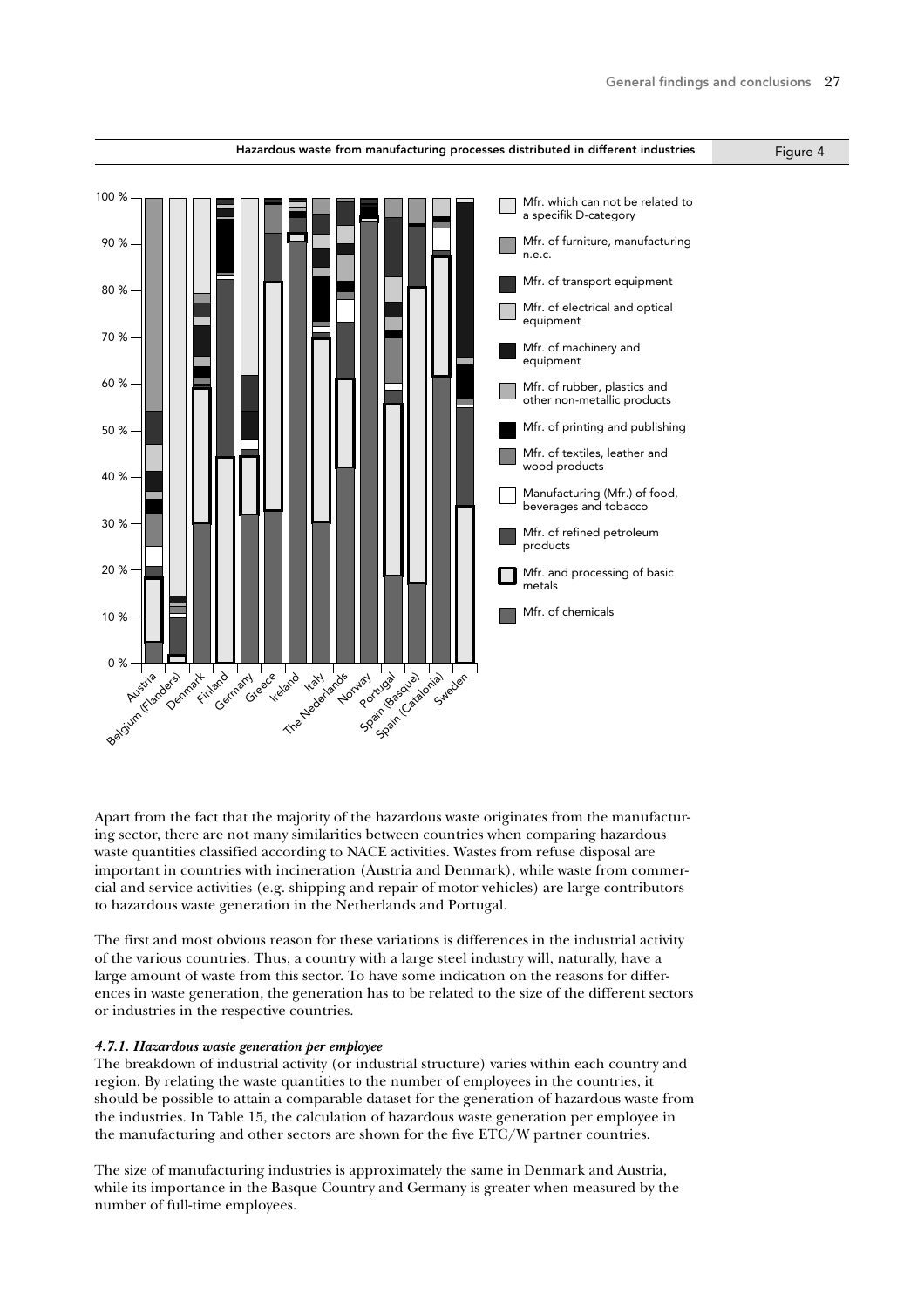|                     | Table 14<br>Hazardous waste generation according to NACE codes. Stated in % of the total generation of hazardous waste |            |                    |            |            |                 |            |                          |                     |                     |            |            |                               |                     |            |                    |                |
|---------------------|------------------------------------------------------------------------------------------------------------------------|------------|--------------------|------------|------------|-----------------|------------|--------------------------|---------------------|---------------------|------------|------------|-------------------------------|---------------------|------------|--------------------|----------------|
| <b>NACE</b><br>code | Economic area                                                                                                          | А          | в<br>Flan-<br>ders | DK         | Fin        | G               | GR         | IR                       |                     | NL                  | N          |            | Е<br><b>Basque</b><br>Country | Е<br>Catalo-<br>nia | s          | Total              |                |
|                     |                                                                                                                        | 1996       | 1998               |            |            |                 |            | 1996 1997 1993 1998 1996 |                     | 1997 1997 1998 1998 |            |            | 1994                          | 1996                | 1993       | 1000t              |                |
| A                   | Agriculture                                                                                                            | 2.3        |                    |            |            |                 |            |                          | 0.3                 |                     | 0.0        |            |                               | 4.6                 |            | 63 840             | 0              |
| В                   | Fishing                                                                                                                | 0.0        |                    | 0.1        |            |                 |            |                          | 0.0                 |                     | 0.0        |            |                               |                     |            | 496                | $\mathbf 0$    |
| С                   | Quarrying                                                                                                              | 3.4        |                    |            | 0.2        | 1.2             | 0.2        | 0.0                      | 0.1                 | 3.1                 | 5.4        | 1.9        |                               | 3.1                 | 0.4        | 261 365            | 1              |
| DA                  | Manufacture of food, beverages and<br>tobacco                                                                          | 0.9        | 0.5                | 0.1        | 0.8        | 1.6             |            | 0.1                      | 0.9                 | 1.3                 | 0.1        | 0.9        | 0.1                           | 2.2                 | 0.2        | 256 347            | 1              |
| DB                  | Manufacture of textiles, wearing, apparel                                                                              | 1.1        |                    | 0.0        | 0.1        |                 | 1.8        | 0.0                      | 0.5                 | 0.2                 | 0.0        | 0.9        |                               | 0.1                 | 0.1        | 36 512             | 0              |
| DC                  | Manufacture of leather                                                                                                 | 0.0        | 0.1                | 0.1        | 0.0        |                 | 1.1        | 0.0                      | 0.0                 | 0.2                 | 0.0        | 0.1        | 0.2                           | 0.6                 |            | 18 0 22            | $\mathbf 0$    |
| DD                  | Manufacture of wood products                                                                                           | 0.3        | 0.8                | 0.2        | 0.4        |                 | 3.1        | 0.0                      | 0.1                 | 0.1                 | 0.1        | 4.4        |                               |                     | 0.6        | 71 162             | $\mathbf 0$    |
| DE                  | Manufacture of printing and publishing                                                                                 | 0.7        |                    | 0.5        | 9.1        |                 |            | 1.0                      | 6.3                 | 0.6                 | 1.2        | 0.9        | 0.1                           | 0.4                 | 3.6        | 305 181            | $\mathbf{1}$   |
| DF                  | Manufacture of refined petroleum products                                                                              | 0.5        | 4.5                | 0.1        | 30.6       | 1.2             | 10.1       | 2.9                      | 0.8                 | 3.2                 | 0.4        | 1.7        | 11.7                          | 0.6                 | 10.7       | 696 224            | 3              |
| DG                  | Manufacture of chemicals                                                                                               | 1.0        |                    | 6.8        |            | 25.2            | 31.5       | 75.8                     | 19.3                | 11.1                | 78.4       | 10.6       | 15.2                          | 28.3                |            | 4 289 441          | 18             |
| DH                  | Manufacture of rubber and plastics<br>products                                                                         | 0.1        |                    | 0.3        | 0.2        |                 |            | 0.7                      | 0.9                 | 1.3                 | 0.0        | 0.3        | 0.0                           | 0.1                 |            | 60 823             | $\mathbf 0$    |
| DI                  | Manufacture of other non-metallic mineral<br>products                                                                  | 0.3        | 0.4                | 0.2        | 0.1        |                 | 0.3        | 0.2                      | 0.4                 | 0.2                 | 0.1        | 1.3        |                               | 0.0                 | 0.9        | 44 791             | $\mathbf 0$    |
| DJ                  | Manufacture and processing of basic<br>metals                                                                          | 2.9        | 0.9                | 6.6        | 35.3       | 10.0            | 47.4       | 1.5                      | 25.1                | 5.1                 | 0.8        | 21.1       | 56.8                          | 11.8                | 16.8       | 2758831            | 12             |
| DK                  | Manufacture of machinery and equipment                                                                                 | 0.9        | 0.9                | 1.5        | 1.4        | 5.0             |            |                          | 2.6                 | 0.6                 | 0.5        | 1.9        |                               |                     | 16.6       | 685 954            | 3              |
| DL                  | Manufacture of electrical and optical<br>equipment                                                                     | 1.2        |                    | 0.4        | 0.7        |                 | 0.2        | 0.9                      | 1.9                 | 1.0                 | 0.1        | 3.1        |                               | 1.8                 |            | 124 608            | 1              |
| DM                  | Manufacture of transport equipment                                                                                     | 1.5        |                    | 0.7        | 0.9        | 6.1             | 0.7        | 0.4                      | 2.8                 | 1.3                 | 0.8        | 7.3        |                               |                     |            | 722 353            | 3              |
| DN                  | Manufacture of furniture, manufacturing<br>n.e.c.                                                                      | 9.7        |                    | 0.5        | 0.2        |                 | 0.1        | 0.2                      | 2.1                 | 0.2                 | 0.1        | 2.3        | 4.9                           |                     |            | 169 545            | 1              |
|                     | Manufacture which can not be related to<br>a specific D-category                                                       |            | 46.5               | 4.6        | 0.0        | 30.1            |            |                          |                     |                     |            |            |                               |                     | 0.5        | 4 808 074 20       |                |
| D total             | Manufacturing total incl. amounts which<br>can not be related to a specific D-category                                 | 21.2       | 54.4               | 22.6       | 79.9       | 79.2            | 96.3       | 83.7                     | 63.7                | $26.5$ 82.5         |            | 56.9       | 89.0                          | 45.9                |            | 50.0 15 047 868 64 |                |
| Ε                   | Electricity, gas and water supply                                                                                      | 20.7       |                    | 8.6        | 0.8        | 13.8            |            | 0.3                      | 1.4                 |                     | 0.3        | 11.9       |                               | 14.2                |            | 16248267           |                |
| F                   | Construction                                                                                                           | 1.4        | 4.7                | 3.2        |            | 5.4             |            | 0.1                      | 0.8                 | 1.8                 | 0.4        | 3.5        |                               | 0.2                 |            | 791 838            | 3              |
|                     | G-50.2 Maintenance and repair of motor vehicles                                                                        | 4.2        |                    | 13.0       |            |                 |            |                          |                     | 2.2                 | 0.0        |            | 0.2                           | 2.6                 |            | 127 616            | 1              |
|                     | G total Wholesale and retail trade incl. G-50.2                                                                        | 7.4        |                    | 13.6       |            |                 |            | 7.9                      | 14.9                | 3.0                 | 2.9        | 3.5        | 2.0                           | 2.6                 |            | 726 879            | 3              |
| Н                   | Hotel, restaurants                                                                                                     | 0.6        |                    | 0.0        |            |                 |            |                          | 0.0                 |                     | 0.0        |            |                               |                     |            | 3793               | 0              |
| $I-61$              | Shipping                                                                                                               | 0.0        |                    |            |            |                 |            | 3.0                      |                     | 36.1                | 0.6        |            | 1.8                           | 0.0                 |            | 736 176            | 3              |
| I total             | Transport, storage and communication<br>including I-61                                                                 | 3.7        |                    | 0.6        |            |                 | 3.5        | 5.5                      | 1.0                 | 36.1                | 1.5        | 2.2        | 1.8                           | 1.6                 |            | 836 566            | $\overline{4}$ |
| K74.81              | Photographic activities                                                                                                |            |                    |            |            |                 |            |                          |                     |                     | 0.1        |            | 0.9                           | 0.0                 |            | 4 8 4 8            | $\mathsf 0$    |
| $J + K$<br>total    | Financial intermediation, business<br>activities incl. K-74.81                                                         | 2.1        |                    | 2.3        |            |                 |            | 0.0                      | 2.0                 |                     | 0.3        | 16.1       | 0.9                           | 0.0                 |            | 147 543            | $\mathbf{1}$   |
| L                   | Public and personal services                                                                                           | 0.3        |                    | 0.4        |            |                 |            | 0.0                      | 2.2                 |                     | 0.4        |            |                               |                     |            | 81 271             | 0              |
| Μ                   | Education                                                                                                              | 0.1        |                    | 0.1        |            |                 |            | 0.0                      | 0.0                 |                     | 0.1        |            |                               |                     |            | 2 3 4 6            | $\mathsf 0$    |
| N                   | Human health activities                                                                                                | 1.0        |                    | 3.4        |            | 0.4             |            | 1.3                      | 4.1                 |                     | 0.1        | 3.9        |                               | 0.0                 |            | 204 990            | $\mathbf{1}$   |
| O                   | Refuse disposal                                                                                                        | 19.0       | 38.8               | 31.2       | 15.1       | 0.1             |            | 1.2                      | 8.0                 |                     | 0.5        |            | 5.7                           | 17.6                |            | 2 457 500 10       |                |
| Х                   | Activity not stated                                                                                                    | 16.6       | 2.1                | 14.0       | 4.0        |                 |            |                          | 1.4                 | 29.5                | 5.5        | 0.0        | 0.5                           | 10.1                | 49.6       | 1 204 840 5        |                |
| Total ()            |                                                                                                                        | 100        | 100                | 100        | 100        | 100             | 100        | 100                      | 100                 | 100                 | 100        | 100        | 100                           | 100                 | 100        |                    | 100            |
|                     | Total (1 000 tonnes)                                                                                                   | 819<br>605 | 729<br>418<br>4    | 987<br>263 | 985<br>480 | 000<br>091<br>ò | 856<br>286 | 561<br>229               | 401 141<br>$\infty$ | 988000              | 489<br>607 | 045<br>333 | 806<br>468                    | 241<br>886          | 300<br>394 | 455 959<br>23      | 100            |
|                     |                                                                                                                        |            |                    |            |            |                 |            |                          |                     |                     |            |            |                               |                     |            |                    |                |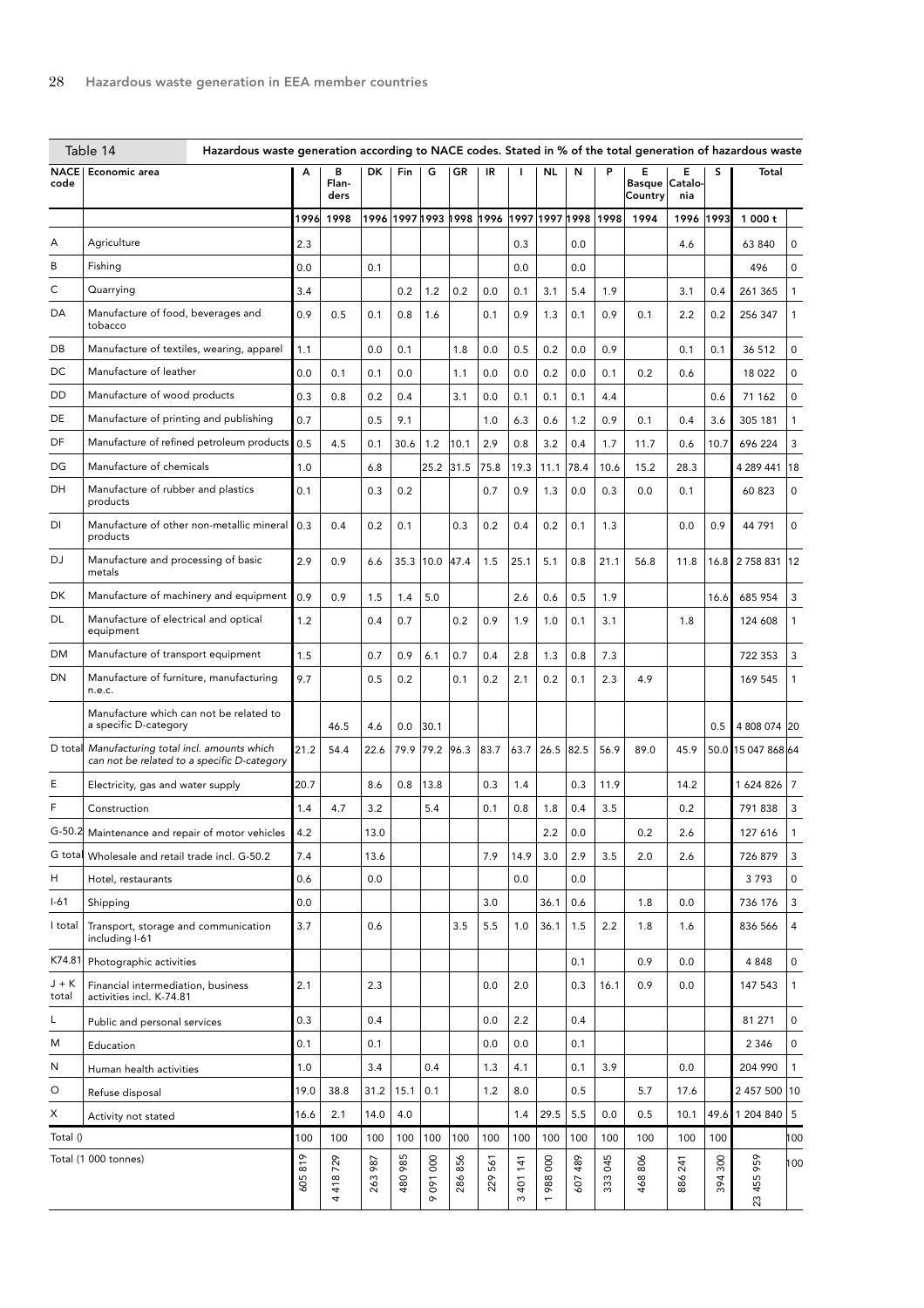| <b>NACE</b><br>code |                                                          | Austria<br>(1996)<br>kg per<br>mployee | Denmark<br>(1996)<br>kg per<br>employee | Germany<br>(1993)<br>kg per | Ireland<br>(1996)<br>excluding<br>employee recovery on<br>site kg per<br>employee | Spain/<br><b>Basque</b><br>Country<br>(1994) ka<br>per em-<br>ployee | Spain/<br>Catalonia<br>(1996)<br>kg per<br>employee | Note: The table is calculated<br>with available data on the<br>total amount of hazardous<br>waste divided by the<br>number of full-time<br>occupied persons related to |
|---------------------|----------------------------------------------------------|----------------------------------------|-----------------------------------------|-----------------------------|-----------------------------------------------------------------------------------|----------------------------------------------------------------------|-----------------------------------------------------|------------------------------------------------------------------------------------------------------------------------------------------------------------------------|
|                     | Total                                                    | 199                                    | 132                                     | 188                         |                                                                                   | 301                                                                  | 304                                                 | the same NACE classes.                                                                                                                                                 |
| D                   | Manufacture total                                        | 210                                    | 144                                     | 372                         | 436                                                                               | 888                                                                  | 156                                                 | Sources: Information from<br>FEA-Austria, ETC/W-DK,                                                                                                                    |
| $E - X$             | Total of trade, service,<br>transport and infrastructure | 223                                    | 135                                     | 129                         | 628                                                                               | 49                                                                   | 1348                                                | Ministry of Environment in<br>Germany, EPA-Ireland,<br>Juntas de Residus-Catalonia,<br><b>IHOBE-the Basque Country</b>                                                 |

The difference in quantities of hazardous waste generated can be explained only partly by the number of employees in different industrial sectors. Overall, however, the generation of hazardous waste seems to be more closely related to the number of employees in specific sectors than to total population (see Table 16).

Table 15

ources: Information from FEA-Austria, ETC/W-DK, Ministry of Environment in Germany, EPA-Ireland, Juntas de Residus-Catalonia, **IOBE-the Basque Country** and the statistical offices in Austria, Denmark, Germany, Ireland, the Basque Country and Catalonia.

|             |                                     |         | Harzardous waste generation per employee in manufacturing industries in<br>selected member countries and regions in 1996 |                |             | Table 16 |
|-------------|-------------------------------------|---------|--------------------------------------------------------------------------------------------------------------------------|----------------|-------------|----------|
| <b>NACE</b> | kg/employee                         | Austria | Catalonia                                                                                                                | <b>Denmark</b> | Ireland     |          |
| D           | Total                               | 210     | 156                                                                                                                      | 144            | 436         |          |
| DA          | Food, beverages and tobacco         | 69      | 87                                                                                                                       | 4              | 2           |          |
| DB          | Textiles, wearing, apparel          | 173     | 5                                                                                                                        | $\overline{7}$ | $\mathbf 0$ |          |
| DC          | Leather                             | 28      | 189                                                                                                                      | 131            | 14          |          |
| <b>DD</b>   | Wood products                       | 51      | $\mathbf 0$                                                                                                              | 31             | 5           |          |
| <b>DE</b>   | Printing and publishing             | 83      | 30                                                                                                                       | 35             | 6           |          |
| <b>DF</b>   | Refined petroleum products          | 1 0 8 4 | 329                                                                                                                      | 343            | 787         |          |
| DG          | Chemicals                           | 191     | 469                                                                                                                      | 682            | 6073        |          |
| DH          | Rubber and plastics products        | 14      | 6                                                                                                                        | 45             | 84          |          |
| <b>DI</b>   | Other non-metallic mineral products | 57      | $\overline{2}$                                                                                                           | 28             | 17          |          |
| <b>DJ</b>   | <b>Basic metals</b>                 | 187     | 509                                                                                                                      | 360            | 248         |          |
| DK          | Machinery and equipment             | 88      | $\mathbf 0$                                                                                                              | 58             |             |          |
| <b>DL</b>   | Electrical and optical equipment    | 107     | 78                                                                                                                       | 29             | 46          |          |
| <b>DM</b>   | Transport equipment                 | 275     | $\mathbf 0$                                                                                                              | 87             | 415         |          |
| <b>DN</b>   | Furniture, manufacturing n.e.c.     | 1 2 1 1 | $\mathbf 0$                                                                                                              | 46             | 35          |          |

Looking at the examples in Table 16, the high level of generation of hazardous waste from Ireland can be explained by the generation from chemical industries and to some extent from the manufacturing of transport equipment. Two arguments have to be considered before making any conclusions: what kind of chemical industry is dominating in the respective countries and what kind of waste will be classified as hazardous waste in the respective countries. These two aspects might be quite different from one country to another. The only existing information at this level is that waste generation in Ireland from chemical industries per employee is 10 times higher than the generation from chemical industries in Denmark, which generate three times as much as in Austria and approximately 50 % more than in Catalonia. The explanation for this difference might be found in the classification of hazardous waste, the specific kind of chemical industries and the kind of technology used in the respective countries.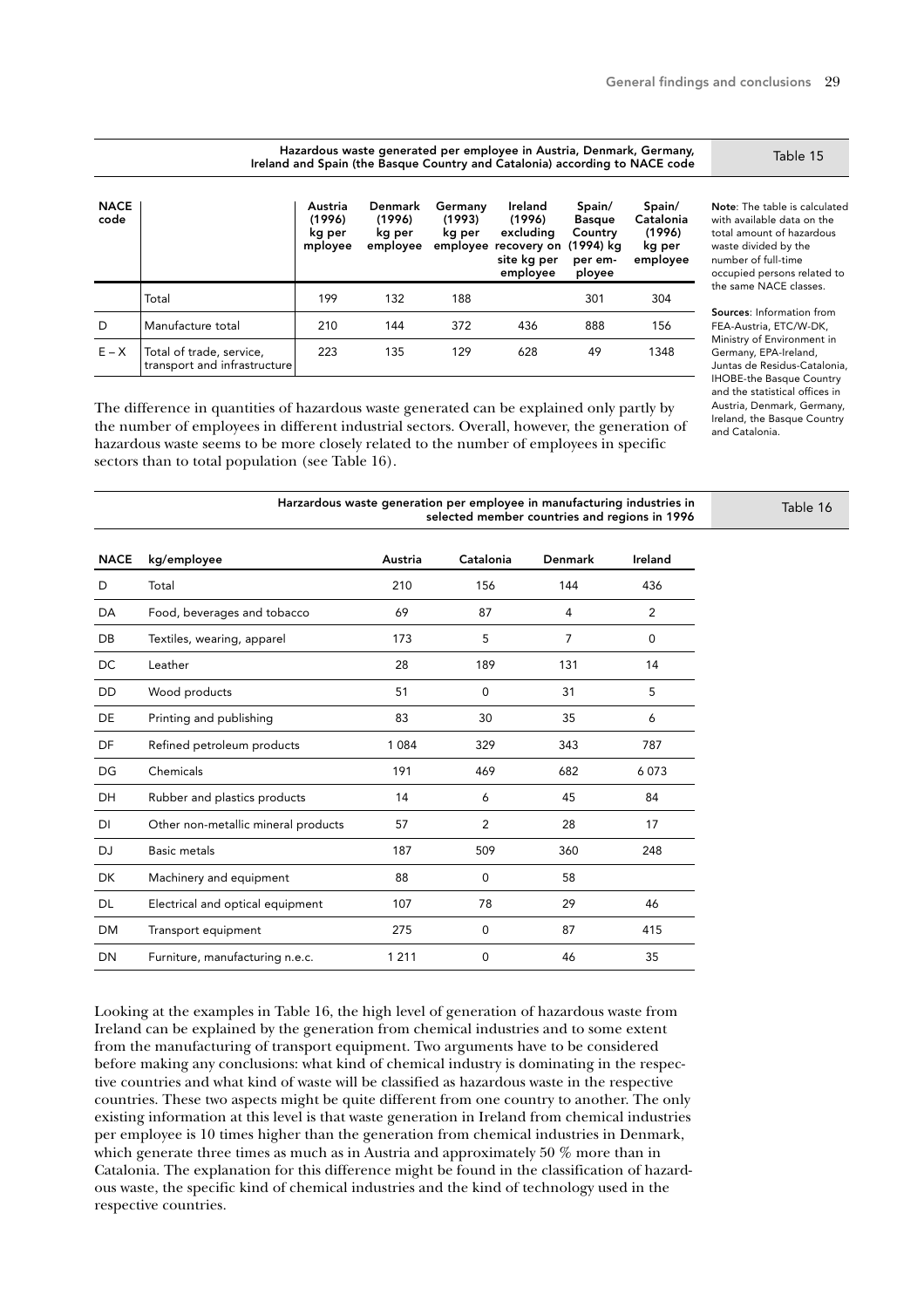A few major differences in waste per employee may, for certain industries, be explained by the presence of waste types considered as hazardous in only one country.

Looking at the most detailed level of NACE available, a few sectors appear to be comparable. For instance, the manufacturing of refined petroleum products is mainly one type of production. The variation in this case is one to three from the least to the most waste producing country. In this case, the explanations for different levels of hazardous waste generation is not the difference in industrial structures in member countries. Apart from a real difference in hazardous waste generation per employee, the explanations have to consider the kind of waste classified as hazardous.

For a more detailed analysis, it may be appropriate to examine the common classifications of hazardous waste against a more detailed breakdown of industrial structure. This was not possible due to the absence of data combining waste sources and waste fractions.

#### *4.7.2. Conclusions according to NACE activities*

Hazardous waste generation related to NACE activities shows that, first of all, knowledge of the industrial structure in a particular country or region is important in explaining differences in hazardous waste quantities, especially in the manufacturing industries. Secondly, a significant consideration is how energy is produced in each country and region. Thirdly, refuse-disposal activities give rise to significant hazardous waste generation, especially flue gas cleaning residues from waste incineration. In fact, the quantities of hazardous waste from waste incineration appear to be increasing due to higher environmental standards.

#### 4.8. General conclusions on comparability of hazardous waste generation

#### *Key findings*

- Data have been obtained for nearly all EEA member countries. Further improvement is needed to increase the comparability of data between the EEA countries.
- An objective of this report was to produce a comparable dataset for the majority of EEA member countries to provide comparable information on hazardous waste generation. This is presently possible only for one large country, five small countries and two regions.
- One of the conclusions of the report 'Hazardous waste generation in selected European countries' was that at national level, the 20 largest generated waste fractions represented approximately 75 % of total quantity of hazardous waste generated. The ETC/W sought information on the 20 largest fractions of hazardous waste in each country and region surveyed to facilitate information collection from member countries. However, only countries already using the hazardous waste list (HWL) were able to give information at the six-digit-level.
- It has proven difficult to relate hazardous waste classified according to national or regional substance oriented classifications to the HWL and the European waste catalogue. As stated above, only countries already registering hazardous waste according to the HWL have given information for this survey at the six-digit level. The reason for this is that it is difficult to obtain the required information for reclassification following the original data-collection exercise. The implementation of the HWL currently taking place in several countries will improve the availability of comparable data.
- In each of the countries and regions examined, a relatively small number of waste types represent a large proportion of the total hazardous waste generation. On average, the 20 largest generated waste types represent between 67 % and 93 % of the total hazardous waste generated with an average of 75 % of hazardous waste being attributable to these top 20 waste types in each country or region.
- National definitions of hazardous waste are not limited to the waste types included in the HWL. When looking at the 20 largest generated waste types in each country, 74 % of the waste types and 81 % of the waste quantities can be related directly to HWL wastes.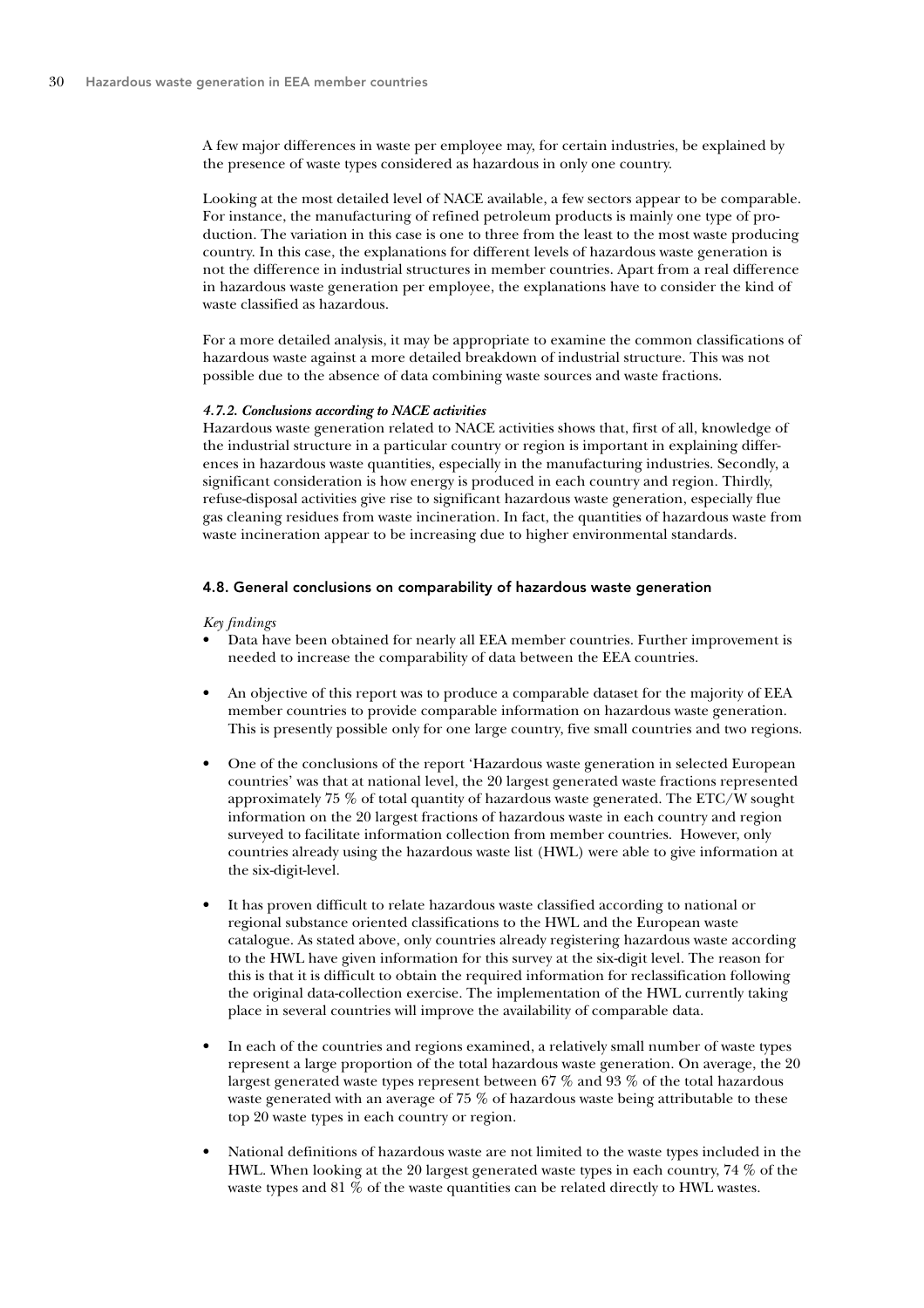- In all, 110 different waste types are included in the full list of top 20 waste types from nine individual countries and regions. This indicates that different countries have different hazardous waste profiles. However, it may also indicate that different countries use different codes for the same waste type. The Commission has recently amended the hazardous waste list with more waste types now classified as hazardous. Prior to the amendment, between 29 % and 100 % of hazardous waste reported by countries and regions examined could be related to HWL descriptions. Following the amendment, the amount is between 39 % and 100 %. The average for the countries has increased from 71 % to 81 %. This means that the comparability of classification for hazardous waste in countries and regions has slightly improved as a result of this amendment.
- Industrial structure is considered an important factor in explaining the difference between hazardous waste types and quantities arising in the different countries and regions. Significant differences exist between the respective manufacturing industries, energy-production sectors and waste-incineration activities. According to the NACE codes, less than 30 % of the hazardous waste production in some countries are related to manufacturing industries, while in other countries more than 80 % of their hazardous waste comes from these sources. More detailed data respectively on the sources of hazardous waste with the type of waste are needed in order to facilitate analysis of different hazardous waste generation paths in EEA member countries.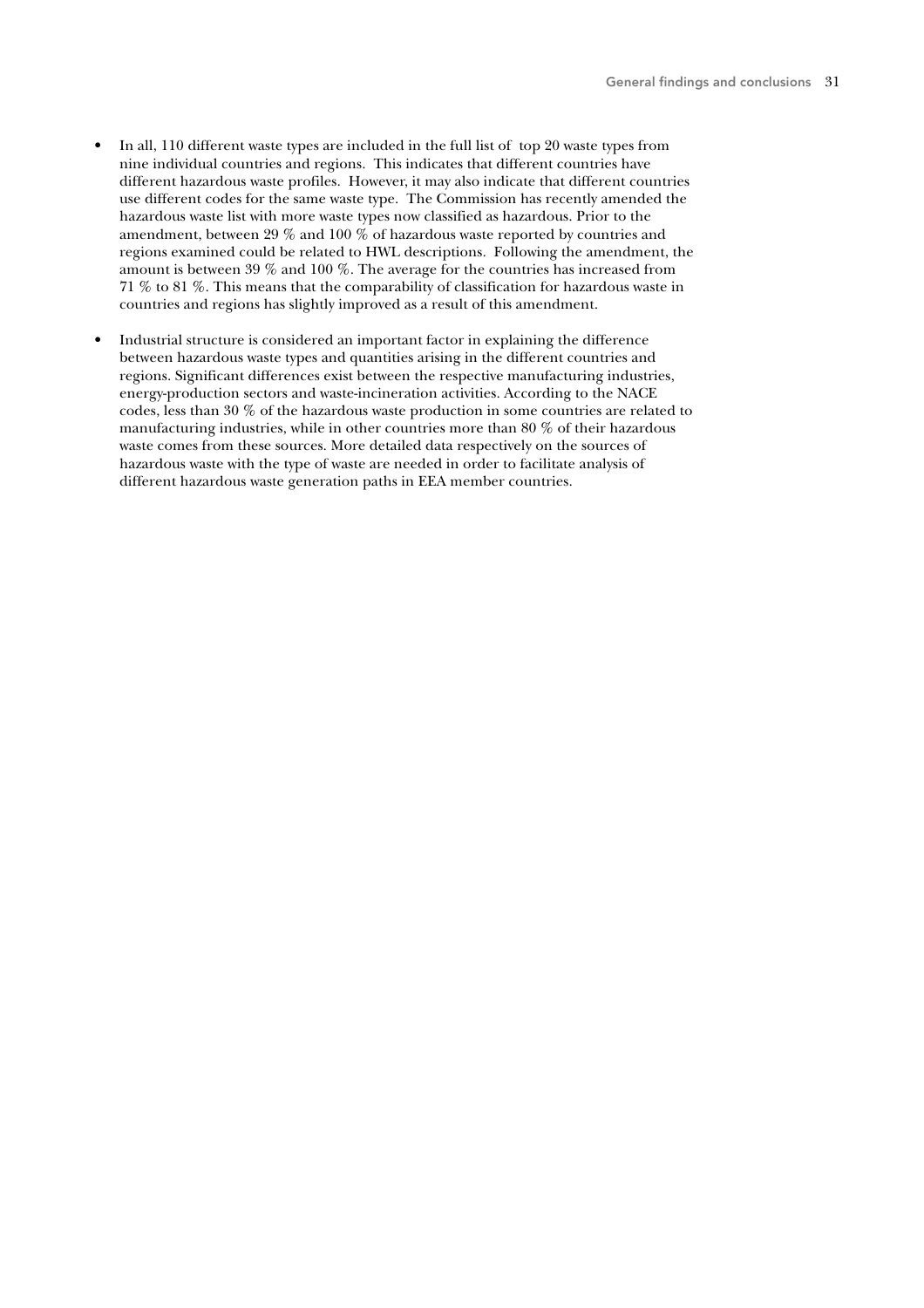### References

ADEME (French National Reference Centre), letter of 1 December 1999.

AEA Technology (UK National Reference Centre), letter of 3 February 2000.

AEA Technology (UK National Reference Centre), letter of 25 May 2000.

ANPA (Italian National Reference Centre), letter of 11 May 2000.

Austrian Ministry of the Environment, Youth and Family Affairs, *Austrian Waste Catalogue* (ÖNORM S2100, 1997, Abfallkatalog).

Austrian Ministry of the Environment, Youth and Family Affairs, Waste Determination Ordinance, *Fed. Law Gazette* No 227/1997 (Verordnung des Bundesministers für Umwelt, Jugend und Familie über die Festsetzung von gefährlichen Abfällen und Problemstoffen, Festsetzungsverordnung 1997).

Austrian Ministry of the Environment, Youth and Family Affairs, Federal waste management plan, 1998 (Bundes-Abfallwirtschaftsplan Bundesabfallbericht).

Austrian Federal Environment Agency, data from the Way-Bill system.

Basel Convention on the Control of Transboundary Movements of Hazardous Wastes and their Disposal, Geneva, 1994.

Catalan Ministry of the Environment, Catalan Waste Classification Law 6/1993.

Catalan EPA (Juntas de Residus), data from the Catalan waste registration system.

Catalan EPA (Juntas de Residus), letter of 17 November 1999.

Danish EPA (Danish National Reference Centre), letter of 21 March 2000.

Danish Ministry of the Environment and Energy, 'Danish waste classification', Statutory Order on Waste, No 299 of 30 April 1997.

Danish EPA, data from the information reporting system on waste and recycling.

Environmental and Food Agency of Iceland (Icelandic National Reference Centre), letter of 21 February 2000.

ETC/W, 'Main structure for listing information from Austria, the Basque Country, Catalonia, Denmark, Germany and Ireland on hazardous waste for the period 1993-96', final draft to the EEA, 23 November 1998.

EU, Council decision of 20 December 1993 establishing a list of wastes pursuant to Article 1 (a) of Council Directive 75/442/EEC on waste (94/3/EC).

EU, Council decision of 22 December 1994 establishing a list of hazardous wastes pursuant to Article 1 (4) of Council Directive 91/689/EEC on hazardous waste (9 Abfallkatalog, 4/904/EC).

EU, European Commission, DGXI, E3, working document for the meeting on the Technical Adaptation Committee on 12 February 1999.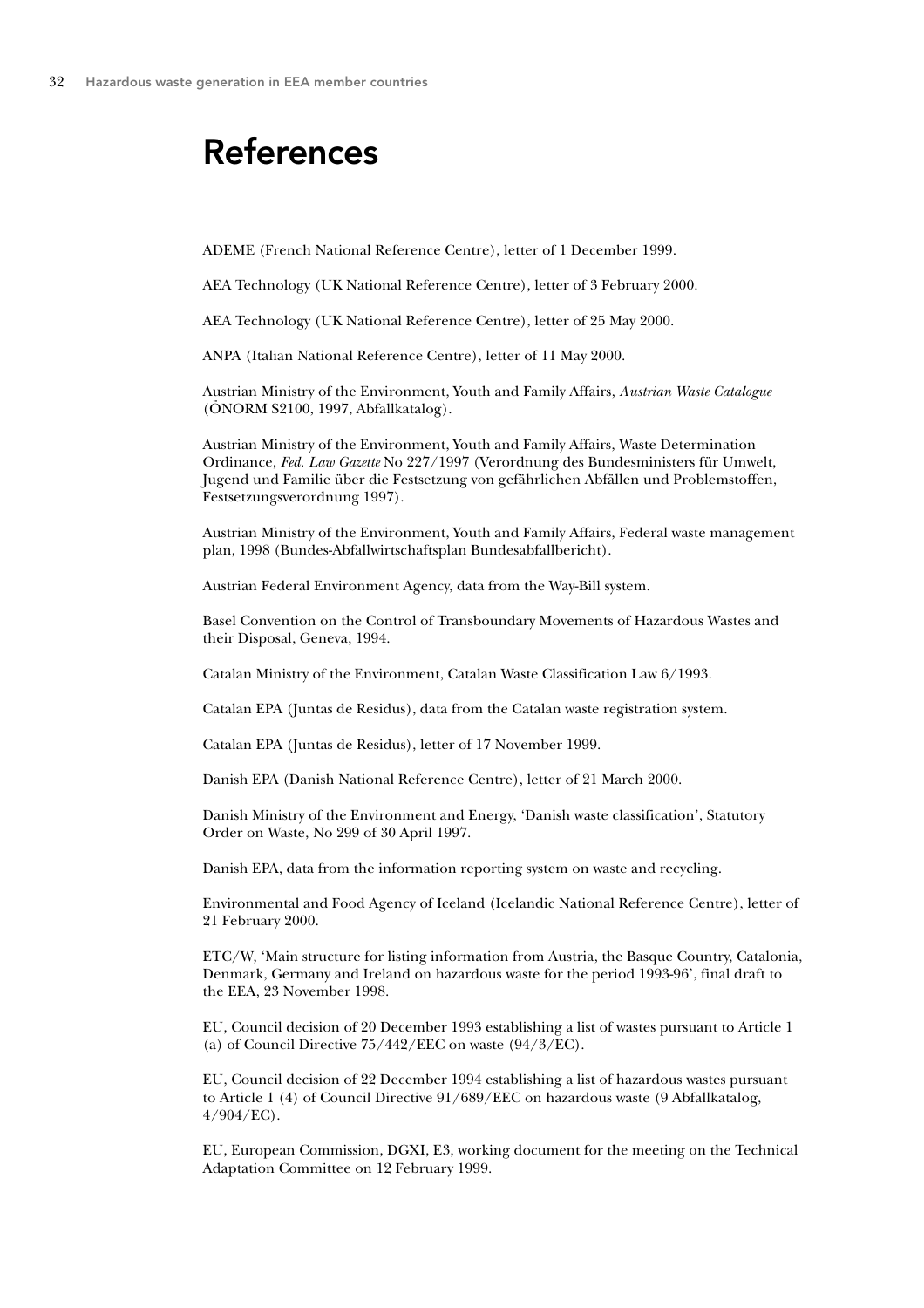EU, European Commission proposal for a Council regulation on waste management statistics of 27 January 1999 (COM(1999) 31 final draft.

European Environment Agency, 'Hazardous waste generation in selected European countries. Comparability of classification systems and quantities', topic report 14/1999.

Eurostat, 'Specification of the EWC by substances and corresponding waste-generating sources and differentiation/hazardous/non-hazardous' (DOC.TFW98/0207/2).

Eurostat, 'Waste generated in Europe. Data 1985-1997', European Communities, 2000.

Finnish Environment Institute (Finnish National Reference Centre), letter of 3. February 2000.

German Closed Substance Cycle and Waste Management Act (1994/1996).

German Ordinance on the Introduction of the Hazardous Waste List of 10 September 1996.

German Ordinance on the Obligation to Document Waste Recovery and Disposal of 10 September 1996.

German Ordinance on the Introduction of European Waste Catalogue of 13 September 1996.

German Waste Catalogue 1990 (LAGA-Abfallkatalog).

German Federal Environment Agency, data concerning Germany and North Rhine-Westphalia, March 1999.

German Federal Environment Agency (German Reference Centre on Waste), letter of 4 June 1999.

IHOBE, the Basque Country, the Basque hazardous waste inventory for 1994.

IHOBE, the Basque Country, data from 'Inventario de Residuos Especiales de Comunidad Autónoma del País Vasco, 1996'.

Instituto dos Residuos (Portuguese National Reference Centre), letter of 22 February 2000.

Intergewestelijke Cel voor Leefmilieu (Belgian National Focal Point), letter of 15 November 1999.

Kommunekemi A/S, data from the registration of hazardous waste received for treatment.

Irish Waste Management Act, 1996.

Irish EPA, data from the Irish national waste database.

Irish EPA, data from the preparation of a national hazardous waste management plan.

National Technical University of Athens (Greek National Reference Centre), letter of 25 February 2000.

Norsas (Norwegian Reference Centre on Waste), letter of 20 May 1999.

Norsas (Norwegian National Reference Centre), letter of 12 November 1999.

Norsas (Norwegian National Reference Centre), letter of 29 February 2000.

Norsas (Norwegian National Reference Centre), letter of 14 June 2000.

North Rhine-Westphalia, Ministry of the Environment, working paper of 5 November 1997.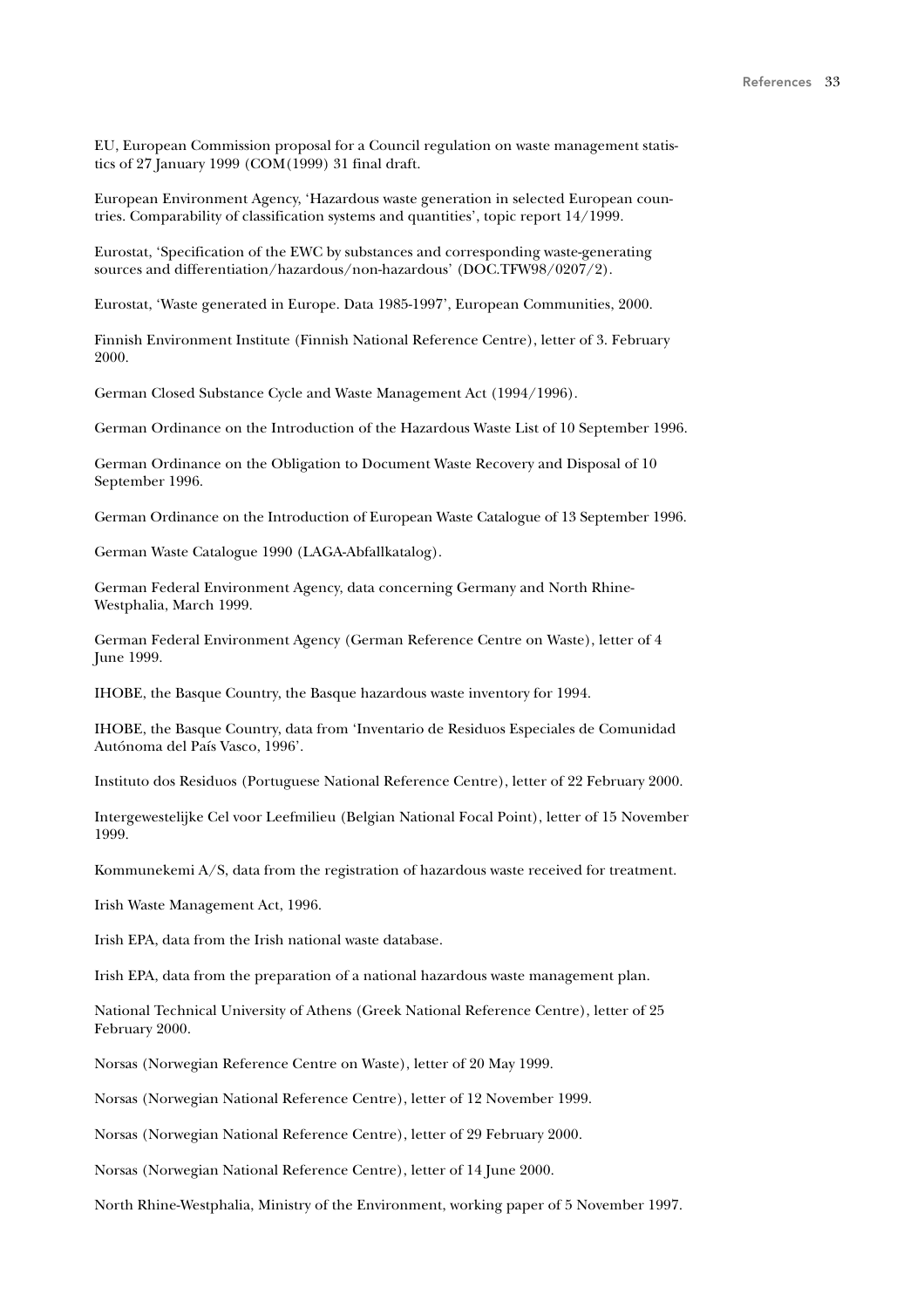OECD, 'Environmental data compendium', 1997.

RIVM (Dutch National Reference Centre), letter of 10 March 2000.

Spanish Environment Law 20/1986 on Hazardous Wastes.

Spanish Environment Decree 833/88 on Hazardous Waste.

Spanish Ministry of the Environment (Spanish National Focal Point), letter of 25 May 1999.

Swedish EPA (Swedish National Reference Centre), letter of 4 November 1999.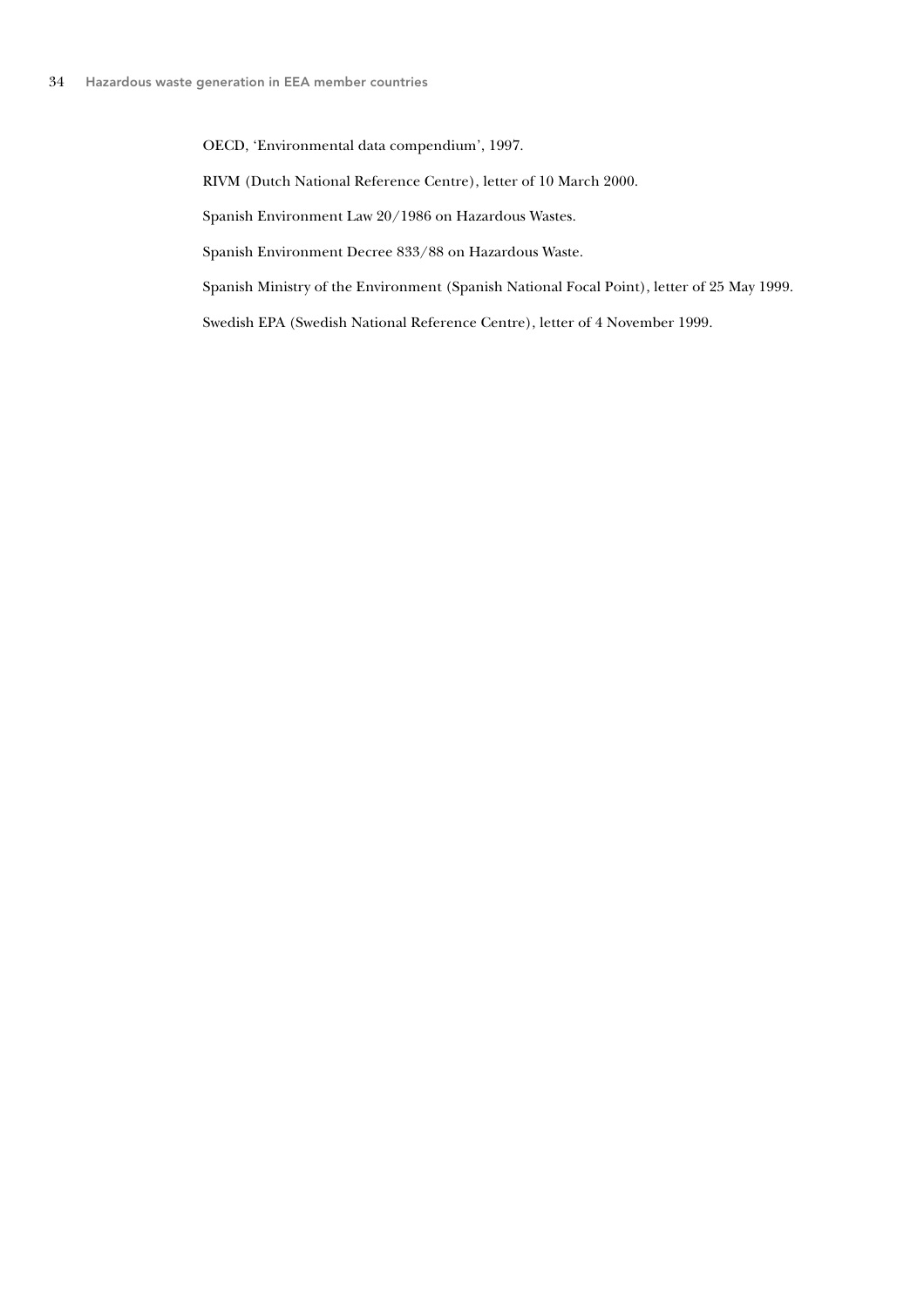# Annex 1: Top 10 and 20

|                     | Top 10 of each country and region's hazardous waste generation related to the EWC at six-digit level |                   |                       |                                 |       |                 | Table A 1.1                                |                      |
|---------------------|------------------------------------------------------------------------------------------------------|-------------------|-----------------------|---------------------------------|-------|-----------------|--------------------------------------------|----------------------|
| <b>EWC</b><br>codes | Description                                                                                          | 94/904/E<br>C EWC | 1147<br>list EWC list | C(2000) Austria Denmark Ireland | Italy | Norway Portugal | Spain<br>(the<br><b>Basque</b><br>Country) | Spain<br>(Catalonia) |
| 01 03 99            | Wastes not otherwise specified                                                                       | Ε                 | Ε                     |                                 |       |                 |                                            |                      |
| 01 05 01            | Oil-containing drilling muds and wastes                                                              | Ε                 | E                     |                                 |       |                 |                                            |                      |
| 02 01 02            | Animal tissue waste                                                                                  | Ε                 | Ε                     |                                 |       |                 |                                            |                      |
| 05 01 03            | Tank bottom sludges                                                                                  | H                 | H                     |                                 |       |                 |                                            |                      |
| 05 01 06            | Sludges from plant, equipment and<br>maintenance operations                                          | Ε                 | Ε                     |                                 |       |                 |                                            |                      |
| 05 05 01            | Waste containing sulphur                                                                             | Ε                 | E                     |                                 |       |                 |                                            |                      |
| 05 06 03            | Other tars                                                                                           | н                 | Η                     |                                 |       |                 |                                            |                      |
|                     | 05 08 99 01 Alkalines containing oil or tars                                                         | Α                 | Α                     |                                 |       |                 |                                            |                      |
| 06 01 02            | Hydrochloric acid                                                                                    | н                 | H                     |                                 |       |                 |                                            |                      |
| 06 01 99            | Wastes not otherwise specified                                                                       | н                 | Н                     |                                 |       |                 |                                            |                      |
| 06 02 99            | Wastes not otherwise specified                                                                       | н                 | H                     |                                 |       |                 |                                            |                      |
| 07 01 01            | Aqueous washing liquids and mother<br>liquors                                                        | н                 | Н                     |                                 |       |                 |                                            |                      |
| 07 01 02            | Sludges from on-site effluent treatment                                                              | Ε                 | Η                     |                                 |       |                 |                                            |                      |
| 07 01 04            | Other organic solvents, washing liquids<br>& mother liquors                                          | H                 | Н                     |                                 |       |                 |                                            |                      |
| 07 01 99            | Wastes not otherwise specified                                                                       | Ε                 | E                     |                                 |       |                 |                                            |                      |
| 07 05 03            | Organic halogenated solvents, washing<br>liquids and mother liquors                                  | H                 | н                     |                                 |       |                 |                                            |                      |
| 07 05 04            | Other organic solvents, washing liquids<br>and mother liquors                                        | H                 | Н                     |                                 |       |                 |                                            |                      |
| 07 05 99            | Wastes not otherwise specified                                                                       | E                 | E                     |                                 |       |                 |                                            |                      |
| 07 07 04            | Other organic solvents, washing liquids<br>and mother liquors                                        | н                 | Η                     |                                 |       |                 |                                            |                      |
| 08 01 02            | Waste paints and varnish free of<br>halogenated solvents                                             | н                 | Н                     |                                 |       |                 |                                            |                      |
| 10 01 02            | Coal fly ash                                                                                         | Ε                 | Ε                     |                                 |       |                 |                                            |                      |
| 10 01 08            | Other sludges from gas treatment                                                                     | Ε                 | Ε                     |                                 |       |                 |                                            |                      |
| 10 01 09            | Sulphuric acid                                                                                       | н                 | н                     |                                 |       |                 |                                            |                      |
| 10 02 03            | Solid wastes from gas treatment                                                                      | Ε                 | H                     |                                 |       |                 |                                            |                      |
| 10 02 04            | Sludges from gas treatment                                                                           | E                 | н                     |                                 |       |                 |                                            |                      |
| 10 03 08            | Salt slags from secondary smelting                                                                   | н                 | H                     |                                 |       |                 |                                            |                      |
| 10 03 09            | Black drosses from secondary smelting                                                                | H                 | н                     |                                 |       |                 |                                            |                      |
| 10 04 01            | Slags (first and second smelting)                                                                    | н                 | н                     |                                 |       |                 |                                            |                      |
| 11 01 05            | Acidic pickling solutions                                                                            | н                 | H                     |                                 |       |                 |                                            |                      |
| 11 01 07            | Alkalis not otherwise specified                                                                      | н                 | н                     |                                 |       |                 |                                            |                      |
| 11 02 02            | Sludges from zinc hydrometallurgy<br>(incl. jarosite, goethite)                                      | н                 | н                     |                                 |       |                 |                                            |                      |
| 11 02 04            | Sludges not otherwise specified                                                                      | E                 | E                     |                                 |       |                 |                                            |                      |
| 12 01 00            | Wastes from shaping                                                                                  | Е                 | E                     |                                 |       |                 |                                            |                      |
| 12 01 09            | Waste machining emulsions free of<br>halogens                                                        | H                 | H                     |                                 |       |                 |                                            |                      |
| 12 03 01            | Aqueous washing liquids                                                                              | н                 | н                     |                                 |       |                 |                                            |                      |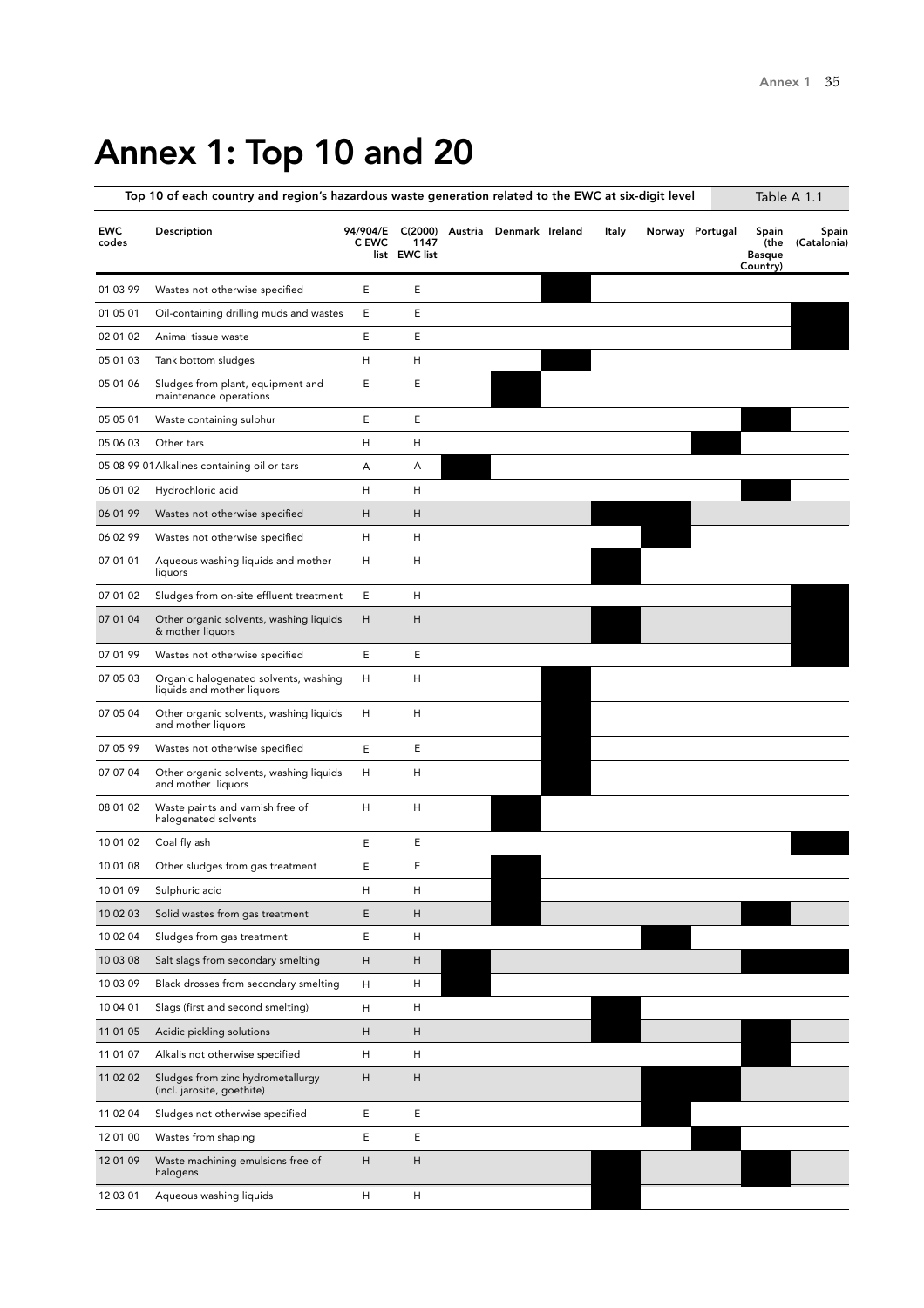| <b>EWC</b><br>codes | Description                                                                                                                   | 94/904/E<br>C EWC | 1147<br>list EWC list | C(2000) Austria Denmark Ireland | Italy | Norway Portugal | Spain<br>(the<br><b>Basque</b><br>Country) | Spain<br>(Catalonia) |
|---------------------|-------------------------------------------------------------------------------------------------------------------------------|-------------------|-----------------------|---------------------------------|-------|-----------------|--------------------------------------------|----------------------|
| 12 03 02            | Steam degreasing wastes                                                                                                       | Н                 | н                     |                                 |       |                 |                                            |                      |
| 13 01 01            | Hydraulic oils, containing pcbs or pcts                                                                                       | н                 | н                     |                                 |       |                 |                                            |                      |
| 13 01 07            | Other hydraulic oils                                                                                                          | н                 | н                     |                                 |       |                 |                                            |                      |
| 13 02 00            | Waste engine, gear & lubricating oils                                                                                         | н                 | Η                     |                                 |       |                 |                                            |                      |
| 13 02 02            | Non-chlorinated engine, gear and<br>lubricating oils                                                                          | H                 | H                     |                                 |       |                 |                                            |                      |
| 13 02 03            | Other engine, gear and lubricating oils                                                                                       | H                 | Η                     |                                 |       |                 |                                            |                      |
| 13 04 03            | Bilge oils from other navigation                                                                                              | н                 | Η                     |                                 |       |                 |                                            |                      |
| 13 05 02            | Oil/water separator sludges                                                                                                   | Н                 | н                     |                                 |       |                 |                                            |                      |
| 13 05 03            | Interceptor sludges                                                                                                           | н                 | н                     |                                 |       |                 |                                            |                      |
| 13 06 01            | Oil waste not otherwise specified                                                                                             | Н                 | н                     |                                 |       |                 |                                            |                      |
| 14 01 02            | Other halogenated solvents and<br>solvent mixes                                                                               | н                 | н                     |                                 |       |                 |                                            |                      |
| 14 01 03            | Other solvents and solvent mixes                                                                                              | н                 | н                     |                                 |       |                 |                                            |                      |
| 14 05 03            | Other solvents and solvent mixes                                                                                              | н                 | н                     |                                 |       |                 |                                            |                      |
|                     | 15 02 01 01 Absorbents, filter materials, wiping<br>cloths, protective clothing, with<br>noxious contaminants                 | А                 | н                     |                                 |       |                 |                                            |                      |
|                     | 16 01 04 01 Discarded vehicles, not de-polluted                                                                               | Α                 | А                     |                                 |       |                 |                                            |                      |
| 16 06 01            | Lead batteries                                                                                                                | Н                 | Η                     |                                 |       |                 |                                            |                      |
| 16 07 02            | Waste from marine transport tank<br>cleaning, containing oil                                                                  | н                 | н                     |                                 |       |                 |                                            |                      |
| 16 08 01            | Oil-based drilling liquid                                                                                                     | Α                 | А                     |                                 |       |                 |                                            |                      |
| 16 08 02            | Oil-contaminated drilling mud                                                                                                 | А                 | А                     |                                 |       |                 |                                            |                      |
|                     | 17 05 01 01 Soil and stones, hazardous<br>contaminated                                                                        | А                 | н                     |                                 |       |                 |                                            |                      |
| 18 01 03            | Other wastes whose collection and<br>disposal is subject to special<br>requirements in view of the prevention<br>of infection | н                 | Η                     |                                 |       |                 |                                            |                      |
| 19 01 01            | Bottom ash and slag                                                                                                           | Ε                 | Н                     |                                 |       |                 |                                            |                      |
| 19 01 03            | Fly ash                                                                                                                       | Η                 | Н                     |                                 |       |                 |                                            |                      |
| 19 01 07            | Solid waste from gas treatment                                                                                                | Н                 | н                     |                                 |       |                 |                                            |                      |
| 19 02 01            | Metal hydroxide sludges and other<br>sludges from metal insolubilisations<br>treatment                                        | н                 | Η                     |                                 |       |                 |                                            |                      |
| 19 03 01            | Wastes stabilised/solidified with<br>hydraulic binders                                                                        | E                 | н                     |                                 |       |                 |                                            |                      |
| 19 08 02            | Wastes from desanding                                                                                                         | Ε                 | Ε                     |                                 |       |                 |                                            |                      |
| 20 01 21            | Fluorescent tubes and other mercury-<br>containing waste                                                                      | н                 | н                     |                                 |       |                 |                                            |                      |

Note: H = included in the HWL,

E = included in the EWC,

A = not included in the EWC.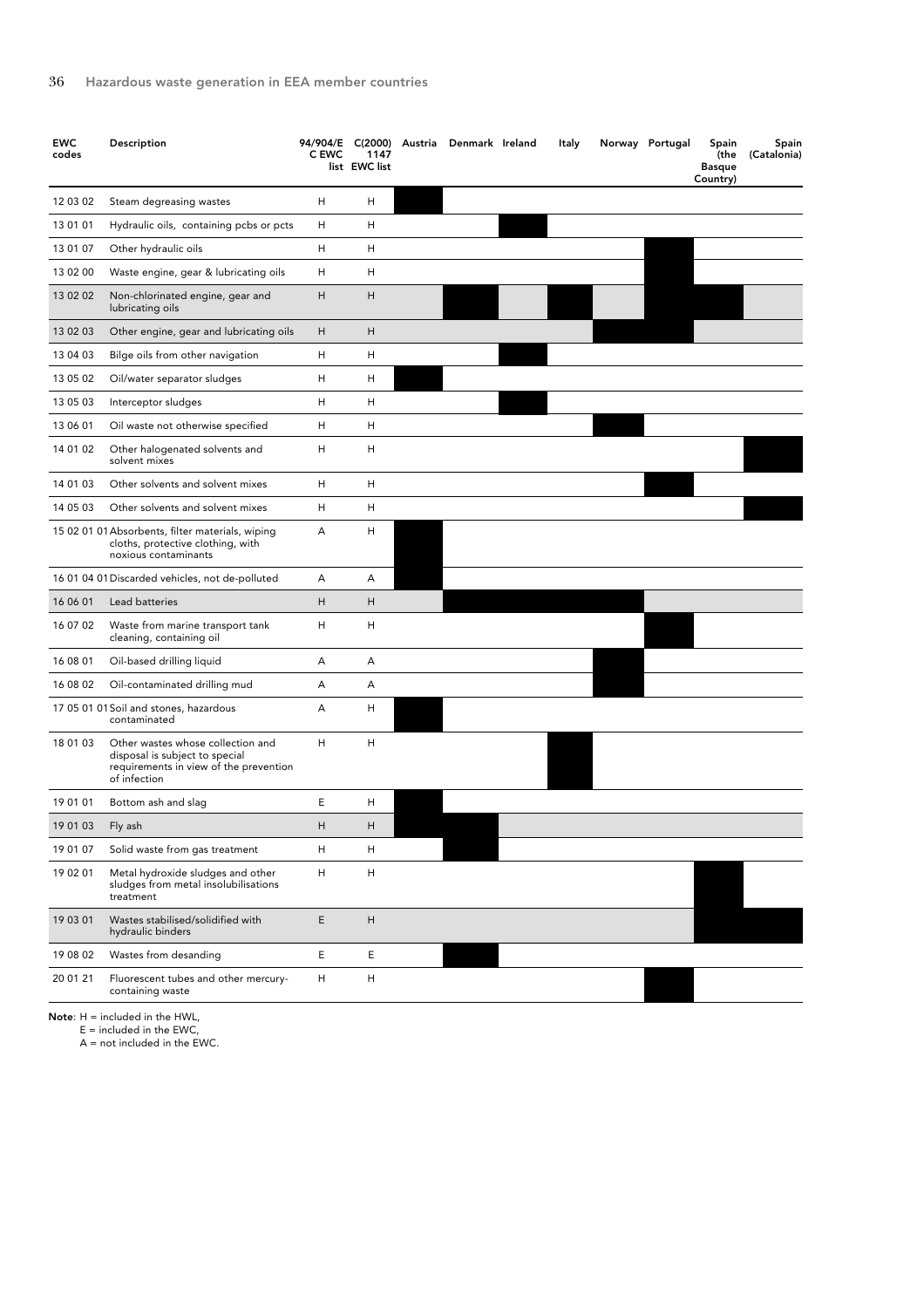|                     | Top 20 of each country and region's hazardous waste generation related to the EWC at six-digit level |          |                           |                                 |       |                 |                                            | Table A 1.2          |
|---------------------|------------------------------------------------------------------------------------------------------|----------|---------------------------|---------------------------------|-------|-----------------|--------------------------------------------|----------------------|
| <b>EWC</b><br>codes | Description                                                                                          | Previous | <b>EWC list EWC list</b>  | Current Austria Denmark Ireland | Italy | Norway Portugal | Spain<br>(the<br><b>Basque</b><br>Country) | Spain<br>(Catalonia) |
| 01 03 99            | Wastes not otherwise specified                                                                       | E        | Ε                         |                                 |       |                 |                                            |                      |
| 01 05 01            | Oil-containing drilling muds and wastes                                                              | E        | E                         |                                 |       |                 |                                            |                      |
| 02 01 02            | Animal tissue waste                                                                                  | E        | Ε                         |                                 |       |                 |                                            |                      |
| 02 03 01            | Sludges from washing, cleaning,<br>peeling, centrifuging and separation                              | E        | Ε                         |                                 |       |                 |                                            |                      |
| 05 01 01            | Sludges from on-site effluent treatment                                                              | E        | Н                         |                                 |       |                 |                                            |                      |
| 05 01 03            | Tank bottom sludges                                                                                  | н        | H                         |                                 |       |                 |                                            |                      |
| 05 01 05            | Oil spills                                                                                           | Н        | Н                         |                                 |       |                 |                                            |                      |
| 05 01 06            | Sludges from plant, equipment and<br>maintenance operations                                          | Ε        | Ε                         |                                 |       |                 |                                            |                      |
| 05 05 01            | Waste containing sulphur                                                                             | Ε        | Ε                         |                                 |       |                 |                                            |                      |
| 05 06 03            | Other tars                                                                                           | н        | Н                         |                                 |       |                 |                                            |                      |
|                     | 05 08 99 01 Alkalines containing oil or tars                                                         | Α        | Α                         |                                 |       |                 |                                            |                      |
| 06 01 02            | Hydrochloric acid                                                                                    | Н        | н                         |                                 |       |                 |                                            |                      |
| 06 01 99            | Wastes not otherwise specified                                                                       | Н        | H                         |                                 |       |                 |                                            |                      |
| 06 02 01            | Calcium hydroxide                                                                                    | Н        | Н                         |                                 |       |                 |                                            |                      |
| 06 02 99            | Wastes not otherwise specified                                                                       | Н        | Н                         |                                 |       |                 |                                            |                      |
| 06 03 12            | Salts and solutions containing organic<br>compounds                                                  | E        | Ε                         |                                 |       |                 |                                            |                      |
| 06 04 02            | Metallic salts (except 06 03 00)                                                                     | Н        | Н                         |                                 |       |                 |                                            |                      |
| 06 11 99            | Wastes not otherwise specified                                                                       | Ε        | Ε                         |                                 |       |                 |                                            |                      |
| 07 01 01            | Aqueous washing liquids and mother<br>liquors                                                        | Н        | H                         |                                 |       |                 |                                            |                      |
| 07 01 02            | Sludges from on-site effluent treatment                                                              | E        | Н                         |                                 |       |                 |                                            |                      |
| 07 01 04            | Other organic solvents, washing liquids<br>& mother liquors                                          | н        | H                         |                                 |       |                 |                                            |                      |
| 07 01 07            | Halogenated still bottoms and reaction<br>residues                                                   | Н        | Н                         |                                 |       |                 |                                            |                      |
| 07 01 08            | Other still bottoms and reaction<br>residues                                                         | H        | H                         |                                 |       |                 |                                            |                      |
| 07 01 99            | Wastes not otherwise specified                                                                       | Ε        | E                         |                                 |       |                 |                                            |                      |
| 07 04 99            | Wastes not otherwise specified                                                                       | E        | Ε                         |                                 |       |                 |                                            |                      |
| 07 05 01            | Aqueous washing liquids and mother<br>liquors                                                        | н        | H                         |                                 |       |                 |                                            |                      |
| 07 05 02            | Sludges from on-site effluent treatment                                                              | Е        | н                         |                                 |       |                 |                                            |                      |
| 07 05 03            | Organic halogenated solvents, washing<br>liquids and mother liquors                                  | н        | н                         |                                 |       |                 |                                            |                      |
| 07 05 04            | Other organic solvents, washing liquids<br>and mother liquors                                        | Н        | H                         |                                 |       |                 |                                            |                      |
| 07 05 08            | Other still bottoms and reaction<br>residues                                                         | Н        | Н                         |                                 |       |                 |                                            |                      |
| 07 05 10            | Other filter cakes, spent absorbents                                                                 | Н        | H                         |                                 |       |                 |                                            |                      |
| 07 05 99            | Wastes not otherwise specified                                                                       | E        | Ε                         |                                 |       |                 |                                            |                      |
| 07 06 01            | Aqueous washing liquids and mother<br>liquors                                                        | Н        | н                         |                                 |       |                 |                                            |                      |
| 07 07 01            | Aqueous washing liquids and mother<br>liquors                                                        | Н        | Н                         |                                 |       |                 |                                            |                      |
| 07 07 04            | Other organic solvents, washing liquids<br>and mother liquors                                        | н        | $\boldsymbol{\mathsf{H}}$ |                                 |       |                 |                                            |                      |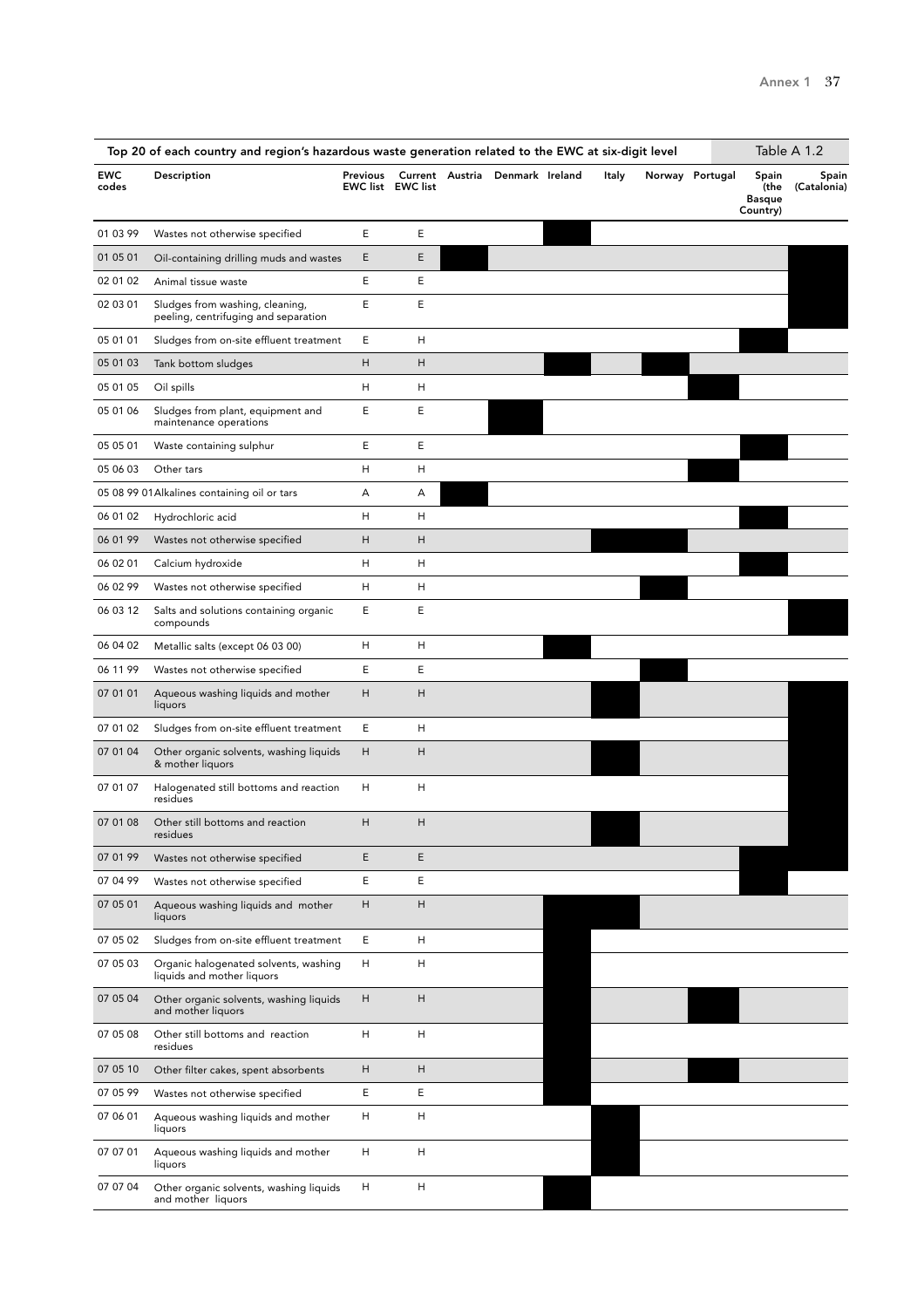| <b>EWC</b><br>codes | Description                                                                                                          |   | <b>EWC list EWC list</b> | Previous Current Austria Denmark Ireland | ltaly | Norway Portugal | Spain<br>(the<br><b>Basque</b><br>Country) | Spain<br>(Catalonia) |
|---------------------|----------------------------------------------------------------------------------------------------------------------|---|--------------------------|------------------------------------------|-------|-----------------|--------------------------------------------|----------------------|
| 07 07 08            | Other still bottoms and reaction<br>residues                                                                         | н | H                        |                                          |       |                 |                                            |                      |
| 08 01 02            | Waste paints and varnish free of<br>halogenated solvents                                                             | Н | Н                        |                                          |       |                 |                                            |                      |
| 08 01 03            | Waste from water-based paints and<br>varnishes                                                                       | Ε | Н                        |                                          |       |                 |                                            |                      |
|                     | 08 01 08 01 Aqueos sludges containing paint and<br>varnish, containing biozides and/or<br>heavy metals and/or metals | А | н                        |                                          |       |                 |                                            |                      |
| 09 01 01            | Water-based developer and activator<br>solutions                                                                     | Н | Η                        |                                          |       |                 |                                            |                      |
| 09 01 04            | Fixer solutions                                                                                                      | н | н                        |                                          |       |                 |                                            |                      |
| 10 01 02            | Coal fly ash                                                                                                         | Ε | Ε                        |                                          |       |                 |                                            |                      |
| 10 01 08            | Other sludges from gas treatment                                                                                     | Ε | Ε                        |                                          |       |                 |                                            |                      |
| 10 01 09            | Sulphuric acid                                                                                                       | н | Н                        |                                          |       |                 |                                            |                      |
| 10 02 03            | Solid wastes from gas treatment                                                                                      | E | Н                        |                                          |       |                 |                                            |                      |
| 10 02 04            | Sludges from gas treatment                                                                                           | Ε | н                        |                                          |       |                 |                                            |                      |
|                     | 10 02 06 01 Spent linings and refractories with<br>noxious contaminants                                              | А | А                        |                                          |       |                 |                                            |                      |
| 10 03 04            | Primary smelting slags/white drosses                                                                                 | Н | Н                        |                                          |       |                 |                                            |                      |
| 10 03 07            | Spent pot linings                                                                                                    | н | Н                        |                                          |       |                 |                                            |                      |
| 10 03 08            | Salt slags from secondary smelting                                                                                   | Н | H                        |                                          |       |                 |                                            |                      |
| 10 03 09            | Black drosses from secondary smelting                                                                                | н | н                        |                                          |       |                 |                                            |                      |
| 10 04 01            | Slags (first and second smelting)                                                                                    | н | н                        |                                          |       |                 |                                            |                      |
| 10 09 01            | Casting cores and moulds containing<br>organic binders which have not<br>undergone pouring                           | Ε | Ε                        |                                          |       |                 |                                            |                      |
| 11 01 01            | Cyanidic (alkaline) wastes containing<br>heavy metals other than chromium                                            | н | н                        |                                          |       |                 |                                            |                      |
| 11 01 03            | Cyanide-free wastes containing<br>chromium                                                                           | Н | Н                        |                                          |       |                 |                                            |                      |
| 11 01 04            | Cyanide-free wastes not containing<br>chromium                                                                       | E | E                        |                                          |       |                 |                                            |                      |
| 11 01 05            | Acidic pickling solutions                                                                                            | Н | Η                        |                                          |       |                 |                                            |                      |
| 11 01 07            | Alkalis not otherwise specified                                                                                      | Н | Н                        |                                          |       |                 |                                            |                      |
| 11 01 08            | Phosphatising sludges                                                                                                | н | н                        |                                          |       |                 |                                            |                      |
| 11 02 02            | Sludges from zinc hydrometallurgy<br>(incl. jarosite, goethite)                                                      | Н | Η                        |                                          |       |                 |                                            |                      |
| 11 02 04            | Sludges not otherwise specified                                                                                      | Ε | Ε                        |                                          |       |                 |                                            |                      |
| 12 01 00            | Wastes from shaping                                                                                                  | Ε | Ε                        |                                          |       |                 |                                            |                      |
| 12 01 09            | Waste machining emulsions free of<br>halogens                                                                        | Н | Η                        |                                          |       |                 |                                            |                      |
| 12 03 01            | Aqueous washing liquids                                                                                              | Н | H                        |                                          |       |                 |                                            |                      |
| 12 03 02            | Steam degreasing wastes                                                                                              | н | н                        |                                          |       |                 |                                            |                      |
| 13 01 01            | Hydraulic oils, containing pcbs or pcts                                                                              | Н | н                        |                                          |       |                 |                                            |                      |
| 13 01 06            | Hydraulic oils containing only mineral oil                                                                           | H | н                        |                                          |       |                 |                                            |                      |
| 13 01 07            | Other hydraulic oils                                                                                                 | Η | Н                        |                                          |       |                 |                                            |                      |
| 13 02 00            | Waste engine, gear & lubricating oils                                                                                | н | н                        |                                          |       |                 |                                            |                      |
| 13 02 02            | Non-chlorinated engine, gear and<br>lubricating oils                                                                 | Н | Н                        |                                          |       |                 |                                            |                      |
| 13 02 03            | Other engine, gear and lubricating oils                                                                              | Н | н                        |                                          |       |                 |                                            |                      |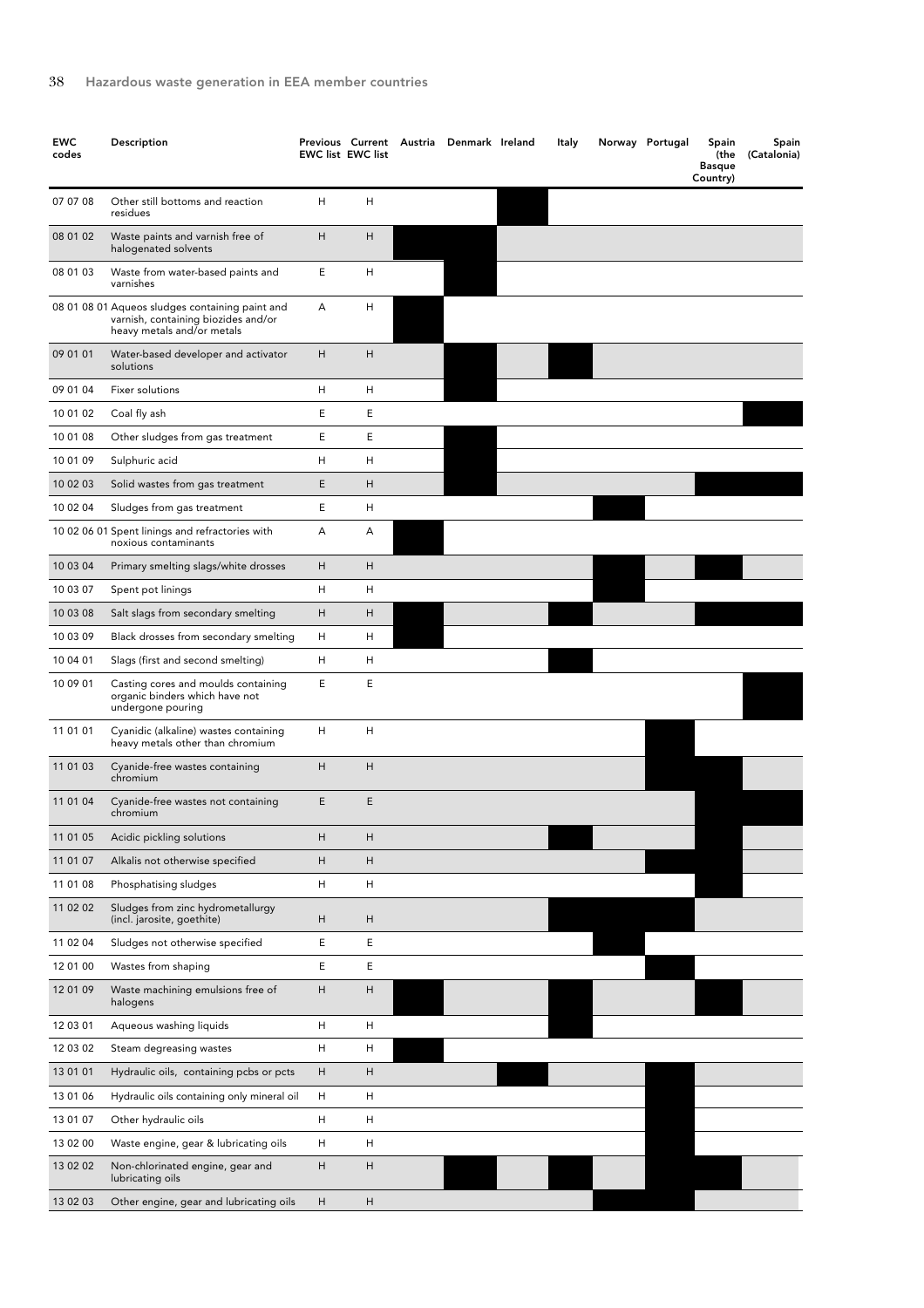| <b>EWC</b><br>codes | Description                                                                                                                   |                           | <b>EWC list EWC list</b> | Previous Current Austria Denmark Ireland | Italy | Norway Portugal | Spain<br>(the<br><b>Basque</b><br>Country) | Spain<br>(Catalonia) |
|---------------------|-------------------------------------------------------------------------------------------------------------------------------|---------------------------|--------------------------|------------------------------------------|-------|-----------------|--------------------------------------------|----------------------|
| 13 04 02            | Bilge oils from jetty sewers                                                                                                  | H                         | H                        |                                          |       |                 |                                            |                      |
| 13 04 03            | Bilge oils from other navigation                                                                                              | Н                         | H                        |                                          |       |                 |                                            |                      |
| 13 05 02            | Oil/water separator sludges                                                                                                   | Н                         | н                        |                                          |       |                 |                                            |                      |
| 13 05 03            | Interceptor sludges                                                                                                           | H                         | H                        |                                          |       |                 |                                            |                      |
| 13 05 05            | Other emulsions                                                                                                               | H                         | H                        |                                          |       |                 |                                            |                      |
| 13 06 01            | Oil waste not otherwise specified                                                                                             | H                         | H                        |                                          |       |                 |                                            |                      |
| 14 01 02            | Other halogenated solvents and<br>solvent mixes                                                                               | Н                         | H                        |                                          |       |                 |                                            |                      |
| 14 01 03            | Other solvents and solvent mixes                                                                                              | H                         | H                        |                                          |       |                 |                                            |                      |
| 14 02 01            | Halogenated solvents and solvent<br>mixes                                                                                     | Н                         | н                        |                                          |       |                 |                                            |                      |
| 14 05 03            | Other solvents and solvent mixes                                                                                              | Н                         | Н                        |                                          |       |                 |                                            |                      |
|                     | 15 01 99 01 Packaging material with noxious<br>residues and/or contaminants                                                   | Α                         | А                        |                                          |       |                 |                                            |                      |
| 15 01 04            | Metallic                                                                                                                      | Ε                         | Ε                        |                                          |       |                 |                                            |                      |
|                     | 15 02 01 01 Absorbents, filter materials, wiping<br>cloths, protective clothing, with<br>noxious contaminants                 | А                         | н                        |                                          |       |                 |                                            |                      |
|                     | 16 01 04 01 Discarded vehicles, not de-polluted                                                                               | Α                         | A                        |                                          |       |                 |                                            |                      |
|                     | 16 02 02 01 Other discarded electronic equipment<br>with relevant content on dangerous<br>components                          | Α                         | Н                        |                                          |       |                 |                                            |                      |
| 16 06 01            | Lead batteries                                                                                                                | $\boldsymbol{\mathsf{H}}$ | H                        |                                          |       |                 |                                            |                      |
| 16 07 02            | Waste from marine transport tank<br>cleaning, containing oil                                                                  | Н                         | H                        |                                          |       |                 |                                            |                      |
| 16 08 01            | Oil-based drilling liquid                                                                                                     | Α                         | А                        |                                          |       |                 |                                            |                      |
| 16 08 02            | Oil-contaminated drilling mud                                                                                                 | А                         | А                        |                                          |       |                 |                                            |                      |
| 16 08 03            | Other drilling oils and chemicals                                                                                             | A                         | А                        |                                          |       |                 |                                            |                      |
| 16 09 01            | Contaminated propellants and heating<br>oils                                                                                  | Α                         | А                        |                                          |       |                 |                                            |                      |
| 17 01 05            | Asbestos-based construction materials                                                                                         | E                         | Ε                        |                                          |       |                 |                                            |                      |
| 17 01 99<br>D1      | Bricks, concrete, tiles and gypsum-<br>based or asbestos-based materials<br>with noxious contaminants                         | А                         | А                        |                                          |       |                 |                                            |                      |
|                     | 17 05 01 01 Soil and stones, hazardous<br>contaminated                                                                        | Α                         | н                        |                                          |       |                 |                                            |                      |
| 18 01 03            | Other wastes whose collection and<br>disposal is subject to special<br>requirements in view of the prevention<br>of infection | H                         | H                        |                                          |       |                 |                                            |                      |
| 18 01 05            | Discarded chemicals and medicines                                                                                             | E                         | H                        |                                          |       |                 |                                            |                      |
| 18 02 02            | Other wastes whose collection and<br>disposal is subject to special<br>requirements in view of the prevention<br>of infection | H                         | H                        |                                          |       |                 |                                            |                      |
| 19 01 01            | Bottom ash and slag                                                                                                           | Ε                         | н                        |                                          |       |                 |                                            |                      |
| 19 01 03            | Fly ash                                                                                                                       | Н                         | H                        |                                          |       |                 |                                            |                      |
| 19 01 06            | Aqueous liquid waste from gas<br>treatment and other aqueous liquid<br>waste                                                  | Н                         | H                        |                                          |       |                 |                                            |                      |
| 19 01 07            | Solid waste from gas treatment                                                                                                | н                         | H                        |                                          |       |                 |                                            |                      |
| 19 02 01            | Metal hydroxide sludges and other<br>sludges from metal insolubilisation<br>treatment                                         | H                         | H                        |                                          |       |                 |                                            |                      |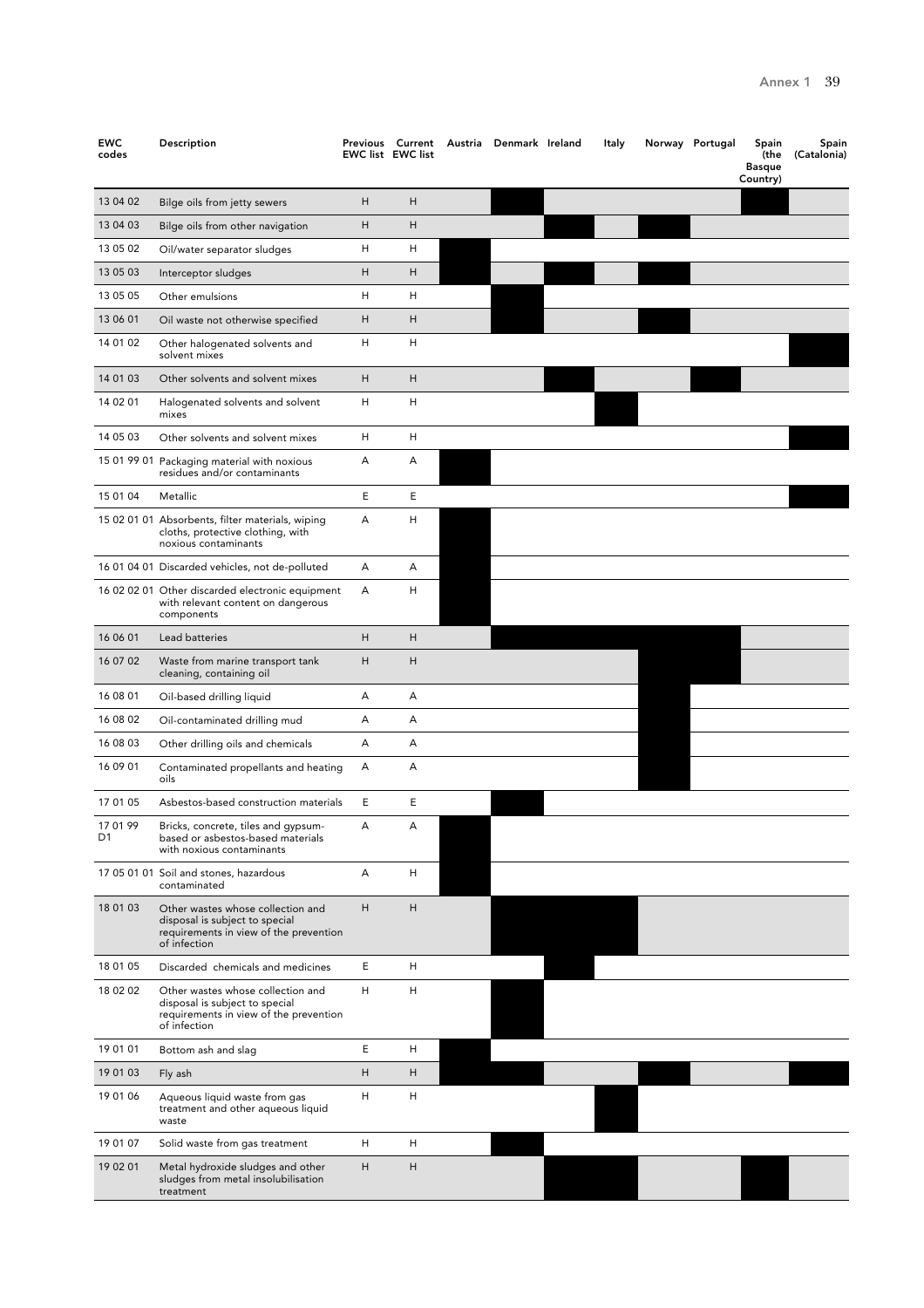| <b>EWC</b><br>codes | Description                                               | Previous | <b>EWC list EWC list</b> | Current Austria Denmark Ireland | Italy | Norway Portugal | Spain<br>(the<br><b>Basque</b><br>Country) | Spain<br>(Catalonia) |
|---------------------|-----------------------------------------------------------|----------|--------------------------|---------------------------------|-------|-----------------|--------------------------------------------|----------------------|
| 19 03 01            | Wastes stabilised/solidified with<br>hydraulic binders    | E        | H                        |                                 |       |                 |                                            |                      |
| 19 08 02            | Wastes from desanding                                     | E        | E                        |                                 |       |                 |                                            |                      |
| 19 08 03            | Grease and oil mixture from oil/<br>wastewater separation | H        | H                        |                                 |       |                 |                                            |                      |
| 20 01 12            | Paint, inks, adhesives and resins                         | H        | H                        |                                 |       |                 |                                            |                      |
| 20 01 16            | Detergents                                                | E        | H                        |                                 |       |                 |                                            |                      |
| 20 01 20            | <b>Batteries</b>                                          | E        | H                        |                                 |       |                 |                                            |                      |
| 20 01 21            | Fluorescent tubes and other mercury-<br>containing waste  | H        | H                        |                                 |       |                 |                                            |                      |

Note: H = included in the HWL,

E = included in the EWC,

A = not included in the EWC.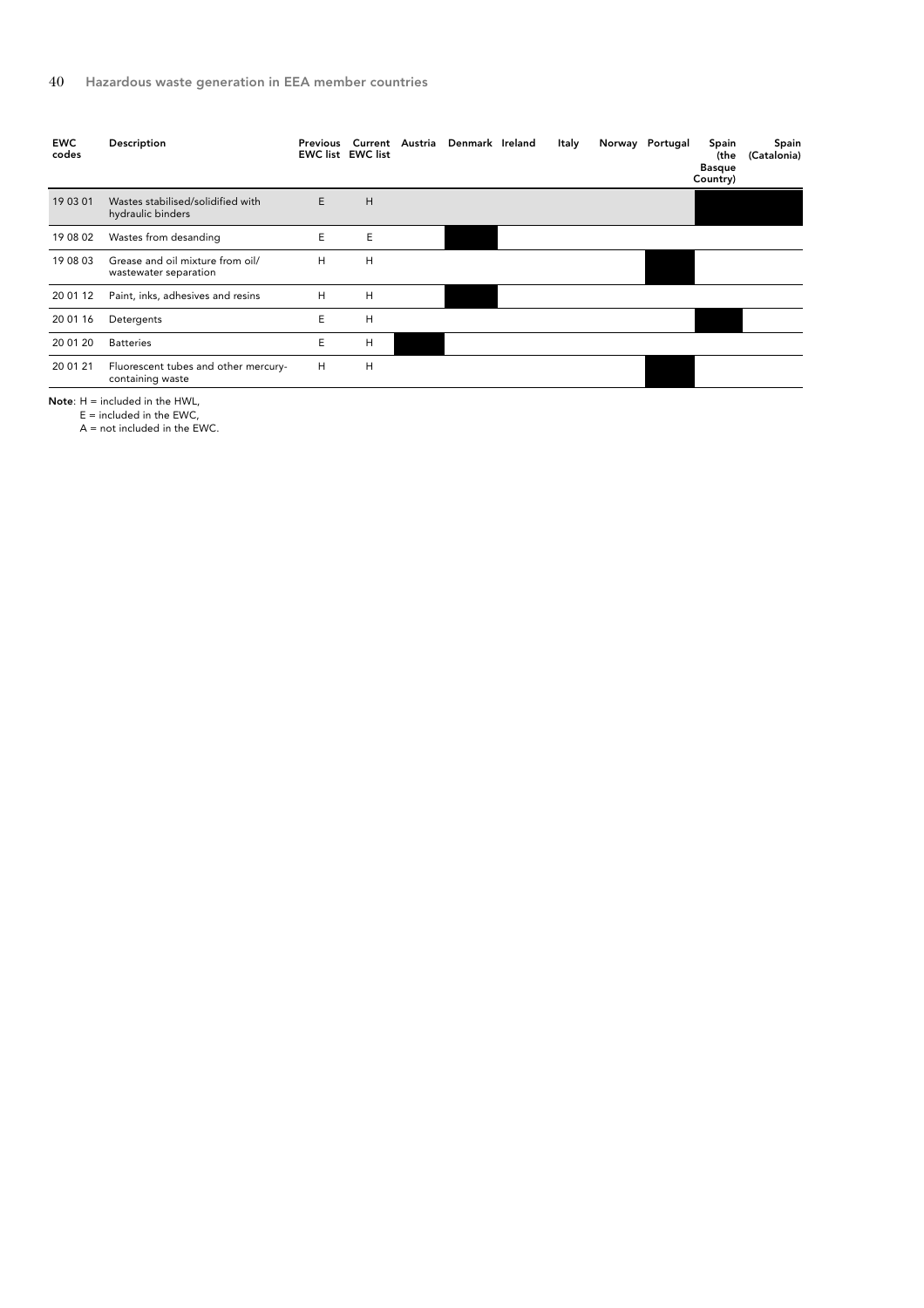## Annex 2: Questionnaire

|              | Hazardous waste generation in  classified according to<br>the European waste catalogue at two-digit level, stated in tonnes                                   |           |      |      |      |      | A <sub>2.1</sub> |
|--------------|---------------------------------------------------------------------------------------------------------------------------------------------------------------|-----------|------|------|------|------|------------------|
|              | Code Description                                                                                                                                              | 1993      | 1994 | 1995 | 1996 | 1997 | 1998             |
| $\mathbf{1}$ | Waste resulting from exploration, mining, dressing and further<br>treatment of minerals and quarry                                                            |           |      |      |      |      |                  |
| 02           | Waste from agricultural, horticultural, hunting, fishing and aquaculture primary<br>production, food preparation and processing                               |           |      |      |      |      |                  |
| 03           | Wastes from wood processing and the production of paper, cardboard,<br>pulp, panels and furniture                                                             |           |      |      |      |      |                  |
| 04           | Wastes from the leather and textile industries                                                                                                                | $\bullet$ |      |      |      |      |                  |
| 05           | Wastes from petroleum refining, natural gas purification<br>and pyrolytic treatment of coal                                                                   | $\bullet$ |      |      |      |      |                  |
| 06           | Wastes from inorganic chemical processes                                                                                                                      | $\bullet$ |      |      |      |      |                  |
| 07           | Wastes from organic chemical processes                                                                                                                        | $\bullet$ |      |      |      |      |                  |
| 08           | Wastes from the manufacture, formulation, supply and use (MSFU) of coating<br>(paints, varnishes and vitreous enamels), adhesives, sealants and printing inks |           |      |      |      |      |                  |
| 09           | Wastes from the photographic industry                                                                                                                         | ٠         |      |      |      |      |                  |
| 10           | Inorganic wastes from thermal processes                                                                                                                       | $\bullet$ |      |      |      |      |                  |
| 11           | Inorganic waste with metals from metal treatment and the coating of metals;<br>non-ferrous hydro-metallurgy                                                   |           |      |      |      |      |                  |
| 12           | Wastes from shaping and surface treatment of metals and plastics                                                                                              |           |      |      |      |      |                  |
| 13           | Oil wastes and other liquids (except edible oils 05 00 00 and 12 00 00)                                                                                       | ٠         |      |      |      |      |                  |
| 14           | Wastes from organic substances employed as solvents and coolants<br>(except 07 00 00 and 08 00 00)                                                            |           |      |      |      |      |                  |
| 15           | Packaging, absorbents, wiping cloths, filter materials and protective<br>clothing not otherwise specified                                                     |           |      |      |      |      |                  |
| 16           | Waste not otherwise specified in the catalogue                                                                                                                |           |      |      |      |      |                  |
| 17           | Construction and demolition waste (including road construction)                                                                                               |           |      |      |      |      |                  |
| 18           | Wastes from human or animal healthcare and/or related research                                                                                                | $\bullet$ |      |      |      |      |                  |
| 19           | Wastes from waste-treatment facilities, off-site wastewater-treatment<br>plants and the water industry                                                        |           |      |      |      |      |                  |
| 20           | Municipal wastes and similar commercial, industrial and institutional<br>wastes including separately collected fractions                                      |           |      |      |      |      |                  |
|              | Total amount related to the HWL/EWC/add. EWC                                                                                                                  |           |      |      |      |      |                  |
|              | Total amount not possible to relate to the HWL/EWC/add. EWC                                                                                                   |           |      |      |      |      |                  |
|              | Total hazardous waste generation                                                                                                                              | $\bullet$ |      |      |      |      |                  |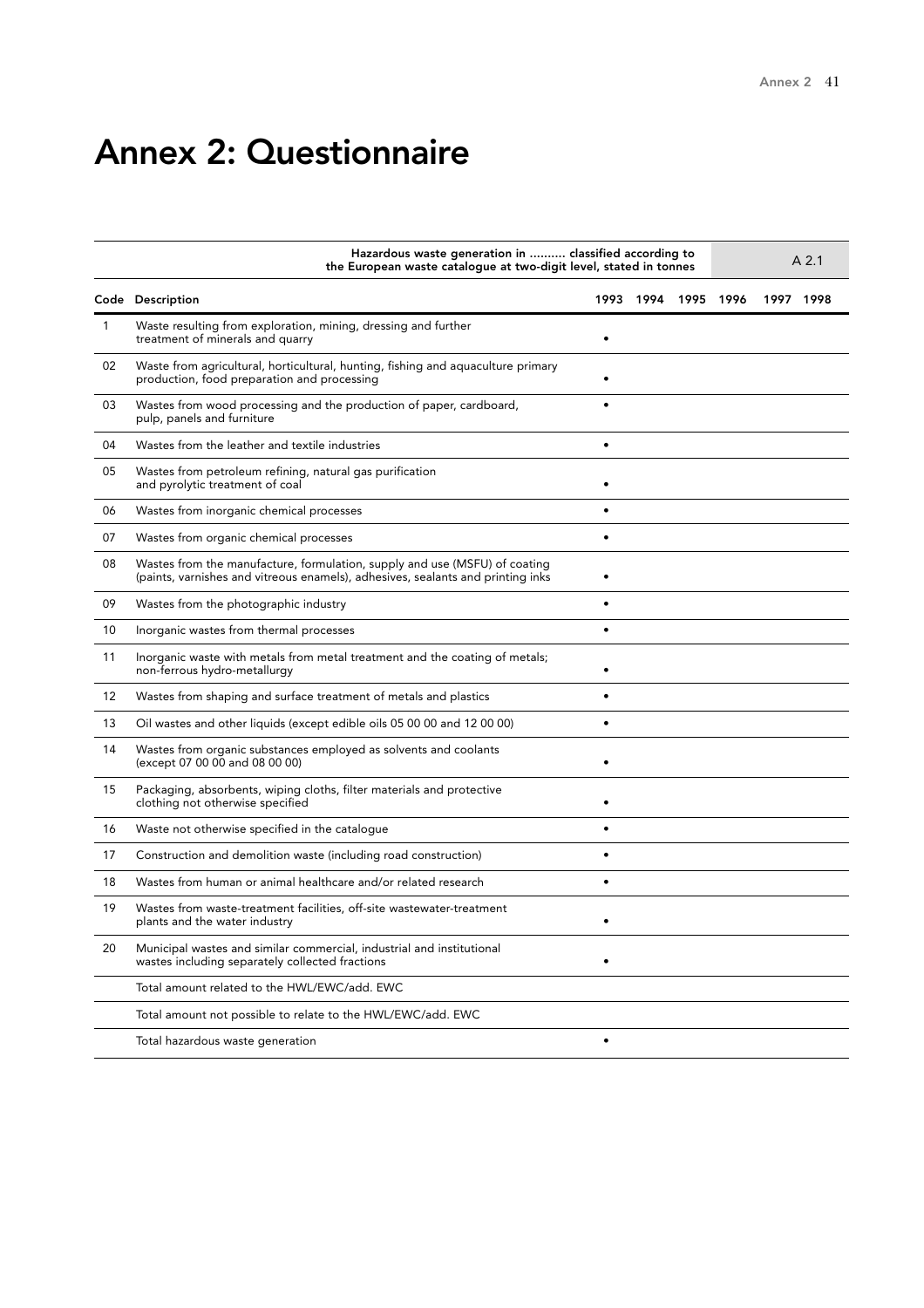| A 2.2     |                             | The 20 largest hazardous waste types generated in  classified according to the European waste<br>catalogue at six-digit level (1), stated in tonnes. (Information on more than 20 largest are welcome                                                                     |                                                           |      |      |      |                |  |
|-----------|-----------------------------|---------------------------------------------------------------------------------------------------------------------------------------------------------------------------------------------------------------------------------------------------------------------------|-----------------------------------------------------------|------|------|------|----------------|--|
|           | <b>EWC code Description</b> |                                                                                                                                                                                                                                                                           | H: HWL.<br>E:EWC<br>A:add.<br><b>EWC</b>                  | 1993 | 1994 | 1995 | 1996 1997 1998 |  |
|           |                             |                                                                                                                                                                                                                                                                           |                                                           |      |      |      |                |  |
|           |                             |                                                                                                                                                                                                                                                                           |                                                           |      |      |      |                |  |
|           |                             |                                                                                                                                                                                                                                                                           |                                                           |      |      |      |                |  |
|           |                             |                                                                                                                                                                                                                                                                           |                                                           |      |      |      |                |  |
|           |                             |                                                                                                                                                                                                                                                                           |                                                           |      |      |      |                |  |
|           |                             |                                                                                                                                                                                                                                                                           |                                                           |      |      |      |                |  |
|           |                             |                                                                                                                                                                                                                                                                           |                                                           |      |      |      |                |  |
| achieved. |                             | 1 If it is not possible to clearly identify a six-digit code, a four-digit code may alternatively be used (see the main text above).<br>Due to the fact that a hazardous waste list code requires a six-digit code, however, it is in certain cases, the best that can be |                                                           |      |      |      |                |  |
| A 2.3     |                             | The relationship between the national hazardous waste classification codes used in                                                                                                                                                                                        | and the European waste catalogue and hazardous waste list |      |      |      |                |  |
|           |                             | Has your country made a conversion between the existing national classification of hazardous waste and<br>the European waste catalogue and the hazardous waste list?                                                                                                      |                                                           |      |      |      |                |  |
|           |                             | The hazardous waste list?                                                                                                                                                                                                                                                 | Yes                                                       |      | No   |      |                |  |
|           |                             | If yes, please enclose the conversion listing.                                                                                                                                                                                                                            |                                                           |      |      |      |                |  |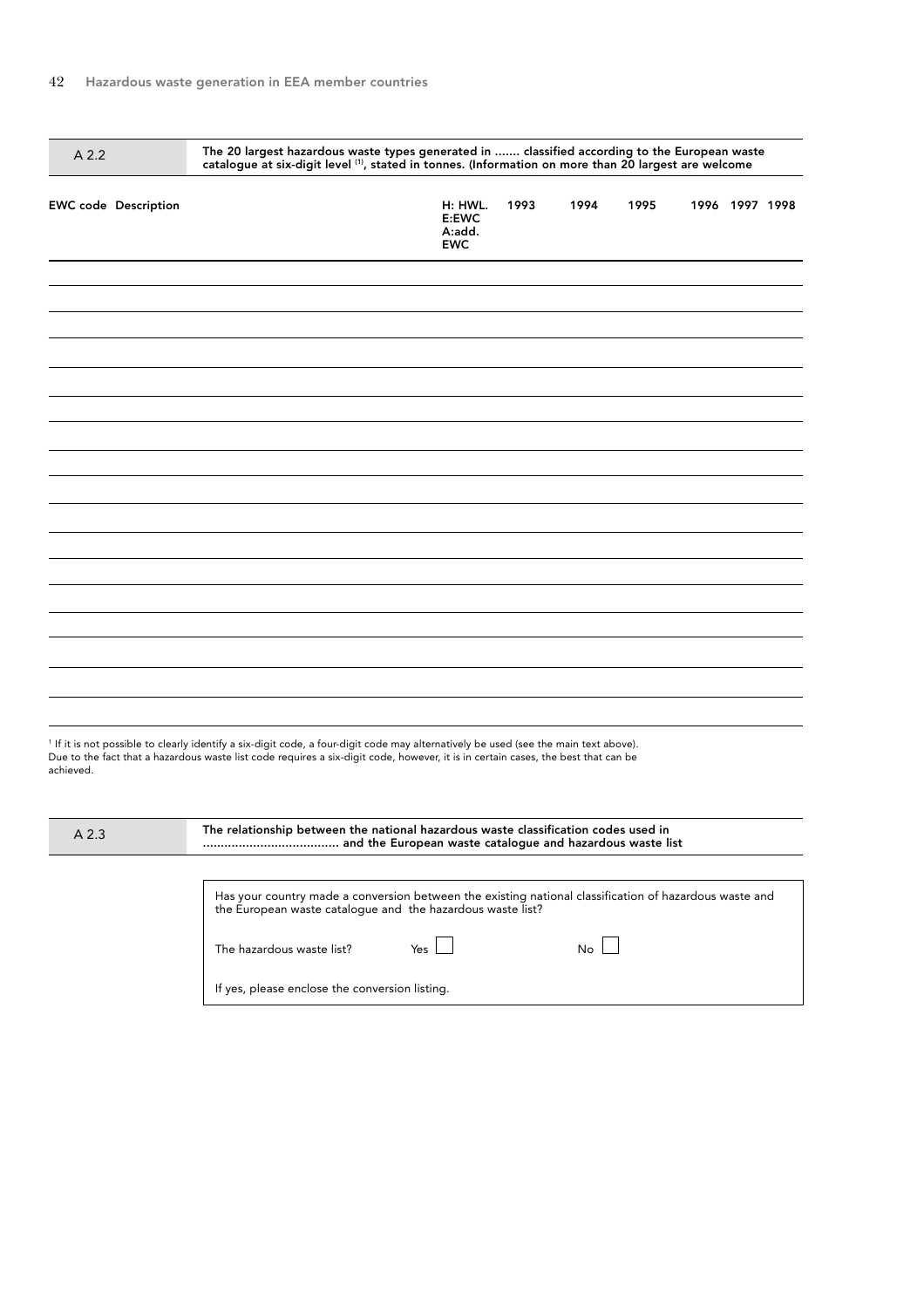|                     | Hazardous waste generation in  classified according<br>A <sub>2.4</sub><br>to economic activity (NACE code), stated in tonnes |  |
|---------------------|-------------------------------------------------------------------------------------------------------------------------------|--|
| <b>NACE</b><br>Code | Economic<br>1993<br>1994<br>1995<br>1996<br>1997 1998<br>area                                                                 |  |
| A                   | Agriculture                                                                                                                   |  |
| B                   | Fishing                                                                                                                       |  |
| С                   | Quarrying                                                                                                                     |  |
| DA                  | Manufacture of food, beverages and tobacco                                                                                    |  |
| DB                  | Manufacture of textiles, wearing, apparel                                                                                     |  |
| DC                  | Manufacture of leather                                                                                                        |  |
| DD                  | Manufacture of wood products                                                                                                  |  |
| DE                  | Manufacture of printing and publishing                                                                                        |  |
| DF                  | Manufacture of refined petroleum products                                                                                     |  |
| DG                  | Manufacture of chemicals                                                                                                      |  |
| DH                  | Manufacture of rubber and plastics products                                                                                   |  |
| DI                  | Manufacture of other non-metallic mineral products                                                                            |  |
| DJ                  | Manufacturing and processing of basic metals                                                                                  |  |
| DK                  | Manufacture of machinery and equipment                                                                                        |  |
| DL                  | Manufacture of electrical and optical equipment                                                                               |  |
| DM                  | Manufacture of transport equipment                                                                                            |  |
| DN                  | Manufacture of furniture, manufacturing n.e.c.<br>Manufacturing which can not be related to a specific D-category             |  |
| D<br>total          | Manufacturing total incl. amounts which<br>can not be related to a specific D-category                                        |  |
| Ε                   | Electricity, gas and water supply                                                                                             |  |
| F                   | Construction                                                                                                                  |  |
| G-<br>50.2          | Maintenance and repair of motor vehicles                                                                                      |  |
| G<br>total          | Wholesale and retail trade incl. G-50.2                                                                                       |  |
| H                   | Hotel, restaurants                                                                                                            |  |
| $1 - 61$            | Shipping                                                                                                                      |  |
| L<br>total          | Transport, storage and communication including I-61                                                                           |  |
| K-<br>74.81         | Photographic activities                                                                                                       |  |
| J+K<br>total        | Financial intermediation, business activities incl. K-74.81                                                                   |  |
| L                   | Public and personal services                                                                                                  |  |
| M                   | Education                                                                                                                     |  |
| N                   | Human health activities                                                                                                       |  |
| O                   | Refuse disposal                                                                                                               |  |
| Χ                   | Activity not stated                                                                                                           |  |
|                     | Total                                                                                                                         |  |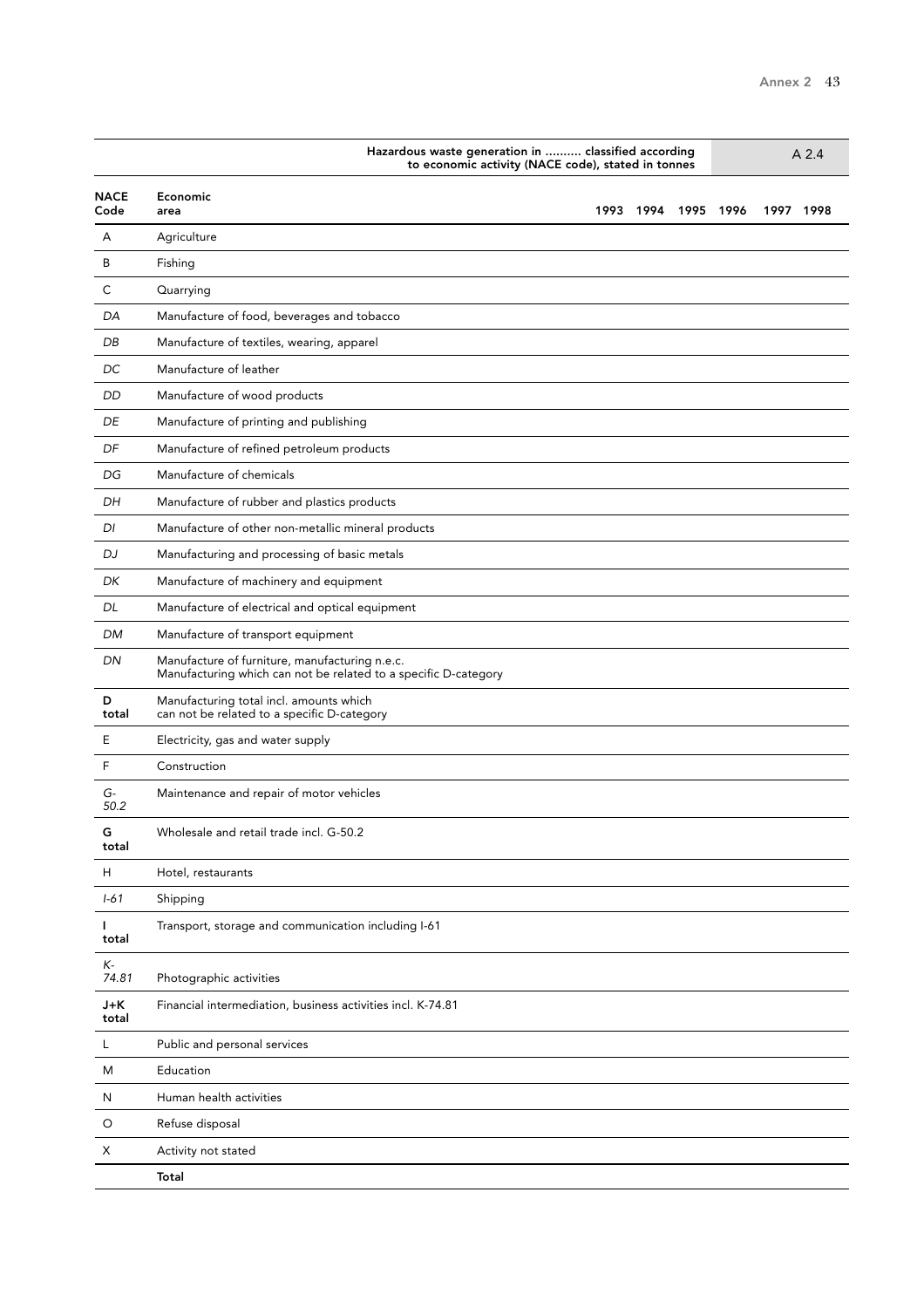### A 2.5 General questions on hazardous waste data in ......

1. Is the information given to this survey about your country on generation of hazardous waste based on data reported to the national or regional authorities by the following sources:

| Reporter                          | Generator | Agriculture,<br>fishing &<br>quarrying | Manufacturing,<br>energy and water<br>supply, construction | Wholesale, retail,<br>transport public and<br>private services | Households |
|-----------------------------------|-----------|----------------------------------------|------------------------------------------------------------|----------------------------------------------------------------|------------|
| Producers                         |           |                                        |                                                            |                                                                |            |
| Collectors                        |           |                                        |                                                            |                                                                |            |
| Treatment/<br>disposal facilities |           |                                        |                                                            |                                                                |            |
| Reporting from<br>municipalities  |           |                                        |                                                            |                                                                |            |
| <b>Estimates</b>                  |           |                                        |                                                            |                                                                |            |

2. When producers, collectors, treatment/disposal facilities or municipalities report information on generation of hazardous waste to the national or the regional authorities, is the waste classification based on:

| Applied<br>classification                                                                 | Kind of<br>activity | Generation<br>of haz. waste | Collection<br>of haz. waste | <b>Municipalities</b><br>Treatment/<br>disposal of haz.<br>Waste |
|-------------------------------------------------------------------------------------------|---------------------|-----------------------------|-----------------------------|------------------------------------------------------------------|
| The hazardous waste list or<br>the national Implementation<br>of the hazardous waste list |                     |                             |                             |                                                                  |
| The national hazardous<br>waste classification                                            |                     |                             |                             |                                                                  |

| Applied<br>classification                                                                 | Kind of<br>activity | Generation<br>of haz. waste | Collection<br>of haz. waste | Treatment/<br>disposal of haz.<br>Waste |
|-------------------------------------------------------------------------------------------|---------------------|-----------------------------|-----------------------------|-----------------------------------------|
| The hazardous waste list or<br>the national Implementation<br>of the hazardous waste list |                     |                             |                             |                                         |
| The national hazardous<br>waste classification                                            |                     |                             |                             |                                         |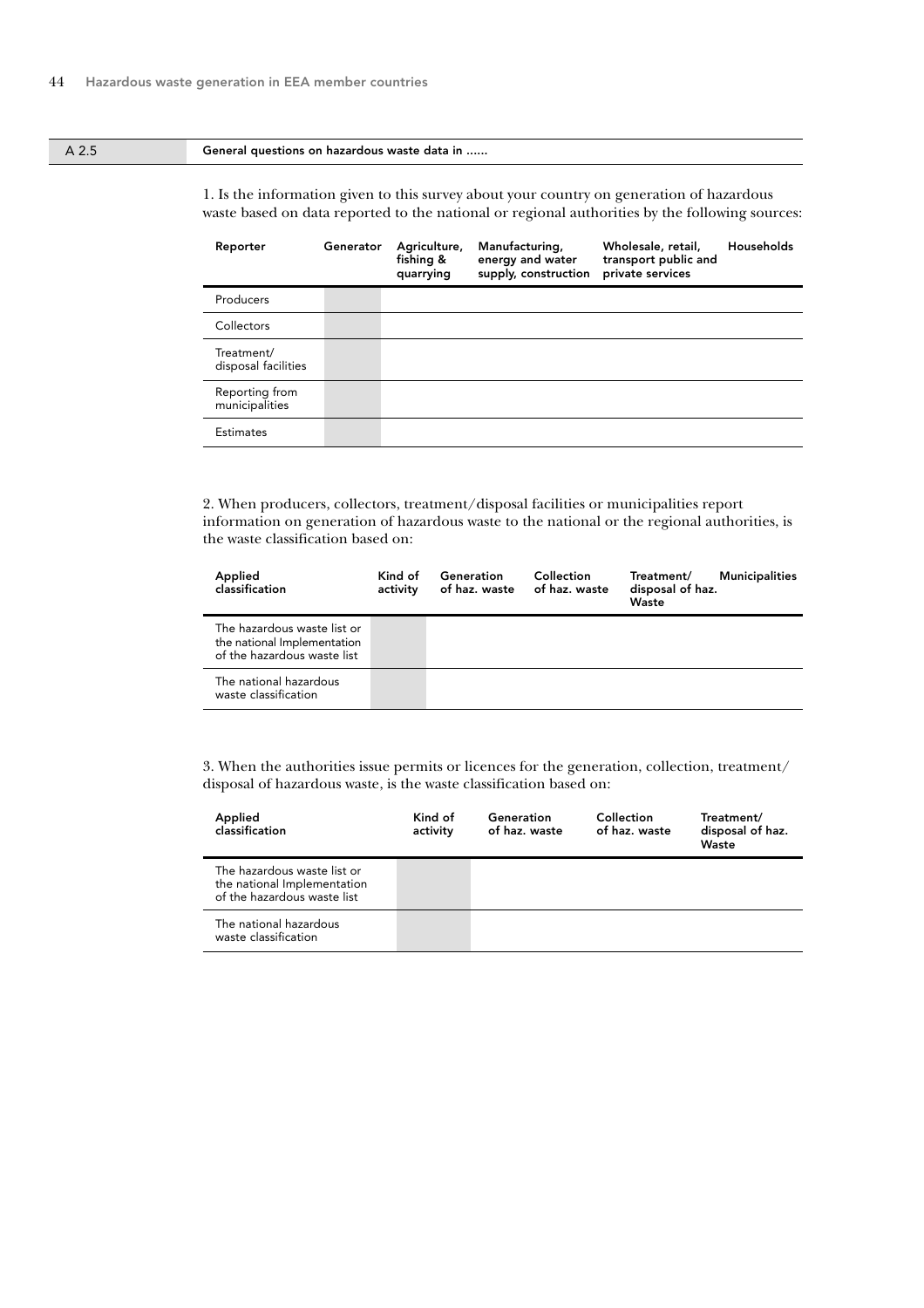## Annex 3: Data received from individual countries/regions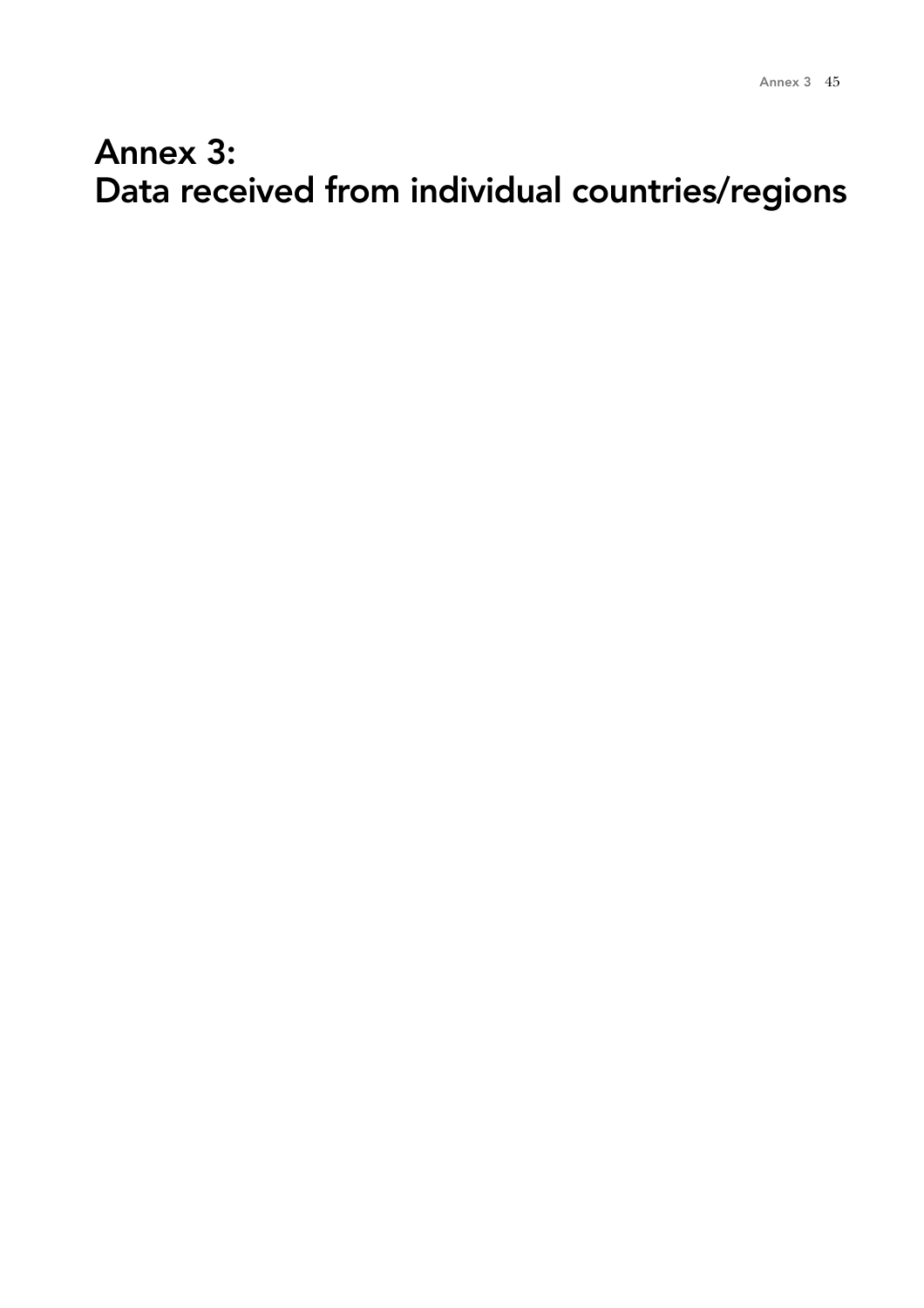## Austria

| I          | Hazardous waste generation in Austria classified according<br>to the European waste catalogue at two-digit level, stated in tonnes                            |         |         |         |          |                |  |
|------------|---------------------------------------------------------------------------------------------------------------------------------------------------------------|---------|---------|---------|----------|----------------|--|
| <b>EWC</b> | 2-digit Description                                                                                                                                           | 1993    | 1994    | 1995    |          | 1996 1997 1998 |  |
| 01         | Waste resulting from exploration, mining, dressing and further<br>treatment of minerals and quarry                                                            | 1419    | 1836    | 4 0 4 4 | 6 813    |                |  |
| 02         | Waste from agricultural, horticultural, hunting, fishing and aquaculture<br>primary production, food preparation and processing                               | 18 3 67 | 20 144  | 20796   | 21 671   |                |  |
| 03         | Wastes from wood processing and the production of paper,<br>cardboard, pulp, panels and furniture                                                             |         |         |         |          |                |  |
| 04         | Wastes from the leather and textile industries                                                                                                                | 237     | 209     | 262     | 352      |                |  |
| 05         | Wastes from petroleum refining, natural gas purification<br>and pyrolytic treatment of coal                                                                   | 38744   | 40 117  | 39 328  | 38 177   |                |  |
| 06         | Wastes from inorganic chemical processes                                                                                                                      | 1882    | 2451    | 4897    | 11 4 3 7 |                |  |
| 07         | Wastes from organic chemical processes                                                                                                                        | 1 2 9 6 | 992     | 1079    | 1097     |                |  |
| 08         | Wastes from the manufacture, formulation, supply and use (MSFU) of coating<br>(paints, varnishes and vitreous enamels), adhesives, sealants and printing inks | 15 289  | 14 5 58 | 15 170  | 14 972   |                |  |
| 09         | Wastes from the photographic industry                                                                                                                         | 3446    | 4 107   | 4 6 2 9 | 4 9 0 3  |                |  |
| 10         | Inorganic wastes from thermal processes                                                                                                                       | 29 29 6 | 22 3 10 | 42 431  | 63707    |                |  |
| 11         | Inorganic waste with metals from metal treatment and the<br>coating of metals; non-ferrous hydro-metallurgy                                                   | 3 5 28  | 3757    | 4756    | 4924     |                |  |
| 12         | Wastes from shaping and surface treatment of metals and plastics                                                                                              | 29 681  | 35 764  | 40 209  | 40768    |                |  |
| 13         | Oil wastes and other liquids (except edible oils 05 00 00 and 12 00 00)                                                                                       | 29 0 95 | 29 4 65 | 29815   | 32 573   |                |  |
| 14         | Wastes from organic substances employed as solvents and coolants<br>(except 07 00 00 and 08 00 00)                                                            | 30      | 48      | 102     | 43       |                |  |
| 15         | Packaging, absorbents, wiping cloths, filter materials and protective<br>clothing not otherwise specified                                                     | 17 924  | 22 104  | 26 346  | 31984    |                |  |
| 16         | Waste not otherwise specified in the catalogue                                                                                                                | 41741   | 66736   | 66468   | 66 985   |                |  |
| 17         | Construction and demolition waste (including road construction)                                                                                               | 52 910  | 38 057  | 68 037  | 66 170   |                |  |
| 18         | Wastes from human or animal healthcare and/or related research                                                                                                | 3 3 1 5 | 3 3 2 7 | 3369    | 3 3 8 8  |                |  |
| 19         | Wastes from waste-treatment facilities, off-site wastewater-treatment<br>plants and the water industry                                                        | 154 224 | 156 907 | 151 398 | 140 342  |                |  |
| 20         | Municipal wastes and similar commercial, industrial and institutional wastes 22725<br>including separately collected fractions                                |         | 20 439  | 22 804  | 26 099   |                |  |
|            | Total amount related to the HWL/EWC/add. EWC                                                                                                                  | 465 147 | 483 328 | 545 940 | 576 405  |                |  |
|            | Total amount not possible to relate to the HWL/EWC/add. EWC                                                                                                   | 34 308  | 29 864  | 30 938  | 29 408   |                |  |
|            | Total hazardous waste generation                                                                                                                              | 499 455 | 513 192 | 576 878 | 605 813  |                |  |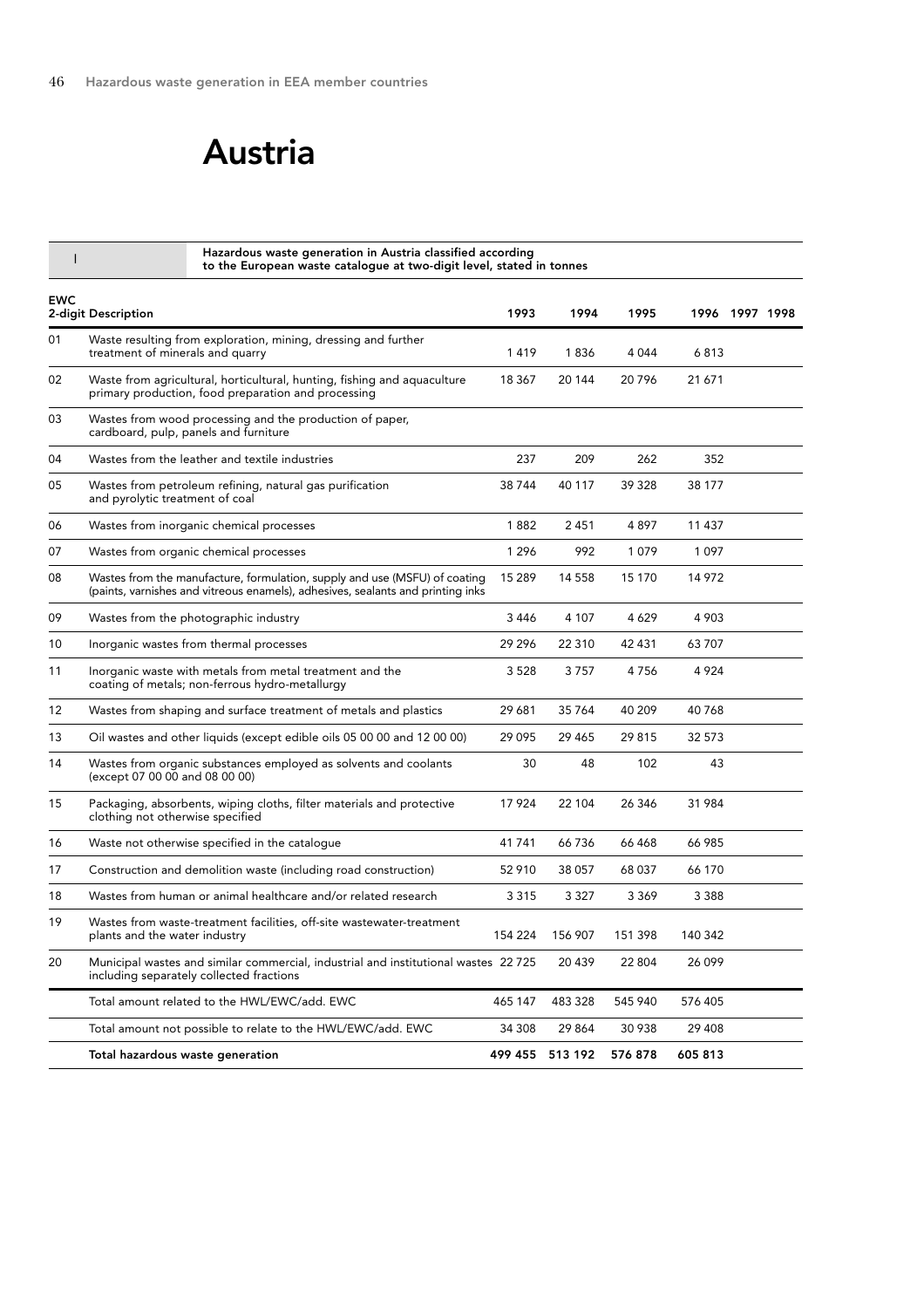-

|                                    | The 20 largest hazardous waste types generated in Austria classified according<br>to the European waste catalogue at six-digit level, stated in tonnes |                                 |         |         |         |         | II A      |
|------------------------------------|--------------------------------------------------------------------------------------------------------------------------------------------------------|---------------------------------|---------|---------|---------|---------|-----------|
| EWC 6-digit<br>or<br>National code | Description                                                                                                                                            | H: HWL<br>E: EWC<br>A: sdd. EWC | 1993    | 1994    | 1995    | 1996    | 1997 1998 |
| 19 01 01                           | Bottom ash and slag                                                                                                                                    | E                               | 132 677 | 132 997 | 126 027 | 112 784 |           |
| 17 05 01 01                        | Soil and stones, hazardous contaminated                                                                                                                | A                               | 52 850  | 37 759  | 66769   | 60 344  |           |
| 16 01 04 01                        | Discarded vehicles, not de-polluted                                                                                                                    | A                               | 30 348  | 50 925  | 51 443  | 50 372  |           |
| 05 08 99 01                        | Alkalines containing oil or tars                                                                                                                       | A                               | 37 399  | 38 205  | 37 631  | 36 342  |           |
| 19 01 03                           | Fly ash                                                                                                                                                | Н                               | 19706   | 22 888  | 22 905  | 25 557  |           |
| 15 02 01 01                        | Absorbents, filter materials, wiping cloths,<br>protective clothing, with noxious contaminants                                                         | A                               | 16 5 14 | 17 349  | 20 907  | 24 050  |           |
| 13 05 02                           | Oil/water separator sludges                                                                                                                            | H                               | 23 3 24 | 24 015  | 22 686  | 23 493  |           |
| 10 03 08                           | Salt slags from secondary smelting                                                                                                                     | H                               | 21 960  | 15 609  | 26 000  | 22 703  |           |
| 10 03 09                           | Black drosses from secondary smelting                                                                                                                  | H                               | 562     | 128     | 47      | 20 977  |           |
| 12 03 02                           | Steam degreasing wastes                                                                                                                                | H                               | 17 355  | 18516   | 20 320  | 20 709  |           |
| 12 01 09                           | Waste machining emulsions free of halogens                                                                                                             | H                               | 10 266  | 13 807  | 15 649  | 15871   |           |
| 20 01 20                           | <b>Batteries</b>                                                                                                                                       | E                               | 10 986  | 11618   | 12 971  | 15 009  |           |
| 10 02 06 01                        | Spent linings and refractories with<br>noxious contaminants                                                                                            | A                               |         |         | 8868    | 8855    |           |
| 16 02 02 01                        | Other discarded electronic equipment with relevant<br>content on dangerous components                                                                  | А                               | 4 140   | 5 5 3 0 | 7 2 3 6 | 8 6 4 1 |           |
| 15 01 99 01                        | Packaging material with noxious<br>residues and/or contaminants                                                                                        | A                               | 1410    | 4755    | 5439    | 7934    |           |
| 01 05 01                           | Oil-containing drilling muds and wastes                                                                                                                | Е                               | 1419    | 1836    | 4 0 4 4 | 6813    |           |
| 13 05 03                           | Interceptor sludges                                                                                                                                    | H                               | 3 3 5 2 | 3 3 5 4 | 4 3 5 8 | 6616    |           |
| 08 01 02                           | Waste paints and varnish free of halogenated solvents                                                                                                  | H                               | 5972    | 5912    | 6 3 4 3 | 6406    |           |
| 17 01 99 01                        | Concrete, bricks, tiles, ceramics<br>and other building materials contaminated<br>with noxious/hazardous substances                                    | А                               | 58      | 299     | 1 2 6 8 | 5813    |           |
| 08 01 08 01                        | Aqueous sludges containing paint<br>and varnish, containing biozides and/or<br>heavy metals and/or metals                                              | A                               | 6422    | 5831    | 5 5 4 1 | 5 2 9 6 |           |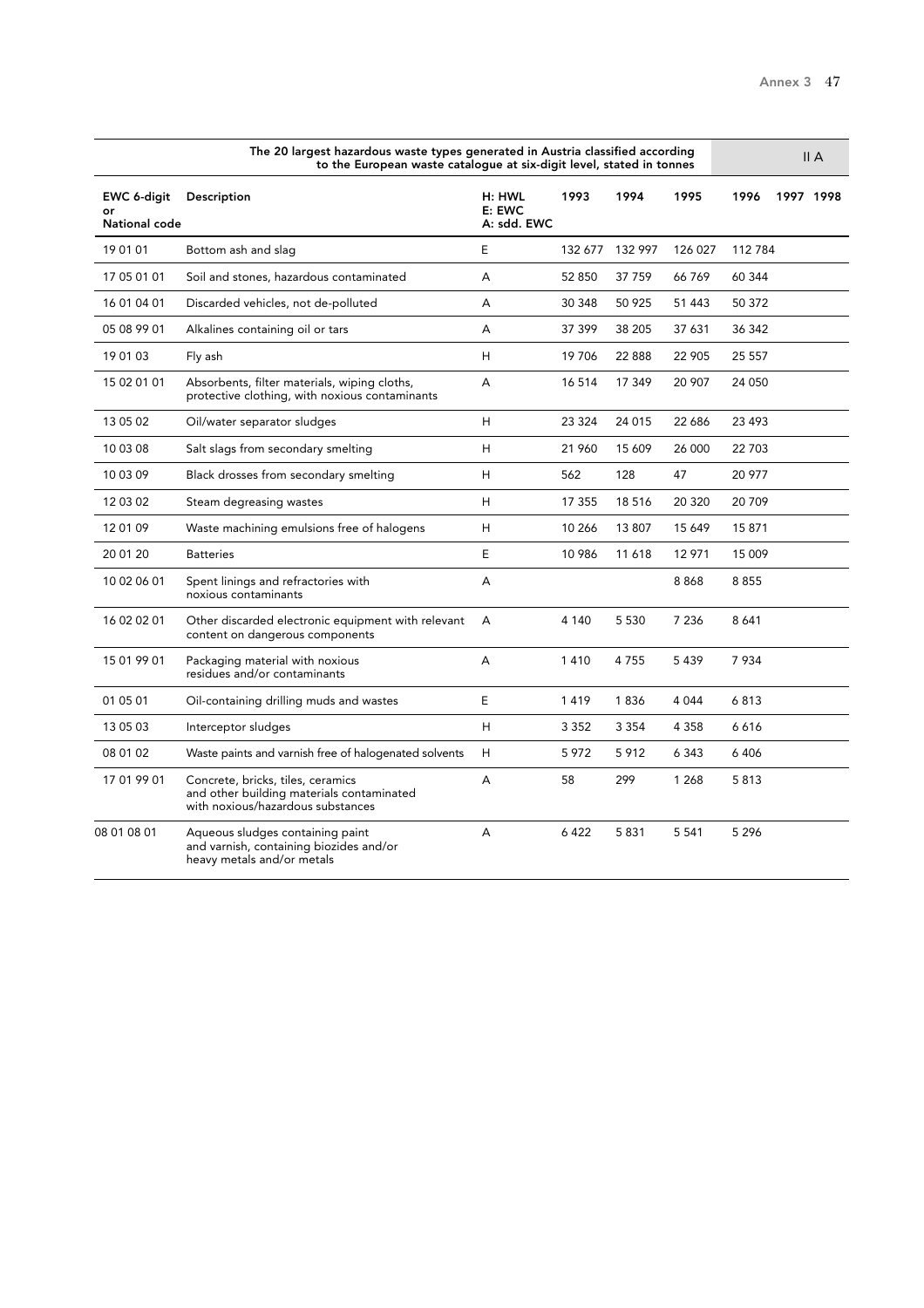II B

0 %

10 % 20 % 30 % 40 % 50 % 60 % 70 % 80 % 90 % 100 % Cumulative percentage of hazardous waste quantities according to number of waste types included (1996)

> $1^{\prime}$  2  $3^{\prime}$  4  $^{\prime}$  5  $^{\prime}$  6  $^{\prime}$  7  $^{\prime}$  8  $^{\prime}$  9  $^{\prime}$  10  $^{\prime}$  11  $^{\prime}$  12  $^{\prime}$  13  $^{\prime}$  14  $^{\prime}$  15  $^{\prime}$  16  $^{\prime}$  17  $^{\prime}$  18  $^{\prime}$  20 Number of waste types

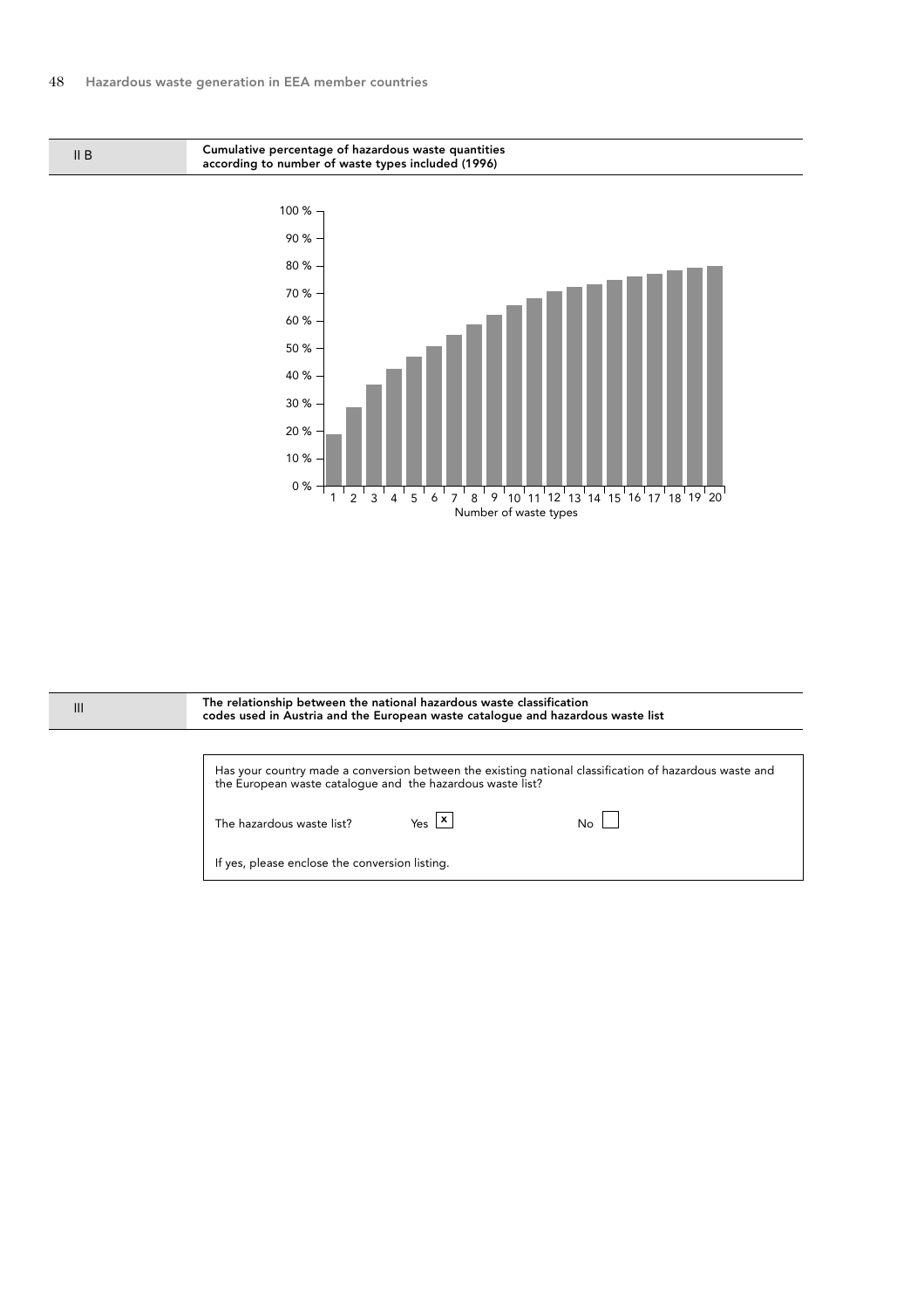|             | Hazardous waste generation in Austria classified<br>according to economic activity (NACE code), stated in tonnes |      |      |      |              |           | IV |
|-------------|------------------------------------------------------------------------------------------------------------------|------|------|------|--------------|-----------|----|
| NACE code   | Economic area                                                                                                    | 1993 | 1994 | 1995 | 1996         | 1997 1998 |    |
| A           | Agriculture                                                                                                      |      |      |      | 14 168       |           |    |
| B           | Fishing                                                                                                          |      |      |      | $\mathbf{1}$ |           |    |
| C           | Quarrying                                                                                                        |      |      |      | 20 4 6 9     |           |    |
| DA          | Manufacture of food, beverages and tobacco                                                                       |      |      |      | 5 6 2 5      |           |    |
| DB          | Manufacture of textiles, wearing, apparel                                                                        |      |      |      | 6927         |           |    |
| DC          | Manufacture of leather                                                                                           |      |      |      | 232          |           |    |
| DD          | Manufacture of wood products                                                                                     |      |      |      | 1849         |           |    |
| DE          | Manufacture of printing and publishing                                                                           |      |      |      | 4 0 27       |           |    |
| DF          | Manufacture of refined petroleum products                                                                        |      |      |      | 3 3 1 4      |           |    |
| DG          | Manufacture of chemicals                                                                                         |      |      |      | 5757         |           |    |
| DH          | Manufacture of rubber and plastics products                                                                      |      |      |      | 338          |           |    |
| DI          | Manufacture of other non-metallic mineral products                                                               |      |      |      | 1746         |           |    |
| DJ          | Manufacturing and processing of basic metals                                                                     |      |      |      | 17 769       |           |    |
| DK          | Manufacture of machinery and equipment                                                                           |      |      |      | 5 5 0 6      |           |    |
| DL          | Manufacture of electrical and optical equipment                                                                  |      |      |      | 7450         |           |    |
| <b>DM</b>   | Manufacture of transport equipment                                                                               |      |      |      | 9 2 8 5      |           |    |
| DN          | Manufacture of furniture, manufacturing n.e.c.                                                                   |      |      |      | 58 887       |           |    |
|             | Manufacturing which can not be related to a specific D-category                                                  |      |      |      |              |           |    |
| D total     | Manufacturing total incl. amounts which can not be related to a specific<br>D-category                           |      |      |      | 128 712      |           |    |
| E           | Electricity, gas and water supply                                                                                |      |      |      | 125 522      |           |    |
| F           | Construction                                                                                                     |      |      |      | 8 4 0 2      |           |    |
| $G - 50.2$  | Maintenance and repair of motor vehicles                                                                         |      |      |      | 25 3 5 6     |           |    |
| G total     | Wholesale and retail trade incl. G-50.2                                                                          |      |      |      | 45 105       |           |    |
| н           | Hotel, restaurants                                                                                               |      |      |      | 3 3 7 4      |           |    |
| $1 - 61$    | Shipping                                                                                                         |      |      |      | 5            |           |    |
| I total     | Transport, storage and communication including I-61                                                              |      |      |      | 22 6 95      |           |    |
| $K-74.81$   | Photographic activities                                                                                          |      |      |      |              |           |    |
| J + K total | Financial intermediation, business activities incl. K-74.81                                                      |      |      |      | 12722        |           |    |
| L           | Public and personal services                                                                                     |      |      |      | 1897         |           |    |
| M           | Education                                                                                                        |      |      |      | 556          |           |    |
| N           | Human health activities                                                                                          |      |      |      | 6 1 1 3      |           |    |
| $\circ$     | Refuse disposal                                                                                                  |      |      |      | 115 323      |           |    |
| X           | Activity not stated                                                                                              |      |      |      | 100 760      |           |    |
|             | Total                                                                                                            |      |      |      | 605 819      |           |    |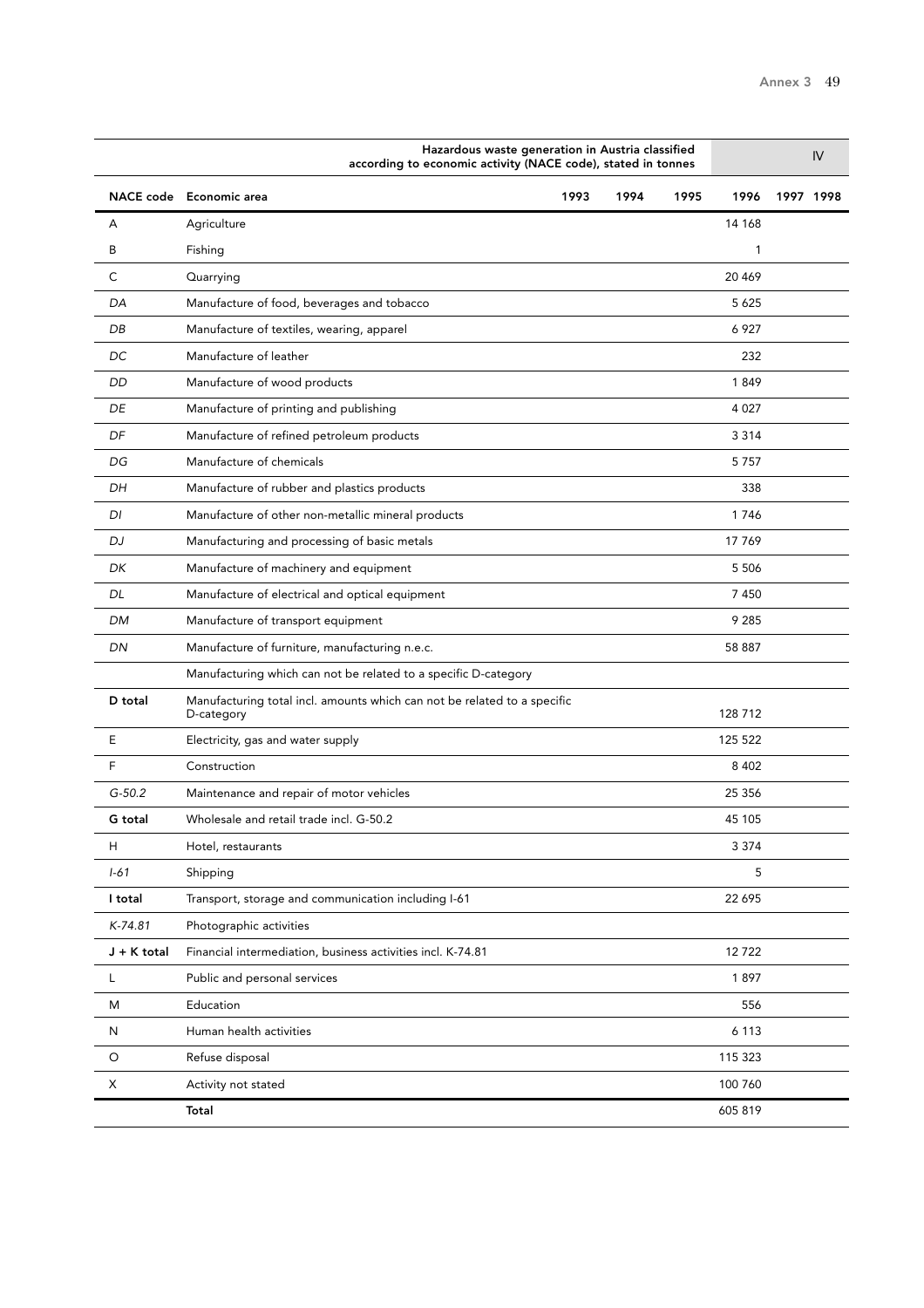#### V General questions on hazardous waste data in Austria

1. Is the information given to this survey about your country on generation of hazardous waste based on data reported to the national or regional authorities by the following sources:

| Reporter                          | Generator | Agriculture,<br>fishing &<br>quarrying | Manufacturing,<br>energy and water<br>supply, construction | Wholesale, retail,<br>transport public and<br>private services | Households |
|-----------------------------------|-----------|----------------------------------------|------------------------------------------------------------|----------------------------------------------------------------|------------|
| Producers                         |           |                                        |                                                            |                                                                |            |
| Collectors                        |           |                                        |                                                            |                                                                |            |
| Treatment/<br>disposal facilities |           |                                        | - Information-                                             |                                                                |            |
| Reporting from<br>municipalities  |           |                                        |                                                            |                                                                |            |
| <b>Estimates</b>                  |           |                                        |                                                            |                                                                |            |

2. When producers, collectors, treatment/disposal facilities or municipalities report information on generation of hazardous waste to the national or the regional authorities, is the waste classification based on:

| Applied<br>classification                                                        | Kind of<br>activity | Generation<br>of haz. waste | Collection<br>of haz. waste | Treatment/<br>disposal of haz.<br>Waste | <b>Municipalities</b> |
|----------------------------------------------------------------------------------|---------------------|-----------------------------|-----------------------------|-----------------------------------------|-----------------------|
| The hazardous waste list or $\mathbf{N}_{\Omega}$<br>of the hazardous waste list |                     |                             |                             |                                         |                       |
| The national hazardous<br>waste classification                                   |                     |                             |                             |                                         |                       |
|                                                                                  |                     |                             |                             |                                         |                       |

| Applied<br>classification                                                                                   | Kind of<br>activity | Generation<br>of haz. waste | Collection<br>of haz. waste | Treatment/<br>disposal of haz.<br>Waste |
|-------------------------------------------------------------------------------------------------------------|---------------------|-----------------------------|-----------------------------|-----------------------------------------|
| The hazardous waste list or $\mathbf{W}_{\text{S}}$ the national Implementation of the hazardous waste list |                     |                             |                             |                                         |
| The national hazardous<br>waste classification                                                              |                     |                             |                             |                                         |
|                                                                                                             |                     |                             |                             |                                         |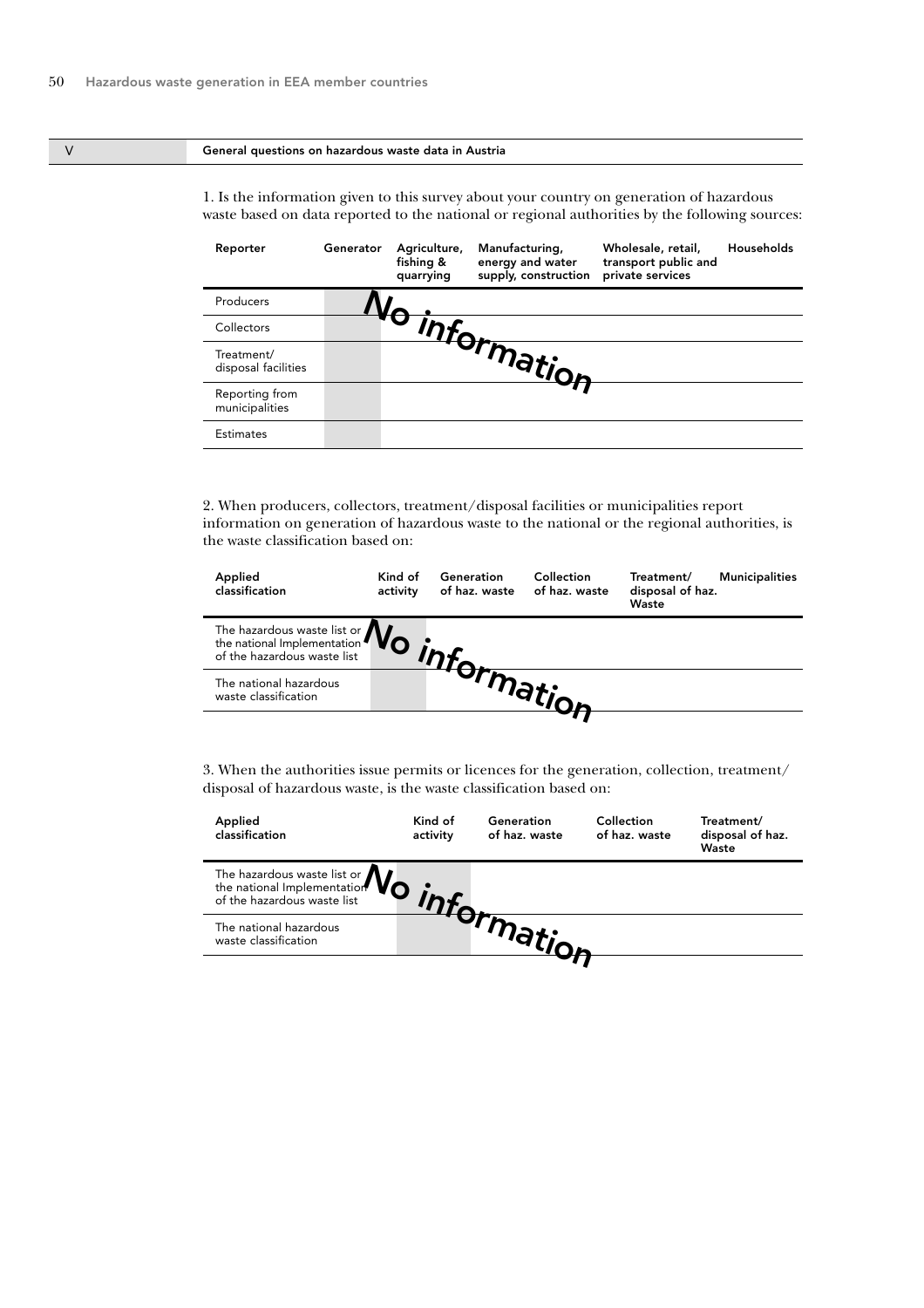## Belgium — Brussels

|             | Hazardous waste generation in Brussels classified according to<br>the European waste catalogue at two-digit level, stated in tonnes                              |      |      |        |      |               |      |
|-------------|------------------------------------------------------------------------------------------------------------------------------------------------------------------|------|------|--------|------|---------------|------|
| EWC 2-digit | <b>Description</b>                                                                                                                                               | 1993 | 1994 | 1995   | 1996 | 1997          | 1998 |
| 01          | Waste resulting from exploration, mining, dressing and further<br>treatment of minerals and quarry                                                               |      |      |        |      |               |      |
| 02          | Waste from agricultural, horticultural, hunting, fishing and<br>aquaculture primary production, food preparation and processing                                  |      |      |        |      |               |      |
| 03          | Wastes from wood processing and the production of paper,<br>cardboard, pulp, panels and furniture                                                                |      |      |        |      |               |      |
| 04          | Wastes from the leather and textile industries                                                                                                                   |      |      |        |      |               |      |
| 05          | Wastes from petroleum refining, natural gas purification and<br>pyrolytic treatment of coal                                                                      |      |      |        |      |               |      |
| 06          | Wastes from inorganic chemical processes                                                                                                                         |      |      |        |      |               |      |
| 07          | Wastes from organic chemical processes                                                                                                                           |      |      |        |      |               |      |
| 08          | Wastes from the manufacture, formulation, supply and use (MSFU)<br>of coating (paints, varnishes and vitreous enamels), adhesives,<br>sealants and printing inks |      |      |        |      |               |      |
| 09          | Wastes from the photographic industry                                                                                                                            |      |      |        |      |               |      |
| 10          | Inorganic wastes from thermal processes                                                                                                                          |      |      |        |      |               |      |
| 11          | Inorganic waste with metals from metal treatment and the coating<br>of metals; non-ferrous hydro-metallurgy                                                      |      |      |        |      |               |      |
| 12          | Wastes from shaping and surface treatment of metals and plastics                                                                                                 |      |      |        |      |               |      |
| 13          | Oil wastes and other liquids (except edible oils 05 00 00 and 12 00 00)                                                                                          |      |      |        |      |               |      |
| 14          | Wastes from organic substances employed as solvents and coolants<br>(except 07 00 00 and 08 00 00)                                                               |      |      |        |      |               |      |
| 15          | Packaging, absorbents, wiping cloths, filter materials and protective<br>clothing not otherwise specified                                                        |      |      |        |      |               |      |
| 16          | Waste not otherwise specified in the catalogue                                                                                                                   |      |      |        |      |               |      |
| 17          | Construction and demolition waste (including road construction)                                                                                                  |      |      |        |      |               |      |
| 18          | Wastes from human or animal healthcare and/or related research                                                                                                   |      |      | 14 000 |      | 14 000 14 000 |      |
| 19          | Wastes from waste-treatment facilities, off-site wastewater-treatment<br>plants and the water industry                                                           |      |      |        |      |               |      |
| 20          | Municipal wastes and similar commercial, industrial and institutional<br>wastes including separately collected fractions                                         |      |      |        |      |               |      |
|             | Total amount related to the HWL/EWC/add. EWC                                                                                                                     |      |      |        |      |               |      |
|             | Total amount not possible to relate to the HWL/EWC/add. EWC                                                                                                      |      |      |        |      |               |      |
|             | Total hazardous waste generation                                                                                                                                 |      |      |        |      |               |      |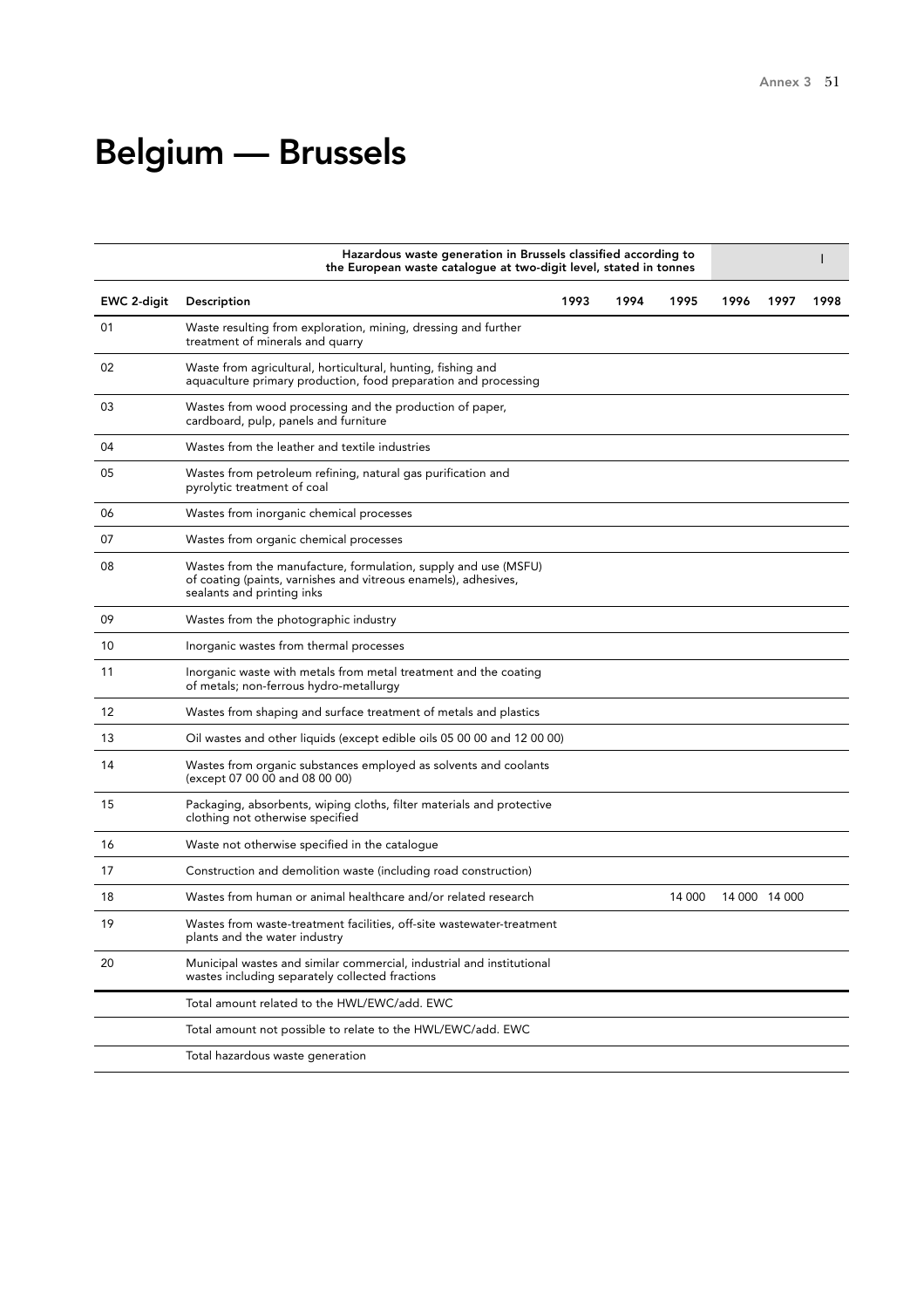| $\mathbf{II}$                      |                           | The 20 largest hazardous waste types generated in Brussels classified according to the European waste<br>catalogue at six-digit level (1), stated in tonnes. (Information on more than 20 largest are welcome |      |                           |      |                |  |
|------------------------------------|---------------------------|---------------------------------------------------------------------------------------------------------------------------------------------------------------------------------------------------------------|------|---------------------------|------|----------------|--|
| EWC 6-digit<br>or<br>National code | Description               | H: HWL.<br>E:EWC<br>A:add.<br><b>EWC</b>                                                                                                                                                                      | 1993 | 1994                      | 1995 | 1996 1997 1998 |  |
|                                    |                           |                                                                                                                                                                                                               |      |                           |      |                |  |
|                                    |                           |                                                                                                                                                                                                               |      |                           |      |                |  |
|                                    |                           |                                                                                                                                                                                                               |      |                           |      |                |  |
|                                    |                           | No information                                                                                                                                                                                                |      |                           |      |                |  |
|                                    |                           |                                                                                                                                                                                                               |      |                           |      |                |  |
|                                    |                           |                                                                                                                                                                                                               |      |                           |      |                |  |
|                                    |                           |                                                                                                                                                                                                               |      |                           |      |                |  |
|                                    |                           |                                                                                                                                                                                                               |      |                           |      |                |  |
|                                    |                           |                                                                                                                                                                                                               |      |                           |      |                |  |
| Ш                                  |                           | The relationship between the national hazardous waste classification codes used in Brussels<br>and the European waste catalogue and hazardous waste list                                                      |      |                           |      |                |  |
|                                    |                           | Has your country made a conversion between the existing national classification of hazardous waste and<br>the European waste catalogue and the hazardous waste list?                                          |      |                           |      |                |  |
|                                    | The hazardous waste list? | Yes                                                                                                                                                                                                           |      | $No$ $\boxed{\mathbf{x}}$ |      |                |  |
|                                    |                           | If yes, please enclose the conversion listing.                                                                                                                                                                |      |                           |      |                |  |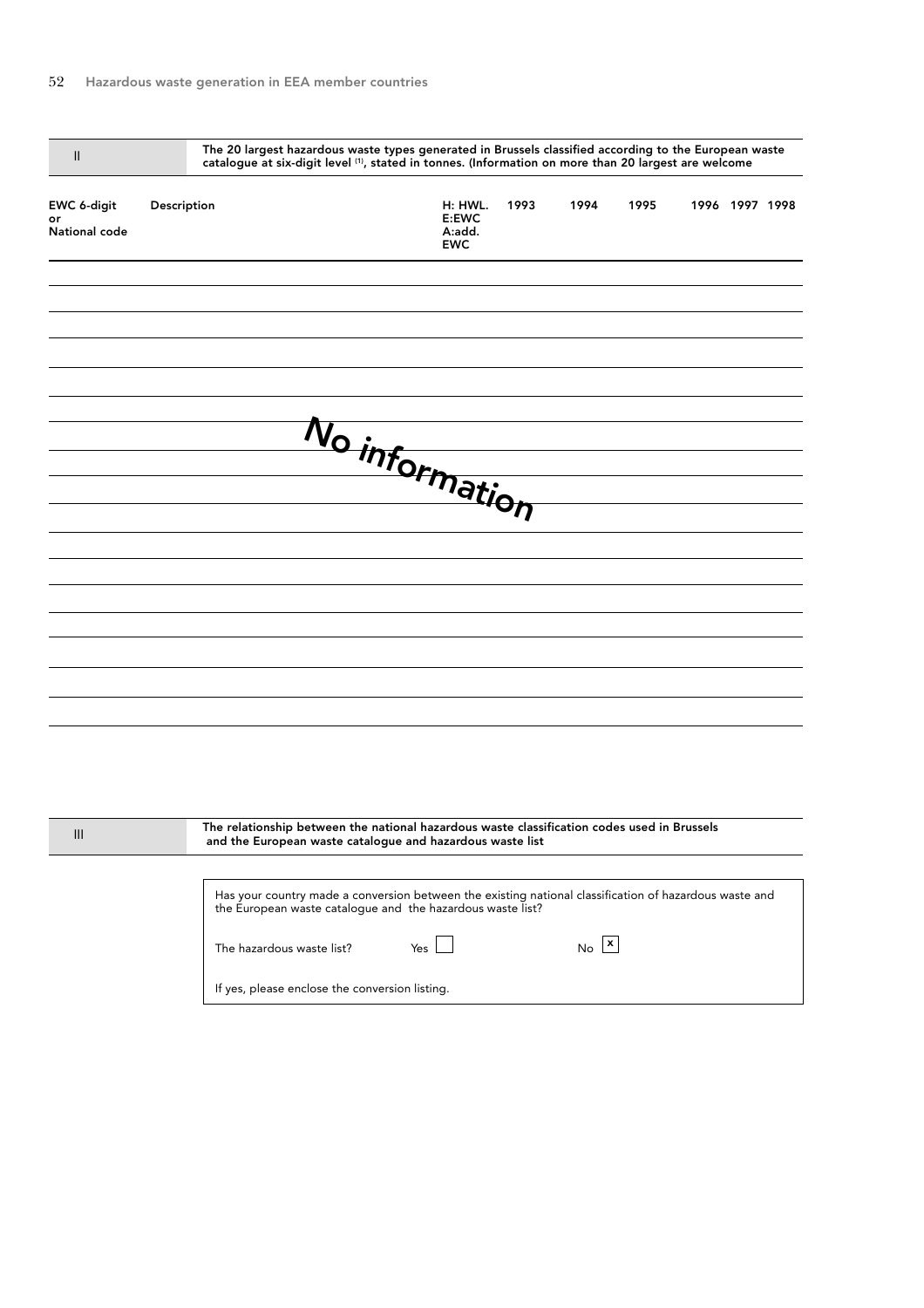|                  | Hazardous waste generation in Brussels classified according<br>to economic activity (NACE code), stated in tonnes |      |        |      |      |      | IV   |  |  |
|------------------|-------------------------------------------------------------------------------------------------------------------|------|--------|------|------|------|------|--|--|
| <b>NACE</b> code | Economic area                                                                                                     | 1993 | 1994   | 1995 | 1996 | 1997 | 1998 |  |  |
| A                | Agriculture                                                                                                       |      |        |      |      |      |      |  |  |
| B                | Fishing                                                                                                           |      |        |      |      |      |      |  |  |
| С                | Quarrying                                                                                                         |      |        |      |      |      |      |  |  |
| DA               | Manufacture of food, beverages and tobacco                                                                        |      |        |      |      |      |      |  |  |
| DB               | Manufacture of textiles, wearing, apparel                                                                         |      |        |      |      |      |      |  |  |
| DC               | Manufacture of leather                                                                                            |      |        |      |      |      |      |  |  |
| DD               | Manufacture of wood products                                                                                      |      |        |      |      |      |      |  |  |
| DE               | Manufacture of printing and publishing                                                                            |      |        |      |      |      |      |  |  |
| DF               | Manufacture of refined petroleum products                                                                         |      |        |      |      |      |      |  |  |
| DG               | Manufacture of chemicals                                                                                          |      |        |      |      |      |      |  |  |
| DH               | Manufacture of rubber and plastics products                                                                       |      |        |      |      |      |      |  |  |
| DI               | Manufacture of other non-metallic mineral products                                                                |      |        |      |      |      |      |  |  |
| DJ               | Manufacturing and processing of basic metals                                                                      |      |        |      |      |      |      |  |  |
| DK               | Manufacture of machinery and equipment                                                                            |      |        |      |      |      |      |  |  |
| DL               | Manufacture of electrical and optical equipment                                                                   |      |        |      |      |      |      |  |  |
| DM               | Manufacture of transport equipment                                                                                |      |        |      |      |      |      |  |  |
| DN               | Manufacture of furniture, manufacturing n.e.c.                                                                    |      |        |      |      |      |      |  |  |
|                  | Manufacturing which can not be related to a specific D-category                                                   |      |        |      |      |      |      |  |  |
| D total          | Manufacturing total incl. amounts which can not be related to a specific<br>D-category                            |      |        |      |      |      |      |  |  |
| Ε                | Electricity, gas and water supply                                                                                 |      |        |      |      |      |      |  |  |
| F                | Construction                                                                                                      |      |        |      |      |      |      |  |  |
| $G-50.2$         | Maintenance and repair of motor vehicles                                                                          |      |        |      |      |      |      |  |  |
| G total          | Wholesale and retail trade incl. G-50.2                                                                           |      |        |      |      |      |      |  |  |
| Н                | Hotel, restaurants                                                                                                |      |        |      |      |      |      |  |  |
| $1 - 61$         | Shipping                                                                                                          |      |        |      |      |      |      |  |  |
| I total          | Transport, storage and communication including I-61                                                               |      |        |      |      |      |      |  |  |
| $K-74.81$        | Photographic activities                                                                                           |      |        |      |      |      |      |  |  |
| J + K total      | Financial intermediation, business activities incl. K-74.81                                                       |      |        |      |      |      |      |  |  |
| L                | Public and personal services                                                                                      |      |        |      |      |      |      |  |  |
| M                | Education                                                                                                         |      |        |      |      |      |      |  |  |
| N                | Human health activities                                                                                           |      | 14 000 |      |      |      |      |  |  |
| O                | Refuse disposal                                                                                                   |      |        |      |      |      |      |  |  |
| X                | Activity not stated                                                                                               |      |        |      |      |      |      |  |  |
|                  | Total                                                                                                             |      |        |      |      |      |      |  |  |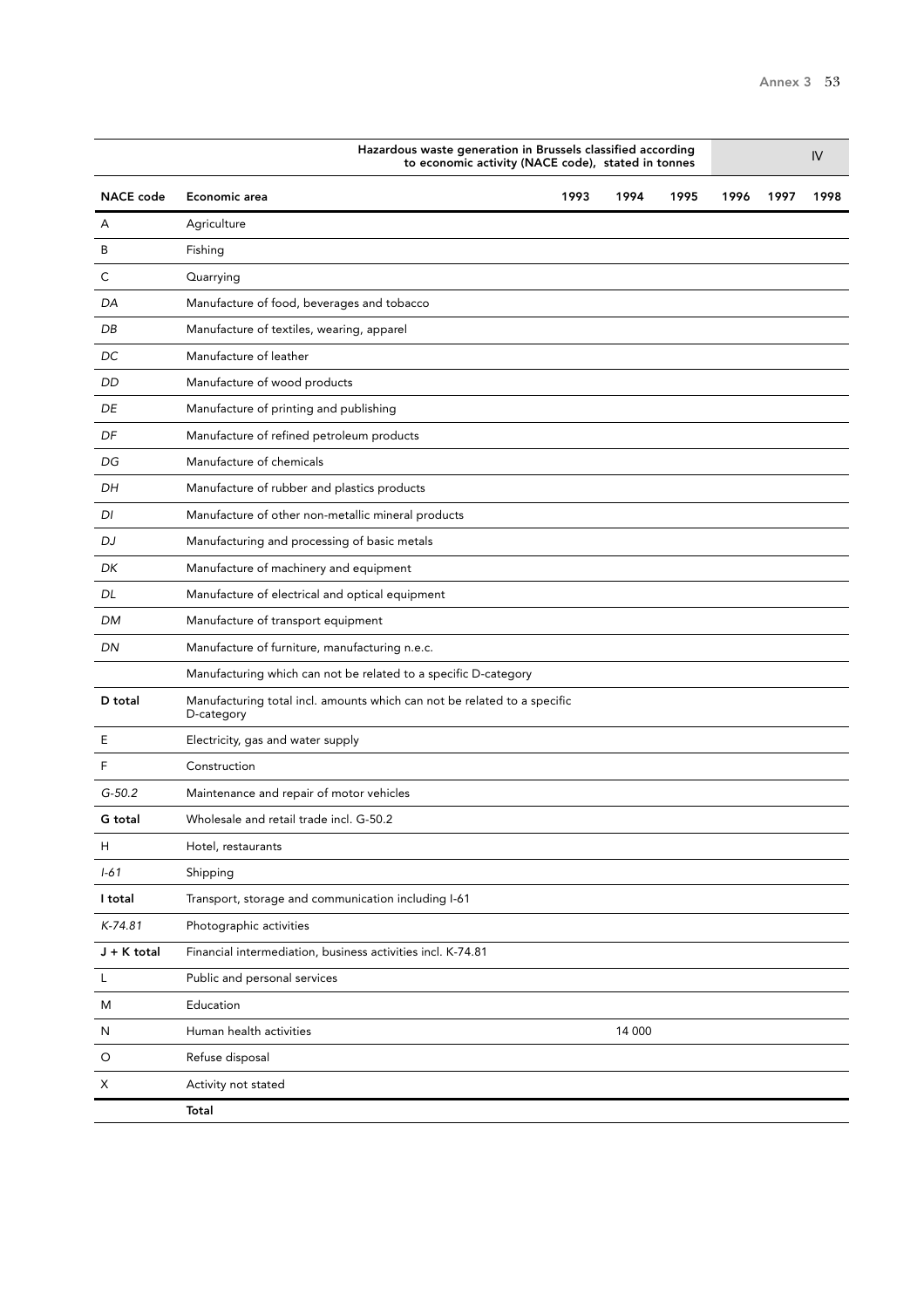#### V General questions on hazardous waste data in Brussels

1. Is the information given to this survey about your country on generation of hazardous waste based on data reported to the national or regional authorities by the following sources:

| Reporter                             | Generator | Agriculture,<br>fishing &<br>quarrying | Manufacturing,<br>energy and water<br>supply, construction | Wholesale, retail,<br>transport public<br>and private services | Households |
|--------------------------------------|-----------|----------------------------------------|------------------------------------------------------------|----------------------------------------------------------------|------------|
| Producers                            |           |                                        |                                                            |                                                                |            |
| Collectors                           |           |                                        | X                                                          | X                                                              | X          |
| Treatment/<br>disposal<br>facilities |           |                                        |                                                            |                                                                |            |
| Reporting<br>from                    |           |                                        |                                                            |                                                                |            |
| <b>Estimates</b>                     |           |                                        |                                                            |                                                                |            |

2. When producers, collectors, treatment/disposal facilities or municipalities report information on generation of hazardous waste to the national or the regional authorities, is the waste classification based on:

| Applied<br>classification                                                                 | Kind of<br>activity | Generation of Collection of Treatment/<br>haz. waste | haz. waste | disposal of<br>haz. waste | Municipalities |
|-------------------------------------------------------------------------------------------|---------------------|------------------------------------------------------|------------|---------------------------|----------------|
| The hazardous waste list or the<br>national Implementation of the<br>hazardous waste list |                     |                                                      |            |                           |                |
| The national hazardous<br>waste classification                                            |                     | X                                                    |            |                           | Χ              |

| Applied<br>classification                                                                 | Kind of<br>activity | Generation of<br>haz. waste | Collection of<br>haz. waste | Treatment/<br>disposal of<br>haz. waste |
|-------------------------------------------------------------------------------------------|---------------------|-----------------------------|-----------------------------|-----------------------------------------|
| The hazardous waste list or the<br>national Implementation of the<br>hazardous waste list |                     |                             |                             |                                         |
| The national hazardous waste<br>classification                                            |                     | х                           |                             |                                         |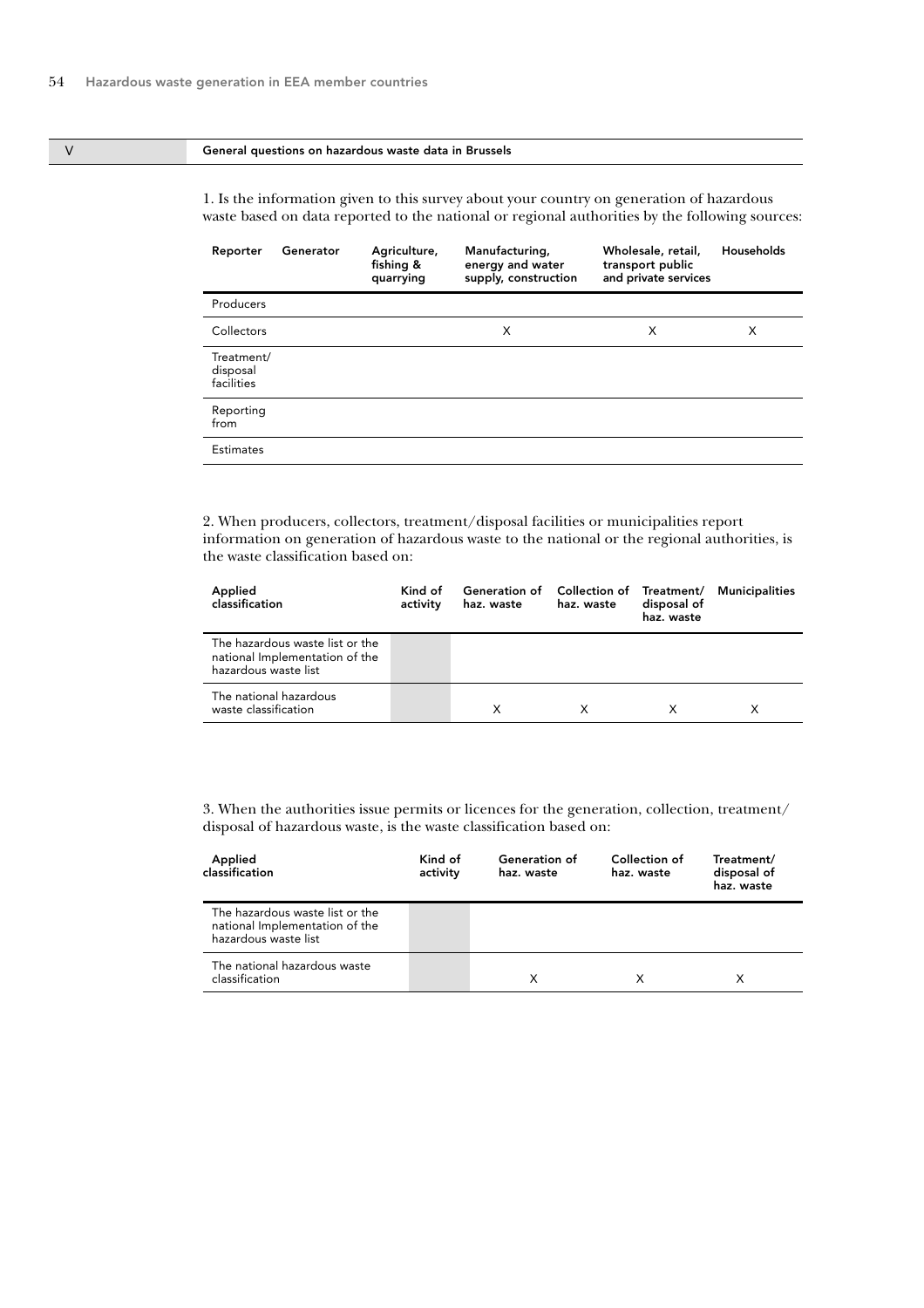## Belgium — Flanders

|                |                                                                                                                                                                  | Hazardous waste generation in Flanders classified according<br>to the European waste catalogue at two-digit level, stated in tonnes |                 |                                                     |      |                     |      |         |
|----------------|------------------------------------------------------------------------------------------------------------------------------------------------------------------|-------------------------------------------------------------------------------------------------------------------------------------|-----------------|-----------------------------------------------------|------|---------------------|------|---------|
| EWC<br>2-digit | Description                                                                                                                                                      | 1992                                                                                                                                | 1993            | 1994                                                | 1995 | 1996                | 1997 | 1998    |
| 01             | Waste resulting from exploration, mining, dressing and<br>further treatment of minerals and quarry                                                               |                                                                                                                                     |                 |                                                     |      |                     |      |         |
| 02             | Waste from agricultural, horticultural, hunting, fishing and<br>aquaculture primary production, food preparation<br>and processing                               |                                                                                                                                     |                 |                                                     |      |                     |      |         |
| 03             | Wastes from wood processing and the production of paper,<br>cardboard, pulp, panels and furniture                                                                |                                                                                                                                     |                 |                                                     |      |                     |      |         |
| 04             | Wastes from the leather and textile industries                                                                                                                   |                                                                                                                                     |                 |                                                     |      |                     |      |         |
| 05             | Wastes from petroleum refining, natural gas purification<br>and pyrolytic treatment of coal                                                                      |                                                                                                                                     |                 |                                                     |      |                     |      |         |
| 06             | Wastes from inorganic chemical processes                                                                                                                         |                                                                                                                                     |                 |                                                     |      |                     |      |         |
| 07             | Wastes from organic chemical processes                                                                                                                           |                                                                                                                                     |                 |                                                     |      |                     |      |         |
| 08             | Wastes from the manufacture, formulation, supply and use<br>(MSFU) of coating (paints, varnishes and vitreous enamels),<br>adhesives, sealants and printing inks |                                                                                                                                     |                 |                                                     |      |                     |      |         |
| 09             | Wastes from the photographic industry                                                                                                                            |                                                                                                                                     |                 |                                                     |      |                     |      |         |
| 10             | Inorganic wastes from thermal processes                                                                                                                          |                                                                                                                                     |                 |                                                     |      |                     |      |         |
| 11             | Inorganic waste with metals from metal treatment and the<br>coating of metals; non-ferrous hydro-metallurgy                                                      |                                                                                                                                     |                 |                                                     |      |                     |      |         |
| 12             | Wastes from shaping and surface treatment of metals<br>and plastics                                                                                              |                                                                                                                                     |                 |                                                     |      |                     |      |         |
| 13             | Oil wastes and other liquids<br>(except edible oils 05 00 00 and 12 00 00)                                                                                       |                                                                                                                                     |                 |                                                     |      |                     |      |         |
| 14             | Wastes from organic substances employed as<br>solvents and coolants (except 07 00 00 and 08 00 00)                                                               |                                                                                                                                     |                 |                                                     |      |                     |      |         |
| 15             | Packaging, absorbents, wiping cloths, filter materials and<br>protective clothing not otherwise specified                                                        |                                                                                                                                     |                 |                                                     |      |                     |      |         |
| 16             | Waste not otherwise specified in the catalogue                                                                                                                   |                                                                                                                                     |                 |                                                     |      |                     |      |         |
| 17             | Construction and demolition waste<br>(including road construction)                                                                                               |                                                                                                                                     |                 |                                                     |      |                     |      |         |
| 18             | Wastes from human or animal healthcare and/<br>or related research                                                                                               |                                                                                                                                     |                 |                                                     |      |                     |      |         |
| 19             | Wastes from waste-treatment facilities, off-site wastewater-<br>treatment plants and the water industry                                                          |                                                                                                                                     |                 |                                                     |      |                     |      |         |
| 20             | Municipal wastes and similar commercial, industrial and<br>institutional wastes including separately collected fractions                                         |                                                                                                                                     |                 |                                                     |      |                     |      |         |
|                | Total amount related to the HWL/EWC/add. EWC                                                                                                                     |                                                                                                                                     |                 |                                                     |      |                     |      |         |
|                | Total amount not possible to relate to the HWL/EWC/add. EWC                                                                                                      |                                                                                                                                     |                 |                                                     |      |                     |      |         |
|                | Total hazardous waste generation                                                                                                                                 |                                                                                                                                     |                 | 1 342 480 1 514 381 1 104 384 1 394 372 3 167 750 ? |      |                     |      | 222 032 |
|                | Standard error                                                                                                                                                   |                                                                                                                                     | 346 009 489 753 | 369 605                                             |      | 430 581 1 000 096 ? |      | 595 286 |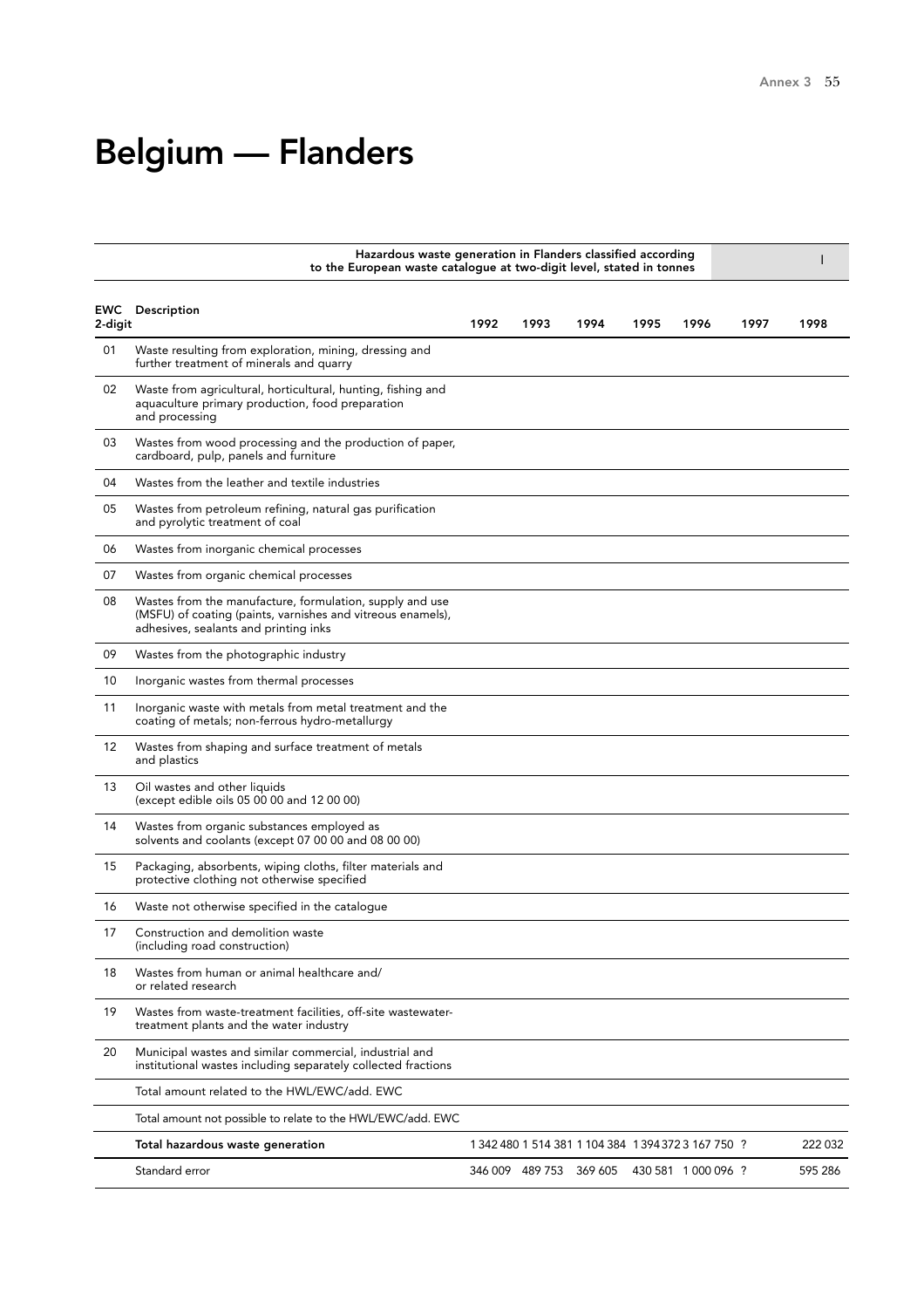| The 20 largest hazardous waste types generated in Flanders classified according<br>$\mathbf{II}$<br>to the European waste catalogue at six-digit level, stated in tonnes |                                                |                                                                                                                                                                      |      |                           |      |  |                |  |  |
|--------------------------------------------------------------------------------------------------------------------------------------------------------------------------|------------------------------------------------|----------------------------------------------------------------------------------------------------------------------------------------------------------------------|------|---------------------------|------|--|----------------|--|--|
| EWC 6-digit<br>or<br>National code                                                                                                                                       | Description                                    | H: HWL.<br>E:EWC<br>A:add.<br><b>EWC</b>                                                                                                                             | 1993 | 1994                      | 1995 |  | 1996 1997 1998 |  |  |
|                                                                                                                                                                          |                                                |                                                                                                                                                                      |      |                           |      |  |                |  |  |
|                                                                                                                                                                          |                                                |                                                                                                                                                                      |      |                           |      |  |                |  |  |
|                                                                                                                                                                          |                                                | No information                                                                                                                                                       |      |                           |      |  |                |  |  |
|                                                                                                                                                                          |                                                |                                                                                                                                                                      |      |                           |      |  |                |  |  |
|                                                                                                                                                                          |                                                |                                                                                                                                                                      |      |                           |      |  |                |  |  |
|                                                                                                                                                                          |                                                |                                                                                                                                                                      |      |                           |      |  |                |  |  |
|                                                                                                                                                                          |                                                |                                                                                                                                                                      |      |                           |      |  |                |  |  |
|                                                                                                                                                                          |                                                |                                                                                                                                                                      |      |                           |      |  |                |  |  |
|                                                                                                                                                                          |                                                |                                                                                                                                                                      |      |                           |      |  |                |  |  |
|                                                                                                                                                                          |                                                |                                                                                                                                                                      |      |                           |      |  |                |  |  |
|                                                                                                                                                                          |                                                |                                                                                                                                                                      |      |                           |      |  |                |  |  |
| Ш                                                                                                                                                                        |                                                | The relationship between the national hazardous waste classification codes used in Flanders<br>and the European waste catalogue and hazardous waste list             |      |                           |      |  |                |  |  |
|                                                                                                                                                                          |                                                | Has your country made a conversion between the existing national classification of hazardous waste and<br>the European waste catalogue and the hazardous waste list? |      |                           |      |  |                |  |  |
|                                                                                                                                                                          | The hazardous waste list?                      | Yes                                                                                                                                                                  |      | $No$ $\boxed{\mathbf{x}}$ |      |  |                |  |  |
|                                                                                                                                                                          | If yes, please enclose the conversion listing. |                                                                                                                                                                      |      |                           |      |  |                |  |  |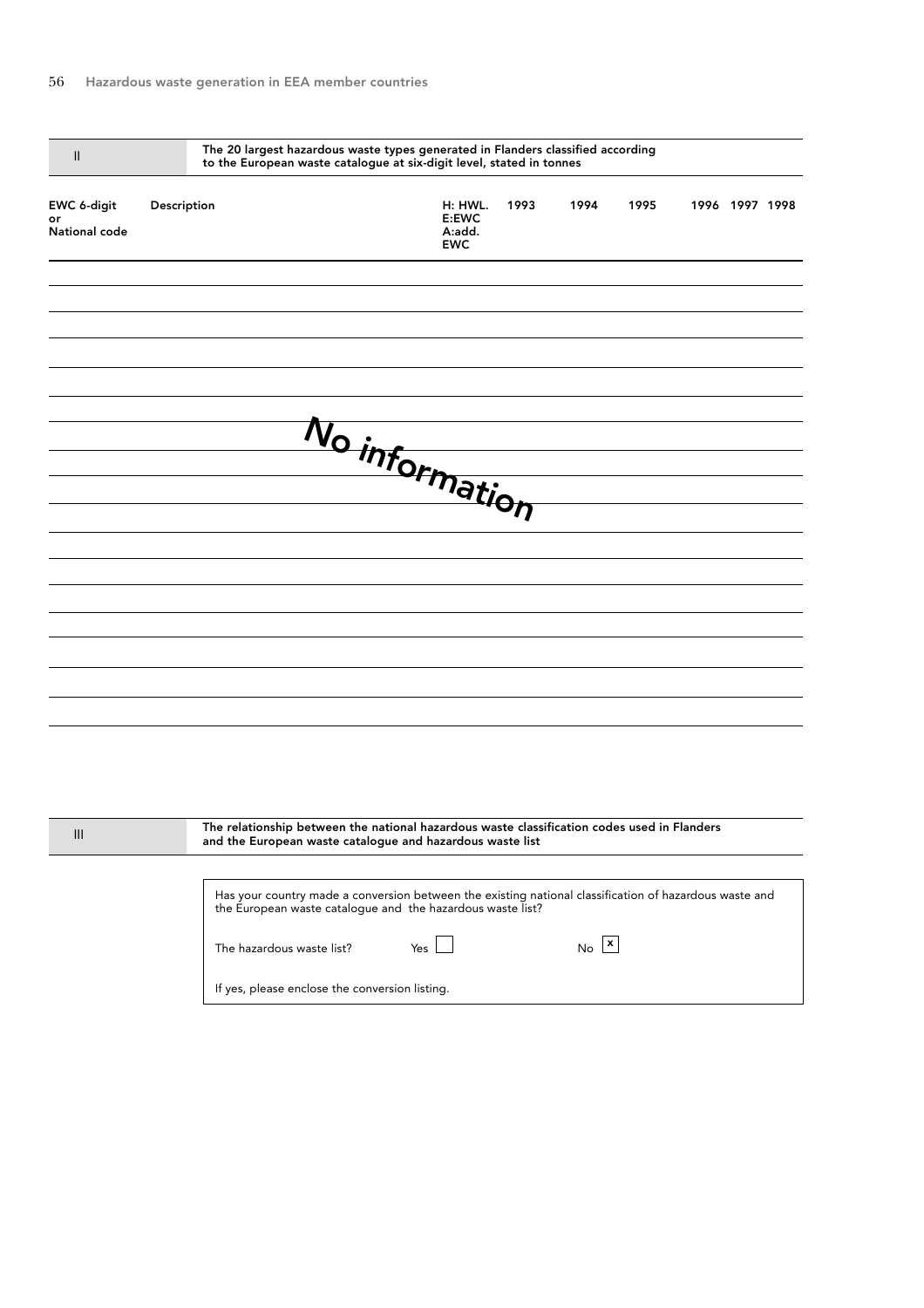|             | Hazardous waste generation in Flanders according to economic activity (NACE code), stated in tonnes |           |                 |           |         |                       |                               | IV                       |
|-------------|-----------------------------------------------------------------------------------------------------|-----------|-----------------|-----------|---------|-----------------------|-------------------------------|--------------------------|
|             | <b>NACE code Economic area</b>                                                                      | 1992      | 1993            | 1994      | 1995    | 1996                  | 1997                          | 1998                     |
| A           | Agriculture                                                                                         |           |                 |           |         |                       |                               |                          |
| B           | Fishing                                                                                             |           |                 |           |         |                       |                               |                          |
| С           | Quarrying                                                                                           |           | 956             | 1 4 0 6   |         |                       |                               |                          |
| DA          | Manufacture of food, beverages and tobacco                                                          | 3 1 7 7   | 1 0 4 0         | 7 5 9 9   | 2 3 7 9 | 38733                 | 8589                          | 20722                    |
| DB          | Manufacture of textiles, wearing, apparel                                                           | 1 277     | 1 1 8 8         | 15 121    | 6 3 4 4 |                       | 5 2 0 1                       | —                        |
| DC          | Manufacture of leather                                                                              | 4726      | 4 5 6 0         | 3 1 0 8   | 12 048  | 54 128                | 11 185                        | 2824                     |
| DD          | Manufacture of wood products                                                                        | 5994      | 7 5 7 3         | 7 0 8 3   | 6279    | 8078                  | 27 119                        | 34 470                   |
| DE          | Manufacture of printing and publishing                                                              |           |                 |           | 11 322  |                       | 2797                          |                          |
| DF          | Manufacture of refined petroleum products                                                           |           | 141 465 130 526 | 111 002   |         | 115 090 156 642       |                               | 198 110                  |
| DG          | Manufacture of chemicals                                                                            | 4 4 2 2   | 3 9 6 2         | 6511      | 6842    | 13 3 5 5              | 7 904                         | $\overline{\phantom{0}}$ |
| DH          | Manufacture of rubber and plastics products                                                         | 1739      | 1832            | 1717      | 2979    | 2576                  | 15 532                        |                          |
| DI          | Manufacture of other non-metallic mineral products                                                  | 6928      | 6646            |           |         |                       |                               | 15 5 15                  |
| DJ          | Manufacturing and processing of basic metals                                                        |           |                 |           |         |                       |                               | 38 2 25                  |
| DK          | Manufacture of machinery and equipment                                                              | 49722     | 47 453          | 59 268    |         | 54 410                | 115 470                       | 39 4 84                  |
| DL          | Manufacture of electrical and optical equipment                                                     |           |                 |           |         |                       |                               |                          |
| DM          | Manufacture of transport equipment                                                                  |           |                 |           |         |                       |                               |                          |
| DN          | Manufacture of furniture, manufacturing n.e.c.                                                      |           |                 |           |         |                       |                               |                          |
|             | Manufacturing which can not be related to a<br>specific D-category                                  | 2 993 394 |                 | 2 919 720 |         | 2 0 5 6 1 1 8         |                               |                          |
| D total     | Manufacturing total incl. amounts which can not be<br>related to a specific D-category              |           |                 |           |         | 3 156 677 3 247 642 - |                               | 2 405 468                |
| Ε           | Electricity, gas and water supply                                                                   |           |                 |           |         |                       |                               |                          |
| F           | Construction                                                                                        | 20 894    | 16 002          | 13 970    | 20 087  | 606 350               | 2 3 3 5 5 7 9 2 0 6 2 4 1     |                          |
| $G-50.2$    | Maintenance and repair of motor vehicles                                                            |           |                 |           |         |                       |                               |                          |
| G total     | Wholesale and retail trade incl. G-50.2                                                             |           |                 |           |         |                       |                               |                          |
| Н           | Hotel, restaurants                                                                                  |           |                 |           |         |                       |                               |                          |
| $1 - 61$    | Shipping                                                                                            |           |                 |           |         |                       |                               |                          |
| I total     | Transport, storage and communication including I-61                                                 |           |                 |           |         |                       |                               |                          |
| $K-74.81$   | Photographic activities                                                                             |           |                 |           |         |                       |                               |                          |
| J + K total | Financial intermediation, business activities incl. K-74.81                                         |           |                 |           |         |                       |                               |                          |
| L           | Public and personal services                                                                        |           |                 |           |         |                       |                               |                          |
| M           | Education                                                                                           |           |                 |           |         |                       |                               |                          |
| N           | Human health activities                                                                             |           |                 |           |         |                       |                               |                          |
| O           | Refuse disposal                                                                                     |           |                 |           |         |                       | 2 229 666 1 896 524 1 713 902 |                          |
| Х           | Activity not stated                                                                                 | 3 1 3 4   | 3 2 6 8         | 19 229    | 13 560  | 25 7 34               | 53                            | 93 118                   |
|             | Total                                                                                               |           |                 |           |         | 6 109 392             |                               | 4 4 18 7 29              |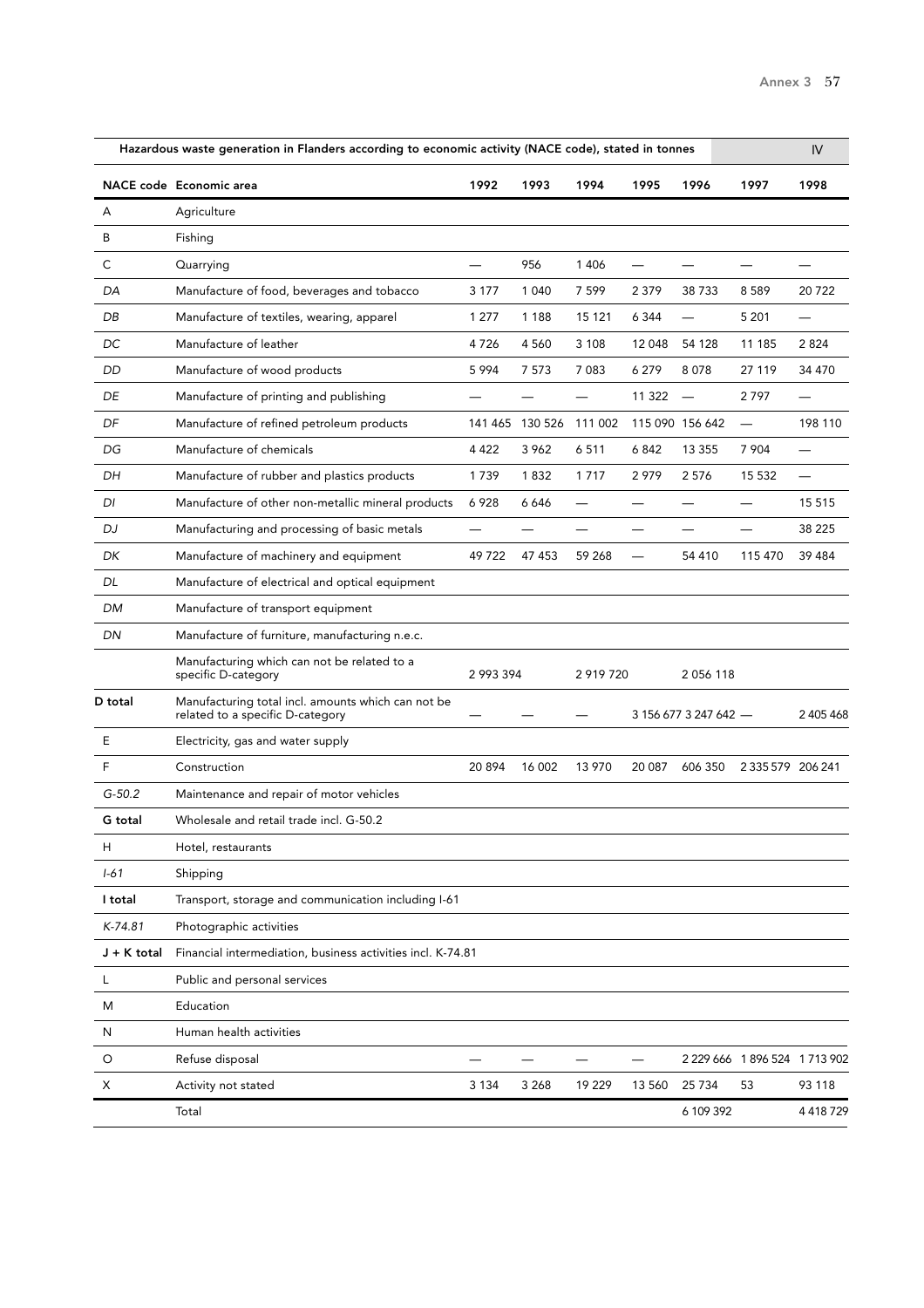#### V General questions on hazardous waste data in Flanders

1. Is the information given to this survey about your country on generation of hazardous waste based on data reported to the national or regional authorities by the following sources:

| Reporter                             | Generator | Agriculture,<br>fishing &<br>quarrying | Manufacturing,<br>energy and water<br>supply, construction | Wholesale, retail,<br>transport public<br>and private services | Households |
|--------------------------------------|-----------|----------------------------------------|------------------------------------------------------------|----------------------------------------------------------------|------------|
| Producers                            |           |                                        | X                                                          | X                                                              |            |
| Collectors                           |           |                                        |                                                            |                                                                | X          |
| Treatment/<br>disposal<br>facilities |           |                                        | X                                                          | X                                                              | X          |
| Reporting<br>from                    |           |                                        |                                                            |                                                                | X          |
| <b>Estimates</b>                     |           |                                        | X                                                          | X                                                              |            |

2. When producers, collectors, treatment/disposal facilities or municipalities report information on generation of hazardous waste to the national or the regional authorities, is the waste classification based on:

| Applied<br>classification                                                            | Kind of<br>activity | haz. waste | Generation of Collection of Treatment/<br>haz. waste |  | Municipalities |
|--------------------------------------------------------------------------------------|---------------------|------------|------------------------------------------------------|--|----------------|
| The hazardous waste list or the<br>national Implementation of the<br>hazardous waste |                     |            |                                                      |  |                |
| The national hazardous<br>waste                                                      |                     | X          | X                                                    |  |                |

| Applied<br>classification                                                                 | Kind of<br>activity | Generation of<br>haz. waste | Collection of<br>haz. waste | Treatment/<br>disposal of<br>haz. waste |
|-------------------------------------------------------------------------------------------|---------------------|-----------------------------|-----------------------------|-----------------------------------------|
| The hazardous waste list or the<br>national Implementation of the<br>hazardous waste list |                     |                             |                             |                                         |
| The national hazardous waste<br>classification                                            |                     |                             |                             |                                         |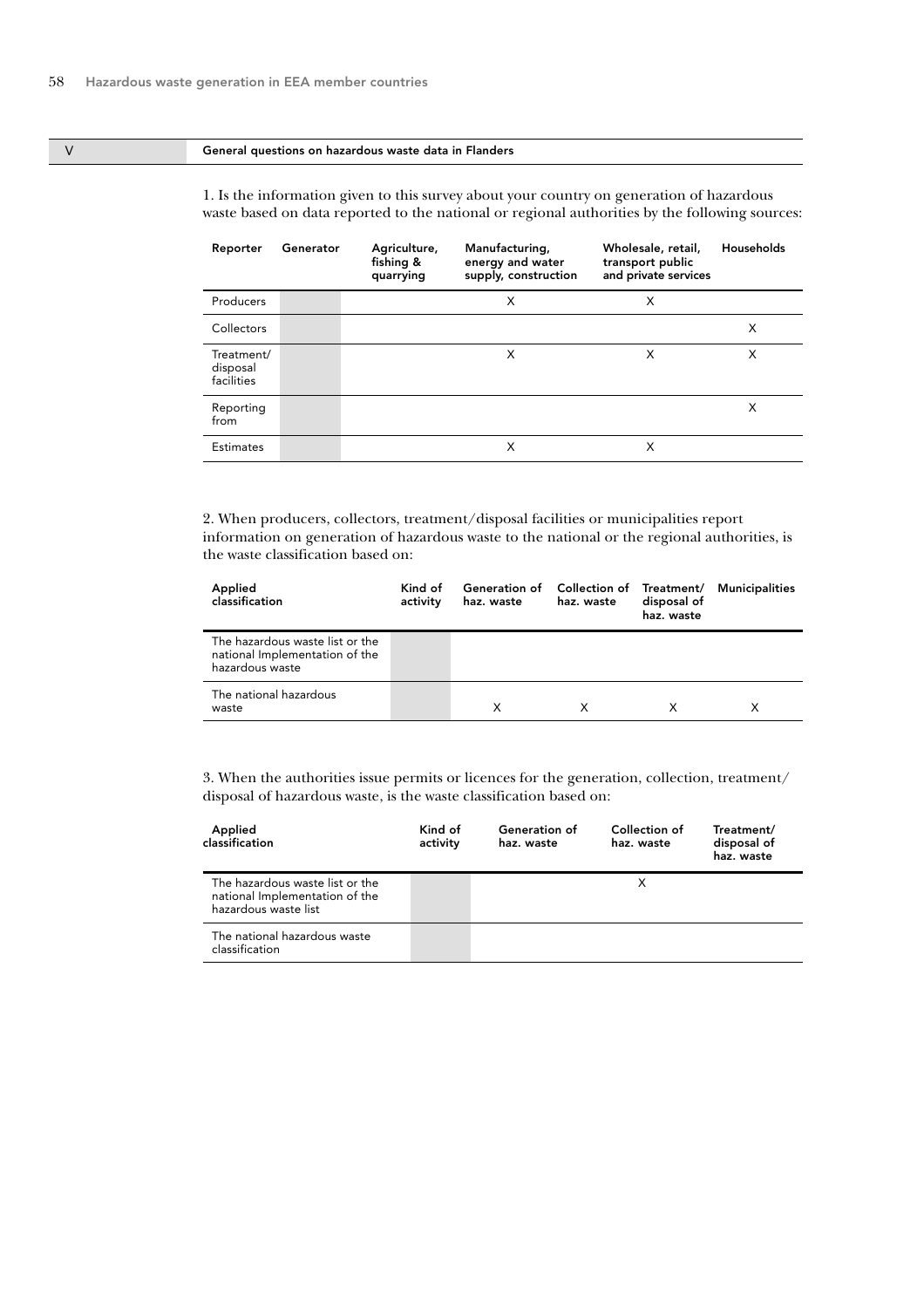# Belgium — Wallonia

|            | Hazardous waste generation in Wallonia classified according<br>to the European waste catalogue at two-digit level, stated in tonnes                              |      |      |      |      |      |                                 |
|------------|------------------------------------------------------------------------------------------------------------------------------------------------------------------|------|------|------|------|------|---------------------------------|
| <b>EWC</b> | 2-digit Description                                                                                                                                              | 1993 | 1994 | 1995 | 1996 | 1997 | 1998                            |
| 01         | Waste resulting from exploration, mining, dressing and further treatment<br>of minerals and quarry                                                               |      |      |      |      |      | 78                              |
| 02         | Waste from agricultural, horticultural, hunting, fishing and aguaculture<br>primary production, food preparation and processing                                  |      |      |      |      |      | 91 582                          |
| 03         | Wastes from wood processing and the production of paper, cardboard,<br>pulp, panels and furniture                                                                |      |      |      |      |      | 1049                            |
| 04         | Wastes from the leather and textile industries                                                                                                                   |      |      |      |      |      | 55                              |
| 05         | Wastes from petroleum refining, natural gas purification and pyrolytic<br>treatment of coal                                                                      |      |      |      |      |      | 3 1 2 2                         |
| 06         | Wastes from inorganic chemical processes                                                                                                                         |      |      |      |      |      | 12 648                          |
| 07         | Wastes from organic chemical processes                                                                                                                           |      |      |      |      |      | 29 051                          |
| 08         | Wastes from the manufacture, formulation, supply and use (MSFU) of<br>coating (paints, varnishes and vitreous enamels), adhesives, sealants<br>and printing inks |      |      |      |      |      | 8059                            |
| 09         | Wastes from the photographic industry                                                                                                                            |      |      |      |      |      | 1880                            |
| 10         | Inorganic wastes from thermal processes                                                                                                                          |      |      |      |      |      | 90 254                          |
| 11         | Inorganic waste with metals from metal treatment and the coating of<br>metals; non-ferrous hydro-metallurgy                                                      |      |      |      |      |      | 56 591                          |
| 12         | Wastes from shaping and surface treatment of metals and plastics                                                                                                 |      |      |      |      |      | 12092                           |
| 13         | Oil wastes and other liquids (except edible oils 05 00 00 and 12 00 00)                                                                                          |      |      |      |      |      | 32796                           |
| 14         | Wastes from organic substances employed as solvents and coolants<br>(except 07 00 00 and 08 00 00)                                                               |      |      |      |      |      | 8473                            |
| 15         | Packaging, absorbents, wiping cloths, filter materials and protective<br>clothing not otherwise specified                                                        |      |      |      |      |      | 7092                            |
| 16         | Waste not otherwise specified in the catalogue                                                                                                                   |      |      |      |      |      | 57 401                          |
| 17         | Construction and demolition waste (including road construction)                                                                                                  |      |      |      |      |      | 18 395                          |
| 18         | Wastes from human or animal healthcare and/or related research                                                                                                   |      |      |      |      |      | 3865                            |
| 19         | Wastes from waste-treatment facilities, off-site wastewater-treatment<br>plants and the water industry                                                           |      |      |      |      |      | 40 334                          |
| 20         | Municipal wastes and similar commercial, industrial and institutional<br>wastes including separately collected fractions                                         |      |      |      |      |      | 473                             |
|            | Total amount related to the HWL/EWC/add. EWC                                                                                                                     |      |      |      |      |      | 475 290                         |
|            | Total amount not possible to relate to the HWL/EWC/add. EWC                                                                                                      |      |      |      |      |      | 0                               |
|            | Total hazardous waste generation                                                                                                                                 |      |      |      |      |      | 419 081 427 424 469 518 475 290 |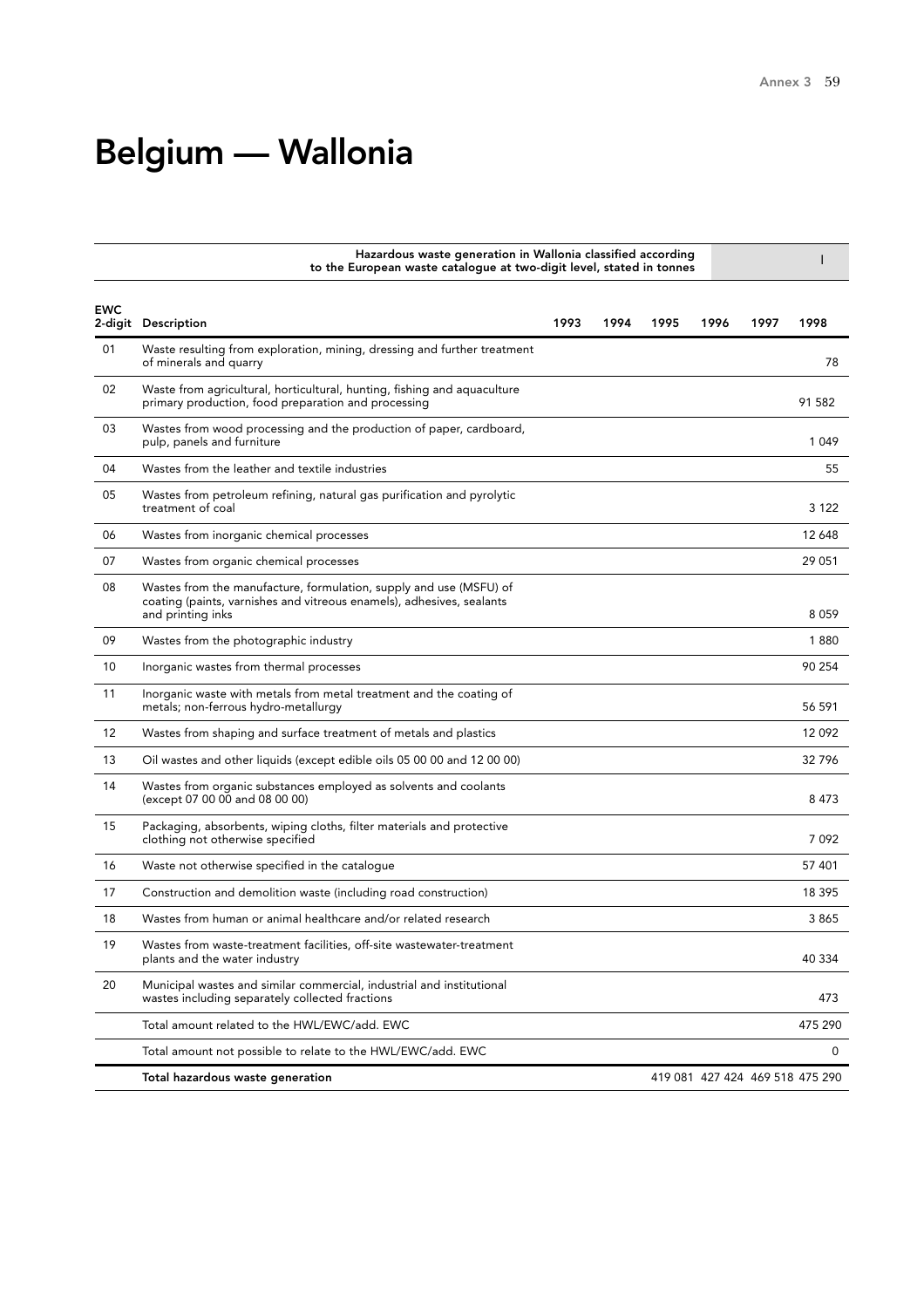| $\mathbf{H}$                                                | The 20 largest hazardous waste types generated in Wallonia classified according<br>to the European waste catalogue at six-digit level, stated in tonnes |                                 |      |      |      |      |      |          |
|-------------------------------------------------------------|---------------------------------------------------------------------------------------------------------------------------------------------------------|---------------------------------|------|------|------|------|------|----------|
| EWC 6-digit<br>or<br>National code                          | Description                                                                                                                                             | H: HWL<br>E: EWC<br>A: sdd. EWC | 1993 | 1994 | 1995 | 1996 | 1997 | 1998     |
| 0506xx                                                      | Waste from the pyrolytic treatment of coal                                                                                                              | H                               |      |      |      |      |      | 206      |
| 1001xx                                                      | Wastes from power station and other<br>combustion plants                                                                                                | H                               |      |      |      |      |      | 361      |
| 1002xx                                                      | Wastes from the iron and steel industry                                                                                                                 | H                               |      |      |      |      |      | 86 458   |
| 110105.<br>110106                                           | Acids not otherwise specified                                                                                                                           | H                               |      |      |      |      |      | 34 925   |
| 110107                                                      | Alkalis not otherwise specified                                                                                                                         | H                               |      |      |      |      |      | 4 1 7 7  |
| 150199                                                      | Contaminated packaging                                                                                                                                  | А                               |      |      |      |      |      | 5780     |
| 190103                                                      | Fly ash                                                                                                                                                 | H                               |      |      |      |      |      | 15 5 5 5 |
| 150299                                                      | Contaminated absorbents                                                                                                                                 | H                               |      |      |      |      |      | 1 3 1 2  |
| 170599                                                      | Contaminated soil                                                                                                                                       | H                               |      |      |      |      |      | 18 3 9 5 |
| 160601                                                      | Lead batteries                                                                                                                                          | H                               |      |      |      |      |      | 9943     |
| 200121                                                      | Fluorescent tubes and other mercury-<br>containing waste                                                                                                | А                               |      |      |      |      |      | 183      |
| 200122                                                      | Aerosols                                                                                                                                                | H                               |      |      |      |      |      | 271      |
| 2096xx                                                      | Hazardous waste from households                                                                                                                         | A                               |      |      |      |      |      | 20       |
| 020102,<br>020196-<br>020198,<br>020202                     | Animal tissue waste                                                                                                                                     | $E + A$                         |      |      |      |      |      | 90 609   |
| 160198,<br>160298                                           | Light fraction from shredding                                                                                                                           |                                 |      |      |      |      |      | 47 035   |
| $120106 -$<br>120110,<br>13xxxx<br>(without PCB),<br>200199 | Waste machining and hydraulic oils                                                                                                                      |                                 |      |      |      |      |      | 32 166   |
| 07xxxx,<br>except before<br>mentioned                       | Other wastes from organic chemical processes                                                                                                            |                                 |      |      |      |      |      | 22 3 28  |

III

The relationship between the national hazardous waste classification codes used in Wallonia and the European waste catalogue and hazardous waste list

| Has your country made a conversion between the existing national classification of hazardous waste and<br>the European waste catalogue and the hazardous waste list? |          |              |  |  |  |  |
|----------------------------------------------------------------------------------------------------------------------------------------------------------------------|----------|--------------|--|--|--|--|
| The hazardous waste list?                                                                                                                                            | $Y_{PS}$ | $\mathbf{X}$ |  |  |  |  |
| If yes, please enclose the conversion listing.                                                                                                                       |          |              |  |  |  |  |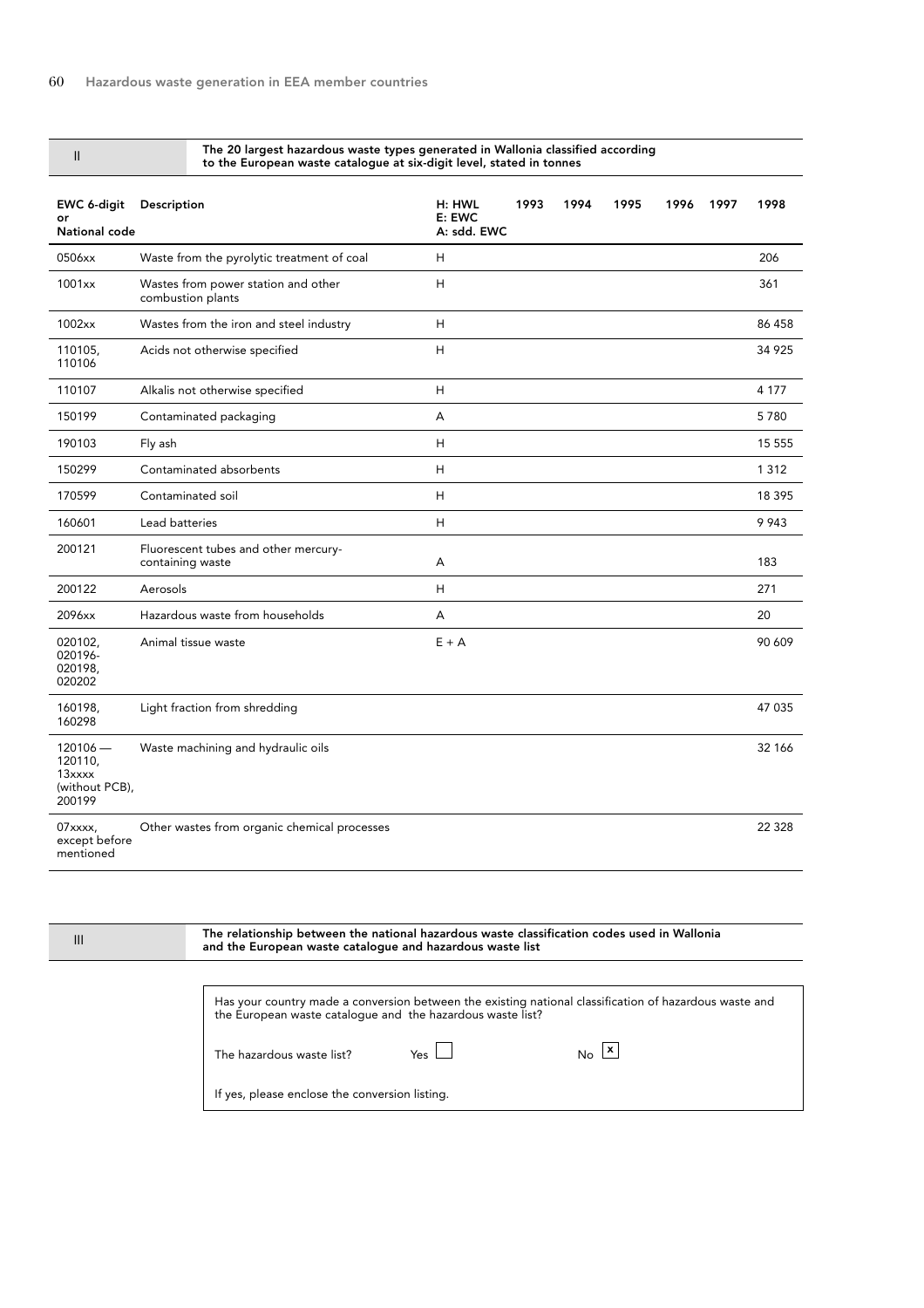|            | Hazardous waste generation in Wallonia classified<br>according to economic activity (NACE code), stated in tonnes |      |           | IV |           |  |  |
|------------|-------------------------------------------------------------------------------------------------------------------|------|-----------|----|-----------|--|--|
| Code area  | <b>NACE Economic</b><br>1993                                                                                      | 1994 | 1995 1996 |    | 1997 1998 |  |  |
| Α          | Agriculture                                                                                                       |      |           |    |           |  |  |
| B          | Fishing                                                                                                           |      |           |    |           |  |  |
| C          | Quarrying                                                                                                         |      |           |    |           |  |  |
| DA         | Manufacture of food, beverages and tobacco                                                                        |      |           |    |           |  |  |
| DB         | Manufacture of textiles, wearing, apparel                                                                         |      |           |    |           |  |  |
| DC         | Manufacture of leather                                                                                            |      |           |    |           |  |  |
| DD         | Manufacture of wood products                                                                                      |      |           |    |           |  |  |
| DE         | Manufacture of printing and publishing                                                                            |      |           |    |           |  |  |
| DF         | Manufacture of refined petroleum products                                                                         |      |           |    |           |  |  |
| DG         | Manufacture of chemicals                                                                                          |      |           |    |           |  |  |
| DH         | Manufacture of rubber and plastics products                                                                       |      |           |    |           |  |  |
| DI         | No information<br>Manufacture of other non-metallic mineral products                                              |      |           |    |           |  |  |
| DJ         | Manufacturing and processing of basic metals                                                                      |      |           |    |           |  |  |
| DK         | Manufacture of machinery and equipment                                                                            |      |           |    |           |  |  |
| DL         | Manufacture of electrical and optical equipment                                                                   |      |           |    |           |  |  |
| DM         | Manufacture of transport equipment                                                                                |      |           |    |           |  |  |
| DN         | Manufacture of furniture, manufacturing n.e.c.<br>Manufacturing which can not be related to a specific D-category |      |           |    |           |  |  |
| D<br>total | Manufacturing total incl. amounts which can not be related to a specific D-category                               |      |           |    |           |  |  |
| Ε          | Electricity, gas and water supply                                                                                 |      |           |    |           |  |  |
| F          | Construction                                                                                                      |      |           |    |           |  |  |
| G-<br>50.2 | Maintenance and repair of motor vehicles                                                                          |      |           |    |           |  |  |
| G<br>total | Wholesale and retail trade incl. G-50.2                                                                           |      |           |    |           |  |  |
| Н          | Hotel, restaurants                                                                                                |      |           |    |           |  |  |
|            | I-61 Shipping                                                                                                     |      |           |    |           |  |  |
| L<br>total | Transport, storage and communication including I-61                                                               |      |           |    |           |  |  |
| К-         | 74.81 Photographic activities                                                                                     |      |           |    |           |  |  |
| total      | J+K Financial intermediation, business activities incl. K-74.81                                                   |      |           |    |           |  |  |
| L          | Public and personal services                                                                                      |      |           |    |           |  |  |
| M          | Education                                                                                                         |      |           |    |           |  |  |
| N          | Human health activities                                                                                           |      |           |    |           |  |  |
| O          | Refuse disposal                                                                                                   |      |           |    |           |  |  |
| Х          | Activity not stated                                                                                               |      |           |    |           |  |  |
|            | Total                                                                                                             |      |           |    |           |  |  |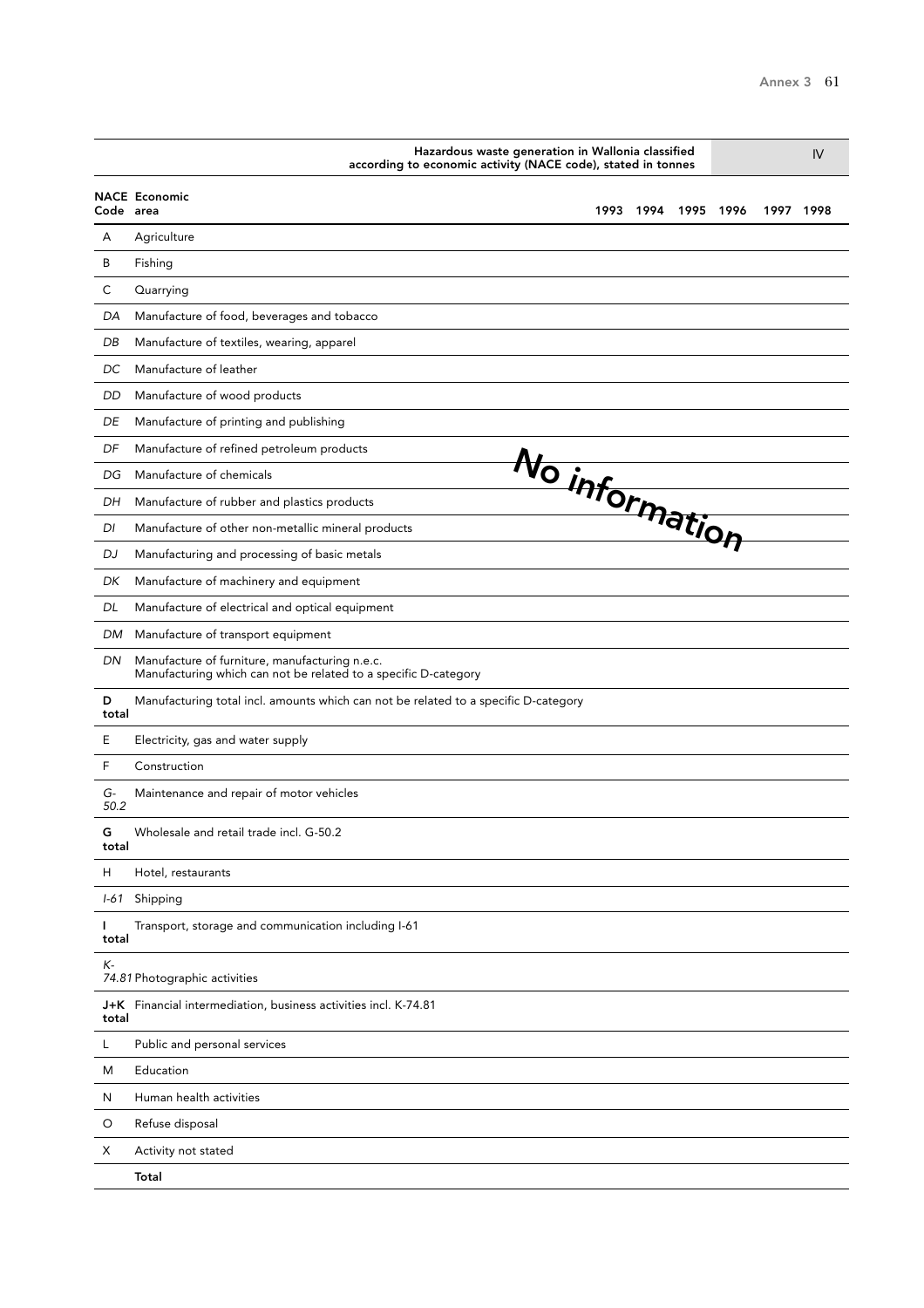#### V General questions on hazardous waste data in Wallonia

1. Is the information given to this survey about your country on generation of hazardous waste based on data reported to the national or regional authorities by the following sources:

| Reporter                          | Generator | Agriculture,<br>fishing &<br>quarrying | Manufacturing,<br>energy and water<br>supply, construction | Wholesale, retail,<br>transport public and<br>private services | Households |
|-----------------------------------|-----------|----------------------------------------|------------------------------------------------------------|----------------------------------------------------------------|------------|
| Producers                         |           |                                        |                                                            |                                                                |            |
| Collectors                        | X         |                                        |                                                            |                                                                |            |
| Treatment/<br>disposal facilities | X         |                                        |                                                            |                                                                |            |
| Reporting from<br>municipalities  |           |                                        |                                                            |                                                                |            |
| <b>Estimates</b>                  |           |                                        |                                                            |                                                                |            |

2. When producers, collectors, treatment/disposal facilities or municipalities report information on generation of hazardous waste to the national or the regional authorities, is the waste classification based on:

| Applied<br>classification                                                                 | Kind of<br>activity | Generation<br>of haz. waste | Collection<br>of haz. waste | Treatment/<br>disposal of haz.<br>Waste | <b>Municipalities</b> |
|-------------------------------------------------------------------------------------------|---------------------|-----------------------------|-----------------------------|-----------------------------------------|-----------------------|
| The hazardous waste list or<br>the national Implementation<br>of the hazardous waste list |                     | х                           |                             |                                         | х                     |
| The national hazardous<br>waste classification                                            |                     |                             |                             |                                         |                       |

| Applied<br>classification                                                                 | Kind of<br>activity | Generation<br>of haz. waste | Collection<br>of haz. waste | Treatment/<br>disposal of haz.<br>Waste |
|-------------------------------------------------------------------------------------------|---------------------|-----------------------------|-----------------------------|-----------------------------------------|
| The hazardous waste list or<br>the national Implementation<br>of the hazardous waste list |                     |                             | X                           | х                                       |
| The national hazardous<br>waste classification                                            |                     |                             |                             |                                         |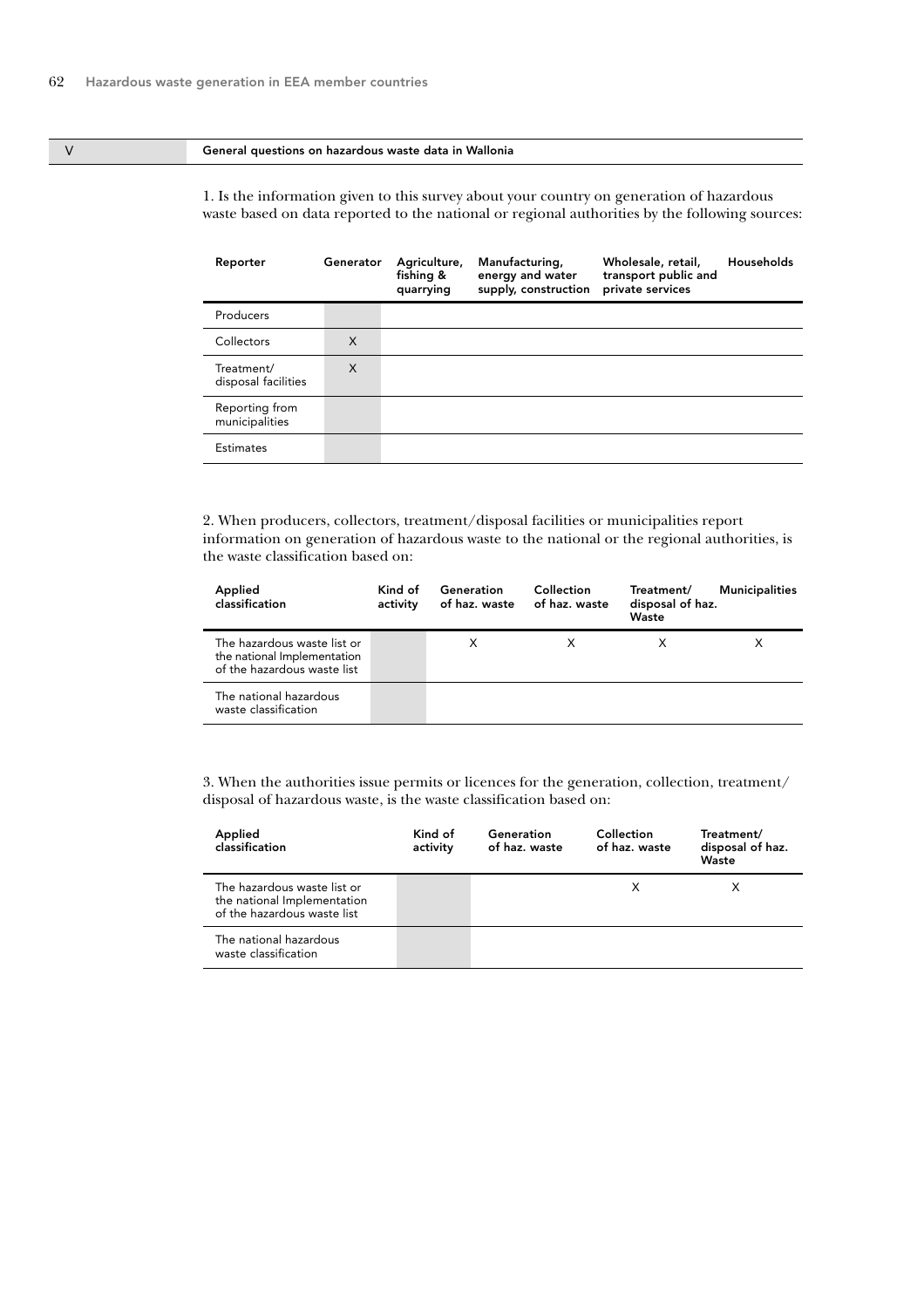## **Denmark**

|                       | Hazardous waste generation in Denmark classified according<br>to the European waste catalogue at two-digit level, stated in tonnes                               |      |      |                                           |                 |      |         |
|-----------------------|------------------------------------------------------------------------------------------------------------------------------------------------------------------|------|------|-------------------------------------------|-----------------|------|---------|
| <b>EWC</b><br>2-digit | Description                                                                                                                                                      | 1993 | 1994 | 1995                                      | 1996            | 1997 | 1998    |
| 01                    | Waste resulting from exploration, mining, dressing and further treatment<br>of minerals and quarry                                                               |      |      |                                           |                 |      | 405     |
| 02                    | Waste from agricultural, horticultural, hunting, fishing and aquaculture<br>primary production, food preparation and processing                                  |      |      | 95                                        | 100             |      | 345     |
| 03                    | Wastes from wood processing and the production of paper, cardboard,<br>pulp, panels and furniture                                                                |      |      | 181                                       | 235             |      | 329     |
| 04                    | Wastes from the leather and textile industries                                                                                                                   |      |      | 266                                       | 148             |      | 1 1 4 9 |
| 05                    | Wastes from petroleum refining, natural gas purification and pyrolytic<br>treatment of coal                                                                      |      |      | 26                                        | 32              |      | 9 3 5 2 |
| 06                    | Wastes from inorganic chemical processes                                                                                                                         |      |      | 2 2 3 1                                   | 1575            |      | 4876    |
| 07                    | Wastes from organic chemical processes                                                                                                                           |      |      | 9488                                      | 8379            |      | 11 0 94 |
| 08                    | Wastes from the manufacture, formulation, supply and use (MSFU) of<br>coating (paints, varnishes and vitreous enamels), adhesives, sealants<br>and printing inks |      |      | 12 549                                    | 11 002          |      | 15 167  |
| 09                    | Wastes from the photographic industry                                                                                                                            |      |      | 7073                                      | 5 2 5 9         |      | 9707    |
| 10                    | Inorganic wastes from thermal processes                                                                                                                          |      |      | 32 218                                    | 32 621          |      | 33 6 65 |
| 11                    | Inorganic waste with metals from metal treatment and the coating of<br>metals; non-ferrous hydro-metallurgy                                                      |      |      | 8 1 5 9                                   | 7480            |      | 7491    |
| 12                    | Wastes from shaping and surface treatment of metals and plastics                                                                                                 |      |      | 733                                       | 562             |      | 1562    |
| 13                    | Oil wastes and other liquids (except edible oils 05 00 00 and 12 00 00)                                                                                          |      |      | 35 578                                    | 35 003          |      | 34 690  |
| 14                    | Wastes from organic substances employed as solvents and coolants<br>(except 07 00 00 and 08 00 00)                                                               |      |      | 1 2 8 3                                   | 1 0 8 1         |      | 3 5 4 3 |
| 15                    | Packaging, absorbents, wiping cloths, filter materials and protective<br>clothing not otherwise specified                                                        |      |      | 276                                       | 168             |      | 529     |
| 16                    | Waste not otherwise specified in the catalogue                                                                                                                   |      |      | 13 583                                    | 15 5 5 1        |      | 11 408  |
| 17                    | Construction and demolition waste (including road construction)                                                                                                  |      |      | 7 3 5 0                                   | 7 902           |      | 4 5 21  |
| 18                    | Wastes from human or animal healthcare and/or related research                                                                                                   |      |      | 10695                                     | 8787            |      | 10 435  |
| 19                    | Wastes from waste-treatment facilities, off-site wastewater-treatment<br>plants and the water industry                                                           |      |      | 63 380 71 901                             |                 |      | 90 637  |
| 20                    | Municipal wastes and similar commercial, industrial and institutional<br>wastes including separately collected fractions                                         |      |      | 3 2 2 1                                   | 3073            |      | 12 10 6 |
|                       | Total amount related to the HWL/EWC/add. EWC                                                                                                                     |      |      |                                           | 208 383 210 859 |      | 263 012 |
|                       | Total amount not possible to relate to the HWL/EWC/add. EWC                                                                                                      |      |      | 38 851                                    | 53 128          |      | 17 584  |
|                       | Total hazardous waste generation                                                                                                                                 |      |      | 106000 194000 247234 263987 249493 280596 |                 |      |         |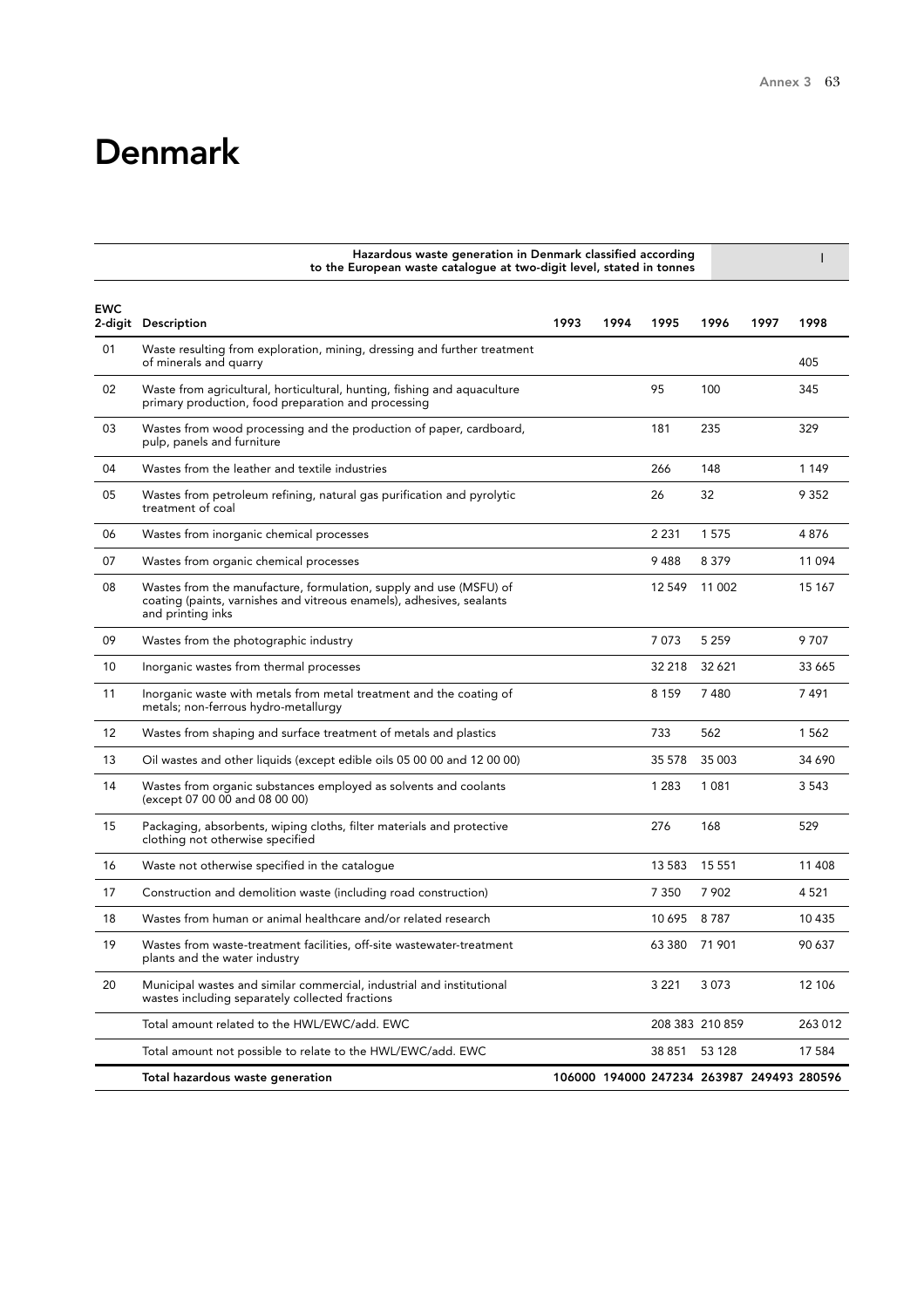#### The 20 largest hazardous waste types generated in Denmark classified according to the European waste catalogue at six-digit level, stated in tonnes

| EWC 6-digit<br>or<br>National code | Description                                                                                                                | H: HWL<br>E: EWC<br>A: sdd. EWC | 1993 | 1994 | 1995            | 1996    | 1997 | 1998         |
|------------------------------------|----------------------------------------------------------------------------------------------------------------------------|---------------------------------|------|------|-----------------|---------|------|--------------|
| 19 01 07                           | Wastes from incineration or pyrolysis of municipal and<br>similar commercial, industrial and institutional wastes          | H                               |      |      | 63 300          | 71 900  |      | 69 800       |
| 13 02 02                           | Non-chlorinated engine, gear and lubricating oils                                                                          | H                               |      |      | 35 011          | 34 120  |      | 16 099       |
| 10 01 09                           | Sulphuric acid                                                                                                             | Н                               |      |      | 22 000          | 22 000  |      | 6 1 0 8      |
| 16 06 01                           | Lead batteries                                                                                                             | H                               |      |      | 12 282          | 14 200  |      | 8445         |
| 10 02 03                           | Solid wastes from flue gas treatment                                                                                       | E                               |      |      | 9991            | 10 487  |      | 11856        |
| 17 06 01                           | Insulation materials containing asbestos                                                                                   | H                               |      |      | 7311            | 7811    |      | $\mathbf{1}$ |
| 18 01 03                           | Other wastes whose collection and disposal<br>is subject to special requirements in view of the<br>prevention of infection | H                               |      |      | 9480            | 7780    |      | 6 0 2 5      |
| 08 01 02                           | Waste paints, varnishes and wood preservatives<br>containing organic solvents                                              | H                               |      |      | 5 6 6 7         | 4 9 5 0 |      | 6723         |
| 09 01 01                           | Waster-based developer and activator solutions                                                                             | H                               |      |      | 6612            | 4925    |      | 5 3 5 7      |
| 08 01 08                           | Aqueous sludges containing paint, varnish or<br>wood preservatives                                                         | Ε                               |      |      | 4 6 2 4         | 3822    |      | 1            |
| 11 01 05                           | Acidic pickling solutions                                                                                                  | H                               |      |      | 3 5 5 1         | 3 4 2 2 |      | $\mathbf{1}$ |
| 11 01 98                           | Sludges from galvanising processes                                                                                         | Α                               |      |      | 3595            | 3 2 2 2 |      | $\mathbf{1}$ |
| 20 01 12                           | Paint, inks, adhesives and resins                                                                                          | Н                               |      |      | 1842            | 2029    |      | 5731         |
| 07 05 08                           | Other still bottoms and reaction residues                                                                                  | H                               |      |      | 2 3 5 3         | 1957    |      | $\mathbf{1}$ |
| 07 05 04                           | Other organic solvents, washing liquids<br>and mother liquors                                                              | н                               |      |      | 1 3 8 2         | 1887    |      | $\mathbf{1}$ |
| 16 05 01                           | Industrial gases in high pressure cylinders, LPG<br>containers and industrial aerosol containers<br>(including halons)     | E                               |      |      | 972             | 1 0 5 2 |      | $\mathbf{1}$ |
| 08 01 03                           | Waste from water-based paints, varnishes<br>and wood preservatives                                                         | Ε                               |      |      | 592             | 794     |      | 3 1 9 0      |
| 07 01 01                           | Aqueous washing liquids and mother liquors                                                                                 | н                               |      |      | 820             | 749     |      | $\mathbf 1$  |
| 13 05 01                           | Oil/water separator solids                                                                                                 | н                               |      |      | 391             | 728     |      | $\mathbf{1}$ |
| 08 03 02                           | Waste ink containing organic solvents                                                                                      | H                               |      |      | 643             | 615     |      | $\mathbf{1}$ |
| 10 01 08                           | Other sludges from gas treatment                                                                                           | н                               |      |      |                 |         |      | 11 073       |
| 19 01 03                           | Fly ash                                                                                                                    | E                               |      |      |                 |         |      | 9065         |
| 05 01 06                           | Sludges from plant, equipment and<br>maintenance operations                                                                | H                               |      |      |                 |         |      | 8 3 7 3      |
| 19 08 02                           | Wastes from desanding                                                                                                      | Н                               |      |      |                 |         |      | 8 2 2 9      |
| 13 05 05                           | Other emulsions                                                                                                            | н                               |      |      |                 |         |      | 5 6 0 5      |
| 13 06 01                           | Oil waste not otherwise specified                                                                                          | Н                               |      |      |                 |         |      | 4823         |
| 18 02 02                           | Other wastes whose collection and disposal is<br>subject to special requirements in view of the<br>prevention of infection | Е                               |      |      |                 |         |      | 3423         |
| 09 01 04                           | Fixer solutions                                                                                                            | E                               |      |      |                 |         |      | 3 3 4 3      |
| 17 01 05                           | Asbestos-based construction materials                                                                                      | H                               |      |      |                 |         |      | 3 2 2 5      |
| 13 04 02                           | Bilge oils from jetty sewers                                                                                               | H                               |      |      |                 |         |      | 2787         |
|                                    |                                                                                                                            |                                 |      |      | 192 419 198 450 |         |      | 199 281      |

1 In 1998, these waste types were not among the 20 largest.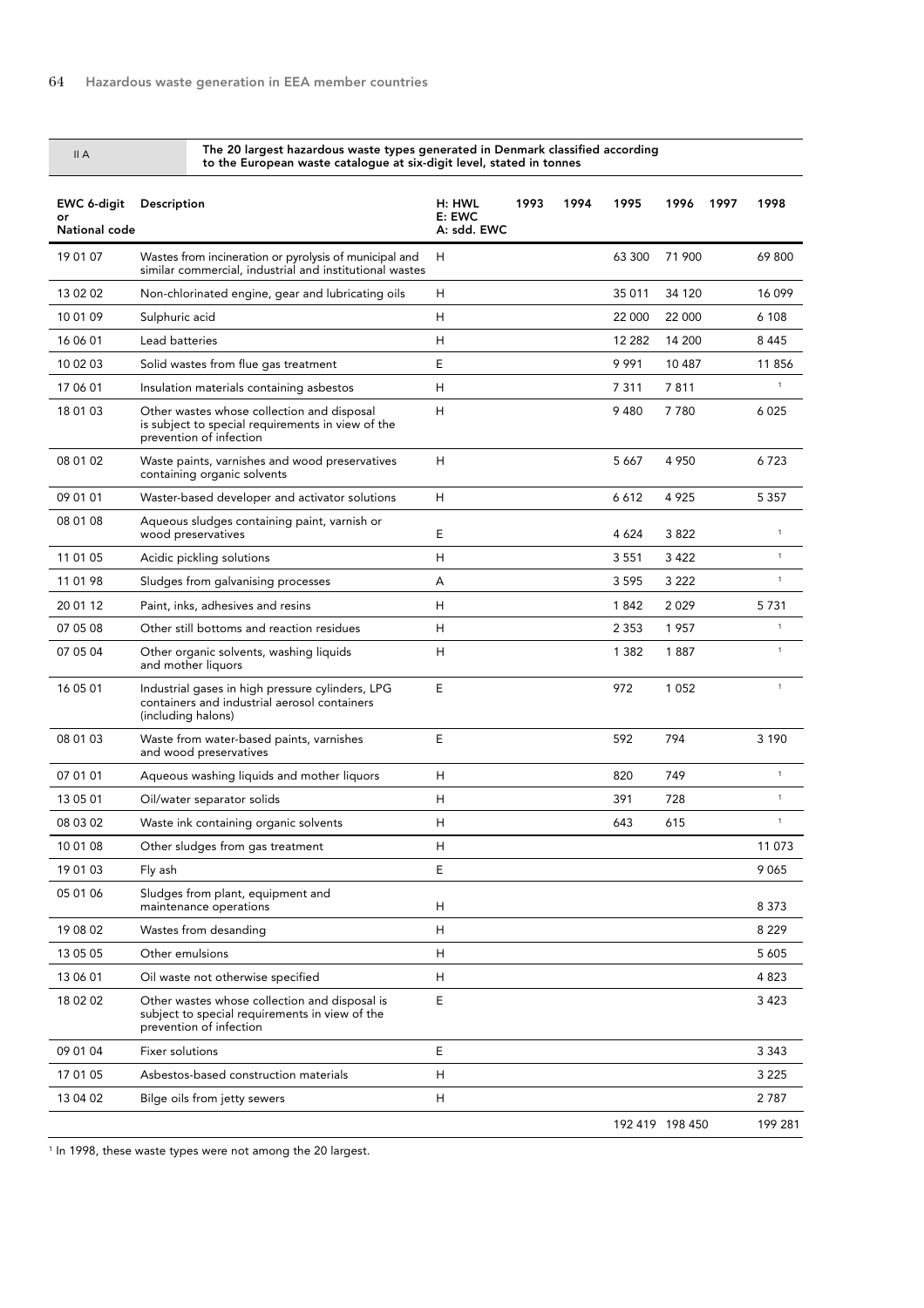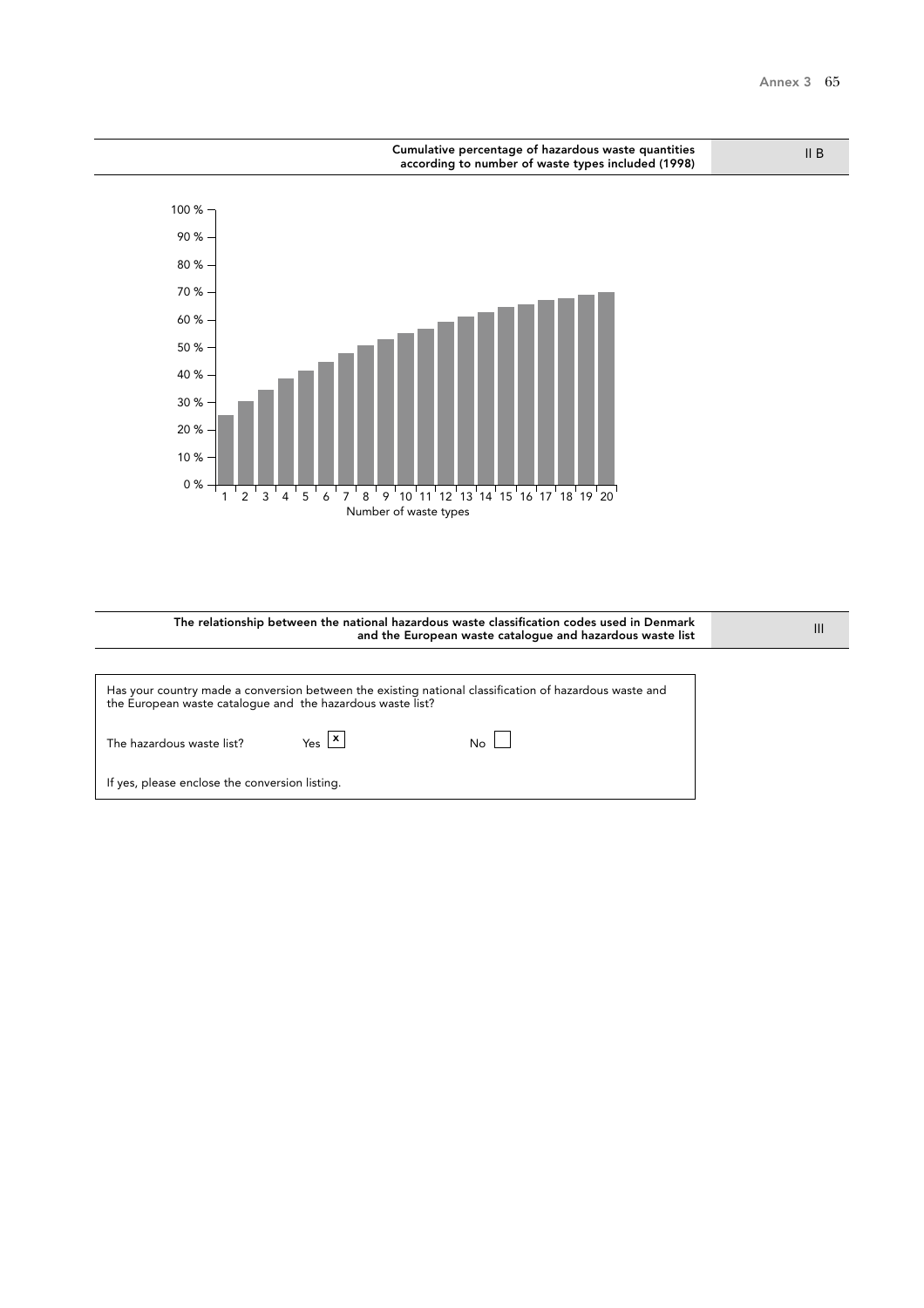| IV            | Hazardous waste generation in Denmark classified<br>according to economic activity (NACE code), stated in tonnes |      |      |      |         |      |      |
|---------------|------------------------------------------------------------------------------------------------------------------|------|------|------|---------|------|------|
| EWC 2-digit   | <b>Description</b>                                                                                               | 1993 | 1994 | 1995 | 1996    | 1997 | 1998 |
| A             | Agriculture                                                                                                      |      |      |      |         |      |      |
| B             | Fishing                                                                                                          |      |      |      | 155     |      |      |
| $\mathsf C$   | Quarrying                                                                                                        |      |      |      |         |      |      |
| DA            | Manufacture of food, beverages and tobacco                                                                       |      |      |      | 285     |      |      |
| DB            | Manufacture of textiles, wearing, apparel                                                                        |      |      |      | 105     |      |      |
| DC            | Manufacture of leather                                                                                           |      |      |      | 193     |      |      |
| DD            | Manufacture of wood products                                                                                     |      |      |      | 429     |      |      |
| DE            | Manufacture of printing and publishing                                                                           |      |      |      | 1449    |      |      |
| DF            | Manufacture of refined petroleum products                                                                        |      |      |      | 311     |      |      |
| DG            | Manufacture of chemicals                                                                                         |      |      |      | 17 927  |      |      |
| DН            | Manufacture of rubber and plastics products                                                                      |      |      |      | 858     |      |      |
| DI            | Manufacture of other non-metallic mineral products                                                               |      |      |      | 494     |      |      |
| DJ            | Manufacturing and processing of basic metals                                                                     |      |      |      | 17 355  |      |      |
| DK            | Manufacture of machinery and equipment                                                                           |      |      |      | 3 9 3 3 |      |      |
| DL            | Manufacture of electrical and optical equipment                                                                  |      |      |      | 1 1 6 4 |      |      |
| DM            | Manufacture of transport equipment                                                                               |      |      |      | 1732    |      |      |
| DN            | Manufacture of furniture, manufacturing n.e.c.                                                                   |      |      |      | 1 2 9 9 |      |      |
|               | Manufacturing which can not be related to a specific D-category                                                  |      |      |      |         |      |      |
| D total       | Manufacturing total incl. amounts which can not be related to a specific<br>D-category                           |      |      |      | 59 690  |      |      |
| Ε             | Electricity, gas and water supply                                                                                |      |      |      | 22 589  |      |      |
| F             | Construction                                                                                                     |      |      |      | 8 3 8 3 |      |      |
| $G-50.2$      | Maintenance and repair of motor vehicles                                                                         |      |      |      | 34 233  |      |      |
| G total       | Wholesale and retail trade incl. G-50.2                                                                          |      |      |      | 36 000  |      |      |
| H             | Hotel, restaurants                                                                                               |      |      |      | 55      |      |      |
| $1 - 61$      | Shipping                                                                                                         |      |      |      |         |      |      |
| I total       | Transport, storage and communication including I-61                                                              |      |      |      | 1 5 4 5 |      |      |
| K-74.81       | Photographic activities                                                                                          |      |      |      |         |      |      |
| $J + K$ total | Financial intermediation, business activities incl. K-74.81                                                      |      |      |      | 5989    |      |      |
| L             | Public and personal services                                                                                     |      |      |      | 1 0 8 9 |      |      |
| M             | Education                                                                                                        |      |      |      | 318     |      |      |
| N             | Human health activities                                                                                          |      |      |      | 8 8 6 4 |      |      |
| O             | Refuse disposal                                                                                                  |      |      |      | 82 387  |      |      |
| Х             | Activity not stated                                                                                              |      |      |      | 36 923  |      |      |
|               | Total                                                                                                            |      |      |      | 263 987 |      |      |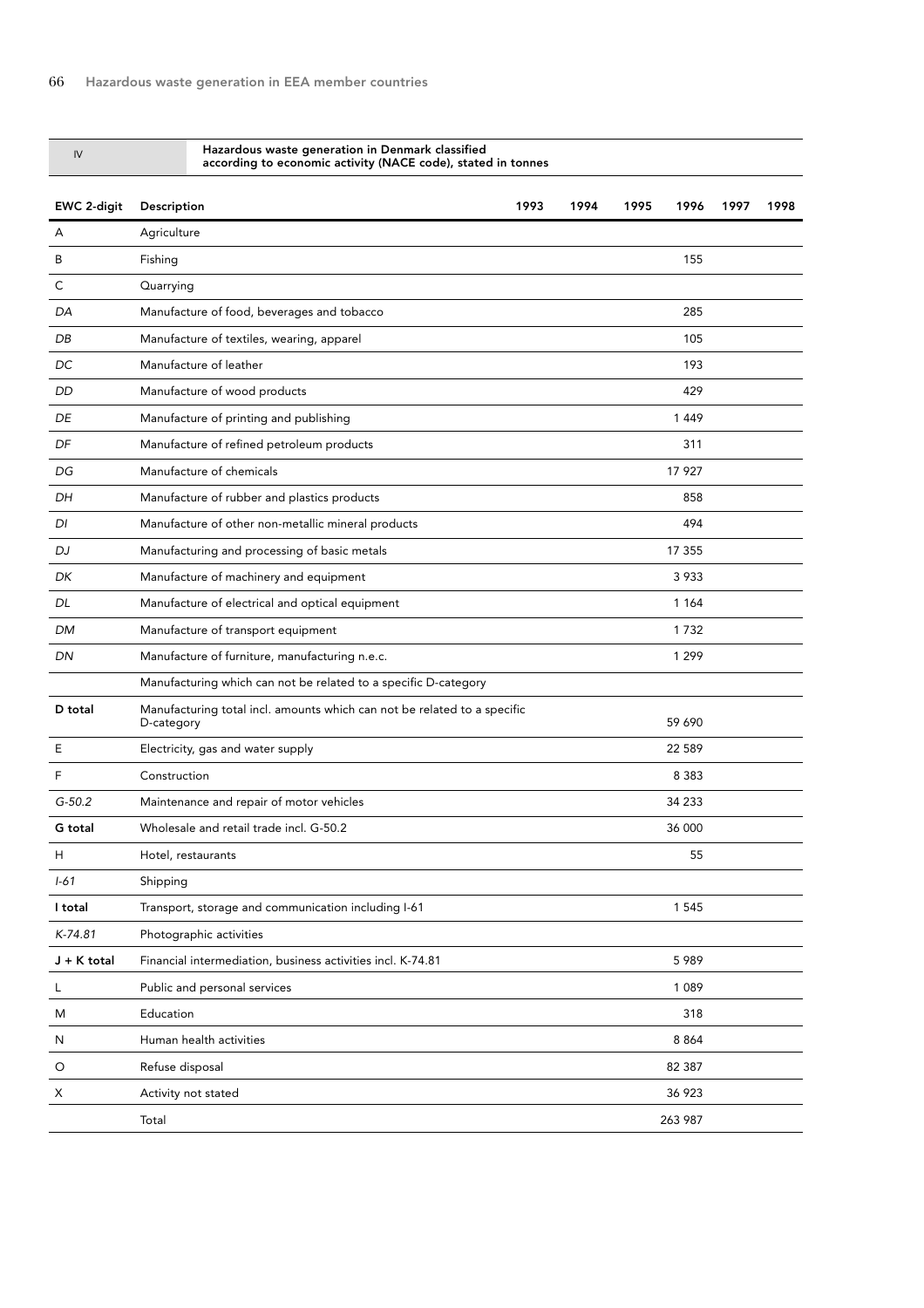#### General questions on hazardous waste data in Denmark V

1. Is the information given to this survey about your country on generation of hazardous waste based on data reported to the national or regional authorities by the following sources:

| Reporter                             | Generator | Agriculture,<br>fishing &<br>quarrying | Manufacturing,<br>energy and water<br>supply, construction | Wholesale, retail,<br>transport public<br>and private services | Households |
|--------------------------------------|-----------|----------------------------------------|------------------------------------------------------------|----------------------------------------------------------------|------------|
| Producers                            |           |                                        |                                                            |                                                                |            |
| Collectors                           |           |                                        |                                                            |                                                                |            |
| Treatment/<br>disposal<br>facilities |           | X                                      | X                                                          | X                                                              | X          |
| Reporting<br>from                    |           |                                        |                                                            |                                                                |            |
| Estimates                            |           |                                        |                                                            |                                                                |            |

2. When producers, collectors, treatment/disposal facilities or municipalities report information on generation of hazardous waste to the national or the regional authorities, is the waste classification based on:

| Applied<br>classification                                                            | Kind of<br>activity | Generation of Collection of Treatment/<br>haz. waste | haz. waste | disposal of<br>haz. waste | Municipalities |
|--------------------------------------------------------------------------------------|---------------------|------------------------------------------------------|------------|---------------------------|----------------|
| The hazardous waste list or the<br>national Implementation of the<br>hazardous waste |                     | X                                                    |            |                           |                |
| The national hazardous<br>waste                                                      |                     |                                                      |            |                           |                |

| Applied<br>classification                                                                 | Kind of<br>activity | Generation of<br>haz. waste | Collection of<br>haz. waste | Treatment/<br>disposal of<br>haz. waste |
|-------------------------------------------------------------------------------------------|---------------------|-----------------------------|-----------------------------|-----------------------------------------|
| The hazardous waste list or the<br>national Implementation of the<br>hazardous waste list |                     | X                           |                             |                                         |
| The national hazardous waste<br>classification                                            |                     |                             |                             |                                         |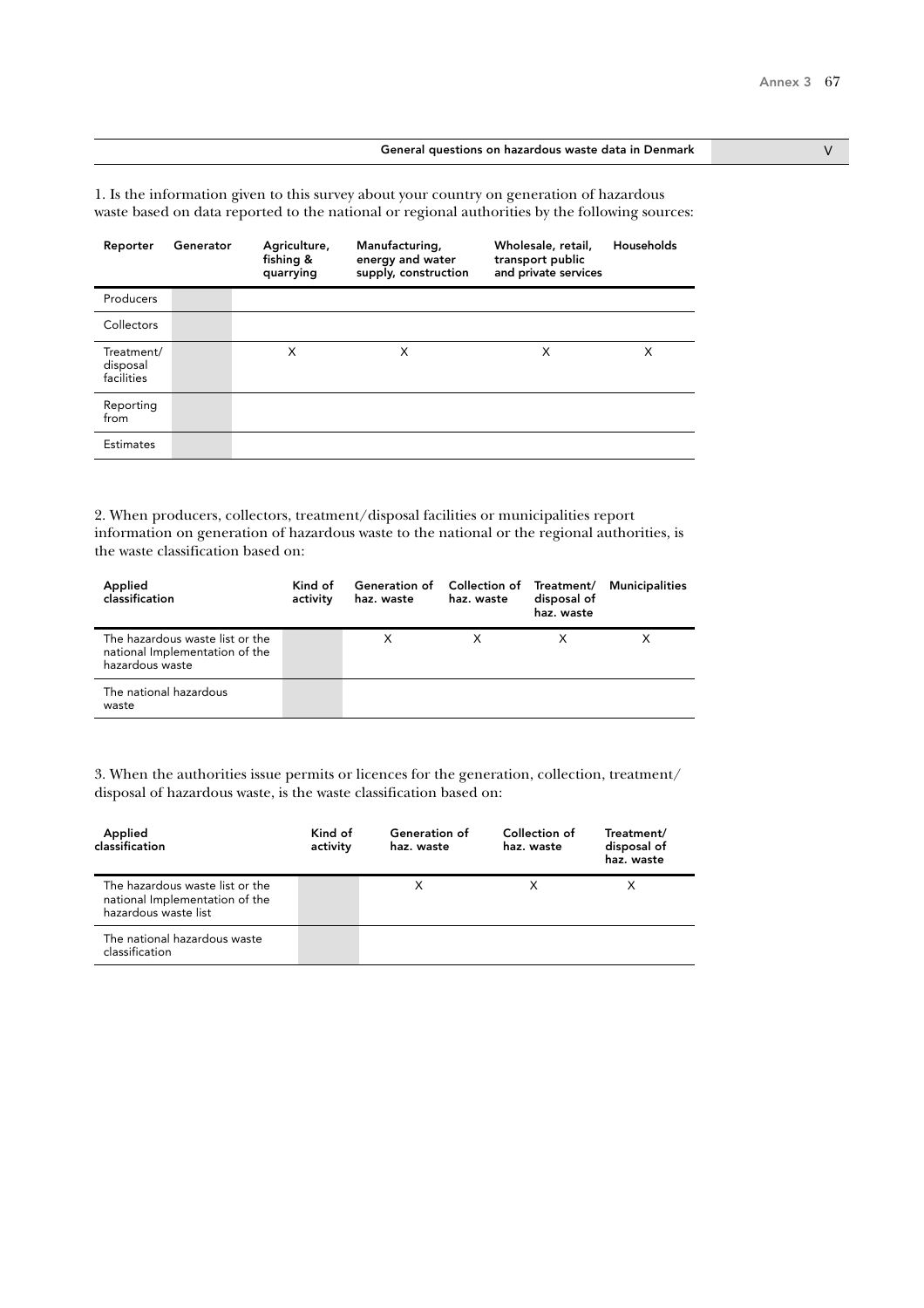## Finland

Hazardous waste generation in Finland classified according to the European waste catalogue at two-digit level, stated in tonnes <sup>I</sup>

| 2-digit | <b>EWC</b> Description                                                                                                                                        | 1993 1994 1995 1996 1997 | 1998 |
|---------|---------------------------------------------------------------------------------------------------------------------------------------------------------------|--------------------------|------|
| 01      | Waste resulting from exploration, mining, dressing and further treatment of minerals and                                                                      | 1.5                      |      |
| 02      | <b>quarry</b><br>Waste from agricultural, horticultural, hunting, fishing and aquaculture primary production,<br>food preparation and processing              | 1 5 3 5                  |      |
| 03      | Wastes from wood processing and the production of paper, cardboard, pulp, panels and<br>furniture                                                             | 381                      |      |
| 04      | Wastes from the leather and textile industries                                                                                                                | 82                       |      |
| 05      | Wastes from petroleum refining, natural gas purification and pyrolytic treatment of coal                                                                      | 6482                     |      |
| 06      | Wastes from inorganic chemical processes                                                                                                                      | 121 621                  |      |
| 07      | Wastes from organic chemical processes                                                                                                                        | 16 460                   |      |
| 08      | Wastes from the manufacture, formulation, supply and use (MSFU) of coating (paints,<br>varnishes and vitreous enamels), adhesives, sealants and printing inks | 7681                     |      |
| 09      | Wastes from the photographic industry                                                                                                                         | 4681                     |      |
| 10      | Inorganic wastes from thermal processes                                                                                                                       | 27 394                   |      |
| 11      | Inorganic waste with metals from metal treatment and the coating of metals; non-ferrous<br>hydro-metallurgy                                                   | 124 699                  |      |
| 12      | Wastes from shaping and surface treatment of metals and plastics                                                                                              | 16733                    |      |
| 13      | Oil wastes and other liquids (except edible oils 05 00 00 and 12 00 00)                                                                                       | 65 672                   |      |
| 14      | Wastes from organic substances employed as solvents and coolants (except 07 00 00 and<br>08 00 00)                                                            | 10 564                   |      |
| 15      | Packaging, absorbents, wiping cloths, filter materials and protective clothing not otherwise<br>specified                                                     | 3631                     |      |
| 16      | Waste not otherwise specified in the catalogue                                                                                                                | 27 071                   |      |
| 17      | Construction and demolition waste (including road construction)                                                                                               | 9 1 8 2                  |      |
| 18      | Wastes from human or animal healthcare and/or related research                                                                                                | 287                      |      |
| 19      | Wastes from waste-treatment facilities, off-site wastewater-treatment plants and the water<br>industry                                                        | 28 318                   |      |
| 20      | Municipal wastes and similar commercial, industrial and institutional wastes including<br>separately collected fractions                                      | 8 5 0 9                  |      |
|         | Total amount related to the HWL/EWC/add. EWC                                                                                                                  | 480 985                  |      |
|         | Total amount not possible to relate to the HWL/EWC/add. EWC                                                                                                   |                          |      |
|         | Total hazardous waste generation                                                                                                                              | 480 985                  |      |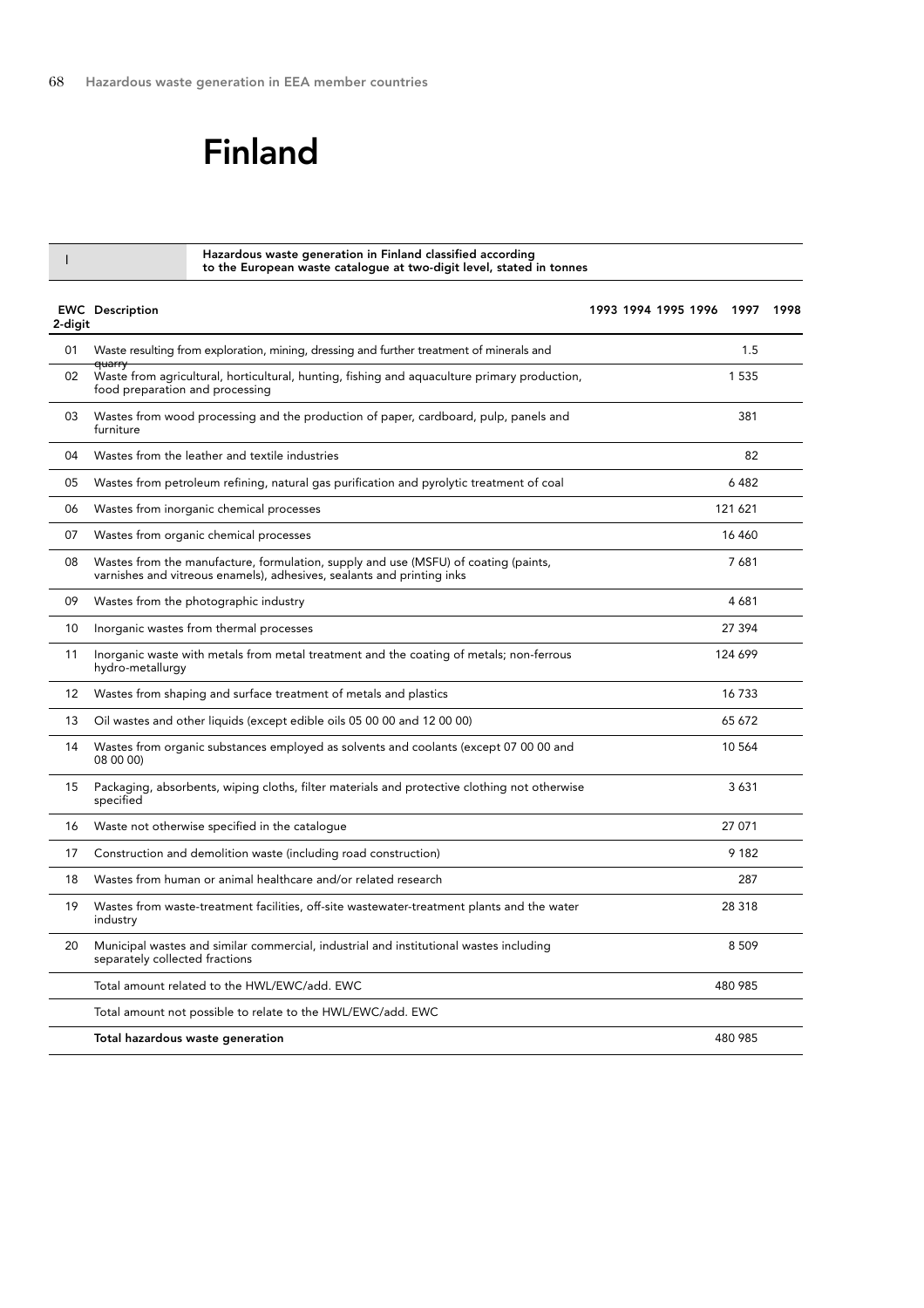|                                    |                                                                                                                                                                      | The 20 largest hazardous waste types generated in Finland classified according<br>to the European waste catalogue at six-digit level, stated in tonnes |                                                           |                                          |      |      |      |                | $\mathbf{I}$                     |
|------------------------------------|----------------------------------------------------------------------------------------------------------------------------------------------------------------------|--------------------------------------------------------------------------------------------------------------------------------------------------------|-----------------------------------------------------------|------------------------------------------|------|------|------|----------------|----------------------------------|
| EWC 6-digit<br>or<br>National code | Description                                                                                                                                                          |                                                                                                                                                        |                                                           | H: HWL.<br>E:EWC<br>A:add.<br><b>EWC</b> | 1993 | 1994 | 1995 | 1996 1997 1998 |                                  |
|                                    |                                                                                                                                                                      |                                                                                                                                                        |                                                           |                                          |      |      |      |                |                                  |
|                                    |                                                                                                                                                                      |                                                                                                                                                        |                                                           |                                          |      |      |      |                |                                  |
|                                    |                                                                                                                                                                      |                                                                                                                                                        |                                                           |                                          |      |      |      |                |                                  |
|                                    |                                                                                                                                                                      |                                                                                                                                                        |                                                           |                                          |      |      |      |                |                                  |
|                                    |                                                                                                                                                                      |                                                                                                                                                        |                                                           |                                          |      |      |      |                |                                  |
|                                    |                                                                                                                                                                      |                                                                                                                                                        | $N_O$ information                                         |                                          |      |      |      |                |                                  |
|                                    |                                                                                                                                                                      |                                                                                                                                                        |                                                           |                                          |      |      |      |                |                                  |
|                                    |                                                                                                                                                                      |                                                                                                                                                        |                                                           |                                          |      |      |      |                |                                  |
|                                    |                                                                                                                                                                      |                                                                                                                                                        |                                                           |                                          |      |      |      |                |                                  |
|                                    |                                                                                                                                                                      |                                                                                                                                                        |                                                           |                                          |      |      |      |                |                                  |
|                                    |                                                                                                                                                                      |                                                                                                                                                        |                                                           |                                          |      |      |      |                |                                  |
|                                    |                                                                                                                                                                      |                                                                                                                                                        |                                                           |                                          |      |      |      |                |                                  |
|                                    |                                                                                                                                                                      |                                                                                                                                                        |                                                           |                                          |      |      |      |                |                                  |
|                                    |                                                                                                                                                                      |                                                                                                                                                        |                                                           |                                          |      |      |      |                |                                  |
|                                    |                                                                                                                                                                      |                                                                                                                                                        |                                                           |                                          |      |      |      |                |                                  |
|                                    |                                                                                                                                                                      |                                                                                                                                                        |                                                           |                                          |      |      |      |                |                                  |
|                                    | The relationship between the national hazardous waste classification codes used in Finland                                                                           |                                                                                                                                                        |                                                           |                                          |      |      |      |                |                                  |
|                                    |                                                                                                                                                                      |                                                                                                                                                        | and the European waste catalogue and hazardous waste list |                                          |      |      |      |                | $\mathop{\mathsf{III}}\nolimits$ |
|                                    | Has your country made a conversion between the existing national classification of hazardous waste and<br>the European waste catalogue and the hazardous waste list? |                                                                                                                                                        |                                                           |                                          |      |      |      |                |                                  |
| The hazardous waste list?          |                                                                                                                                                                      | $Yes$ $\boxed{\mathbf{x}}$                                                                                                                             |                                                           | $No$ $\Box$                              |      |      |      |                |                                  |
|                                    | If yes, please enclose the conversion listing.                                                                                                                       |                                                                                                                                                        |                                                           |                                          |      |      |      |                |                                  |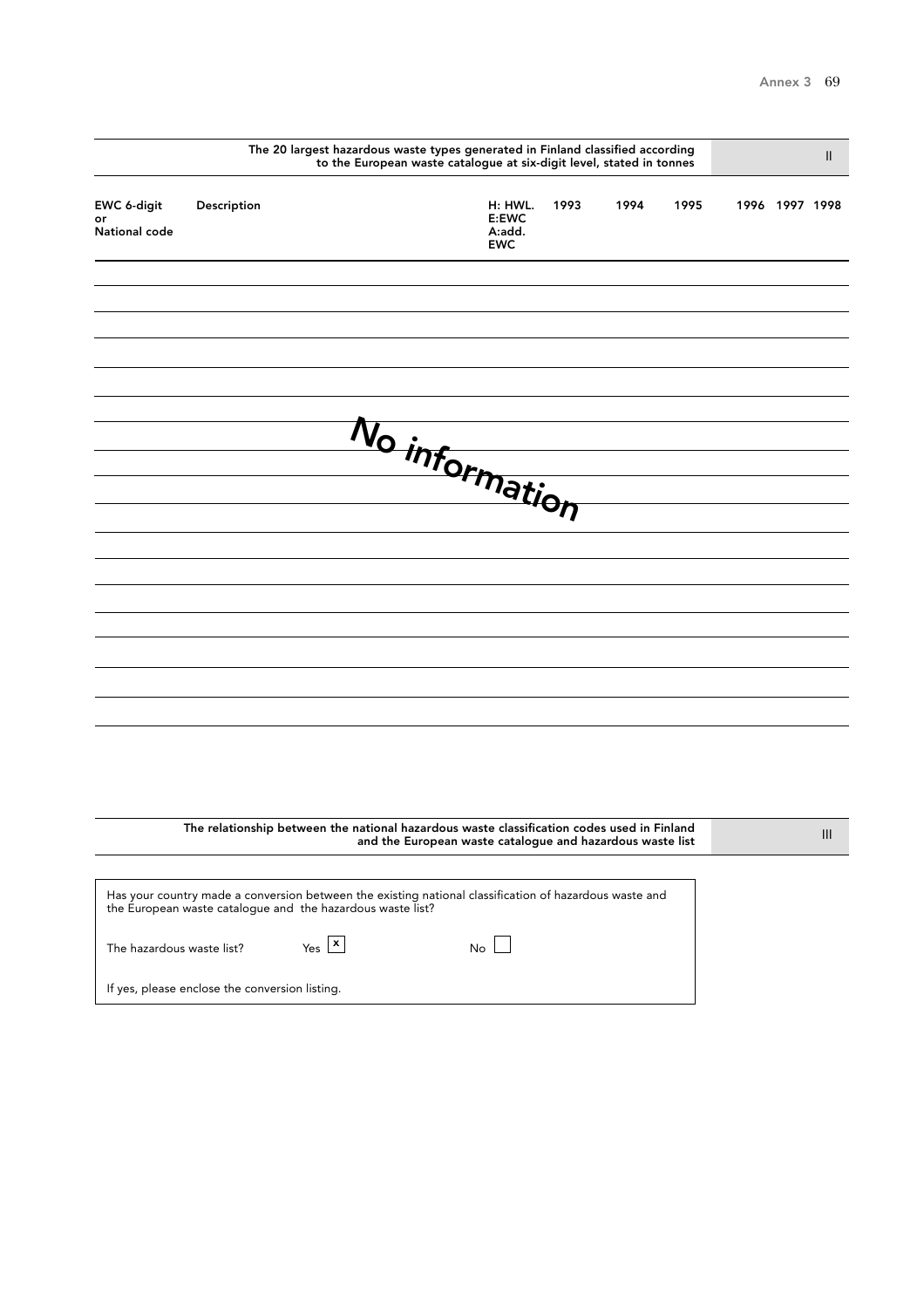| IV               | Hazardous waste generation in Finland classified<br>according to economic activity (NACE code), stated in tonnes |      |      |      |      |             |      |
|------------------|------------------------------------------------------------------------------------------------------------------|------|------|------|------|-------------|------|
| <b>NACE code</b> | Economic area                                                                                                    | 1993 | 1994 | 1995 | 1996 | 1997        | 1998 |
| A                | Agriculture                                                                                                      |      |      |      |      |             |      |
| B                | Fishing                                                                                                          |      |      |      |      |             |      |
| С                | Quarrying                                                                                                        |      |      |      |      | 733         |      |
| DA               | Manufacture of food, beverages and tobacco                                                                       |      |      |      |      | 3738        |      |
| DB               | Manufacture of textiles, wearing, apparel                                                                        |      |      |      |      | 260         |      |
| DC               | Manufacture of leather                                                                                           |      |      |      |      | 28          |      |
| <b>DD</b>        | Manufacture of wood products                                                                                     |      |      |      |      | 1988        |      |
| DE               | Manufacture of printing and publishing                                                                           |      |      |      |      | 43 975      |      |
| DF               | Manufacture of refined petroleum products                                                                        |      |      |      |      | 147 352 (1) |      |
| DG               | Manufacture of chemicals                                                                                         |      |      |      |      | (1)         |      |
| DH               | Manufacture of rubber and plastics products                                                                      |      |      |      |      | 919         |      |
| DI               | Manufacture of other non-metallic mineral products                                                               |      |      |      |      | 703         |      |
| DJ               | Manufacturing and processing of basic metals                                                                     |      |      |      |      | 169 983     |      |
| DK               | Manufacture of machinery and equipment                                                                           |      |      |      |      | 6830        |      |
| DL               | Manufacture of electrical and optical equipment                                                                  |      |      |      |      | 3 2 6 1     |      |
| DM               | Manufacture of transport equipment                                                                               |      |      |      |      | 4 3 4 0     |      |
| DN               | Manufacture of furniture, manufacturing n.e.c.                                                                   |      |      |      |      | 976         |      |
|                  | Manufacturing which can not be related to a specific D-category                                                  |      |      |      |      |             |      |
| D total          | Manufacturing total incl. amounts which can not be related to a specific<br>D-category                           |      |      |      |      | 384 353     |      |
| E                | Electricity, gas and water supply                                                                                |      |      |      |      | 3700        |      |
| F                | Construction                                                                                                     |      |      |      |      |             |      |
| $G-50.2$         | Maintenance and repair of motor vehicles                                                                         |      |      |      |      |             |      |
| G total          | Wholesale and retail trade incl. G-50.2                                                                          |      |      |      |      |             |      |
| H                | Hotel, restaurants                                                                                               |      |      |      |      |             |      |
| $I - 61$         | Shipping                                                                                                         |      |      |      |      |             |      |
| I total          | Transport, storage and communication including I-61                                                              |      |      |      |      |             |      |
| K-74.81          | Photographic activities                                                                                          |      |      |      |      |             |      |
| $J + K$ total    | Financial intermediation, business activities incl. K-74.81                                                      |      |      |      |      |             |      |
| L                | Public and personal services                                                                                     |      |      |      |      |             |      |
| M                | Education                                                                                                        |      |      |      |      |             |      |
| N                | Human health activities                                                                                          |      |      |      |      |             |      |
| O                | Refuse disposal                                                                                                  |      |      |      |      | 72833       |      |
| х                | Activity not stated                                                                                              |      |      |      |      | 19 366      |      |
|                  | Total                                                                                                            |      |      |      |      | 480 985     |      |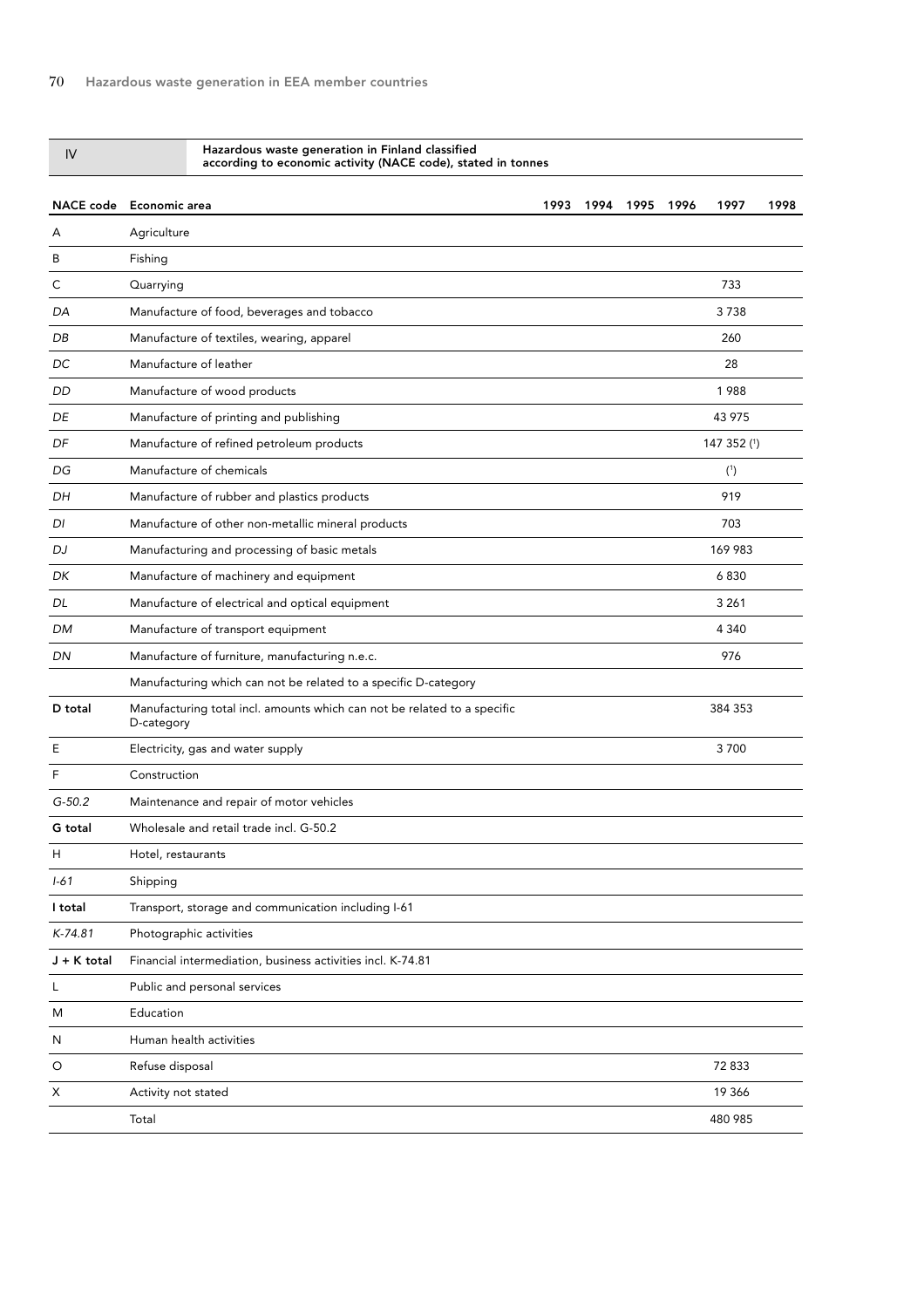### General questions on hazardous waste data in Finland V V

1. Is the information given to this survey about your country on generation of hazardous waste based on data reported to the national or regional authorities by the following sources:

| Reporter                         | Generator | Agriculture,<br>fishing &<br>quarrying | Manufacturing,<br>energy and water<br>supply, construction | Wholesale, retail,<br>transport public<br>and private services | Households |
|----------------------------------|-----------|----------------------------------------|------------------------------------------------------------|----------------------------------------------------------------|------------|
| Producers                        |           | X                                      | X                                                          | X                                                              |            |
| Collectors                       |           |                                        |                                                            |                                                                |            |
| Treatment/disposal<br>facilities |           |                                        |                                                            |                                                                | х          |
| Reporting from<br>municipalities |           |                                        |                                                            |                                                                |            |
| <b>Estimates</b>                 |           | X                                      | х                                                          | х                                                              | x          |

2. When producers, collectors, treatment/disposal facilities or municipalities report information on generation of hazardous waste to the national or the regional authorities, is the waste classification based on:

| Applied classification                                                                    | activity | Kind of Generation of Collection of Treatment/<br>haz. waste haz. waste | disposal of<br>haz. waste | <b>Municipalities</b> |
|-------------------------------------------------------------------------------------------|----------|-------------------------------------------------------------------------|---------------------------|-----------------------|
| The hazardous waste list or the<br>national Implementation of the<br>hazardous waste list |          | X                                                                       |                           |                       |
| The national hazardous waste<br>classification                                            |          |                                                                         |                           |                       |

| Applied classification                                                                 | activity | Kind of Generation of Collection of<br>haz. waste | haz. waste | Treatment/<br>disposal of<br>haz. waste |
|----------------------------------------------------------------------------------------|----------|---------------------------------------------------|------------|-----------------------------------------|
| The hazardous waste list or the national<br>Implementation of the hazardous waste list |          |                                                   | X.         |                                         |
| The national hazardous waste classification                                            |          |                                                   |            |                                         |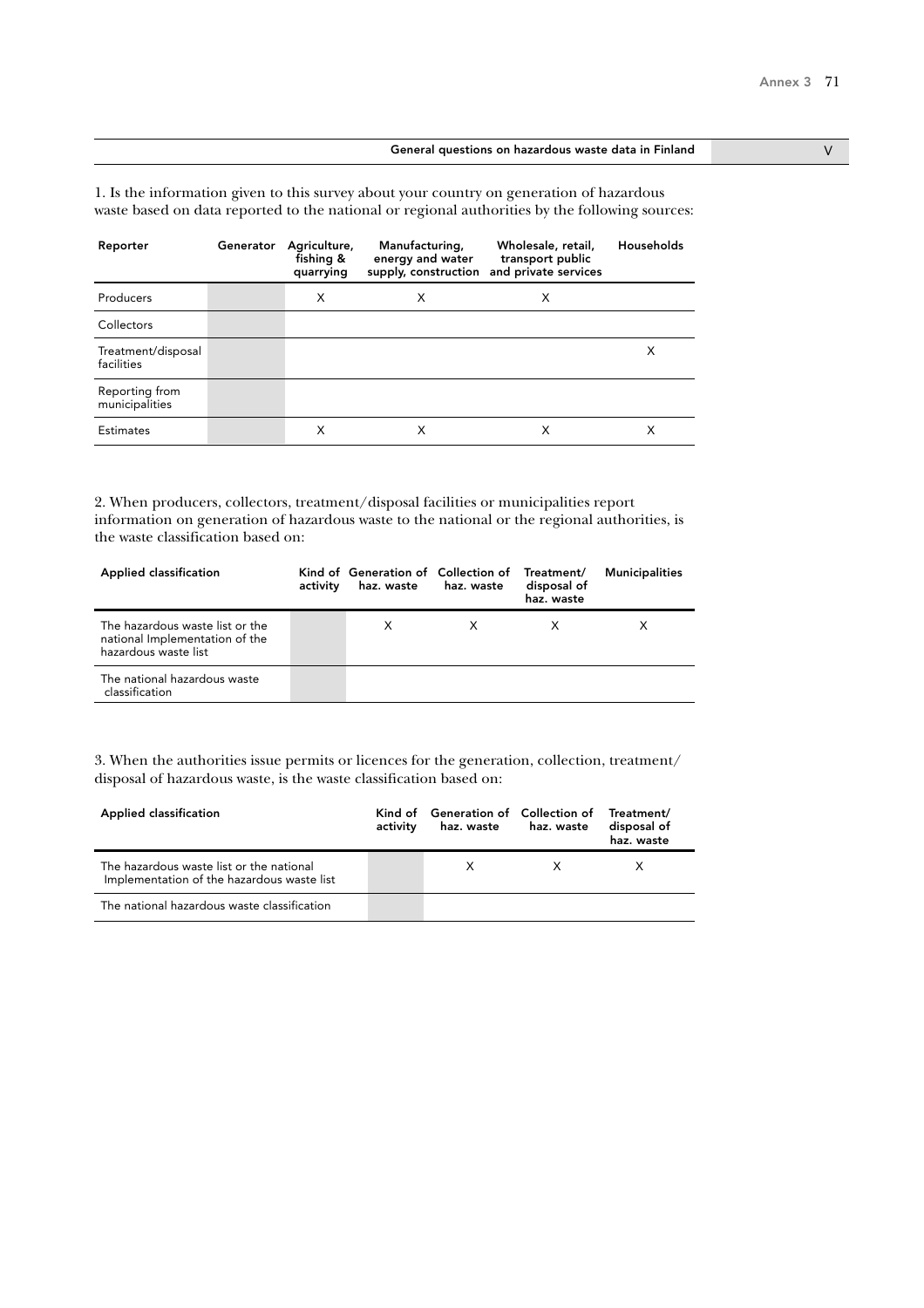## North Rhine-Westphalia

EWC Description 2-digit 01  $02$ 03 04 05 06 07 08 09 10 11 12 13 14 15 16 17 18 19 20 Waste resulting from exploration, mining, dressing and further treatment of minerals and quarry Waste from agricultural, horticultural, hunting, fishing and aquaculture primary production, food preparation and processing Wastes from wood processing and the production of paper, cardboard, pulp, panels and furniture Wastes from the leather and textile industries Wastes from petroleum refining, natural gas purification and pyrolytic treatment of coal Wastes from inorganic chemical processes Wastes from organic chemical processes Wastes from the manufacture, formulation, supply and use (MSFU) of coating (paints, varnishes and vitreous enamels), adhesives, sealants and printing inks Wastes from the photographic industry Inorganic wastes from thermal processes Inorganic waste with metals from metal treatment and the coating of metals; non-ferrous hydro-metallurgy Wastes from shaping and surface treatment of metals and plastics Oil wastes and other liquids (except edible oils 05 00 00 and 12 00 00) Wastes from organic substances employed as solvents and coolants (except 07 00 00 and 08 00 00) Packaging, absorbents, wiping cloths, filter materials and protective clothing not otherwise 155 592 specified Waste not otherwise specified in the catalogue Construction and demolition waste (including road construction) Wastes from human or animal healthcare and/or related research Wastes from waste-treatment facilities, off-site wastewater-treatment plants and the water 499 788 industry Municipal wastes and similar commercial, industrial and institutional wastes including separately collected fractions Total amount related to the HWL/EWC/add. EWC Total amount not possible to relate to the HWL/EWC/add. EWC Total hazardous waste generation 1993 1994 1995 1996 1997 1998 44 073 154 810 243 064 107 259 75 356 317 729 1 597 671 2 478 729 4 076 400 Hazardous waste generation in North Rhine-Westphalia classified according to the European waste catalogue at two-digit level, stated in tonnes <sup>I</sup>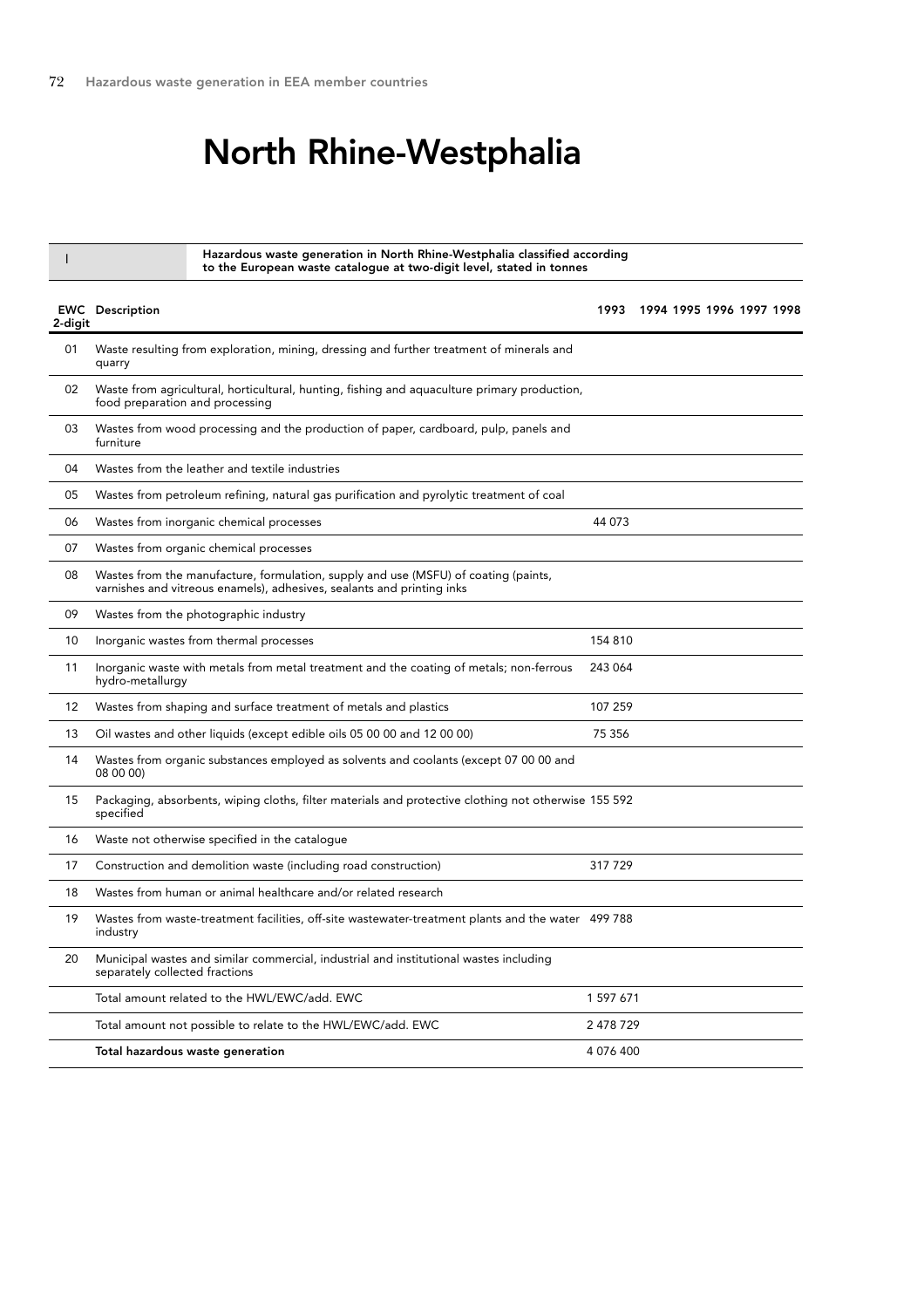|                                                       | The 20 largest hazardous waste types generated in North Rhine-Westphalia classified<br>according to the European waste catalogue at six-digit level, stated in tonnes | II A                                    |                          |
|-------------------------------------------------------|-----------------------------------------------------------------------------------------------------------------------------------------------------------------------|-----------------------------------------|--------------------------|
| <b>EWC 6-digit Description</b><br>or<br>national code |                                                                                                                                                                       | H: HWL<br>1993<br>E: EWC<br>A: add. EWC | 1994 1995 1996 1997 1998 |
| 19 01 06                                              | Aqueous liquid waste from gas treatment and other aqueous liquid<br>waste                                                                                             | 292 883                                 |                          |
| 10 03 04                                              | Primary smelting slags/white drosses                                                                                                                                  | 154 810                                 |                          |
| 17 01 99 D1                                           | Bricks, concrete, tiles and gypsum-based or asbestos-based<br>materials with noxious contaminants                                                                     | 147 973                                 |                          |
| 11 01 04                                              | Cyanide-free wastes containing chromium                                                                                                                               | 130 573                                 |                          |
| 17 02 99 D1                                           | Wood, glass and plastic with noxious contaminants                                                                                                                     | 112 524                                 |                          |
| 11 01 05                                              | Acidic pickling solutions                                                                                                                                             | 112 491                                 |                          |
| 12 01 09                                              | Waste machining emulsions free of halogens                                                                                                                            | 107 259                                 |                          |
| 19 02 01                                              | Metal hydroxide sludges and other sludges from metal<br>insolubilisation treatment                                                                                    | 102 616                                 |                          |
| 15 02 99 D1                                           | Absorbents, filter materials, wiping cloths and protective clothing<br>with noxious contaminants                                                                      | 86846                                   |                          |
| 13 02 02                                              | Non-chlorinated engine, gear, lubricating oils                                                                                                                        | 75 356                                  |                          |
| 15 01 99 D1                                           | Packaging material with noxious contaminants                                                                                                                          | 68746                                   |                          |
| 19 01 03                                              | Fly ash                                                                                                                                                               | 61 046                                  |                          |
| 17 05 99 D1                                           | Excavated material, dredged spoil and wastes from soil treatment<br>plants with noxious contaminants                                                                  | 57 232                                  |                          |
| 06 01 02                                              | Hydrochloric acid                                                                                                                                                     | 44 073                                  |                          |
| 19 01 99 D2                                           | Slags from special waste treatment                                                                                                                                    | 43 243                                  |                          |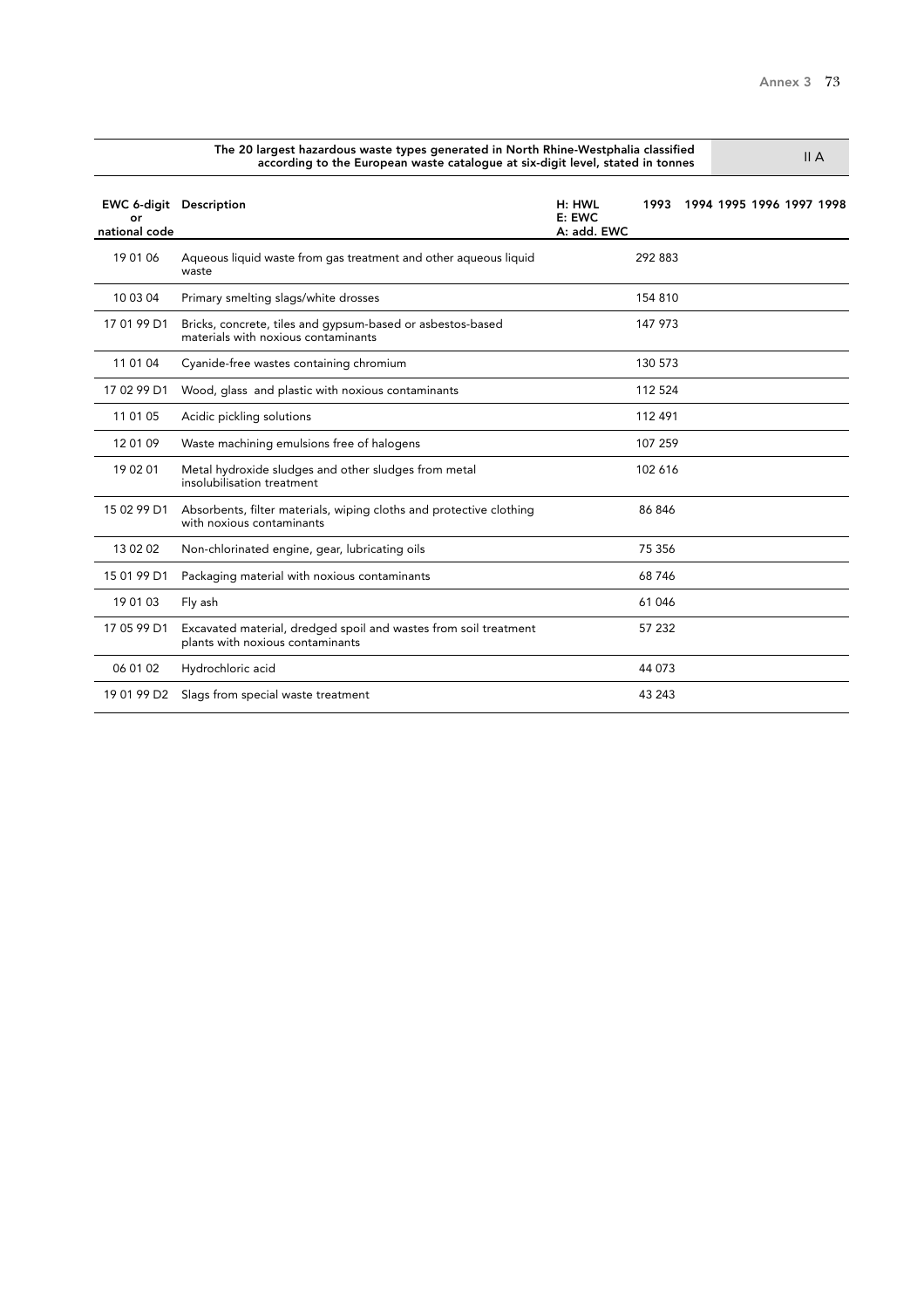0 %

Cumulative percentage of hazardous waste quantities according to number of waste types included (1993) 10 % 20 % 30 % 40 % 50 % 60 % 70 % 80 % 90 % 100 % II B



 $1^{\frac{1}{2}}$   $2^{\frac{1}{3}}$   $3^{\frac{1}{4}}$   $4^{\frac{1}{5}}$   $5^{\frac{1}{6}}$   $7^{\frac{1}{8}}$   $8^{\frac{1}{9}}$   $9^{\frac{1}{1}}$  10  $^{1}$  11  $^{1}$  12  $^{1}$  13  $^{1}$  14  $^{1}$  15 Number of waste types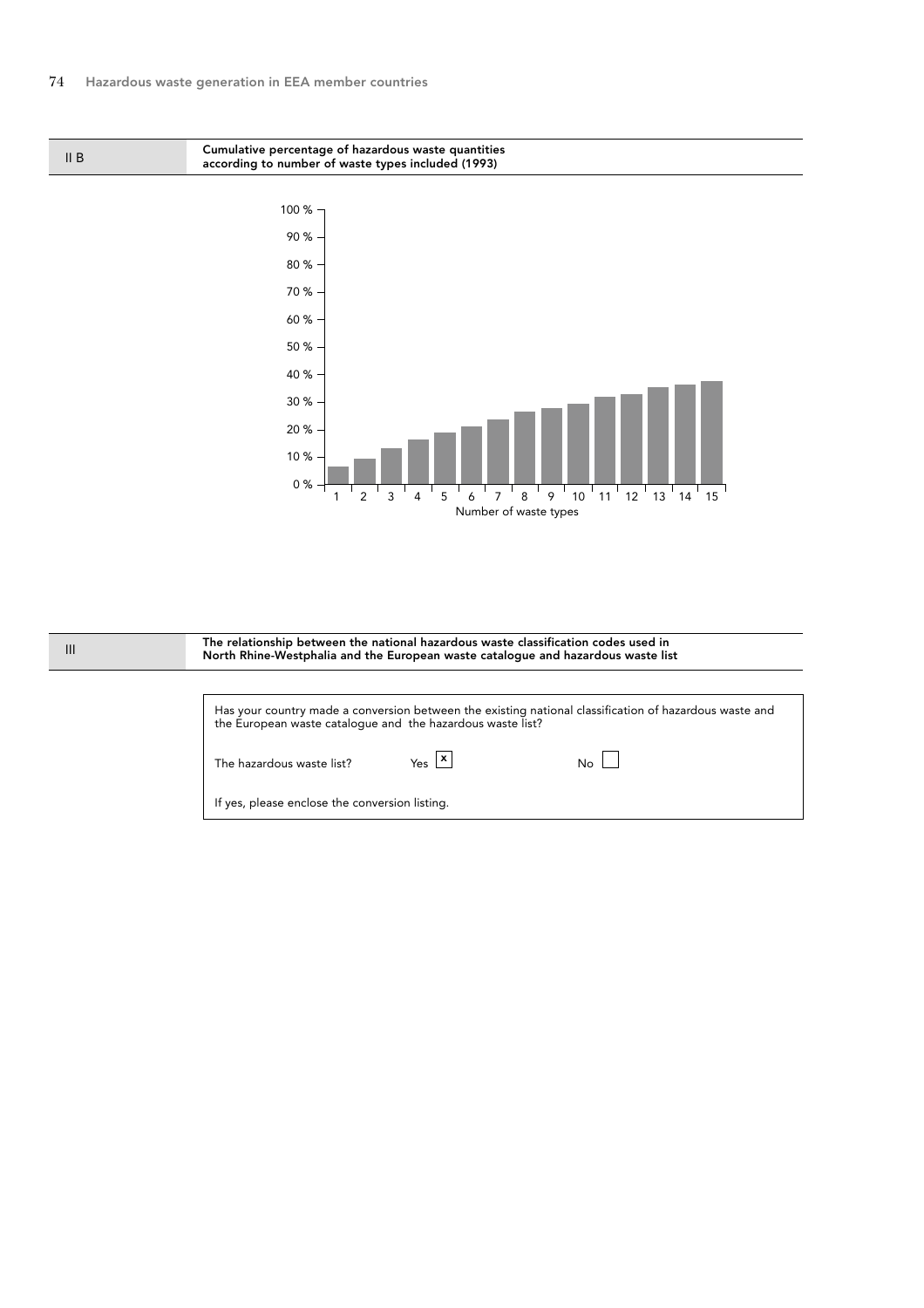|               | Hazardous waste generation in North Rhine-Westphalia classified<br>according to economic activity (NACE code), stated in tonnes |               |      |      |      |      | IV   |
|---------------|---------------------------------------------------------------------------------------------------------------------------------|---------------|------|------|------|------|------|
|               | NACE code Economic area                                                                                                         | 1993          | 1994 | 1995 | 1996 | 1997 | 1998 |
| A             | Agriculture                                                                                                                     |               |      |      |      |      |      |
| B             | Fishing                                                                                                                         |               |      |      |      |      |      |
| С             | Quarrying                                                                                                                       | 105 000       |      |      |      |      |      |
| DA            | Manufacture of food, beverages and tobacco                                                                                      | 144 000       |      |      |      |      |      |
| DB            | Manufacture of textiles, wearing, apparel                                                                                       |               |      |      |      |      |      |
| DC            | Manufacture of leather                                                                                                          |               |      |      |      |      |      |
| DD            | Manufacture of wood products                                                                                                    |               |      |      |      |      |      |
| DE            | Manufacture of printing and publishing                                                                                          |               |      |      |      |      |      |
| DF            | Manufacture of refined petroleum products                                                                                       | 108 000       |      |      |      |      |      |
| DG            | Manufacture of chemicals                                                                                                        | 2 291 000     |      |      |      |      |      |
| DH            | Manufacture of rubber and plastics products                                                                                     |               |      |      |      |      |      |
| DI            | Manufacture of other non-metallic mineral products                                                                              |               |      |      |      |      |      |
| DJ            | Manufacturing and processing of basic metals                                                                                    | 908 000       |      |      |      |      |      |
| DK            | Manufacture of machinery and equipment                                                                                          | 455 000       |      |      |      |      |      |
| DL            | Manufacture of electrical and optical equipment                                                                                 |               |      |      |      |      |      |
| DM            | Manufacture of transport equipment                                                                                              | 552 000       |      |      |      |      |      |
| DN            | Manufacture of furniture, manufacturing n.e.c.                                                                                  |               |      |      |      |      |      |
|               | Manufacturing which can not be related to a specific D-category                                                                 |               |      |      |      |      |      |
| D total       | Manufacturing total incl. amounts which can not be<br>related to a specific D-category                                          | 4 458 000     |      |      |      |      |      |
| Ε             | Electricity, gas and water supply                                                                                               | 1 257 000     |      |      |      |      |      |
| F             | Construction                                                                                                                    | 490 000       |      |      |      |      |      |
| $G-50.2$      | Maintenance and repair of motor vehicles                                                                                        |               |      |      |      |      |      |
| G total       | Wholesale and retail trade incl. G-50.2                                                                                         |               |      |      |      |      |      |
| Н             | Hotel, restaurants                                                                                                              |               |      |      |      |      |      |
| $1 - 61$      | Shipping                                                                                                                        |               |      |      |      |      |      |
| I total       | Transport, storage and communication including I-61                                                                             |               |      |      |      |      |      |
| K-74.81       | Photographic activities                                                                                                         |               |      |      |      |      |      |
| $J + K$ total | Financial intermediation, business activities incl. K-74.81                                                                     |               |      |      |      |      |      |
| L             | Public and personal services                                                                                                    |               |      |      |      |      |      |
| M             | Education                                                                                                                       |               |      |      |      |      |      |
| N             | Human health activities                                                                                                         | 32 000        |      |      |      |      |      |
| O             | Refuse disposal                                                                                                                 | 11 000        |      |      |      |      |      |
| Х             | Activity not stated                                                                                                             | 2 739 000     |      |      |      |      |      |
|               | Total                                                                                                                           | 9 0 9 2 0 0 0 |      |      |      |      |      |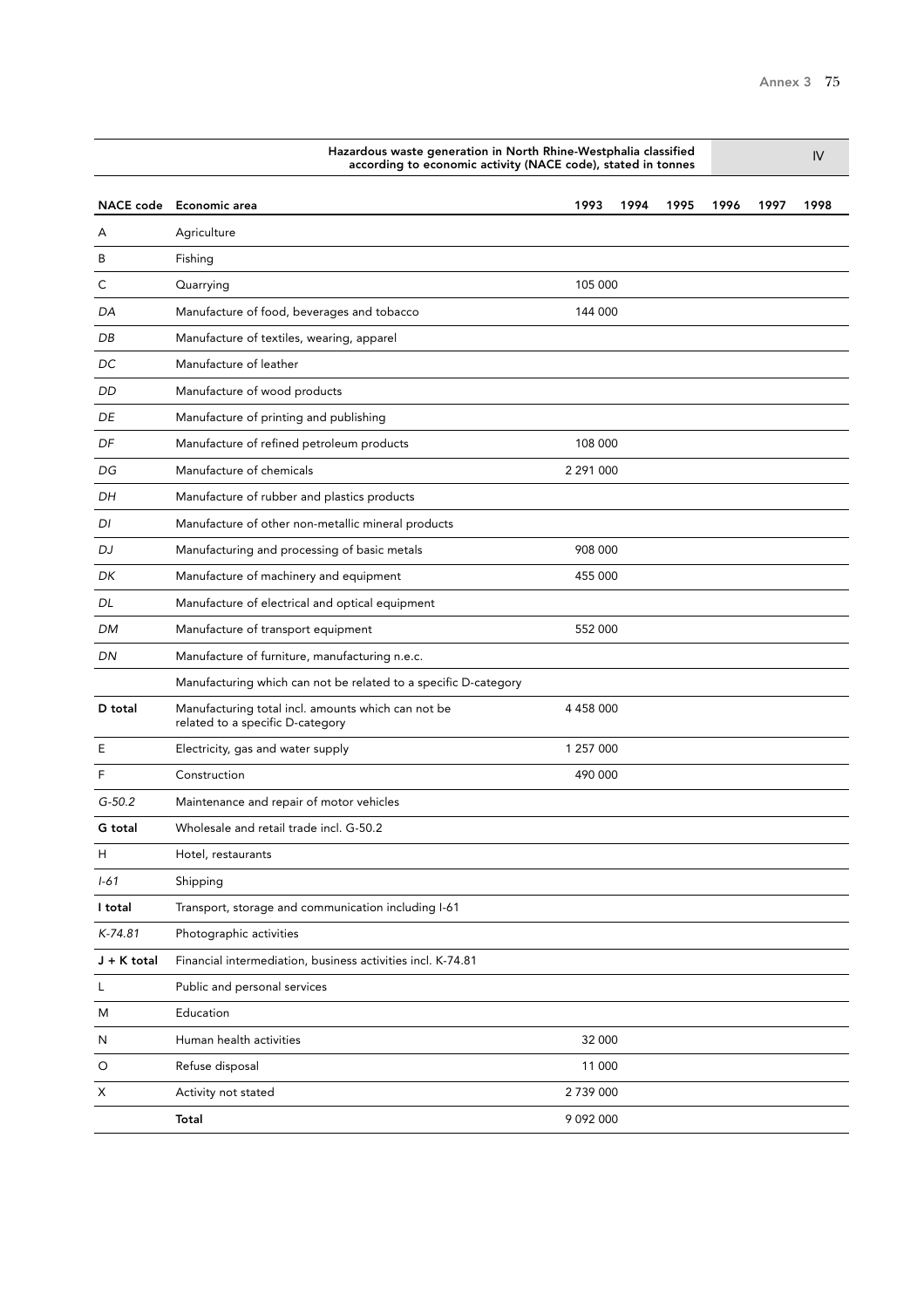### V General questions on hazardous waste data in North Rhine-Westphalia

1. Is the information given to this survey about your country on generation of hazardous waste based on data reported to the national or regional authorities by the following sources:

| Reporter                                 | Generator Agriculture,<br>fishing &<br>quarrying | Manufacturing,<br>energy and water<br>supply, construction | Wholesale, retail,<br>transport public<br>and private services | Households |
|------------------------------------------|--------------------------------------------------|------------------------------------------------------------|----------------------------------------------------------------|------------|
| Producers                                |                                                  |                                                            |                                                                |            |
| Collectors                               |                                                  |                                                            |                                                                |            |
| Treatment/disposal<br>facilities         |                                                  |                                                            |                                                                |            |
| Reporting from<br>competent authorities? | X                                                | X                                                          | X                                                              | X          |
| Estimates                                |                                                  |                                                            |                                                                |            |

2. When producers, collectors, treatment/disposal facilities or municipalities report information on generation of hazardous waste to the national or the regional authorities, is the waste classification based on:

| Applied classification                                                                    | activity | Kind of Generation of Collection of Treatment/<br>haz. waste haz. waste | disposal of<br>haz. waste | <b>Municipalities</b> |
|-------------------------------------------------------------------------------------------|----------|-------------------------------------------------------------------------|---------------------------|-----------------------|
| The hazardous waste list or the<br>national Implementation of the<br>hazardous waste list |          | X                                                                       |                           |                       |
| The national hazardous waste<br>classification                                            |          |                                                                         |                           |                       |

| <b>Applied classification</b>                                                          | activity | Kind of Generation of Collection of Treatment/<br>haz. waste haz. waste |              | disposal of<br>haz. waste |
|----------------------------------------------------------------------------------------|----------|-------------------------------------------------------------------------|--------------|---------------------------|
| The hazardous waste list or the national<br>Implementation of the hazardous waste list |          | X.                                                                      | $\mathsf{X}$ |                           |
| The national hazardous waste classification                                            |          |                                                                         |              |                           |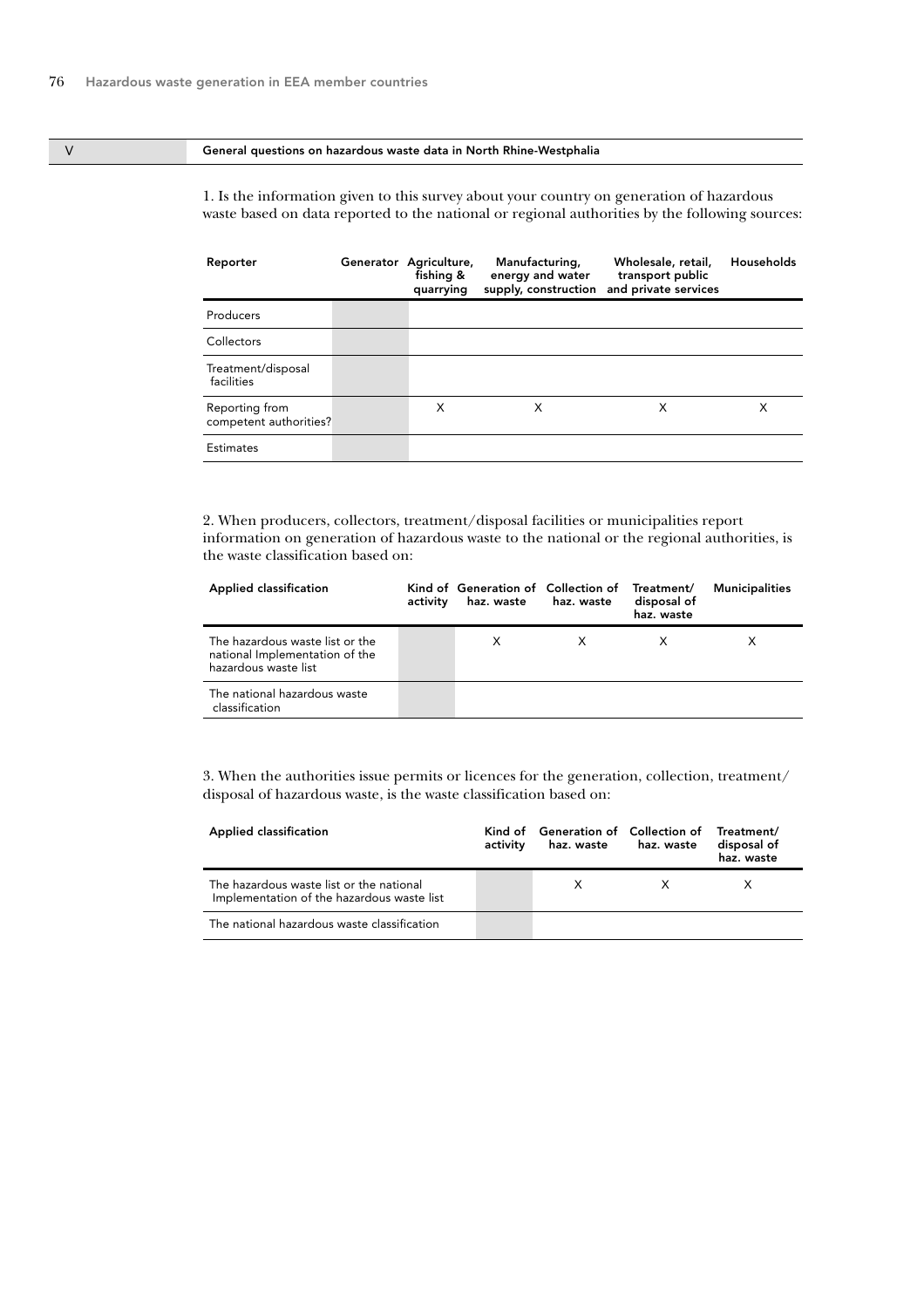## **Greece**

|         | Hazardous waste generation in Greece classified according<br>to the European waste catalogue at two-digit level, stated in tonnes                             |  |                               |         |  |
|---------|---------------------------------------------------------------------------------------------------------------------------------------------------------------|--|-------------------------------|---------|--|
| 2-digit | <b>EWC</b> Description                                                                                                                                        |  | 1993 1994 1995 1996 1997 1998 |         |  |
| 01      | Waste resulting from exploration, mining, dressing and further treatment of minerals and quarry                                                               |  |                               |         |  |
| 02      | Waste from agricultural, horticultural, hunting, fishing and aquaculture primary production,<br>food preparation and processing                               |  |                               |         |  |
| 03      | Wastes from wood processing and the production of paper, cardboard, pulp, panels and<br>furniture                                                             |  |                               |         |  |
| 04      | Wastes from the leather and textile industries                                                                                                                |  |                               |         |  |
| 05      | Wastes from petroleum refining, natural gas purification and pyrolytic treatment of coal                                                                      |  |                               | 14 850  |  |
| 06      | Wastes from inorganic chemical processes                                                                                                                      |  |                               |         |  |
| 07      | Wastes from organic chemical processes                                                                                                                        |  |                               | 500     |  |
| 08      | Wastes from the manufacture, formulation, supply and use (MSFU) of coating (paints,<br>varnishes and vitreous enamels), adhesives, sealants and printing inks |  |                               |         |  |
| 09      | Wastes from the photographic industry                                                                                                                         |  |                               |         |  |
| 10      | Inorganic wastes from thermal processes                                                                                                                       |  |                               | 108 700 |  |
| 11      | Inorganic waste with metals from metal treatment and the coating of metals; non-ferrous<br>hydro-metallurgy                                                   |  |                               |         |  |
| 12      | Wastes from shaping and surface treatment of metals and plastics                                                                                              |  |                               | 1 0 0 0 |  |
| 13      | Oil wastes and other liquids (except edible oils 05 00 00 and 12 00 00)                                                                                       |  |                               |         |  |
| 14      | Wastes from organic substances employed as solvents and coolants (except 07 00 00 and<br>08 00 00)                                                            |  |                               |         |  |
| 15      | Packaging, absorbents, wiping cloths, filter materials and protective clothing not otherwise<br>specified                                                     |  |                               |         |  |
| 16      | Waste not otherwise specified in the catalogue                                                                                                                |  |                               | 3 900   |  |
| 17      | Construction and demolition waste (including road construction)                                                                                               |  |                               |         |  |
| 18      | Wastes from human or animal healthcare and/or related research                                                                                                |  |                               |         |  |
| 19      | Wastes from waste-treatment facilities, off-site wastewater-treatment plants and the water<br>industry                                                        |  |                               | 36 458  |  |
| 20      | Municipal wastes and similar commercial, industrial and institutional wastes including<br>separately collected fractions                                      |  |                               |         |  |
|         | Total amount related to the HWL/EWC/add. EWC                                                                                                                  |  |                               | 165 408 |  |
|         | Total amount not possible to relate to the HWL/EWC/add. EWC                                                                                                   |  |                               | 121 448 |  |
|         | Total hazardous waste generation                                                                                                                              |  |                               | 286 856 |  |

Hazardous waste generation in Greece classified according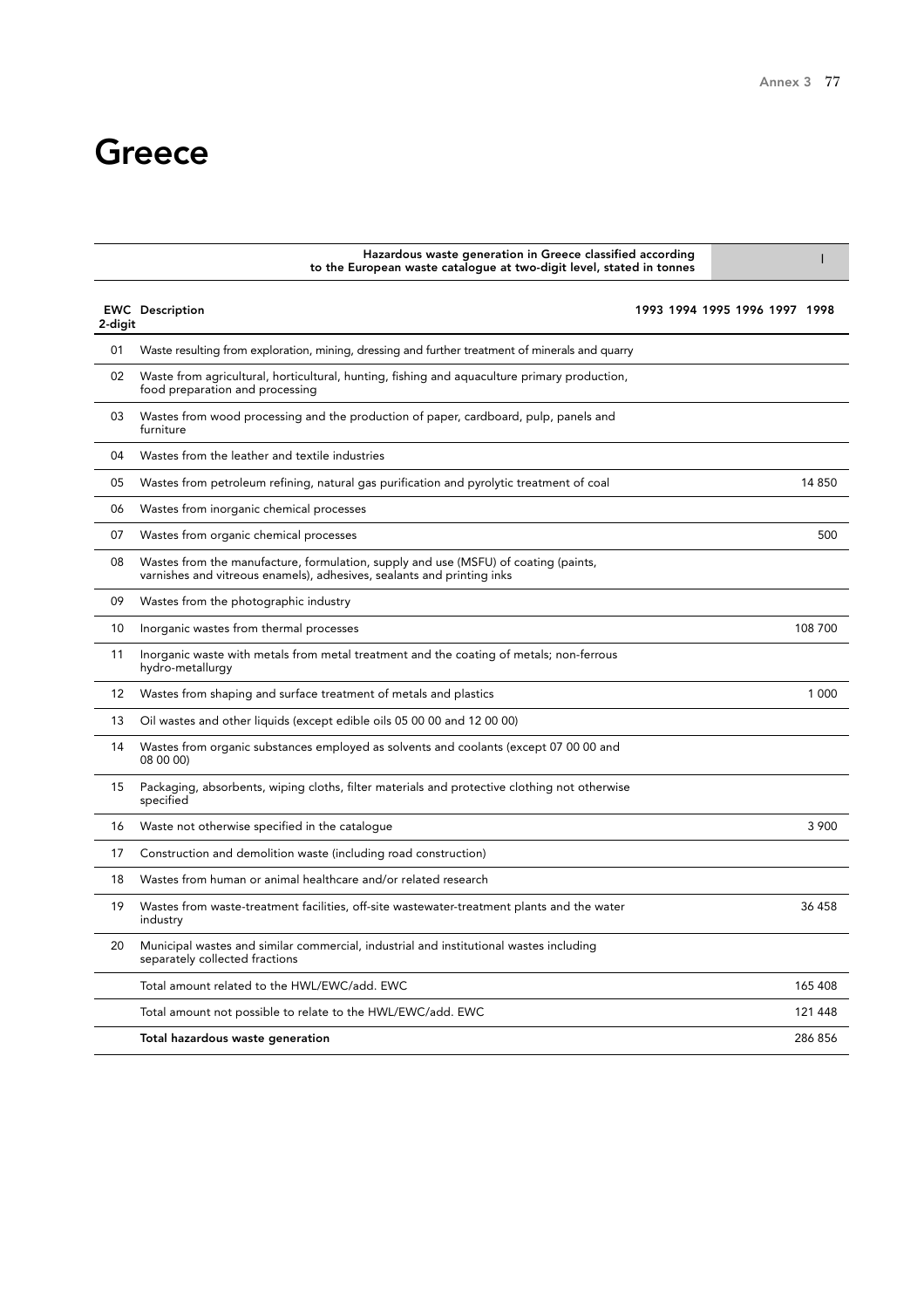| $\mathbf{I}$                       | The 20 largest hazardous waste types generated in Greece classified<br>according to the European waste catalogue at six-digit level, stated in tonnes |                                 |      |      |      |      |      |         |
|------------------------------------|-------------------------------------------------------------------------------------------------------------------------------------------------------|---------------------------------|------|------|------|------|------|---------|
| EWC 6-digit<br>or<br>national code | Description                                                                                                                                           | H: HWL<br>E: EWC<br>A: add. EWC | 1993 | 1994 | 1995 | 1996 | 1997 | 1998    |
| 190200/060403                      | Sludge from wastewater treatment                                                                                                                      |                                 |      |      |      |      |      | 85 000  |
| 100202                             | Unprocessed slag                                                                                                                                      |                                 |      |      |      |      |      | 85 000  |
| 190201                             | Metal hydroxide sludges and other sludges from<br>metal                                                                                               |                                 |      |      |      |      |      | 33 458  |
| 130502/050103                      | Oily sludge (wastewater treatment, oil/wastewater<br>separation, storage tank sludge)                                                                 |                                 |      |      |      |      |      | 24 000  |
| 100203                             | Solid wastes from gas treatment                                                                                                                       |                                 |      |      |      |      |      | 13700   |
| 050103                             | Tank Bottom sludges                                                                                                                                   |                                 |      |      |      |      |      | 10 050  |
| 100307                             | Spent pot linings                                                                                                                                     |                                 |      |      |      |      |      | 10 000  |
| 070202/080406                      | Sludge                                                                                                                                                |                                 |      |      |      |      |      | 8800    |
| 050802                             | Acid tars                                                                                                                                             |                                 |      |      |      |      |      | 4 800   |
| 040106/190201                      | Sludge from wastewater treatment                                                                                                                      |                                 |      |      |      |      |      | 3 1 4 8 |
| 190200                             | Wastes from specific physico/chemical treatments of<br>industrial wastes (e.g. dechromatation,<br>decyanidation, neutralisation)                      |                                 |      |      |      |      |      | 3 0 0 0 |
| 070202/070208                      | Sludge                                                                                                                                                |                                 |      |      |      |      |      | 2 0 0 0 |
| 160702                             | Waste from marine transport tank cleaning,<br>containing oil                                                                                          |                                 |      |      |      |      |      | 1 0 0 0 |
| 120201                             | Spent blasting grit                                                                                                                                   |                                 |      |      |      |      |      | 1 000   |
| 160206                             | Wastes from the asbestos processing industry                                                                                                          |                                 |      |      |      |      |      | 900     |
| 010501/130502                      | Sludge from oil/wastewater separation                                                                                                                 |                                 |      |      |      |      |      | 500     |
| 070499                             | Wastes not otherwise specified                                                                                                                        |                                 |      |      |      |      |      | 500     |
|                                    | Total                                                                                                                                                 |                                 |      |      |      |      |      | 286 856 |

III

The relationship between the national hazardous waste classification codes used in Greece and the European waste catalogue and hazardous waste list

Has your country made a conversion between the existing national classification of hazardous waste and the European waste catalogue and the hazardous waste list?

The hazardous waste list?  $Y$ es  $\Box$ 

 $\overline{\mathsf{No}}$   $\overline{\mathsf{x}}$ 

If yes, please enclose the conversion listing.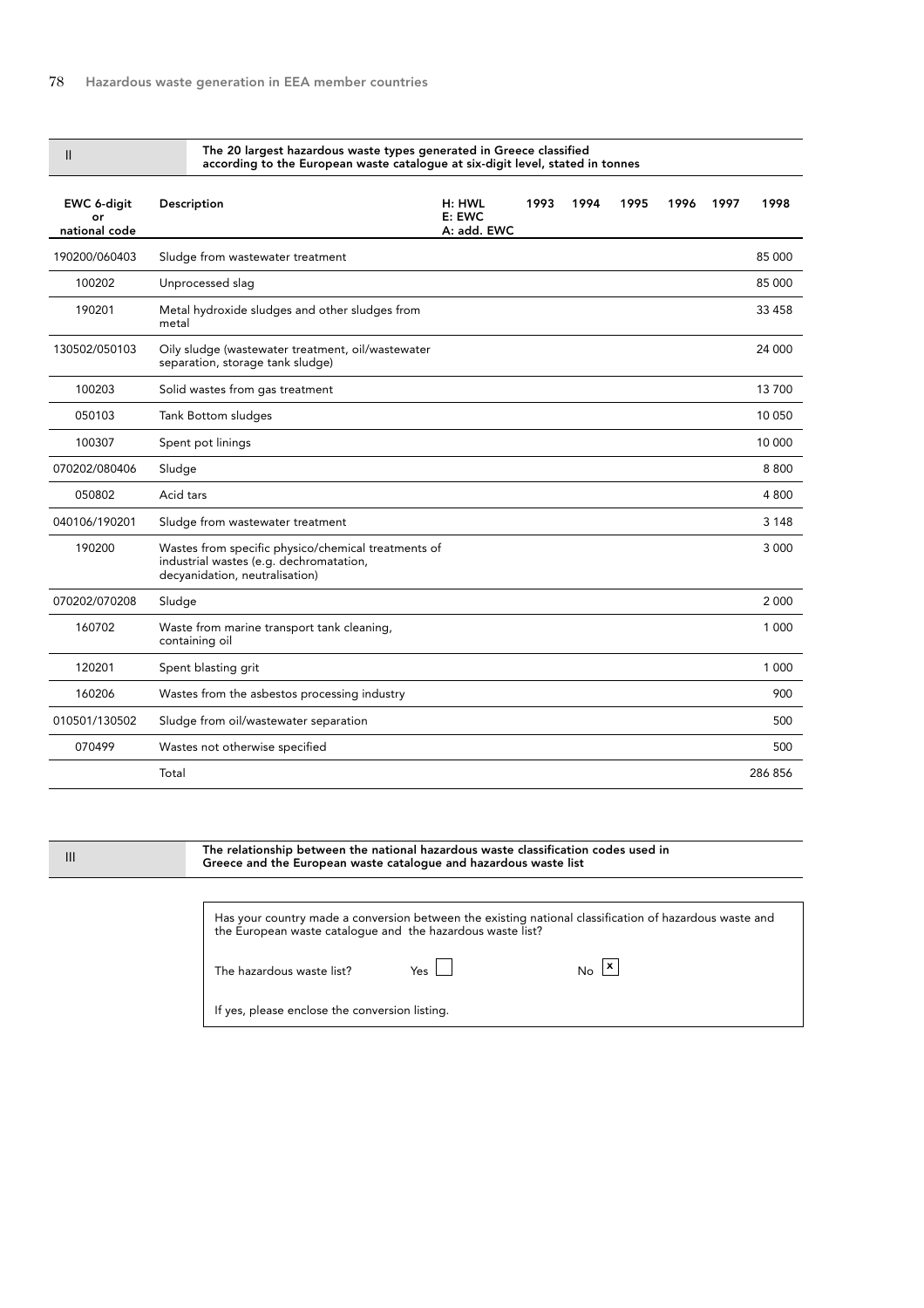|                  | Hazardous waste generation in Greece classified<br>according to economic activity (NACE code), stated in tonnes | IV   |      |      |      |      |         |
|------------------|-----------------------------------------------------------------------------------------------------------------|------|------|------|------|------|---------|
| <b>NACE</b> code | Economic area                                                                                                   | 1993 | 1994 | 1995 | 1996 | 1997 | 1998    |
| A                | Agriculture                                                                                                     |      |      |      |      |      |         |
| B                | Fishing                                                                                                         |      |      |      |      |      |         |
| С                | Quarrying                                                                                                       |      |      |      |      |      | 500     |
| DA               | Manufacture of food, beverages and tobacco                                                                      |      |      |      |      |      |         |
| DB               | Manufacture of textiles, wearing, apparel                                                                       |      |      |      |      |      | 5 1 8 5 |
| DC               | Manufacture of leather                                                                                          |      |      |      |      |      | 3 1 4 8 |
| DD               | Manufacture of wood products                                                                                    |      |      |      |      |      | 8800    |
| DE               | Manufacture of printing and publishing                                                                          |      |      |      |      |      |         |
| DF               | Manufacture of refined petroleum products                                                                       |      |      |      |      |      | 28 850  |
| DG               | Manufacture of chemicals                                                                                        |      |      |      |      |      | 90 500  |
| DH               | Manufacture of rubber and plastics products                                                                     |      |      |      |      |      |         |
| DI               | Manufacture of other non-metallic mineral products                                                              |      |      |      |      |      | 900     |
| DJ               | Manufacturing and processing of basic metals                                                                    |      |      |      |      |      | 136 073 |
| DK               | Manufacture of machinery and equipment                                                                          |      |      |      |      |      |         |
| DL               | Manufacture of electrical and optical equipment                                                                 |      |      |      |      |      | 500     |
| DM               | Manufacture of transport equipment                                                                              |      |      |      |      |      | 2 0 0 0 |
| DN               | Manufacture of furniture, manufacturing n.e.c.                                                                  |      |      |      |      |      | 400     |
|                  | Manufacturing which can not be related to a specific D-category                                                 |      |      |      |      |      |         |
| D total          | Manufacturing total incl. amounts which can not be related to a specific<br>D-category                          |      |      |      |      |      |         |
| Ε                | Electricity, gas and water supply                                                                               |      |      |      |      |      |         |
| F                | Construction                                                                                                    |      |      |      |      |      |         |
| $G - 50.2$       | Maintenance and repair of motor vehicles                                                                        |      |      |      |      |      |         |
| G total          | Wholesale and retail trade incl. G-50.2                                                                         |      |      |      |      |      |         |
| Н                | Hotel, restaurants                                                                                              |      |      |      |      |      |         |
| $1 - 61$         | Shipping                                                                                                        |      |      |      |      |      | 10 000  |
| I total          | Transport, storage and communication including I-61                                                             |      |      |      |      |      |         |
| $K-74.81$        | Photographic activities                                                                                         |      |      |      |      |      |         |
| J + K total      | Financial intermediation, business activities incl. K-74.81                                                     |      |      |      |      |      |         |
| L                | Public and personal services                                                                                    |      |      |      |      |      |         |
| M                | Education                                                                                                       |      |      |      |      |      |         |
| N                | Human health activities                                                                                         |      |      |      |      |      |         |
| O                | Refuse disposal                                                                                                 |      |      |      |      |      |         |
| Х                | Activity not stated                                                                                             |      |      |      |      |      |         |
|                  | Total                                                                                                           |      |      |      |      |      | 286 856 |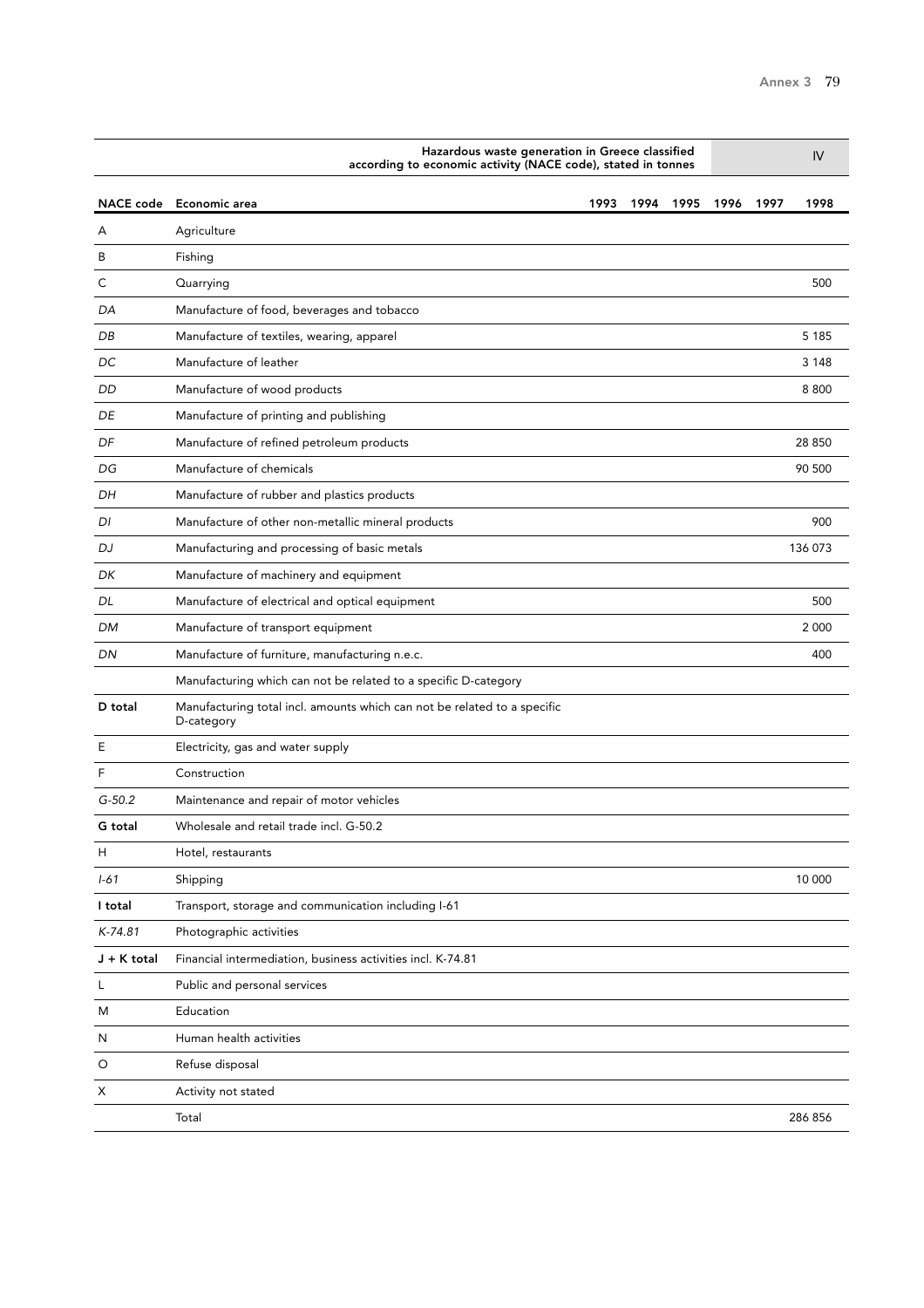#### V General questions on hazardous waste data in Greece

1. Is the information given to this survey about your country on generation of hazardous waste based on data reported to the national or regional authorities by the following sources:

| Reporter                         | Generator | Agriculture,<br>fishing &<br>quarrying | Manufacturing,<br>energy and water | Wholesale, retail,<br>transport public<br>supply, construction and private services | Households |
|----------------------------------|-----------|----------------------------------------|------------------------------------|-------------------------------------------------------------------------------------|------------|
| Producers                        |           |                                        | X                                  |                                                                                     |            |
| Collectors                       |           |                                        |                                    |                                                                                     |            |
| Treatment/disposal<br>facilities |           |                                        | X                                  |                                                                                     |            |
| Reporting from<br>municipalities |           |                                        | X                                  |                                                                                     | X          |
| <b>Estimates</b>                 |           |                                        | X                                  | х                                                                                   | X          |

2. When producers, collectors, treatment/disposal facilities or municipalities report information on generation of hazardous waste to the national or the regional authorities, is the waste classification based on:

| Applied<br>classification                                                        | Kind of<br>activity | Generation<br>of haz. waste | Collection<br>of haz. waste | Treatment/<br>disposal of haz.<br>Waste | <b>Municipalities</b> |
|----------------------------------------------------------------------------------|---------------------|-----------------------------|-----------------------------|-----------------------------------------|-----------------------|
| The hazardous waste list or $\mathbf{N}_{\Omega}$<br>of the hazardous waste list |                     |                             |                             |                                         |                       |
| The national hazardous<br>waste classification                                   |                     |                             |                             |                                         |                       |
|                                                                                  |                     |                             |                             |                                         |                       |

| Applied<br>classification                                                                                       | Kind of<br>activity | Generation<br>of haz. waste | Collection<br>of haz. waste | Treatment/<br>disposal of haz.<br>Waste |
|-----------------------------------------------------------------------------------------------------------------|---------------------|-----------------------------|-----------------------------|-----------------------------------------|
| The hazardous waste list or $\mathbf{W}_{\text{of}}$<br>the national Implementation of the hazardous waste list |                     |                             |                             |                                         |
| The national hazardous<br>waste classification                                                                  |                     |                             |                             |                                         |
|                                                                                                                 |                     |                             |                             |                                         |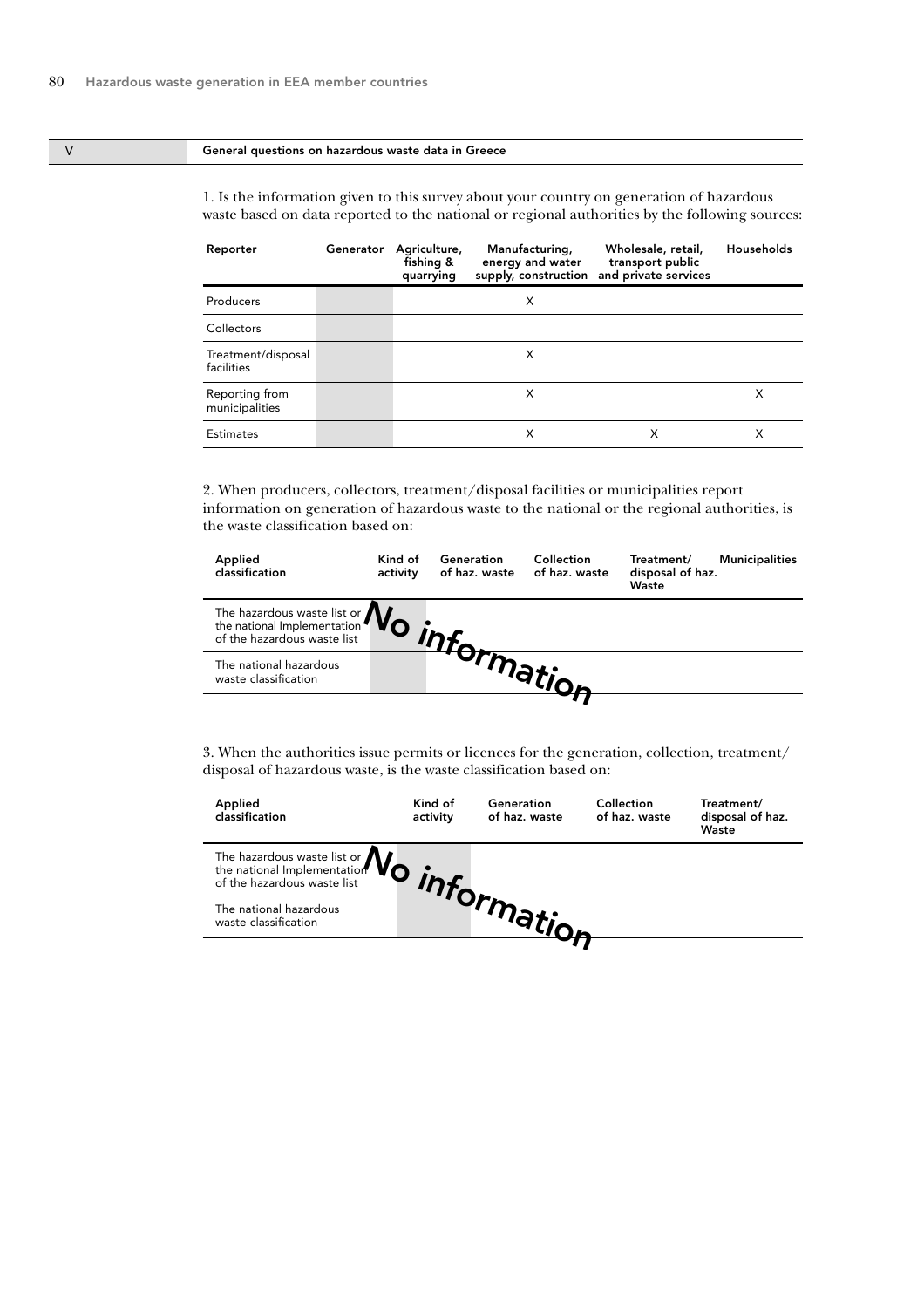## Ireland

|         | Hazardous waste generation in Ireland classified according<br>to the European waste catalogue at two-digit level, stated in tonnes                            |                               |         | ı |
|---------|---------------------------------------------------------------------------------------------------------------------------------------------------------------|-------------------------------|---------|---|
| 2-digit | <b>EWC</b> Description                                                                                                                                        | 1993 1994 1995 1996 1997 1998 |         |   |
| 01      | Waste resulting from exploration, mining, dressing and further treatment of minerals and quarry                                                               |                               | 21 141  |   |
| 02      | Waste from agricultural, horticultural, hunting, fishing and aguaculture primary production,<br>food preparation and processing                               |                               |         |   |
| 03      | Wastes from wood processing and the production of paper, cardboard, pulp, panels and<br>furniture                                                             |                               | 9       |   |
| 04      | Wastes from the leather and textile industries                                                                                                                |                               | 317     |   |
| 05      | Wastes from petroleum refining, natural gas purification and pyrolytic treatment of coal                                                                      |                               | 6 0 0 9 |   |
| 06      | Wastes from inorganic chemical processes                                                                                                                      |                               | 2766    |   |
| 07      | Wastes from organic chemical processes                                                                                                                        |                               | 145 899 |   |
| 08      | Wastes from the manufacture, formulation, supply and use (MSFU) of coating (paints,<br>varnishes and vitreous enamels), adhesives, sealants and printing inks |                               | 2 2 4 5 |   |
| 09      | Wastes from the photographic industry                                                                                                                         |                               | 97      |   |
| 10      | Inorganic wastes from thermal processes                                                                                                                       |                               | 850     |   |
| 11      | Inorganic waste with metals from metal treatment and the coating of metals; non-ferrous<br>hydro-metallurgy                                                   |                               | 154     |   |
| 12      | Wastes from shaping and surface treatment of metals and plastics                                                                                              |                               | 34      |   |
| 13      | Oil wastes and other liquids (except edible oils 05 00 00 and 12 00 00)                                                                                       |                               | 28 298  |   |
| 14      | Wastes from organic substances employed as solvents and coolants (except 07 00 00 and<br>08 00 00)                                                            |                               | 3878    |   |
| 15      | Packaging, absorbents, wiping cloths, filter materials and protective clothing not otherwise<br>specified                                                     |                               | 97      |   |
| 16      | Waste not otherwise specified in the catalogue                                                                                                                |                               | 5770    |   |
| 17      | Construction and demolition waste (including road construction)                                                                                               |                               | 330     |   |
| 18      | Wastes from human or animal healthcare and/or related research                                                                                                |                               | 3 0 3 1 |   |
| 19      | Wastes from waste-treatment facilities, off-site wastewater-treatment plants and the water<br>industry                                                        |                               | 3 5 0 4 |   |
| 20      | Municipal wastes and similar commercial, industrial and institutional wastes including<br>separately collected fractions                                      |                               | 273     |   |
|         | Total amount related to the HWL/EWC/add. EWC                                                                                                                  |                               | 224 702 |   |
|         | Total amount not possible to relate to the HWL/EWC/add. EWC                                                                                                   |                               | 4857    |   |
|         | Total hazardous waste generation                                                                                                                              |                               | 229 559 |   |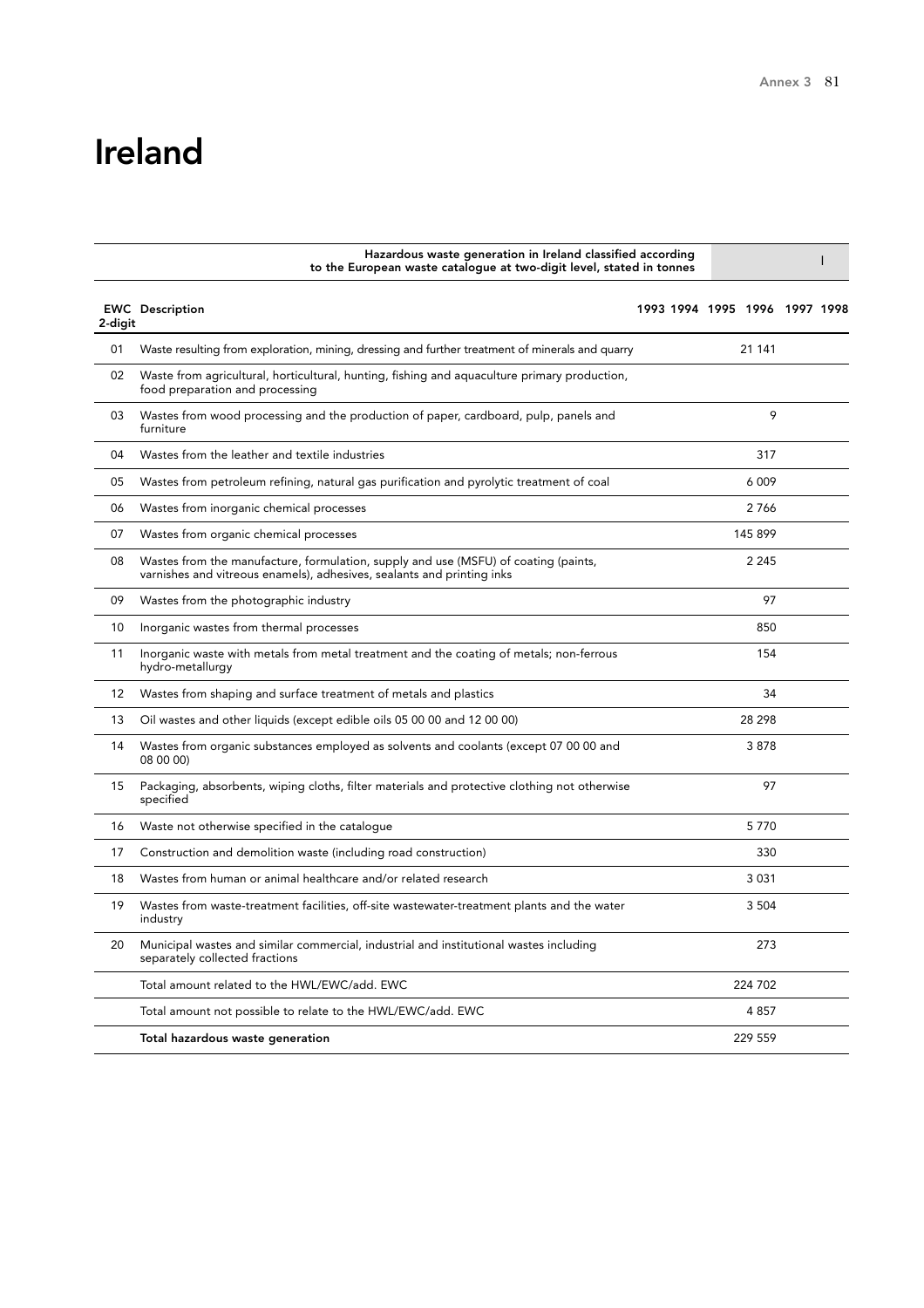#### The 20 largest hazardous waste types generated in Ireland classified according to the European waste catalogue at six-digit level, stated in tonnes

| <b>EWC 6-digit Description</b><br>o۳<br>national code |                                                                                                                         | H: HWL<br>E: EWC<br>A: add. EWC |  | 1993 1994 1995 1996 1997 1998 |  |
|-------------------------------------------------------|-------------------------------------------------------------------------------------------------------------------------|---------------------------------|--|-------------------------------|--|
| 07 05 99                                              | Wastes not otherwise specified                                                                                          | E                               |  | 49 244                        |  |
| 07 07 04                                              | Other organic solvents, washing liquids and mother liquors                                                              | Н                               |  | 37 689                        |  |
| 07 05 04                                              | Other organic solvents, washing liquids and mother liquors                                                              | H                               |  | 31 067                        |  |
| 01 03 99                                              | Wastes not otherwise specified                                                                                          | E                               |  | 20 900                        |  |
| 13 05 03                                              | Interceptor sludges                                                                                                     | H                               |  | 14 349                        |  |
| 07 05 03                                              | Organic halogenated solvents, washing liquids and mother liquors                                                        | H                               |  | 14 107                        |  |
| 13 04 03                                              | Bilge oils from other navigation                                                                                        | H                               |  | 6 906                         |  |
| 13 01 01                                              | Hydraulic oils, containing pcbs or pcts                                                                                 | H                               |  | 6612                          |  |
| 05 01 03                                              | Tank bottom sludges                                                                                                     | н                               |  | 6 0 0 1                       |  |
| 16 06 01                                              | Lead batteries                                                                                                          | H                               |  | 5 6 5 5                       |  |
| 07 05 01                                              | Aqueous washing liquids and mother liquors                                                                              | H                               |  | 4 4 3 1                       |  |
| 07 05 02                                              | Sludges from on-site effluent treatment                                                                                 | E                               |  | 3 4 0 0                       |  |
| 14 01 03                                              | Other solvents and solvent mixes                                                                                        | H                               |  | 2 2 3 3                       |  |
| 19 02 01                                              | Metal hydroxide sludges and other sludges from metal insolubilisation<br>treatment                                      | H                               |  | 2 2 1 8                       |  |
| 18 01 03                                              | Other wastes whose collection and disposal is subject to special<br>requirements in view of the prevention of infection | H                               |  | 2 1 1 5                       |  |
| 07 07 08                                              | Other still bottoms and reaction residues                                                                               | H                               |  | 1965                          |  |
| 06 04 02                                              | Metallic salts (except 06 03 00)                                                                                        | н                               |  | 1 300                         |  |
| 07 05 10                                              | Other filter cakes, spent absorbents                                                                                    | н                               |  | 1 0 6 4                       |  |
| 18 01 05                                              | Discarded chemicals and medicines                                                                                       | E                               |  | 908                           |  |
| 07 05 08                                              | Other still bottoms and reaction residues                                                                               | Н                               |  | 820                           |  |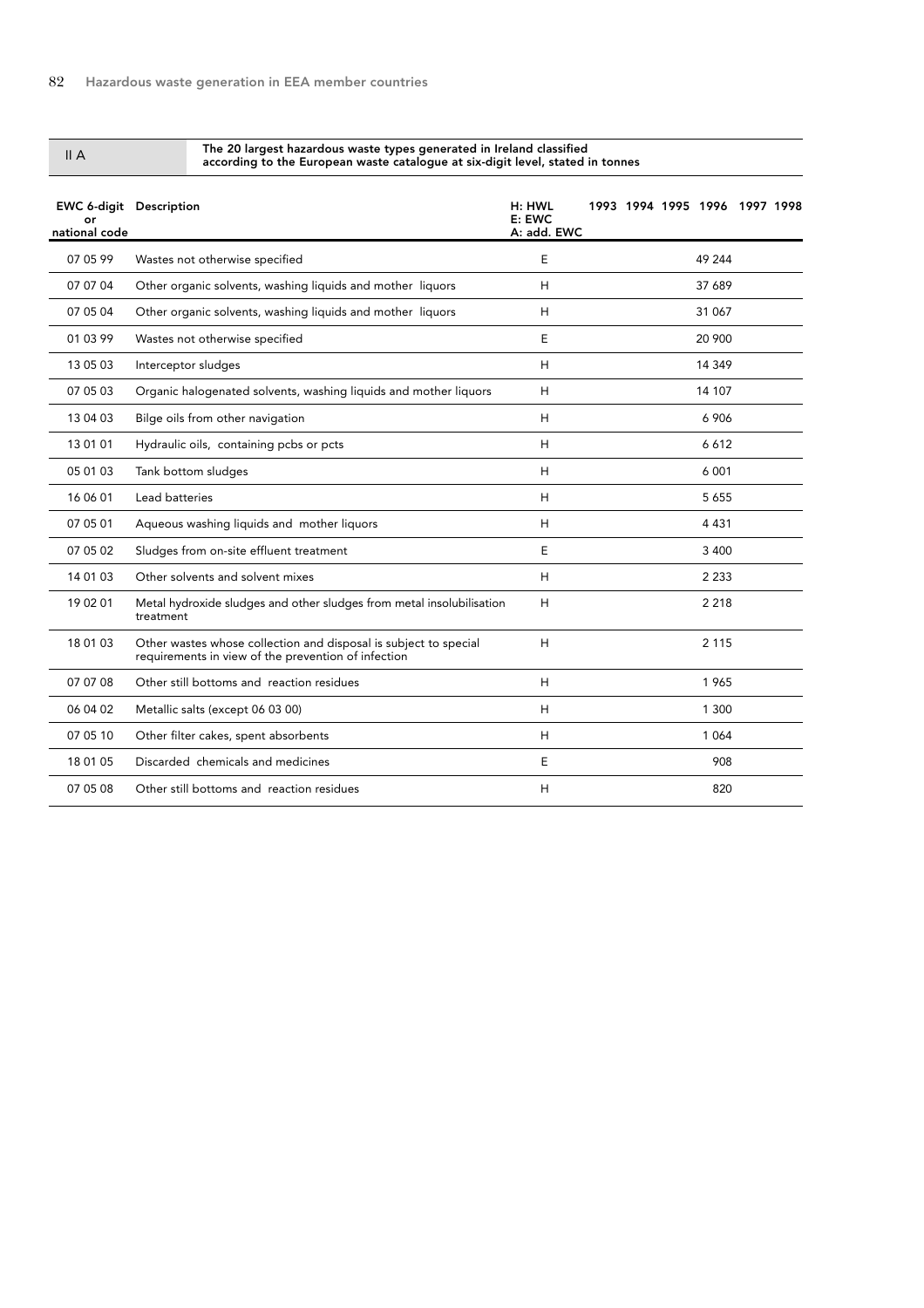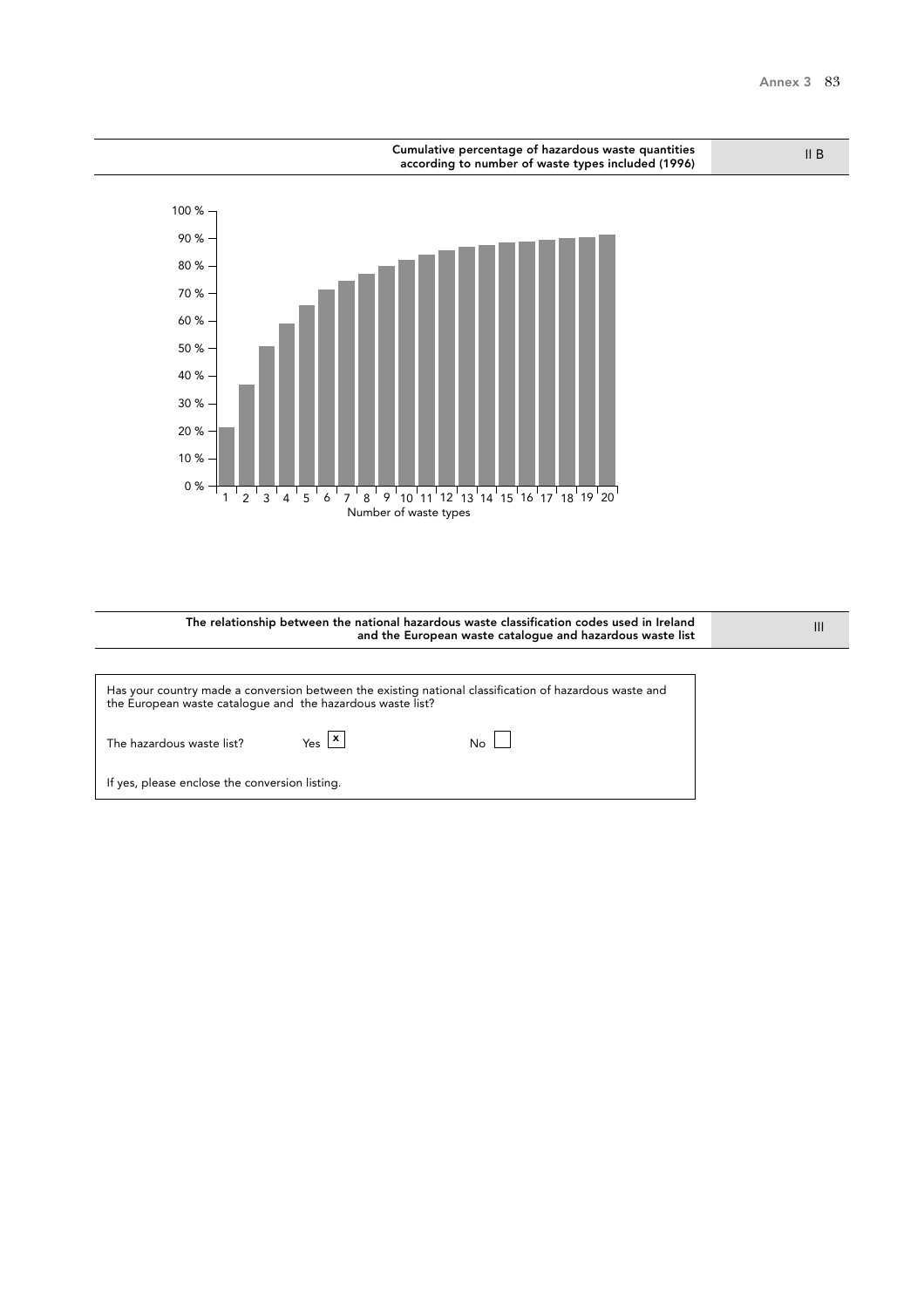#### Hazardous waste generation in Ireland classified according to economic activity (NACE code), stated in tonnes

|             | NACE code Economic area                                                                | 1993 | 1994 | 1995 | 1996           | 1997 | 1998 |
|-------------|----------------------------------------------------------------------------------------|------|------|------|----------------|------|------|
| A           | Agriculture                                                                            |      |      |      |                |      |      |
| B           | Fishing                                                                                |      |      |      |                |      |      |
| С           | Quarrying                                                                              |      |      |      | 8              |      |      |
| DA          | Manufacture of food, beverages and tobacco                                             |      |      |      | 164            |      |      |
| DB          | Manufacture of textiles, wearing, apparel                                              |      |      |      | $\overline{7}$ |      |      |
| DC          | Manufacture of leather                                                                 |      |      |      | 22             |      |      |
| <b>DD</b>   | Manufacture of wood products                                                           |      |      |      | 34             |      |      |
| DE          | Manufacture of printing and publishing                                                 |      |      |      | 2 2 5 0        |      |      |
| DF          | Manufacture of refined petroleum products                                              |      |      |      | 6 6 4 2        |      |      |
| DG          | Manufacture of chemicals                                                               |      |      |      | 174 040        |      |      |
| DН          | Manufacture of rubber and plastics products                                            |      |      |      | 1568           |      |      |
| DI          | Manufacture of other non-metallic mineral products                                     |      |      |      | 366            |      |      |
| DJ          | Manufacturing and processing of basic metals                                           |      |      |      | 3 5 5 5        |      |      |
| DK          | Manufacture of machinery and equipment                                                 |      |      |      |                |      |      |
| DL          | Manufacture of electrical and optical equipment                                        |      |      |      | 1977           |      |      |
| DM          | Manufacture of transport equipment                                                     |      |      |      | 1014           |      |      |
| DN          | Manufacture of furniture, manufacturing n.e.c.                                         |      |      |      | 445            |      |      |
|             | Manufacturing which can not be related to a specific D-category                        |      |      |      |                |      |      |
| D total     | Manufacturing total incl. amounts which can not be related to a specific<br>D-category |      |      |      | 192 083        |      |      |
| Ε           | Electricity, gas and water supply                                                      |      |      |      | 661            |      |      |
| F           | Construction                                                                           |      |      |      | 159            |      |      |
| $G-50.2$    | Maintenance and repair of motor vehicles                                               |      |      |      |                |      |      |
| G total     | Wholesale and retail trade incl. G-50.2                                                |      |      |      | 18 180         |      |      |
| H           | Hotel, restaurants                                                                     |      |      |      |                |      |      |
| $1 - 61$    | Shipping                                                                               |      |      |      | 6906           |      |      |
| I total     | Transport, storage and communication including I-61                                    |      |      |      | 12 688         |      |      |
| K-74.81     | Photographic activities                                                                |      |      |      |                |      |      |
| J + K total | Financial intermediation, business activities incl. K-74.81                            |      |      |      | 61             |      |      |
| L           | Public and personal services                                                           |      |      |      | 8              |      |      |
| M           | Education                                                                              |      |      |      | 5              |      |      |
| N           | Human health activities                                                                |      |      |      | 3 0 1 7        |      |      |
| O           | Refuse disposal                                                                        |      |      |      | 2691           |      |      |
| Х           | Activity not stated                                                                    |      |      |      |                |      |      |
|             | Total                                                                                  |      |      |      | 229 561        |      |      |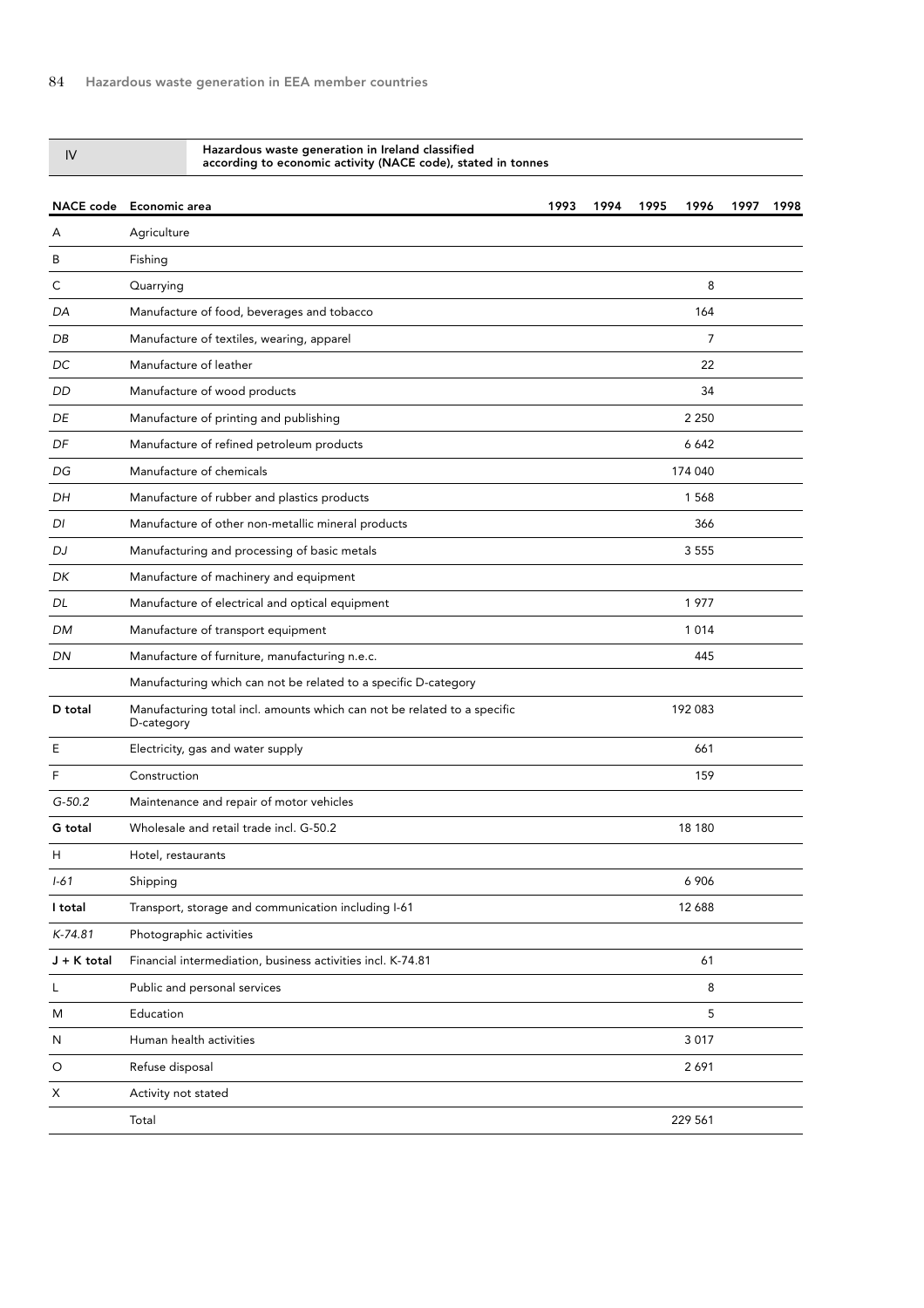#### General questions on hazardous waste data in Ireland V V

1. Is the information given to this survey about your country on generation of hazardous waste based on data reported to the national or regional authorities by the following sources:

| Reporter                          | Generator | Agriculture,<br>fishing &<br>quarrying | Manufacturing,<br>energy and water<br>supply, construction | Wholesale, retail,<br>transport public and<br>private services | Households |
|-----------------------------------|-----------|----------------------------------------|------------------------------------------------------------|----------------------------------------------------------------|------------|
| Producers                         |           |                                        |                                                            |                                                                |            |
| Collectors                        |           |                                        |                                                            |                                                                |            |
| Treatment/<br>disposal facilities |           |                                        | 'nformation                                                |                                                                |            |
| Reporting from<br>municipalities  |           |                                        |                                                            |                                                                |            |
| <b>Estimates</b>                  |           |                                        |                                                            |                                                                |            |

2. When producers, collectors, treatment/disposal facilities or municipalities report information on generation of hazardous waste to the national or the regional authorities, is the waste classification based on:

| Applied<br>classification                                                        | Kind of<br>activity | Generation | Collection<br>of haz. waste of haz. waste | Treatment/<br>disposal of haz.<br>Waste | <b>Municipalities</b> |
|----------------------------------------------------------------------------------|---------------------|------------|-------------------------------------------|-----------------------------------------|-----------------------|
| The hazardous waste list or $\mathbf{W}_{\text{of the national implementation}}$ |                     |            |                                           |                                         |                       |
| The national hazardous<br>waste classification                                   |                     |            |                                           |                                         |                       |
|                                                                                  |                     |            |                                           |                                         |                       |

| Applied<br>classification                                                                                       | Kind of<br>activity | Generation<br>of haz. waste | Collection<br>of haz. waste | Treatment/<br>disposal of haz.<br>Waste |
|-----------------------------------------------------------------------------------------------------------------|---------------------|-----------------------------|-----------------------------|-----------------------------------------|
| The hazardous waste list or $\mathbf{W}_{\text{of}}$<br>the national Implementation of the hazardous waste list |                     |                             |                             |                                         |
| The national hazardous<br>waste classification                                                                  |                     |                             |                             |                                         |
|                                                                                                                 |                     |                             |                             |                                         |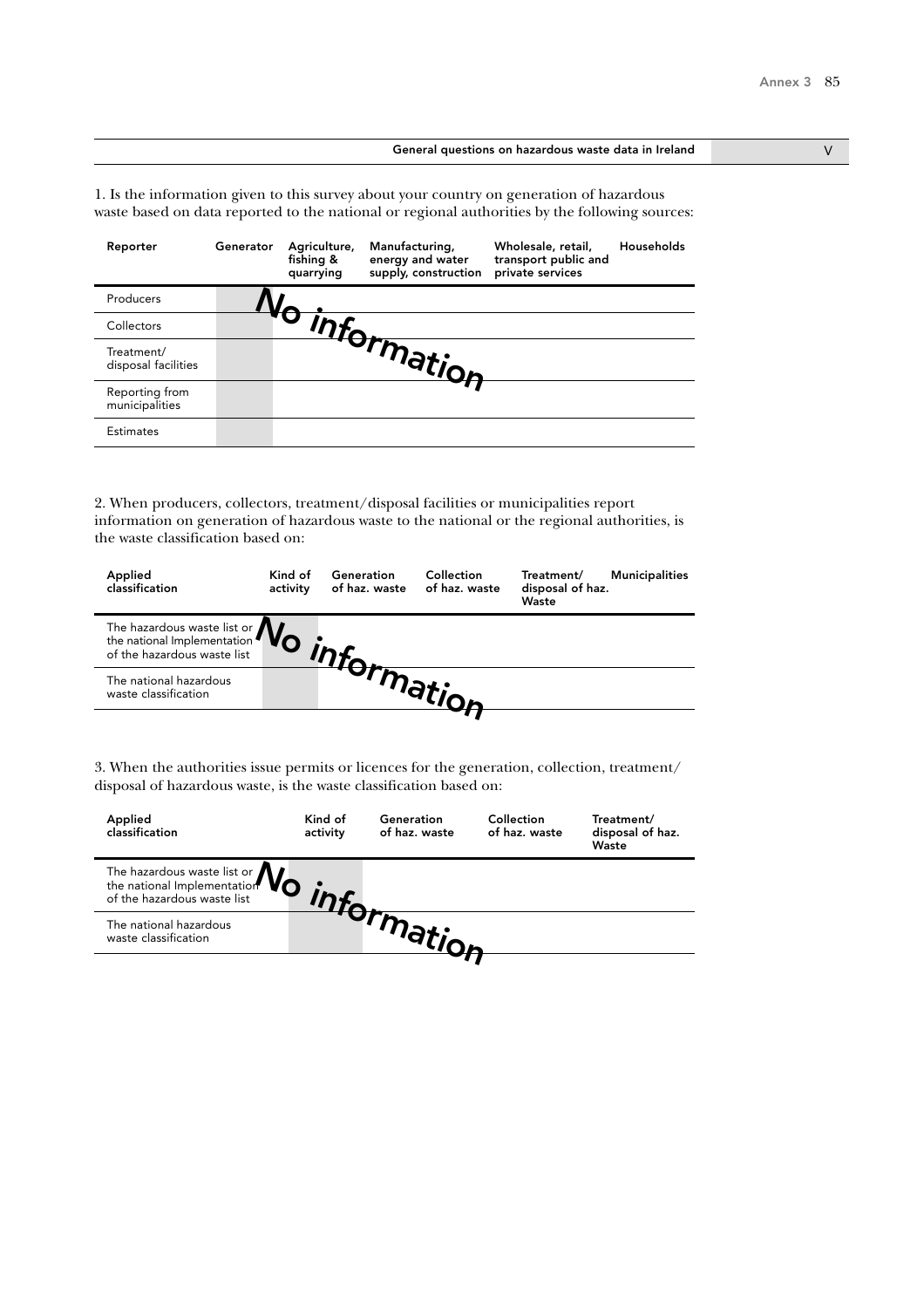Italy

| I  | Hazardous waste generation in Italy classified according<br>to the European waste catalogue at two-digit level, stated in tonnes                              |                  |                  |
|----|---------------------------------------------------------------------------------------------------------------------------------------------------------------|------------------|------------------|
|    | Code Description                                                                                                                                              | 1997             | 1998             |
| 01 | Waste resulting from exploration, mining, dressing and further treatment of minerals and quarry                                                               | not<br>hazardous | not<br>hazardous |
| 02 | Waste from agricultural, horticultural, hunting, fishing and aquaculture primary production, food<br>preparation and processing                               | 90               | 53.4             |
| 03 | Wastes from wood processing and the production of paper, cardboard, pulp, panels and furniture                                                                | 380              | 4.8              |
| 04 | Wastes from the leather and textile industries                                                                                                                | 514              | 0.8              |
| 05 | Wastes from petroleum refining, natural gas purification and pyrolytic treatment of coal                                                                      | 28.9             | 48.7             |
| 06 | Wastes from inorganic chemical processes                                                                                                                      | 261.4            | 368.6            |
| 07 | Wastes from organic chemical processes                                                                                                                        | 841.5            | 961.9            |
| 08 | Wastes from the manufacture, formulation, supply and use (MSFU) of coating (paints, varnishes and<br>vitreous enamels), adhesives, sealants and printing inks | 36.8             | 37.9             |
| 09 | Wastes from the photographic industry                                                                                                                         | 163.6            | 77.2             |
| 10 | Inorganic wastes from thermal processes                                                                                                                       | 367.5            | 459.0            |
| 11 | Inorganic waste with metals from metal treatment and the coating of metals; non-ferrous hydro-metallurgy                                                      | 297.8            | 484.3            |
| 12 | Wastes from shaping and surface treatment of metals and plastics                                                                                              | 232.9            | 302.8            |
| 13 | Oil wastes and other liquids (except edible oils 05 00 00 and 12 00 00)                                                                                       | 392.3            | 401.9            |
| 14 | Wastes from organic substances employed as solvents and coolants (except 07 00 00 and 08 00 00)                                                               | 137.4            | 74.9             |
| 15 | Packaging, absorbents, wiping cloths, filter materials and protective clothing not otherwise specified                                                        | not<br>hazardous | 0.0              |
| 16 | Waste not otherwise specified in the catalogue                                                                                                                | 317.7            | 244.4            |
| 17 | Construction and demolition waste (including road construction)                                                                                               | 21.4             | 17.2             |
| 18 | Wastes from human or animal healthcare and/or related research                                                                                                | 132.9            | 251.9            |
| 19 | Wastes from waste-treatment facilities, off-site wastewater-treatment plants and the water industry                                                           | 163.5            | 252.4            |
| 20 | Municipal wastes and similar commercial, industrial and institutional wastes including separately collected<br>fractions                                      | 4.6              | 15.3             |
|    | Total amount related to the HWL/EWC/add. EWC                                                                                                                  | 3 4 0 1.1        |                  |
|    | Total amount not possible to relate to the HWL/EWC/add. EWC                                                                                                   |                  |                  |
|    | Total hazardous waste generation                                                                                                                              |                  | 4 0 5 7 . 7      |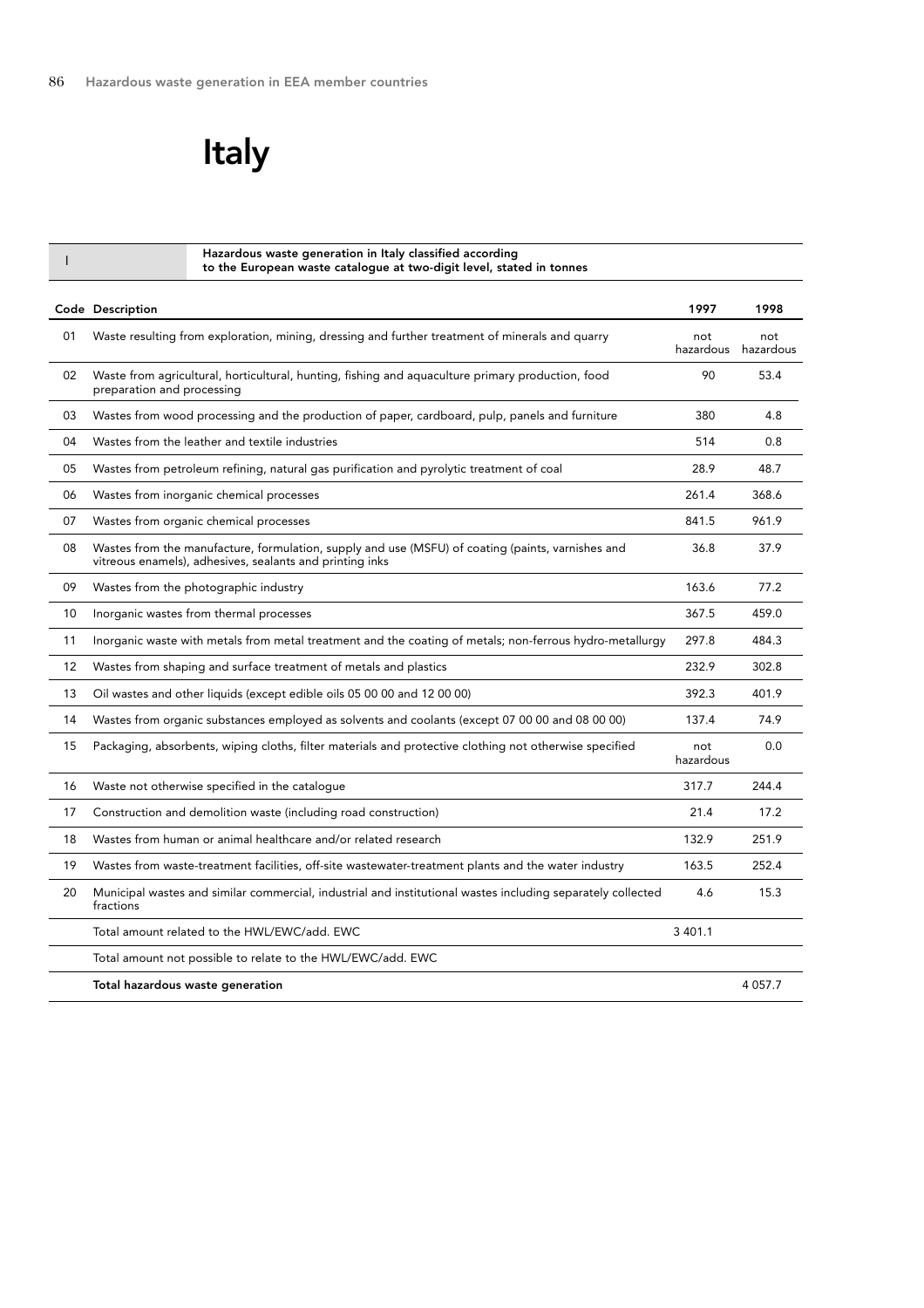|                 | The 20 largest hazardous waste types generated in Italy classified<br>according to the European waste catalogue at six-digit level, stated in tonnes |                                 |                     |  |  |               | $\mathsf{I}$ |
|-----------------|------------------------------------------------------------------------------------------------------------------------------------------------------|---------------------------------|---------------------|--|--|---------------|--------------|
| <b>EWC</b> code | Description                                                                                                                                          | H: HWL<br>E: EWC<br>A: add. EWC | 1993 1994 1995 1996 |  |  |               | 1997 1998    |
| 070101          | Aqueous washing liquids and mother liquors                                                                                                           |                                 |                     |  |  | 242 470       |              |
| 100401          | Slags (first and second smelting)                                                                                                                    |                                 |                     |  |  | 241 223       |              |
| 130202          | Non-chlorinated engine, gear, lubricating oils                                                                                                       |                                 |                     |  |  | 197 156       |              |
| 160601          | Lead batteries                                                                                                                                       |                                 |                     |  |  | 186 690       |              |
| 180103          | Other wastes whose collection and disposal is subject to special<br>requirements in view of the prevention of infection                              |                                 |                     |  |  | 131.181       |              |
| 110105          | Acidic pickling solutions                                                                                                                            |                                 |                     |  |  | 120 220       |              |
| 070104          | Other organic solvents, washing liquids & mother liquors                                                                                             |                                 |                     |  |  | 113 639       |              |
| 120109          | Waste machining emulsions free of halogens                                                                                                           |                                 |                     |  |  | 102 760       |              |
| 120301          | Aqueous washing liquids                                                                                                                              |                                 |                     |  |  | 101 432       |              |
| 060199          | Waste not otherwise specified                                                                                                                        |                                 |                     |  |  | 100 487       |              |
| 090101          | Water-based developer and activator solutions                                                                                                        |                                 |                     |  |  | 99 775        |              |
| 070701          | Aqueous washing liquids and mother liquors                                                                                                           |                                 |                     |  |  | 94 374        |              |
| 110202          | Sludges from zinc hydrometallurgy (incl. jarosite, goethite)                                                                                         |                                 |                     |  |  | 91 650        |              |
| 070108          | Other still bottoms and reaction residues                                                                                                            |                                 |                     |  |  | 84 569        |              |
| 100308          | Salt slags from secondary smelting                                                                                                                   |                                 |                     |  |  | 68818         |              |
| 140201          | Halogenated solvents and solvent mixes                                                                                                               |                                 |                     |  |  | 66 239        |              |
| 070601          | Aqueous washing liquids and mother liquors                                                                                                           |                                 |                     |  |  | 64 637        |              |
| 190201          | Metal hydroxide sludges and other sludges from metal<br>insolubilisation treatment                                                                   |                                 |                     |  |  | 64.263        |              |
| 070501          | Aqueous washing liquids and mother liquors                                                                                                           |                                 |                     |  |  | 57 762        |              |
| 190106          | Aqueous liquid waste from gas treatment and other aqueous liquid                                                                                     |                                 |                     |  |  | 53 958        |              |
|                 |                                                                                                                                                      |                                 |                     |  |  | 2 2 8 3 3 0 2 |              |

| The relationship between the national hazardous waste classification codes used in Italy<br>and the European waste catalogue and hazardous waste list                |  |
|----------------------------------------------------------------------------------------------------------------------------------------------------------------------|--|
| Has your country made a conversion between the existing national classification of hazardous waste and<br>the European waste catalogue and the hazardous waste list? |  |
| $Y_{\text{es}}$   $x$  <br>The hazardous waste list?<br>No                                                                                                           |  |
| If yes, please enclose the conversion listing.                                                                                                                       |  |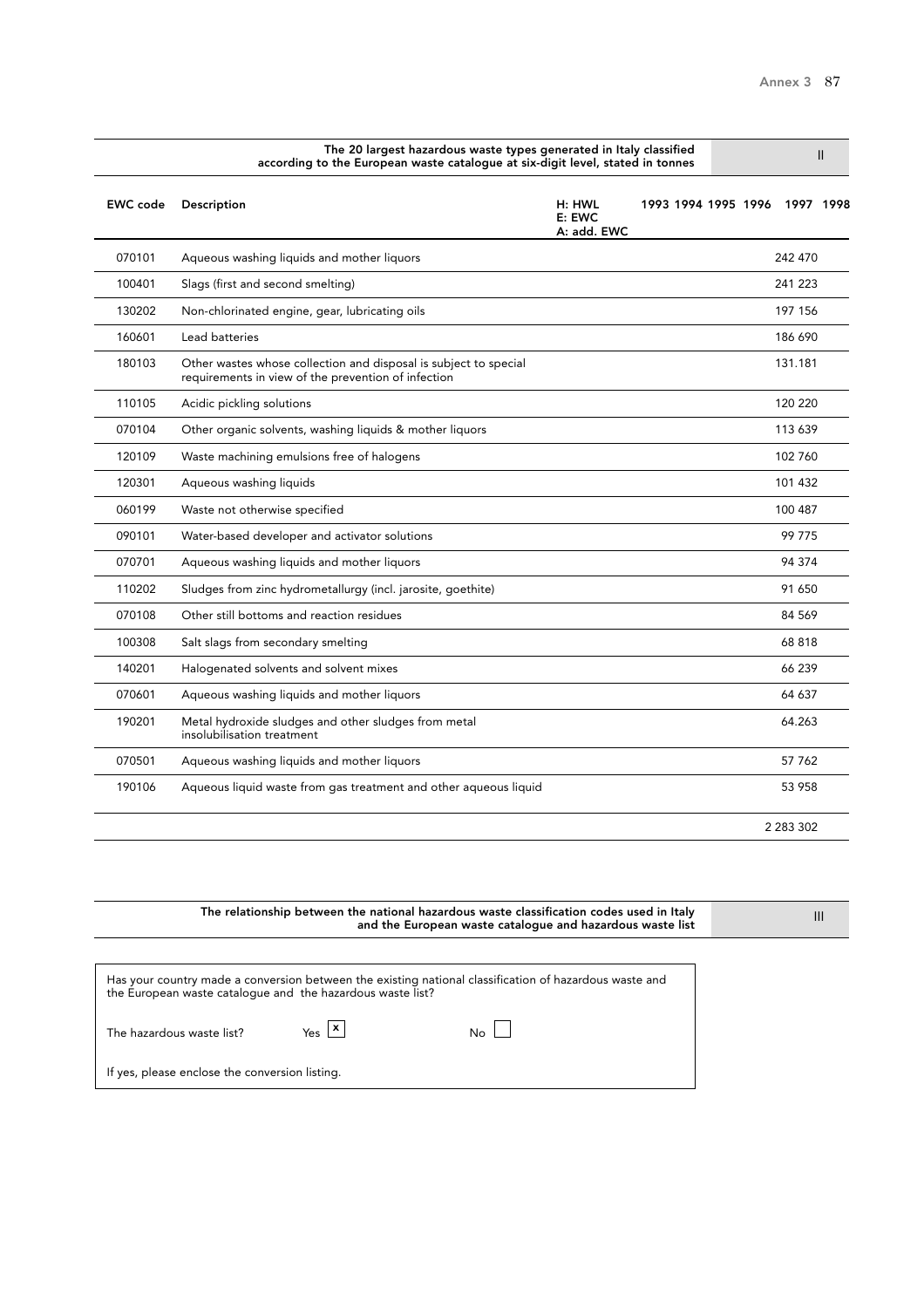| IV               | Hazardous waste generation in Italy classified<br>according to economic activity (NACE code), stated in tonnes |           |           |
|------------------|----------------------------------------------------------------------------------------------------------------|-----------|-----------|
| <b>NACE code</b> | Economic area                                                                                                  | 1997      | 1998      |
| A                | Agriculture                                                                                                    | 8581      |           |
| B                | Fishing                                                                                                        | 144       |           |
| С                | Quarrying                                                                                                      | 4 206     |           |
| DA               | Manufacture of food, beverages and tobacco                                                                     | 31 4 38   |           |
| DB               | Manufacture of textiles, wearing, apparel                                                                      | 16 569    |           |
| DC               | Manufacture of leather                                                                                         | 1 2 8 4   |           |
| DD               | Manufacture of wood products                                                                                   | 3836      |           |
| DE               | Manufacture of printing and publishing                                                                         | 212 575   |           |
| DF               | Manufacture of refined petroleum products                                                                      | 28 5 24   |           |
| DG               | Manufacture of chemicals                                                                                       | 655 758   |           |
| DH               | Manufacture of rubber and plastics products                                                                    | 29 033    |           |
| DI               | Manufacture of other non-metallic mineral products                                                             | 12 2 9 6  |           |
| DJ               | Manufacturing and processing of basic metals                                                                   | 854 697   |           |
| DK               | Manufacture of machinery and equipment                                                                         | 88 692    |           |
| DL               | Manufacture of electrical and optical equipment                                                                | 62 983    |           |
| <b>DM</b>        | Manufacture of transport equipment                                                                             | 96 358    |           |
| <b>DN</b>        | Manufacture of furniture, manufacturing n.e.c.                                                                 | 71881     |           |
| D total          | Manufacturing total incl. amounts which can not be related to a specific<br>D-category                         |           |           |
| Ε                | Electricity, gas and water supply                                                                              | 48 457    |           |
| F                | Construction                                                                                                   | 26 376    |           |
| $G-50.2$         | Maintenance and repair of motor vehicles                                                                       |           |           |
| G total          | Wholesale and retail trade incl. G-50.2                                                                        | 506 204   |           |
| Η                | Hotel, restaurants                                                                                             | 314       |           |
| $1 - 61$         | Shipping                                                                                                       |           |           |
| I total          | Transport, storage and communication including I-61                                                            | 33 163    |           |
| K-74.81          | Photographic activities                                                                                        |           |           |
| $J + K$ total    | Financial intermediation, business activities incl. K-74.81                                                    | 68 807    |           |
| L                | Public and personal services                                                                                   | 75 995    |           |
| M                | Education                                                                                                      | 996       |           |
| N                | Human health activities                                                                                        | 141 013   |           |
| O(90)            | Refuse disposal                                                                                                | 273 428   |           |
| Χ                | Activity not stated                                                                                            | 47 533    |           |
|                  | Total                                                                                                          | 3 632 116 | 3 401 141 |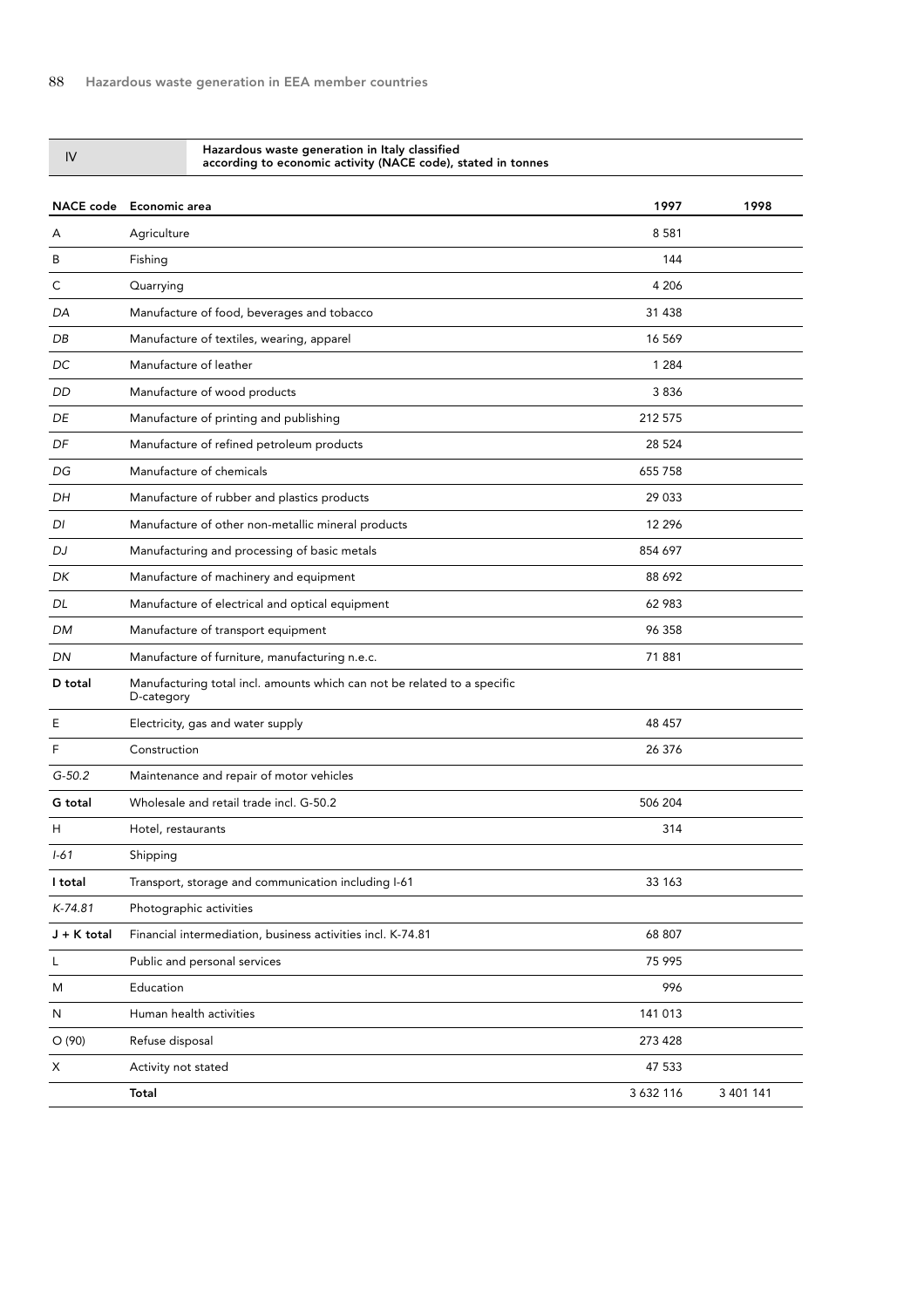#### General questions on hazardous waste data in Italy **Seneral questions on hazardous waste data in Italy**

1. Is the information given to this survey about your country on generation of hazardous waste based on data reported to the national or regional authorities by the following sources:

| Reporter                       | Generator | Agriculture,<br>fishing &<br>quarrying | Manufacturing,<br>energy and<br>water supply,<br>construction | Wholesale,<br>retail, transport<br>public and<br>private services | <b>Municipalities</b> |  |  |  |
|--------------------------------|-----------|----------------------------------------|---------------------------------------------------------------|-------------------------------------------------------------------|-----------------------|--|--|--|
| Producers?                     |           | X                                      | X                                                             | X                                                                 | x                     |  |  |  |
| Collectors?                    |           | X                                      | X                                                             | X                                                                 | x                     |  |  |  |
| Treatment/disposal facilities? |           | X                                      | x                                                             | X                                                                 | х                     |  |  |  |
| Reporting from municipalities? |           |                                        |                                                               |                                                                   |                       |  |  |  |
| Estimates?                     |           |                                        |                                                               |                                                                   |                       |  |  |  |

2. When producers, collectors, treatment/disposal facilities or municipalities report information on generation of hazardous waste to the national or the regional authorities, is the waste classification based on:

### **It is based on the EWC.**

3. When the authorities issue permits or licences for the generation, collection, treatment/ disposal of hazardous waste, is the waste classification based on:

**It is based on the EWC.**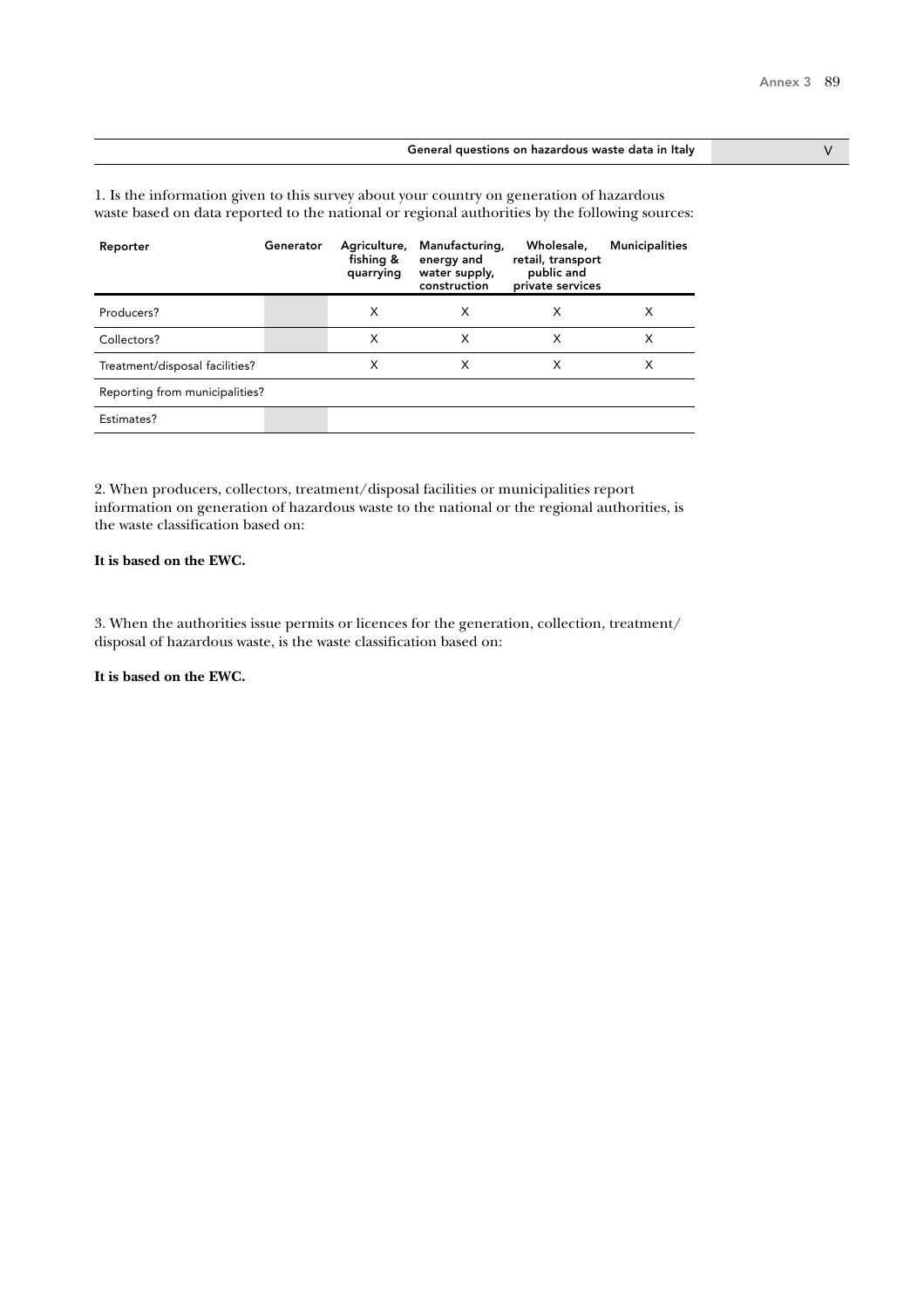# Iceland

I

Hazardous waste generation in Iceland classified according to the European waste catalogue at two-digit level, stated in tonnes

| 2-digit | <b>EWC</b> Description                                                                                                                                        |     |     |     |     | 1993 1994 1995 1996 1997 1998       |     |
|---------|---------------------------------------------------------------------------------------------------------------------------------------------------------------|-----|-----|-----|-----|-------------------------------------|-----|
| 01      | Waste resulting from exploration, mining, dressing and further treatment of minerals and quarry                                                               |     |     |     |     |                                     |     |
| 02      | Waste from agricultural, horticultural, hunting, fishing and aguaculture primary production,<br>food preparation and processing                               |     |     |     |     |                                     |     |
| 03      | Wastes from wood processing and the production of paper, cardboard, pulp, panels and<br>furniture                                                             |     |     |     |     |                                     |     |
| 04      | Wastes from the leather and textile industries                                                                                                                |     |     |     |     |                                     |     |
| 05      | Wastes from petroleum refining, natural gas purification and pyrolytic treatment of coal                                                                      |     |     |     |     |                                     |     |
| 06      | Wastes from inorganic chemical processes                                                                                                                      |     |     |     |     |                                     |     |
| 07      | Wastes from organic chemical processes                                                                                                                        |     |     |     |     |                                     |     |
| 08      | Wastes from the manufacture, formulation, supply and use (MSFU) of coating<br>(paints, varnishes and vitreous enamels), adhesives, sealants and printing inks | 100 | 200 | 300 | 300 | 300                                 | 300 |
| 09      | Wastes from the photographic industry                                                                                                                         | 100 | 200 | 300 | 300 | 300                                 | 300 |
| 10      | Inorganic wastes from thermal processes                                                                                                                       |     |     |     |     |                                     |     |
| 11      | Inorganic waste with metals from metal treatment and the coating of metals;<br>non-ferrous hydro-metallurgy                                                   |     |     |     |     |                                     |     |
| 12      | Wastes from shaping and surface treatment of metals and plastics                                                                                              |     |     |     |     |                                     |     |
| 13      | Oil wastes and other liquids (except edible oils 05 00 00 and 12 00 00)                                                                                       |     |     |     |     | 4 000 4 500 2 800 4 200 4 300 5 300 |     |
| 14      | Wastes from organic substances employed as solvents and coolants<br>(except 07 00 00 and 08 00 00)                                                            | 100 | 100 | 100 | 100 | 100                                 | 100 |
| 15      | Packaging, absorbents, wiping cloths, filter materials and protective<br>clothing not otherwise specified                                                     |     |     |     |     |                                     |     |
| 16      | Waste not otherwise specified in the catalogue                                                                                                                | 500 | 600 | 700 | 700 | 700                                 | 700 |
| 17      | Construction and demolition waste (including road construction)                                                                                               |     |     |     |     |                                     |     |
| 18      | Wastes from human or animal healthcare and/or related research                                                                                                | 100 | 100 | 100 | 100 | 100                                 | 100 |
| 19      | Wastes from waste-treatment facilities, off-site wastewater-treatment<br>plants and the water industry                                                        |     |     |     |     |                                     |     |
| 20      | Municipal wastes and similar commercial, industrial and institutional<br>wastes including separately collected fractions                                      |     |     |     |     |                                     |     |
|         | Total amount related to the HWL/EWC/add. EWC                                                                                                                  |     |     |     |     | 4 900 5 700 4 300 5 700 5 800 6 800 |     |
|         | Total amount not possible to relate to the HWL/EWC/add. EWC                                                                                                   |     |     |     |     |                                     |     |
|         | Total hazardous waste generation                                                                                                                              |     |     |     |     | 4 900 5 700 4 300 5 700 5 800 6 800 |     |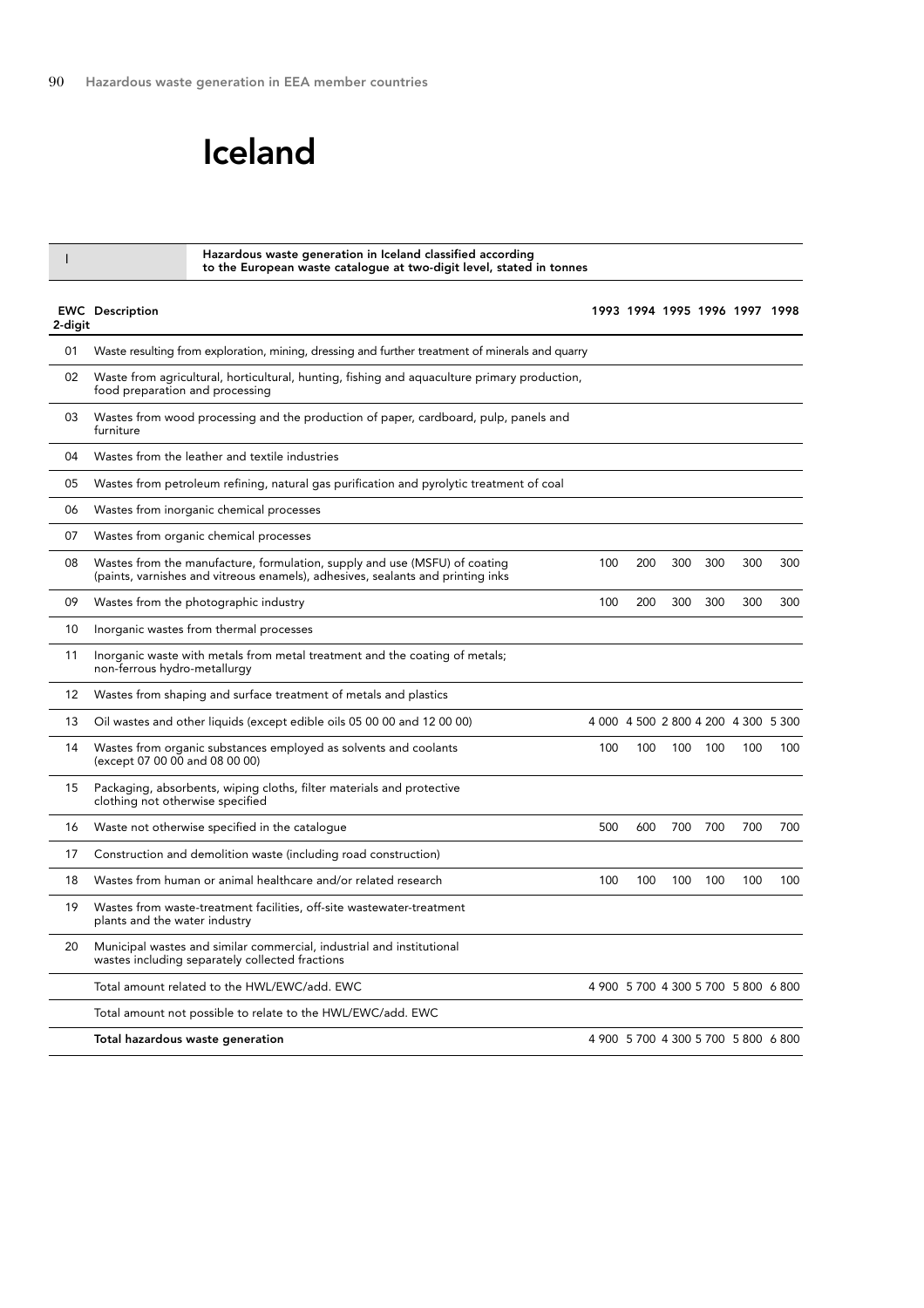| The 20 largest hazardous waste types generated in Iceland classified<br>according to the European waste cataloque at six-digit level, stated in tonnes |                                         |                                 |      |     |                                     |      |      | Ш    |
|--------------------------------------------------------------------------------------------------------------------------------------------------------|-----------------------------------------|---------------------------------|------|-----|-------------------------------------|------|------|------|
| EWC 6-digit<br>or<br>national code                                                                                                                     | <b>Description</b>                      | H: HWL<br>E: EWC<br>A: add. EWC | 1993 |     | 1994 1995                           | 1996 | 1997 | 1998 |
| 13 00 00                                                                                                                                               | Waste oils                              | H/E                             |      |     | 4 000 4 500 2 800 4 200 4 300 5 300 |      |      |      |
| 16 06 00                                                                                                                                               | Batteries and accumulators              | H/E                             | 500  | 600 | 700                                 | 700  | 700  | 700  |
| 09 00 00                                                                                                                                               | Wastes form the photographic industries | H/E                             | 100  | 200 | 300                                 | 300  | 300  | 300  |
| 08 00 00                                                                                                                                               | Wastes from MFSU coatings etc.          | H/E                             | 100  | 200 | 300                                 | 300  | 300  | 300  |
| 14 00 00                                                                                                                                               | Wastes from solvents and coolants       | H/E                             | 100  | 100 | 100                                 | 100  | 100  | 100  |
| 18 00 00                                                                                                                                               | Wastes from Human or annimal healthcare | H/E                             | 100  | 100 | 100                                 | 100  | 100  | 100  |

| The relationship between the national hazardous waste classification codes used in Iceland<br>and the European waste catalogue and hazardous waste list              | Ш |
|----------------------------------------------------------------------------------------------------------------------------------------------------------------------|---|
| Has your country made a conversion between the existing national classification of hazardous waste and<br>the European waste catalogue and the hazardous waste list? |   |
| $N_{\rm O}$ $\vert x \vert$<br>Yes  <br>The hazardous waste list?                                                                                                    |   |
| If yes, please enclose the conversion listing.                                                                                                                       |   |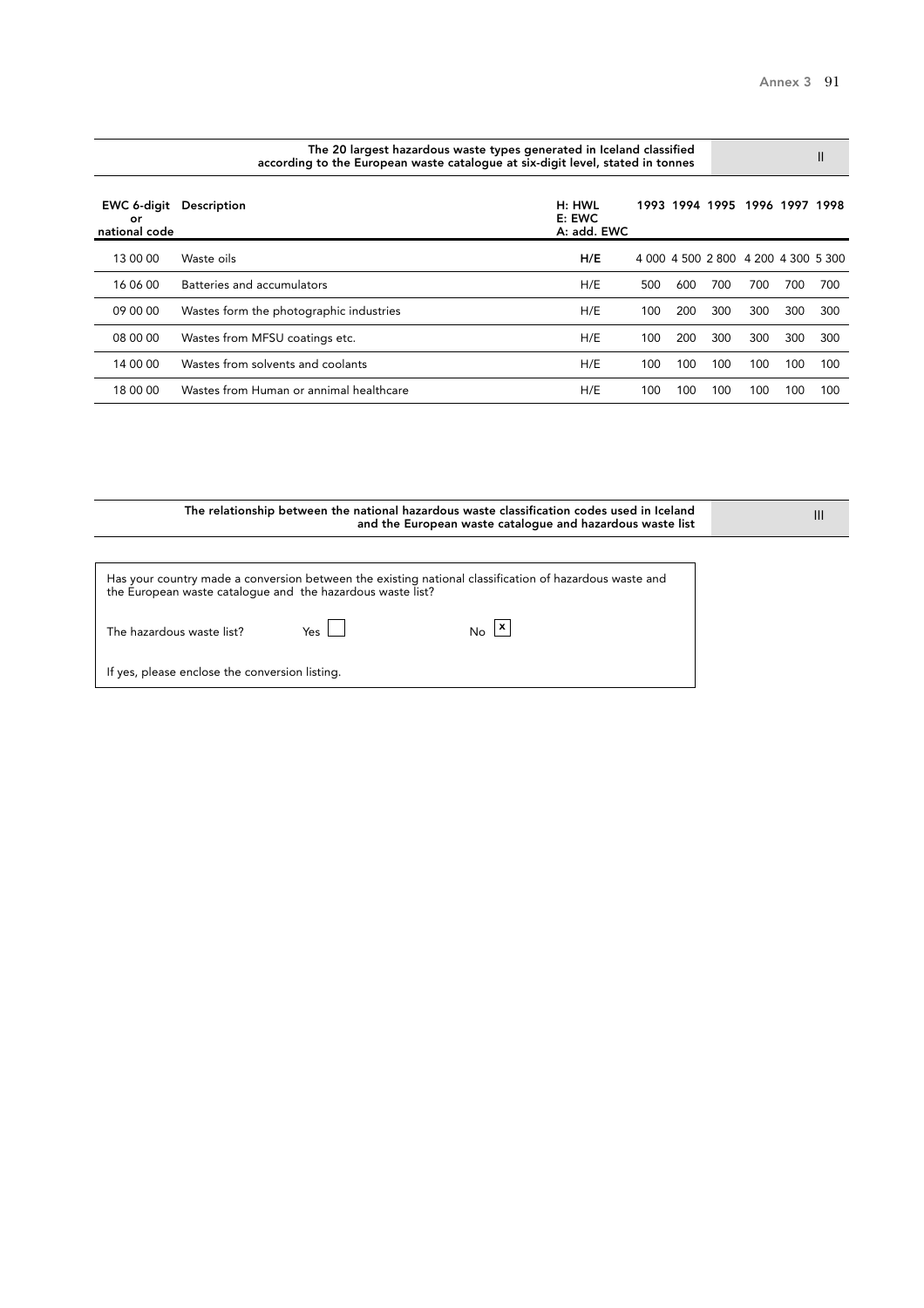| <b>NACE Economic</b><br>Code area<br>1993 1994 1995 1996<br>1997 1998<br>Agriculture<br>A<br>B<br>Fishing<br>С<br>Quarrying<br>Manufacture of food, beverages and tobacco<br>DA<br>DB<br>Manufacture of textiles, wearing, apparel<br>Manufacture of leather<br>DC<br>DD<br>Manufacture of wood products<br>Manufacture of printing and publishing<br>DE<br>DF<br>Manufacture of refined petroleum products<br>No information<br>Manufacture of chemicals<br>DG<br>Manufacture of rubber and plastics products<br>DH<br>DI<br>Manufacture of other non-metallic mineral products<br>Manufacturing and processing of basic metals<br>DJ<br>DK<br>Manufacture of machinery and equipment<br>Manufacture of electrical and optical equipment<br>DL<br>Manufacture of transport equipment<br>DM<br>Manufacture of furniture, manufacturing n.e.c.<br>DN<br>Manufacturing which can not be related to a specific D-category<br>Manufacturing total incl. amounts which can not be related to a specific D-category<br>D<br>total<br>Ε<br>Electricity, gas and water supply<br>F<br>Construction<br>G-<br>Maintenance and repair of motor vehicles<br>50.2<br>G<br>Wholesale and retail trade incl. G-50.2<br>total<br>H<br>Hotel, restaurants<br>I-61 Shipping<br>Transport, storage and communication including I-61<br>J.<br>total<br>К-<br>74.81 Photographic activities<br>J+K Financial intermediation, business activities incl. K-74.81<br>total<br>Public and personal services<br>L<br>M<br>Education<br>Human health activities<br>N<br>Refuse disposal<br>O<br>Activity not stated<br>X<br>Total | IV | Hazardous waste generation in Iceland classified<br>according to economic activity (NACE code), stated in tonnes |  |  |  |
|--------------------------------------------------------------------------------------------------------------------------------------------------------------------------------------------------------------------------------------------------------------------------------------------------------------------------------------------------------------------------------------------------------------------------------------------------------------------------------------------------------------------------------------------------------------------------------------------------------------------------------------------------------------------------------------------------------------------------------------------------------------------------------------------------------------------------------------------------------------------------------------------------------------------------------------------------------------------------------------------------------------------------------------------------------------------------------------------------------------------------------------------------------------------------------------------------------------------------------------------------------------------------------------------------------------------------------------------------------------------------------------------------------------------------------------------------------------------------------------------------------------------------------------------------------------------------------------------------------|----|------------------------------------------------------------------------------------------------------------------|--|--|--|
|                                                                                                                                                                                                                                                                                                                                                                                                                                                                                                                                                                                                                                                                                                                                                                                                                                                                                                                                                                                                                                                                                                                                                                                                                                                                                                                                                                                                                                                                                                                                                                                                        |    |                                                                                                                  |  |  |  |
|                                                                                                                                                                                                                                                                                                                                                                                                                                                                                                                                                                                                                                                                                                                                                                                                                                                                                                                                                                                                                                                                                                                                                                                                                                                                                                                                                                                                                                                                                                                                                                                                        |    |                                                                                                                  |  |  |  |
|                                                                                                                                                                                                                                                                                                                                                                                                                                                                                                                                                                                                                                                                                                                                                                                                                                                                                                                                                                                                                                                                                                                                                                                                                                                                                                                                                                                                                                                                                                                                                                                                        |    |                                                                                                                  |  |  |  |
|                                                                                                                                                                                                                                                                                                                                                                                                                                                                                                                                                                                                                                                                                                                                                                                                                                                                                                                                                                                                                                                                                                                                                                                                                                                                                                                                                                                                                                                                                                                                                                                                        |    |                                                                                                                  |  |  |  |
|                                                                                                                                                                                                                                                                                                                                                                                                                                                                                                                                                                                                                                                                                                                                                                                                                                                                                                                                                                                                                                                                                                                                                                                                                                                                                                                                                                                                                                                                                                                                                                                                        |    |                                                                                                                  |  |  |  |
|                                                                                                                                                                                                                                                                                                                                                                                                                                                                                                                                                                                                                                                                                                                                                                                                                                                                                                                                                                                                                                                                                                                                                                                                                                                                                                                                                                                                                                                                                                                                                                                                        |    |                                                                                                                  |  |  |  |
|                                                                                                                                                                                                                                                                                                                                                                                                                                                                                                                                                                                                                                                                                                                                                                                                                                                                                                                                                                                                                                                                                                                                                                                                                                                                                                                                                                                                                                                                                                                                                                                                        |    |                                                                                                                  |  |  |  |
|                                                                                                                                                                                                                                                                                                                                                                                                                                                                                                                                                                                                                                                                                                                                                                                                                                                                                                                                                                                                                                                                                                                                                                                                                                                                                                                                                                                                                                                                                                                                                                                                        |    |                                                                                                                  |  |  |  |
|                                                                                                                                                                                                                                                                                                                                                                                                                                                                                                                                                                                                                                                                                                                                                                                                                                                                                                                                                                                                                                                                                                                                                                                                                                                                                                                                                                                                                                                                                                                                                                                                        |    |                                                                                                                  |  |  |  |
|                                                                                                                                                                                                                                                                                                                                                                                                                                                                                                                                                                                                                                                                                                                                                                                                                                                                                                                                                                                                                                                                                                                                                                                                                                                                                                                                                                                                                                                                                                                                                                                                        |    |                                                                                                                  |  |  |  |
|                                                                                                                                                                                                                                                                                                                                                                                                                                                                                                                                                                                                                                                                                                                                                                                                                                                                                                                                                                                                                                                                                                                                                                                                                                                                                                                                                                                                                                                                                                                                                                                                        |    |                                                                                                                  |  |  |  |
|                                                                                                                                                                                                                                                                                                                                                                                                                                                                                                                                                                                                                                                                                                                                                                                                                                                                                                                                                                                                                                                                                                                                                                                                                                                                                                                                                                                                                                                                                                                                                                                                        |    |                                                                                                                  |  |  |  |
|                                                                                                                                                                                                                                                                                                                                                                                                                                                                                                                                                                                                                                                                                                                                                                                                                                                                                                                                                                                                                                                                                                                                                                                                                                                                                                                                                                                                                                                                                                                                                                                                        |    |                                                                                                                  |  |  |  |
|                                                                                                                                                                                                                                                                                                                                                                                                                                                                                                                                                                                                                                                                                                                                                                                                                                                                                                                                                                                                                                                                                                                                                                                                                                                                                                                                                                                                                                                                                                                                                                                                        |    |                                                                                                                  |  |  |  |
|                                                                                                                                                                                                                                                                                                                                                                                                                                                                                                                                                                                                                                                                                                                                                                                                                                                                                                                                                                                                                                                                                                                                                                                                                                                                                                                                                                                                                                                                                                                                                                                                        |    |                                                                                                                  |  |  |  |
|                                                                                                                                                                                                                                                                                                                                                                                                                                                                                                                                                                                                                                                                                                                                                                                                                                                                                                                                                                                                                                                                                                                                                                                                                                                                                                                                                                                                                                                                                                                                                                                                        |    |                                                                                                                  |  |  |  |
|                                                                                                                                                                                                                                                                                                                                                                                                                                                                                                                                                                                                                                                                                                                                                                                                                                                                                                                                                                                                                                                                                                                                                                                                                                                                                                                                                                                                                                                                                                                                                                                                        |    |                                                                                                                  |  |  |  |
|                                                                                                                                                                                                                                                                                                                                                                                                                                                                                                                                                                                                                                                                                                                                                                                                                                                                                                                                                                                                                                                                                                                                                                                                                                                                                                                                                                                                                                                                                                                                                                                                        |    |                                                                                                                  |  |  |  |
|                                                                                                                                                                                                                                                                                                                                                                                                                                                                                                                                                                                                                                                                                                                                                                                                                                                                                                                                                                                                                                                                                                                                                                                                                                                                                                                                                                                                                                                                                                                                                                                                        |    |                                                                                                                  |  |  |  |
|                                                                                                                                                                                                                                                                                                                                                                                                                                                                                                                                                                                                                                                                                                                                                                                                                                                                                                                                                                                                                                                                                                                                                                                                                                                                                                                                                                                                                                                                                                                                                                                                        |    |                                                                                                                  |  |  |  |
|                                                                                                                                                                                                                                                                                                                                                                                                                                                                                                                                                                                                                                                                                                                                                                                                                                                                                                                                                                                                                                                                                                                                                                                                                                                                                                                                                                                                                                                                                                                                                                                                        |    |                                                                                                                  |  |  |  |
|                                                                                                                                                                                                                                                                                                                                                                                                                                                                                                                                                                                                                                                                                                                                                                                                                                                                                                                                                                                                                                                                                                                                                                                                                                                                                                                                                                                                                                                                                                                                                                                                        |    |                                                                                                                  |  |  |  |
|                                                                                                                                                                                                                                                                                                                                                                                                                                                                                                                                                                                                                                                                                                                                                                                                                                                                                                                                                                                                                                                                                                                                                                                                                                                                                                                                                                                                                                                                                                                                                                                                        |    |                                                                                                                  |  |  |  |
|                                                                                                                                                                                                                                                                                                                                                                                                                                                                                                                                                                                                                                                                                                                                                                                                                                                                                                                                                                                                                                                                                                                                                                                                                                                                                                                                                                                                                                                                                                                                                                                                        |    |                                                                                                                  |  |  |  |
|                                                                                                                                                                                                                                                                                                                                                                                                                                                                                                                                                                                                                                                                                                                                                                                                                                                                                                                                                                                                                                                                                                                                                                                                                                                                                                                                                                                                                                                                                                                                                                                                        |    |                                                                                                                  |  |  |  |
|                                                                                                                                                                                                                                                                                                                                                                                                                                                                                                                                                                                                                                                                                                                                                                                                                                                                                                                                                                                                                                                                                                                                                                                                                                                                                                                                                                                                                                                                                                                                                                                                        |    |                                                                                                                  |  |  |  |
|                                                                                                                                                                                                                                                                                                                                                                                                                                                                                                                                                                                                                                                                                                                                                                                                                                                                                                                                                                                                                                                                                                                                                                                                                                                                                                                                                                                                                                                                                                                                                                                                        |    |                                                                                                                  |  |  |  |
|                                                                                                                                                                                                                                                                                                                                                                                                                                                                                                                                                                                                                                                                                                                                                                                                                                                                                                                                                                                                                                                                                                                                                                                                                                                                                                                                                                                                                                                                                                                                                                                                        |    |                                                                                                                  |  |  |  |
|                                                                                                                                                                                                                                                                                                                                                                                                                                                                                                                                                                                                                                                                                                                                                                                                                                                                                                                                                                                                                                                                                                                                                                                                                                                                                                                                                                                                                                                                                                                                                                                                        |    |                                                                                                                  |  |  |  |
|                                                                                                                                                                                                                                                                                                                                                                                                                                                                                                                                                                                                                                                                                                                                                                                                                                                                                                                                                                                                                                                                                                                                                                                                                                                                                                                                                                                                                                                                                                                                                                                                        |    |                                                                                                                  |  |  |  |
|                                                                                                                                                                                                                                                                                                                                                                                                                                                                                                                                                                                                                                                                                                                                                                                                                                                                                                                                                                                                                                                                                                                                                                                                                                                                                                                                                                                                                                                                                                                                                                                                        |    |                                                                                                                  |  |  |  |
|                                                                                                                                                                                                                                                                                                                                                                                                                                                                                                                                                                                                                                                                                                                                                                                                                                                                                                                                                                                                                                                                                                                                                                                                                                                                                                                                                                                                                                                                                                                                                                                                        |    |                                                                                                                  |  |  |  |
|                                                                                                                                                                                                                                                                                                                                                                                                                                                                                                                                                                                                                                                                                                                                                                                                                                                                                                                                                                                                                                                                                                                                                                                                                                                                                                                                                                                                                                                                                                                                                                                                        |    |                                                                                                                  |  |  |  |
|                                                                                                                                                                                                                                                                                                                                                                                                                                                                                                                                                                                                                                                                                                                                                                                                                                                                                                                                                                                                                                                                                                                                                                                                                                                                                                                                                                                                                                                                                                                                                                                                        |    |                                                                                                                  |  |  |  |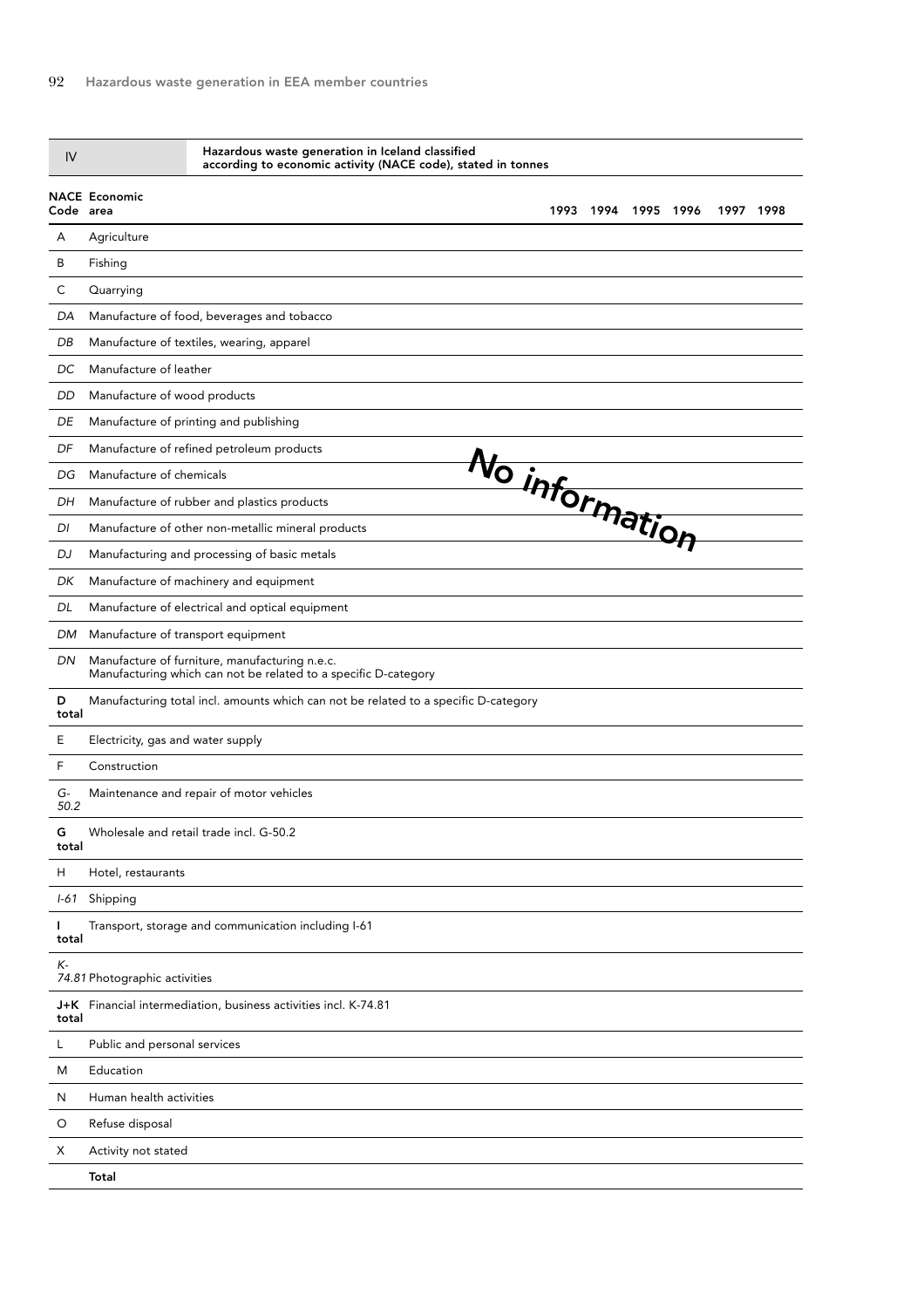#### General questions on hazardous waste data in Iceland V V

1. Is the information given to this survey about your country on generation of hazardous waste based on data reported to the national or regional authorities by the following sources:

| Reporter                          | Generator | Agriculture,<br>fishing &<br>quarrying | Manufacturing,<br>energy and water<br>supply, construction | Wholesale, retail,<br>transport public and<br>private services | Households |
|-----------------------------------|-----------|----------------------------------------|------------------------------------------------------------|----------------------------------------------------------------|------------|
| Producers                         |           |                                        |                                                            |                                                                |            |
| Collectors                        |           |                                        |                                                            |                                                                |            |
| Treatment/<br>disposal facilities |           |                                        | - <sup>Thtormation</sup>                                   |                                                                |            |
| Reporting from<br>municipalities  |           |                                        |                                                            |                                                                |            |
| <b>Estimates</b>                  |           |                                        |                                                            |                                                                |            |

2. When producers, collectors, treatment/disposal facilities or municipalities report information on generation of hazardous waste to the national or the regional authorities, is the waste classification based on:

| Applied<br>classification                                                                                    | Kind of<br>activity | Generation | Collection<br>of haz. waste of haz. waste | Treatment/<br>disposal of haz.<br>Waste | <b>Municipalities</b> |
|--------------------------------------------------------------------------------------------------------------|---------------------|------------|-------------------------------------------|-----------------------------------------|-----------------------|
| The hazardous waste list or $\mathbf{W}_{\text{of the national Implementation of the hazardous waste list}}$ |                     |            |                                           |                                         |                       |
| The national hazardous<br>waste classification                                                               |                     |            |                                           |                                         |                       |
|                                                                                                              |                     |            |                                           |                                         |                       |

| Applied<br>classification                                                                                       | Kind of<br>activity | Generation<br>of haz. waste | Collection<br>of haz. waste | Treatment/<br>disposal of haz.<br>Waste |
|-----------------------------------------------------------------------------------------------------------------|---------------------|-----------------------------|-----------------------------|-----------------------------------------|
| The hazardous waste list or $\mathbf{W}_{\text{of}}$<br>the national Implementation of the hazardous waste list |                     |                             |                             |                                         |
| The national hazardous<br>waste classification                                                                  |                     |                             |                             |                                         |
|                                                                                                                 |                     |                             |                             |                                         |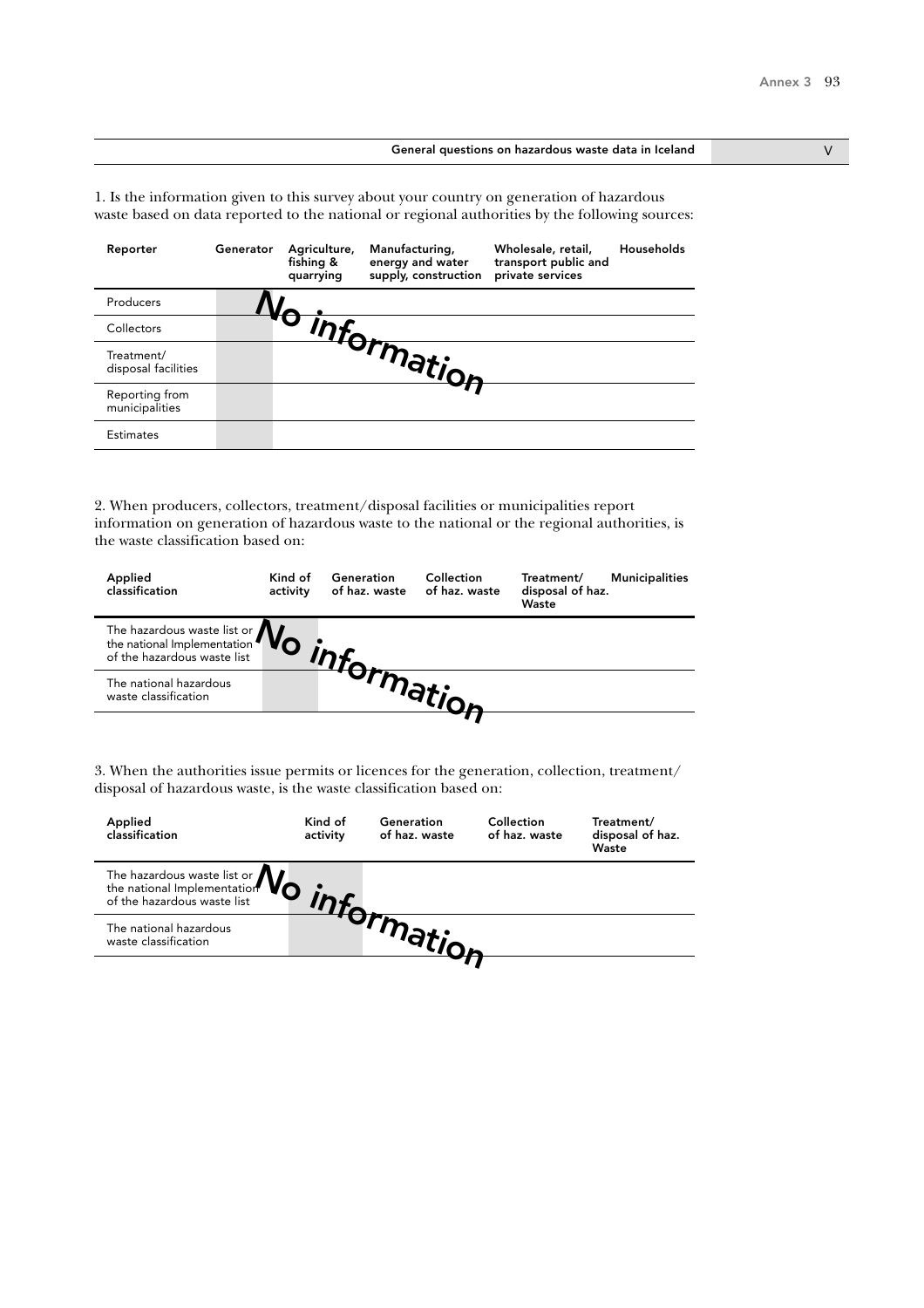## The Netherlands

Hazardous waste generation in the Netherlands classified according to the European waste catalogue at two-digit level, stated in tonnes <sup>I</sup>

| <b>EWC</b><br>2-digit | Description                                                                                                                                                   | 1993 | 1994 | 1995 | 1996                                      | 1997 | 1998 |
|-----------------------|---------------------------------------------------------------------------------------------------------------------------------------------------------------|------|------|------|-------------------------------------------|------|------|
| 01                    | Waste resulting from exploration, mining, dressing and further treatment of minerals<br>and quarry                                                            |      |      |      |                                           |      |      |
| 02                    | Waste from agricultural, horticultural, hunting, fishing and aquaculture primary<br>production, food preparation and processing                               |      |      |      |                                           |      |      |
| 03                    | Wastes from wood processing and the production of paper, cardboard, pulp, panels<br>and furniture                                                             |      |      |      |                                           |      |      |
| 04                    | Wastes from the leather and textile industries                                                                                                                |      |      |      |                                           |      |      |
| 05                    | Wastes from petroleum refining, natural gas purification and pyrolytic treatment of coal                                                                      |      |      |      |                                           |      |      |
| 06                    | Wastes from inorganic chemical processes                                                                                                                      |      |      |      |                                           |      |      |
| 07                    | Wastes from organic chemical processes                                                                                                                        |      |      |      |                                           |      |      |
| 08                    | Wastes from the manufacture, formulation, supply and use (MSFU) of coating (paints,<br>varnishes and vitreous enamels), adhesives, sealants and printing inks |      |      |      |                                           |      |      |
| 09                    | Wastes from the photographic industry                                                                                                                         |      |      |      |                                           |      |      |
| 10                    | Inorganic wastes from thermal processes                                                                                                                       |      |      |      |                                           |      |      |
| 11                    | Inorganic waste with metals from metal treatment and the coating of metals; non-<br>ferrous hydro-metallurgy                                                  |      |      |      |                                           |      |      |
| 12                    | Wastes from shaping and surface treatment of metals and plastics                                                                                              |      |      |      |                                           |      |      |
| 13                    | Oil wastes and other liquids (except edible oils 05 00 00 and 12 00 00)                                                                                       |      |      |      |                                           |      |      |
| 14                    | Wastes from organic substances employed as solvents and coolants (except 07 00 00<br>and 08 00 00)                                                            |      |      |      |                                           |      |      |
| 15                    | Packaging, absorbents, wiping cloths, filter materials and protective clothing not<br>otherwise specified                                                     |      |      |      |                                           |      |      |
| 16                    | Waste not otherwise specified in the catalogue                                                                                                                |      |      |      |                                           |      |      |
| 17                    | Construction and demolition waste (including road construction)                                                                                               |      |      |      |                                           |      |      |
| 18                    | Wastes from human or animal healthcare and/or related research                                                                                                |      |      |      |                                           |      |      |
| 19                    | Wastes from waste-treatment facilities, off-site wastewater-treatment plants and the<br>water industry                                                        |      |      |      |                                           |      |      |
| 20                    | Municipal wastes and similar commercial, industrial and institutional wastes including<br>separately collected fractions                                      |      |      |      |                                           |      |      |
|                       | Total amount related to the HWL/EWC/add. EWC                                                                                                                  |      |      |      |                                           |      |      |
|                       | Total amount not possible to relate to the HWL/EWC/add. EWC                                                                                                   |      |      |      |                                           |      |      |
|                       | Total hazardous waste generation                                                                                                                              |      |      |      | 836 000 890 000 868 000 959 000 1 271 000 |      |      |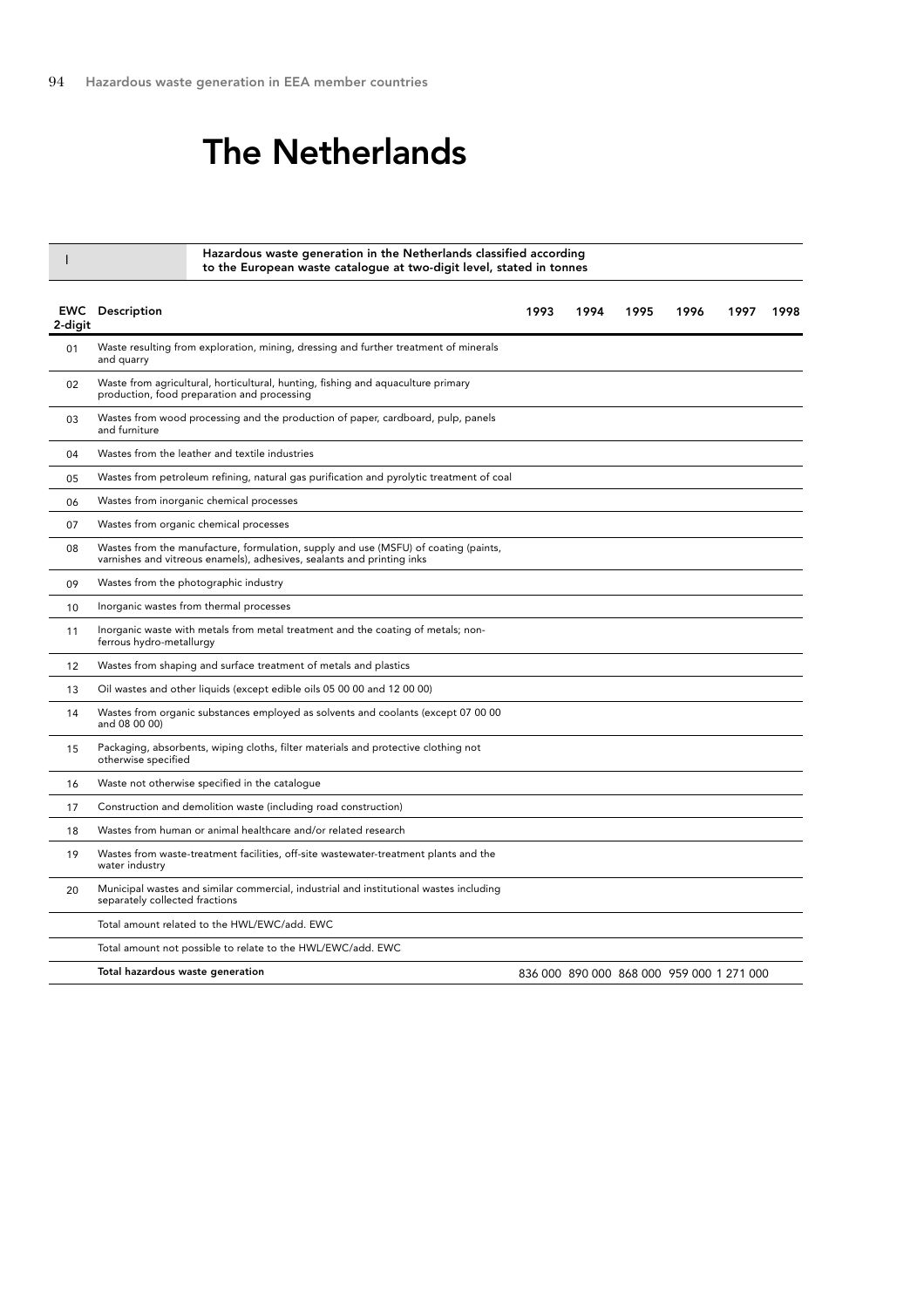II

|                                    | according to the European waste catalogue at six-digit level, stated in tonnes |                                 |         |      |        |                                         |        |      |
|------------------------------------|--------------------------------------------------------------------------------|---------------------------------|---------|------|--------|-----------------------------------------|--------|------|
| EWC 6-digit<br>o۳<br>national code | Description                                                                    | H: HWL<br>E: EWC<br>A: add. EWC | 1993    | 1994 | 1995   | 1996                                    | 1997   | 1998 |
|                                    | Halogenated hydrocarbon-containing wastes                                      |                                 |         |      | 24 500 | 28 000                                  | 26 700 |      |
|                                    | Low-halogen solvents                                                           |                                 |         |      | 35 700 | 47 400                                  | 58 400 |      |
|                                    | Photographic wastes                                                            |                                 |         |      | 17 600 | 19 000                                  | 19 200 |      |
|                                    | Acids and bases wastes                                                         |                                 |         |      | 44 900 | 50 900                                  | 61 300 |      |
|                                    | Used oil                                                                       |                                 |         |      | 40 100 | 50 400                                  | 48 700 |      |
|                                    | Oil-containing sludges                                                         |                                 |         |      |        | 103 600 138 600 161 300                 |        |      |
|                                    | Contaminated wastewater                                                        |                                 |         |      |        | 119 900 103 000 204 500                 |        |      |
|                                    | Sulphur-containing wastes                                                      |                                 |         |      | 16 000 | 18 000                                  | 19 100 |      |
|                                    | Paint and ink-containing wastes                                                |                                 |         |      | 34 100 | 36 800                                  | 40 200 |      |
|                                    | Other organic wastes                                                           |                                 |         |      |        | 133 400 140 200 152 600                 |        |      |
|                                    | C1-wastes                                                                      |                                 |         |      | 500    | 600                                     | 300    |      |
|                                    | C2-wastes                                                                      |                                 |         |      | 87 400 | 84 600                                  | 88 100 |      |
|                                    | C3-wastes                                                                      |                                 |         |      |        | 109 200 136 200 238 200                 |        |      |
|                                    | Contaminated blasting grit                                                     |                                 |         |      | 28 800 | 31 500                                  | 41 800 |      |
|                                    | Ferrous nad non-ferrous hazardous wastes                                       |                                 |         |      | 13 800 | 13 600                                  | 18 000 |      |
|                                    | <b>Batteries</b>                                                               |                                 |         |      | 1600   | 1 600                                   | 1800   |      |
|                                    | Lead accumulators                                                              |                                 |         |      | 25 000 | 30 700                                  | 32 200 |      |
|                                    | Fluorescent lamps                                                              |                                 |         |      | 1800   | 2 100                                   | 1800   |      |
|                                    | Specific (hazardous) hospital waste                                            |                                 |         |      | 5 500  | 5700                                    | 4800   |      |
|                                    | Other hazardous wastes                                                         |                                 |         |      | 24 900 | 19 800                                  | 52 100 |      |
|                                    | Total (excluding contaminated soil and shipping waste)                         |                                 | 836 000 |      |        | 890 000 868 300 958 7001 271 100        |        |      |
|                                    | Contaminated soil                                                              |                                 |         |      |        | 791 000 459 000 564 500 570 900 928 900 |        |      |
|                                    | Shipping waste                                                                 |                                 | 596 000 |      |        | 560 000 754 500 749 400 716 600         |        |      |

The 20 largest hazardous waste types generated in the Netherlands classified according to the European waste catalogue at six-digit level, stated in tonnes

 and the European waste catalogue and hazardous waste list Has your country made a conversion between the existing national classification of hazardous waste and the European waste catalogue and the hazardous waste list? The hazardous waste list?  $Y$ es  $\Box$ If yes, please enclose the conversion listing.  $N<sub>o</sub>$   $\boxed{\mathbf{x}}$ 

The relationship between the national hazardous waste classification codes used in the Netherlands

III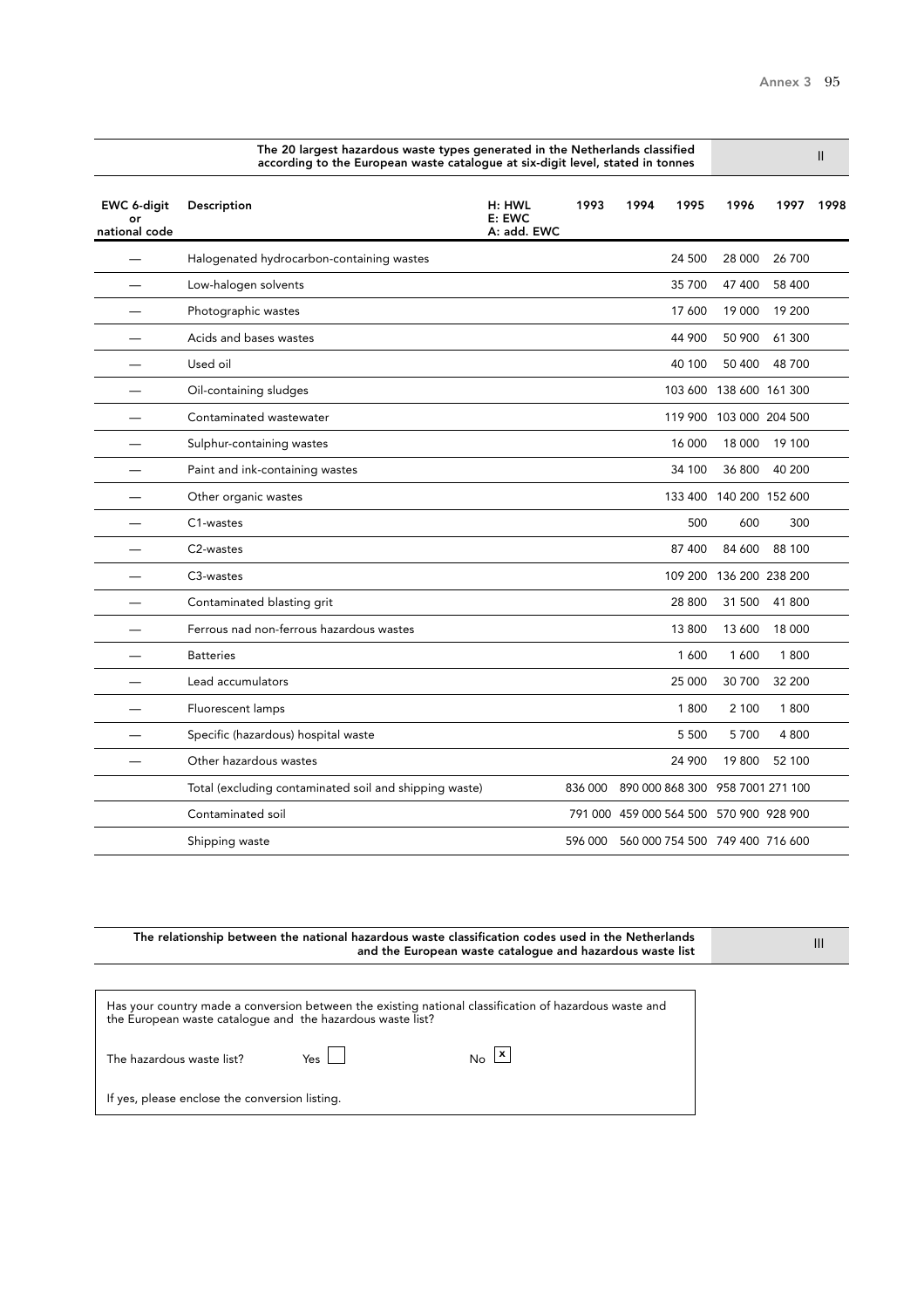| IV        | Hazardous waste generation in the Netherlands classified<br>according to economic activity (NACE code), stated in tonnes |         |                 |                 |         |                                                  |      |
|-----------|--------------------------------------------------------------------------------------------------------------------------|---------|-----------------|-----------------|---------|--------------------------------------------------|------|
|           | <b>NACE code Economic area</b>                                                                                           | 1993    | 1994            | 1995            | 1996    | 1997                                             | 1998 |
| Α         | Agriculture                                                                                                              |         |                 |                 |         |                                                  |      |
| B         | Fishing                                                                                                                  |         |                 |                 |         |                                                  |      |
| C         | Quarrying (oil and gas extraction)                                                                                       |         |                 | 31 000          | 52 900  | 62 000                                           |      |
| DA        | Manufacture of food, beverages and tobacco                                                                               |         |                 | 6 100           | 7 100   | 26 000                                           |      |
| DB        | Manufacture of textiles, wearing, apparel                                                                                |         |                 | 3 600           | 4 4 0 0 | 3 4 0 0                                          |      |
| DC        | Manufacture of leather                                                                                                   |         |                 | 3 800           | 2 100   | 3 600                                            |      |
| DD+DN     | Manufacture of wood products + furniture, manufacturing n.e.c.                                                           |         |                 | 2 3 0 0         | 3 0 0 0 | 2 100                                            |      |
| DE        | Manufacture of printing and publishing                                                                                   |         |                 | 12 700          | 13 100  | 12 300                                           |      |
| DF        | Manufacture of refined petroleum products                                                                                |         |                 | 46 200          | 48 500  | 64 300                                           |      |
| DG        | Manufacture of chemicals                                                                                                 |         |                 | 191 800         | 193 100 | 221 300                                          |      |
| DH        | Manufacture of rubber and plastics products                                                                              |         |                 | 5 100           | 5 4 0 0 | 26 000                                           |      |
| DI        | Manufacture of other non-metallic mineral products                                                                       |         |                 | 5 200           | 4 500   | 4 200                                            |      |
| DJ        | Manufacturing and processing of basic metals                                                                             |         |                 | 70 600          | 80 400  | 100 600                                          |      |
| DK        | Manufacture of machinery and equipment                                                                                   |         |                 | 11 400          | 11 200  | 12 000                                           |      |
| DL        | Manufacture of electrical and optical equipment                                                                          |         |                 | 18 500          | 20 700  | 20 400                                           |      |
| DM        | Manufacture of transport equipment                                                                                       |         |                 | 24 000          | 26 000  | 26 500                                           |      |
|           | Other industry                                                                                                           |         |                 | 2 4 0 0         | 3 4 0 0 | 4 3 0 0                                          |      |
| D total   | Total industry (excluding contaminated soil)                                                                             |         |                 | 403 700         | 422 900 | 527 000                                          |      |
| Ε         | Electricity, gas and water supply                                                                                        |         |                 |                 |         |                                                  |      |
| F         | Construction                                                                                                             |         |                 | 45 400          | 25 900  | 36 700                                           |      |
| $G-50.2$  | Maintenance and repair of motor vehicles                                                                                 |         |                 | 36 300          | 43 800  | 44 000                                           |      |
| G total   | Retail trade                                                                                                             |         |                 | 13 900          | 18 200  | 15 400                                           |      |
| Η         | Hotel, restaurants                                                                                                       |         |                 |                 |         |                                                  |      |
| $1 - 61$  | Shipping                                                                                                                 | 596 000 |                 | 560 000 755 000 | 749 000 | 717 000                                          |      |
| I total   | Transport, storage and communication including I-61                                                                      |         |                 |                 |         |                                                  |      |
| $K-74.81$ | Photographic activities                                                                                                  |         |                 |                 |         |                                                  |      |
|           | J + K total Financial intermediation, business activities incl. K-74.81                                                  |         |                 |                 |         |                                                  |      |
| L         | Public and personal services                                                                                             |         |                 |                 |         |                                                  |      |
| M         | Education                                                                                                                |         |                 |                 |         |                                                  |      |
| N         | Human health activities                                                                                                  |         |                 |                 |         |                                                  |      |
| O         | Refuse disposal                                                                                                          |         |                 |                 |         |                                                  |      |
| Х         | Other (including the not filled in sectors)                                                                              |         |                 | 337 700         | 395 300 | 585 900                                          |      |
|           | Total (excluding contaminated soil)                                                                                      |         |                 |                 |         | 1 432 000 1 450 0001 623 000 1 708 000 1 988 000 |      |
|           | Total (excl. contaminated soil and shippping waste)                                                                      | 836 000 | 890 000 868 000 |                 |         | 959 000 1 271 000                                |      |
|           | Contaminated soil                                                                                                        | 791 000 | 459 000 565 000 |                 | 571 000 | 929 000                                          |      |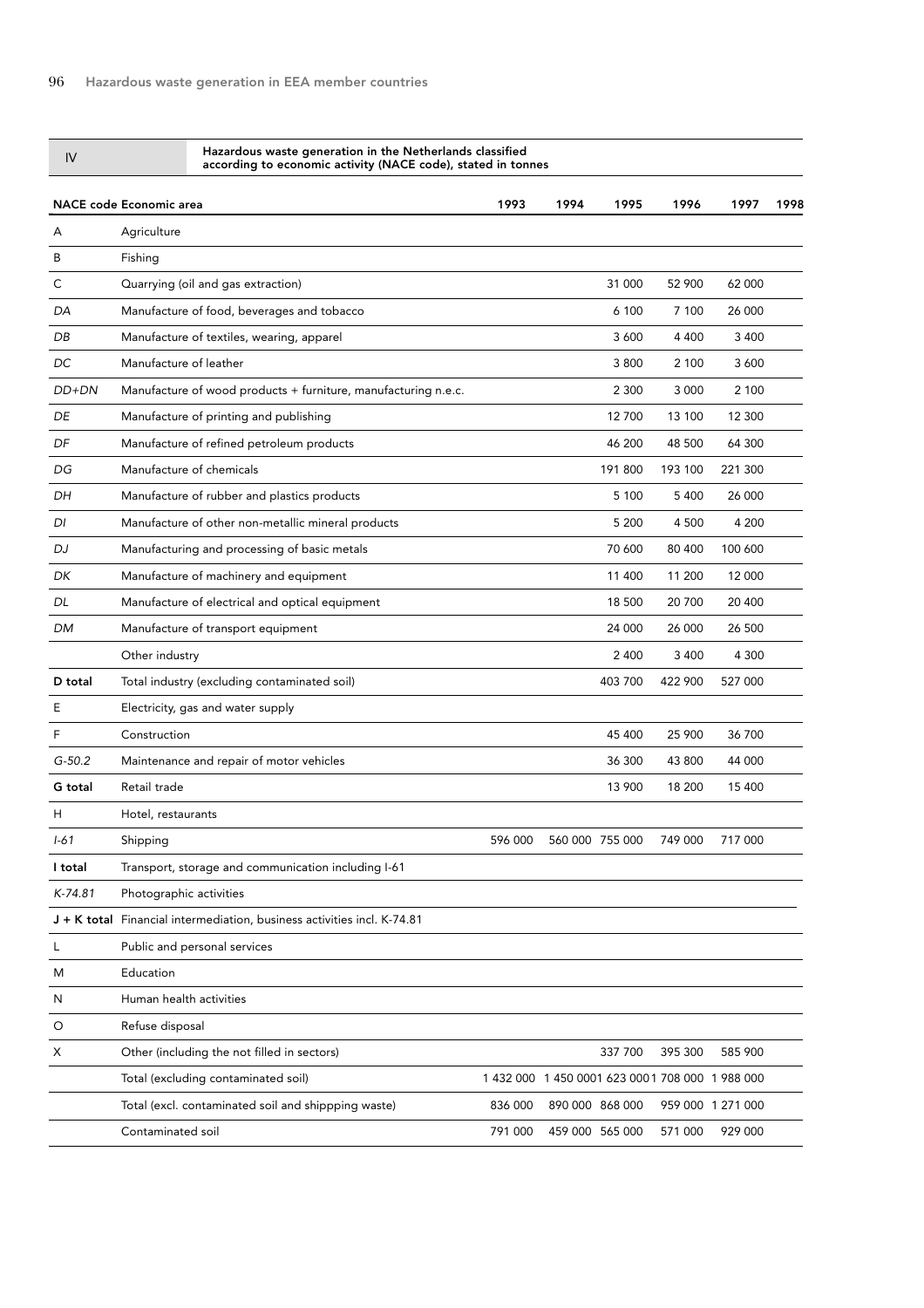### General questions on hazardous waste data in the Netherlands V

1. Is the information given to this survey about your country on generation of hazardous waste based on data reported to the national or regional authorities by the following sources:

| Reporter                         | Generator | Agriculture,<br>fishing &<br>quarrying | Manufacturing,<br>energy and water<br>supply,<br>construction | Wholesale, retail,<br>transport public<br>and private<br>services | Households |
|----------------------------------|-----------|----------------------------------------|---------------------------------------------------------------|-------------------------------------------------------------------|------------|
| Producers                        |           |                                        |                                                               |                                                                   |            |
| Collectors                       |           | X                                      | X                                                             | X                                                                 |            |
| Treatment/disposal<br>facilities |           | X                                      | X                                                             | X                                                                 |            |
| Reporting from<br>municipalities |           |                                        |                                                               |                                                                   | Х          |
| <b>Estimates</b>                 |           |                                        |                                                               |                                                                   |            |

2. When producers, collectors, treatment/disposal facilities or municipalities report information on generation of hazardous waste to the national or the regional authorities, is the waste classification based on:

| <b>Applied classification</b>                                                             | activity | Kind of Generation of Collection of<br>haz. waste | haz. waste | Treatment/<br>disposal of<br>haz. waste | <b>Municipalities</b> |
|-------------------------------------------------------------------------------------------|----------|---------------------------------------------------|------------|-----------------------------------------|-----------------------|
| The hazardous waste list or the<br>national implementation of the<br>hazardous waste list |          |                                                   |            |                                         |                       |
| The national hazardous waste<br>classification                                            |          | X                                                 |            |                                         |                       |

| Applied classification                                                                         | Kind of<br>activity | Generation<br>of haz.<br>waste | Collection<br>of haz.<br>waste | Treatment/<br>disposal of<br>haz. waste |
|------------------------------------------------------------------------------------------------|---------------------|--------------------------------|--------------------------------|-----------------------------------------|
| The hazardous waste list<br>or the national implemen-<br>tation of the hazardous<br>waste list |                     |                                |                                |                                         |
| The national hazardous<br>waste classification                                                 |                     | x                              | x                              |                                         |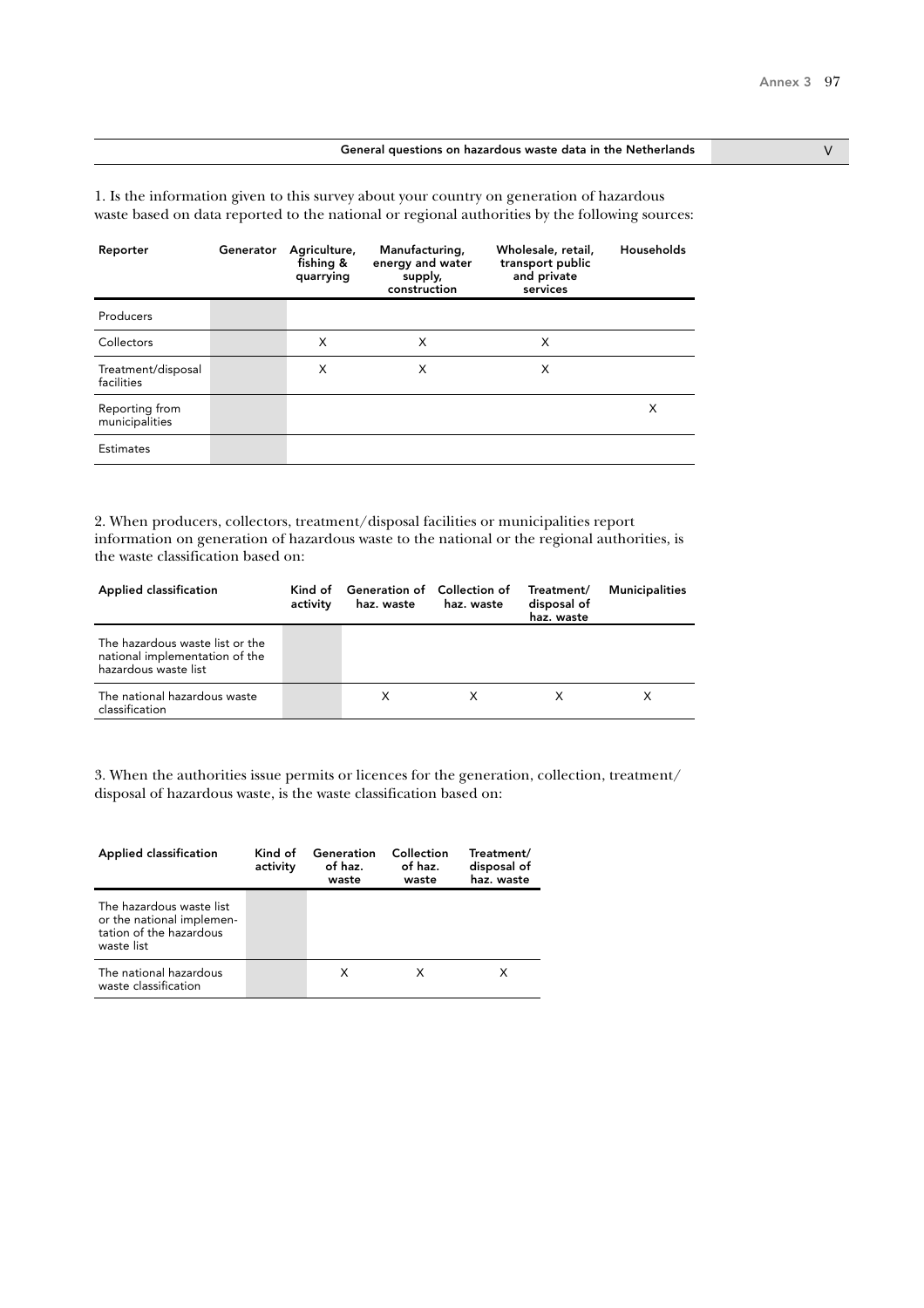# Norway

|                       | Hazardous waste generation in Norway classified according<br>to the European waste catalogue at two-digit level, stated in tonnes                             |                          |             |
|-----------------------|---------------------------------------------------------------------------------------------------------------------------------------------------------------|--------------------------|-------------|
| <b>EWC</b><br>2-digit | Description                                                                                                                                                   | 1993 1994 1995 1996 1997 | 1998        |
| 01                    | Waste resulting from exploration, mining, dressing and further treatment of minerals and<br>quarry                                                            |                          | 0           |
| 02                    | Waste from agricultural, horticultural, hunting, fishing and aquaculture primary<br>production, food preparation and processing                               |                          | 11          |
| 03                    | Wastes from wood processing and the production of paper, cardboard, pulp, panels and<br>furniture                                                             |                          | 18          |
| 04                    | Wastes from the leather and textile industries                                                                                                                |                          | 369         |
| 05                    | Wastes from petroleum refining, natural gas purification and pyrolytic treatment of coal                                                                      |                          | 9 5 0 6     |
| 06                    | Wastes from inorganic chemical processes                                                                                                                      |                          | 265 930     |
| 07                    | Wastes from organic chemical processes                                                                                                                        |                          | 1519        |
| 08                    | Wastes from the manufacture, formulation, supply and use (MSFU) of coating (paints,<br>varnishes and vitreous enamels), adhesives, sealants and printing inks |                          | 2787        |
| 09                    | Wastes from the photographic industry                                                                                                                         |                          | 580         |
| 10                    | Inorganic wastes from thermal processes                                                                                                                       |                          | 51 463      |
| 11                    | Inorganic waste with metals from metal treatment and the coating of metals; non-ferrous<br>hydro-metallurgy                                                   |                          | 82 365      |
| 12                    | Wastes from shaping and surface treatment of metals and plastics                                                                                              |                          | 3729        |
| 13                    | Oil wastes and other liquids (except edible oils 05 00 00 and 12 00 00)                                                                                       |                          | 49768       |
| 14                    | Wastes from organic substances employed as solvents and coolants (except 07 00 00 and<br>08 00 00)                                                            |                          | 2 2 2 2     |
| 15                    | Packaging, absorbents, wiping cloths, filter materials and protective clothing not<br>otherwise specified                                                     |                          | $\mathbf 0$ |
| 16                    | Waste not otherwise specified in the catalogue                                                                                                                |                          | 117 071     |
| 17                    | Construction and demolition waste (including road construction)                                                                                               |                          | 1832        |
| 18                    | Wastes from human or animal healthcare and/or related research                                                                                                |                          | 4           |
| 19                    | Wastes from waste-treatment facilities, off-site wastewater-treatment plants and the<br>water industry                                                        |                          | 10 599      |
| 20                    | Municipal wastes and similar commercial, industrial and institutional wastes including<br>separately collected fractions                                      |                          | 2 3 4 2     |
|                       | Total amount related to the HWL/EWC/add. EWC                                                                                                                  |                          | 602 114     |
|                       | Total amount not possible to relate to the HWL/EWC/add. EWC                                                                                                   |                          | 5 3 7 3     |
|                       | Total hazardous waste generation                                                                                                                              |                          | 607 487     |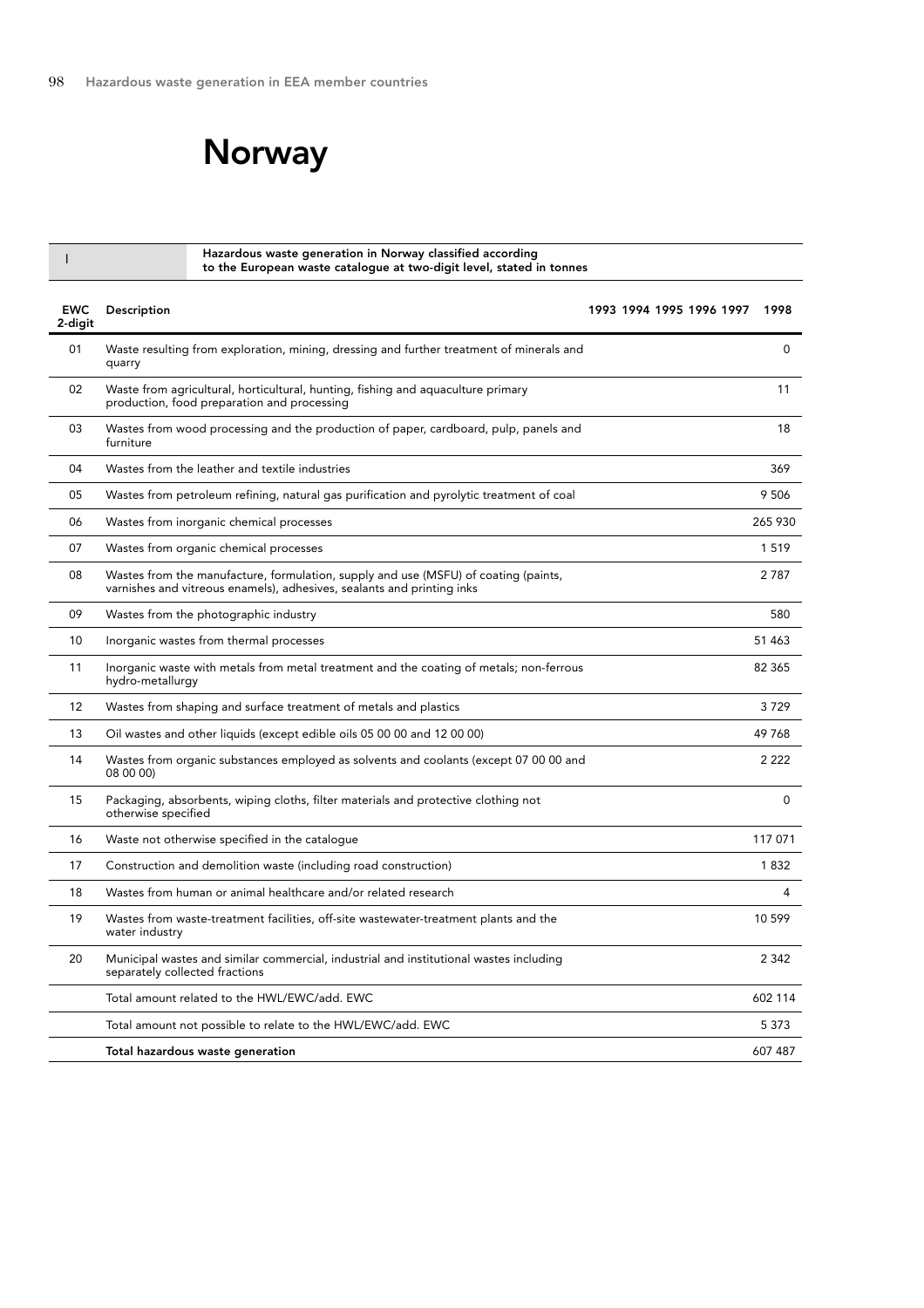|                              | The 20 largest hazardous waste types generated in Norway classified<br>II A<br>according to the European waste catalogue at six-digit level, stated in tonnes |                                 |                          |         |  |  |  |
|------------------------------|---------------------------------------------------------------------------------------------------------------------------------------------------------------|---------------------------------|--------------------------|---------|--|--|--|
| EWC 6-digit<br>national code | Description                                                                                                                                                   | H: HWL<br>E: EWC<br>A: add. EWC | 1993 1994 1995 1996 1997 | 1998    |  |  |  |
| 061199                       | Wastes not otherwise specified                                                                                                                                | H                               |                          | 233 000 |  |  |  |
| 110202                       | Sludges from zinc hydrometallurgy (incl. jarosite, goethite)                                                                                                  | H                               |                          | 70 999  |  |  |  |
| 160802                       | Oil-contaminated drilling mud                                                                                                                                 | A                               |                          | 59892   |  |  |  |
| 100204                       | Sludges from gas treatment                                                                                                                                    | E                               |                          | 27 696  |  |  |  |
| 060299                       | Wastes not otherwise specified                                                                                                                                | Н                               |                          | 25 4 67 |  |  |  |
| 130601 160801                | Oil waste not otherwise specified                                                                                                                             | Н                               |                          | 20 0 27 |  |  |  |
| 160801                       | Oil-based drilling liquid                                                                                                                                     | А                               |                          | 18852   |  |  |  |
| 130203                       | Other engine, gear and lubricating oils                                                                                                                       | H                               |                          | 15 2 32 |  |  |  |
| 160601                       | Lead batteries                                                                                                                                                | H                               |                          | 13 212  |  |  |  |
| 110204                       | Sludges not otherwise specified                                                                                                                               | E                               |                          | 10 152  |  |  |  |
| 160803                       | Other drilling oils and chemicals                                                                                                                             | A                               |                          | 8874    |  |  |  |
| 100307                       | Spent pot linings                                                                                                                                             | H                               |                          | 8 1 8 0 |  |  |  |
| 190103                       | Fly ash                                                                                                                                                       | H                               |                          | 6 199   |  |  |  |
| 160901                       | Contaminated propellants and heating oils                                                                                                                     | A                               |                          | 6061    |  |  |  |
| 060199                       | Waste not otherwise specified                                                                                                                                 | H                               |                          | 5821    |  |  |  |
| 160702                       | Activated carbon from chlorine production                                                                                                                     | H                               |                          | 4 5 0 2 |  |  |  |
| 130403                       | Bilge oils from other navigation                                                                                                                              | H                               |                          | 4 0 0 0 |  |  |  |
| 100304                       | Primary smelting slags/white drosses                                                                                                                          | H                               |                          | 3861    |  |  |  |
| 050103                       | Tank bottom sludges                                                                                                                                           | H                               |                          | 3 0 28  |  |  |  |
| 130503                       | Interceptor sludges                                                                                                                                           | H                               |                          | 2874    |  |  |  |
|                              |                                                                                                                                                               |                                 |                          | 0       |  |  |  |
|                              |                                                                                                                                                               |                                 |                          | 547 930 |  |  |  |

The 20 largest hazardous waste types generated in Norway classified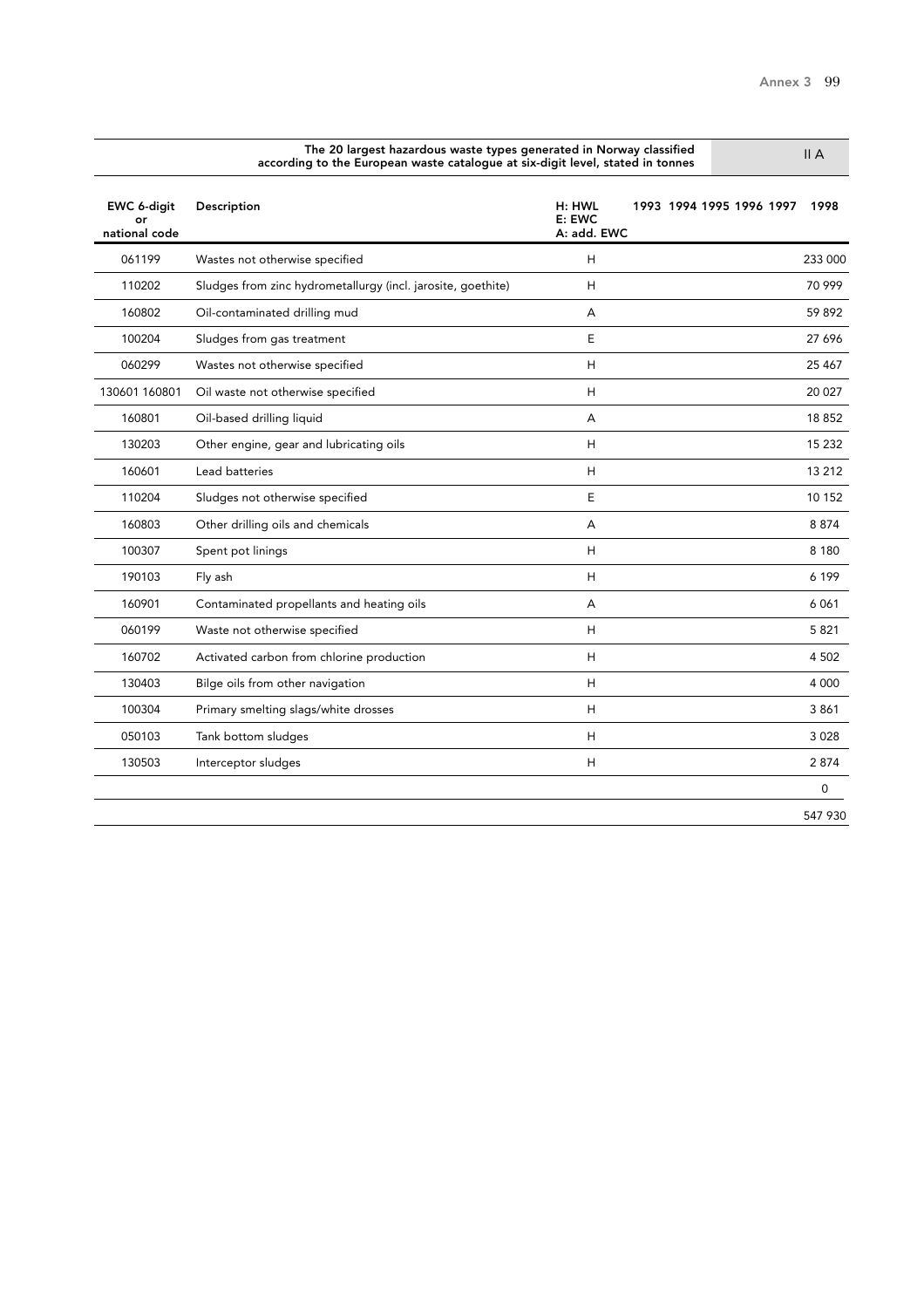II B

Cumulative percentage of hazardous waste quantities according to number of waste types included (1998)



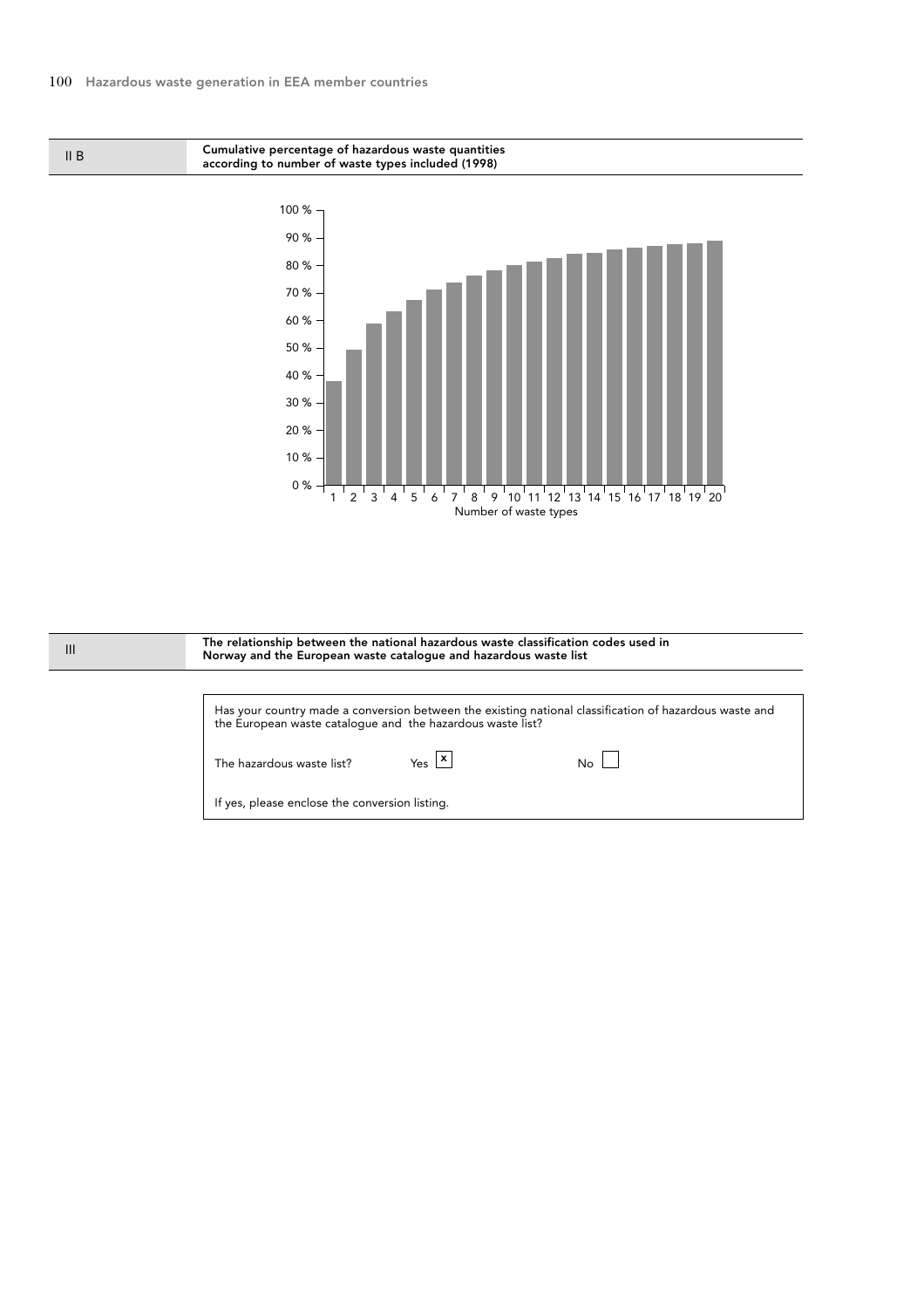|          | Hazardous waste generation in Norway classified<br>according to economic activity (NACE code), stated in tonnes |         |         |                |         |                         |         |
|----------|-----------------------------------------------------------------------------------------------------------------|---------|---------|----------------|---------|-------------------------|---------|
|          | NACE code Economic area                                                                                         | 1990    | 1994    | 1995           | 1996    | 1997                    | 1998    |
| Α        | Agriculture                                                                                                     | 30      | 106     | 117            | 158     | 226                     | 110     |
| B        | Fishing                                                                                                         | 295     | 181     | 123            | 276     | 357                     | 195     |
| C        | Quarrying                                                                                                       | 11 071  | 15 3 29 | 25 366         | 33 802  | 29 5 25                 | 32 937  |
| DA       | Manufacture of food, beverages and tobacco                                                                      | 365     | 635     | 626            | 459     | 534                     | 469     |
| DB       | Manufacture of textiles, wearing, apparel                                                                       | 88      | 736     | 303            | 63      | 74                      | 59      |
| DC       | Manufacture of leather                                                                                          | 31      | 9       | 3              | 20      | 2                       | 4       |
| DD       | Manufacture of wood products                                                                                    | 216     | 213     | 344            | 405     | 484                     | 390     |
| DE       | Manufacture of printing and publishing                                                                          | 667     | 2769    | 2 5 5 8        | 2993    | 3 684                   | 7 400   |
| DF       | Manufacture of refined petroleum products                                                                       | 428     | 333     | 191            | 327     | 2 5 3 5                 | 2 2 0 9 |
| DG       | Manufacture of chemicals                                                                                        | 6 3 3 8 | 9944    | 5439           |         | 414 842 409 975 476 028 |         |
| DH       | Manufacture of rubber and plastics products                                                                     | 238     | 241     | 204            | 211     | 248                     | 295     |
| DI       | Manufacture of other non-metallic mineral products                                                              | 231     | 367     | 230            | 405     | 400                     | 493     |
| DJ       | Manufacturing and processing of basic metals                                                                    | 1 7 1 3 | 7 3 4 4 | 3 2 4 5        | 4839    | 5 1 5 1                 | 5 0 6 5 |
| DK       | Manufacture of machinery and equipment                                                                          | 1 3 6 6 | 2464    | 1918           | 2779    | 3 2 1 1                 | 2819    |
| DL       | Manufacture of electrical and optical equipment                                                                 | 871     | 996     | 990            | 956     | 883                     | 692     |
| DM       | Manufacture of transport equipment                                                                              | 2452    | 4 1 3 0 | 3712           | 5 2 0 6 | 6 1 9 6                 | 4948    |
| DN       | Manufacture of furniture, manufacturing n.e.c.                                                                  | 183     | 407     | 305            | 416     | 462                     | 537     |
|          | Manufacturing which can not be related to a specific<br>D-category                                              |         |         |                |         |                         |         |
| D total  | Manufacturing total incl. amounts which can not be related to a 15 187<br>specific D-category                   |         | 30 589  | 20 068         |         | 433 919 433 840 501 408 |         |
| E        | Electricity, gas and water supply                                                                               | 1 0 3 4 | 1070    | 661            | 572     | 2045                    | 1697    |
| F        | Construction                                                                                                    | 1699    | 2036    | 1871           | 2 3 2 9 | 2078                    | 2 140   |
| $G-50.2$ | Maintenance and repair of motor vehicles                                                                        | 19      | 12      | 5              | 20      | 56                      | 39      |
| G total  | Wholesale and retail trade incl. G-50.2                                                                         | 14 017  | 19076   | 18 104         | 18 990  | 21 106                  | 17889   |
| н        | Hotel, restaurants                                                                                              | 85      | 51      | 123            | 46      | 54                      | 49      |
| $1 - 61$ | Shipping                                                                                                        | 1961    | 3735    | 3 187          | 3 5 5 9 | 3 9 5 1                 | 3 4 4 4 |
| I total  | Transport, storage and communication including I-61                                                             | 5735    | 8884    | 7953           | 10 301  | 11 772                  | 8943    |
| K-74.81  | Photographic activities                                                                                         | 1       | 566     | 441            | 963     | 605                     | 398     |
|          | J + K total Financial intermediation, business activities incl. K-74.81                                         | 1942    | 2 5 5 2 | 2 3 9 7        | 4 3 9 3 | 3718                    | 1863    |
| L        | Public and personal services                                                                                    | 2 0 8 0 | 3895    | 2661           | 4 2 2 0 | 4 2 9 8                 | 2 2 8 3 |
| M        | Education                                                                                                       | 404     | 396     | 343            | 310     | 491                     | 471     |
| N        | Human health activities                                                                                         | 130     | 691     | 686            | 792     | 941                     | 826     |
| $\circ$  | Refuse disposal                                                                                                 | 337     | 2978    | 1 3 0 6        | 1487    | 1600                    | 3 2 0 6 |
| X        | Activity not stated                                                                                             | 5 6 20  | 4 3 8 5 | 20 178         | 17 249  | 22 888                  | 33 471  |
|          | Total                                                                                                           | 59 668  |         | 92 219 101 956 |         | 528 843 534 939         | 607 489 |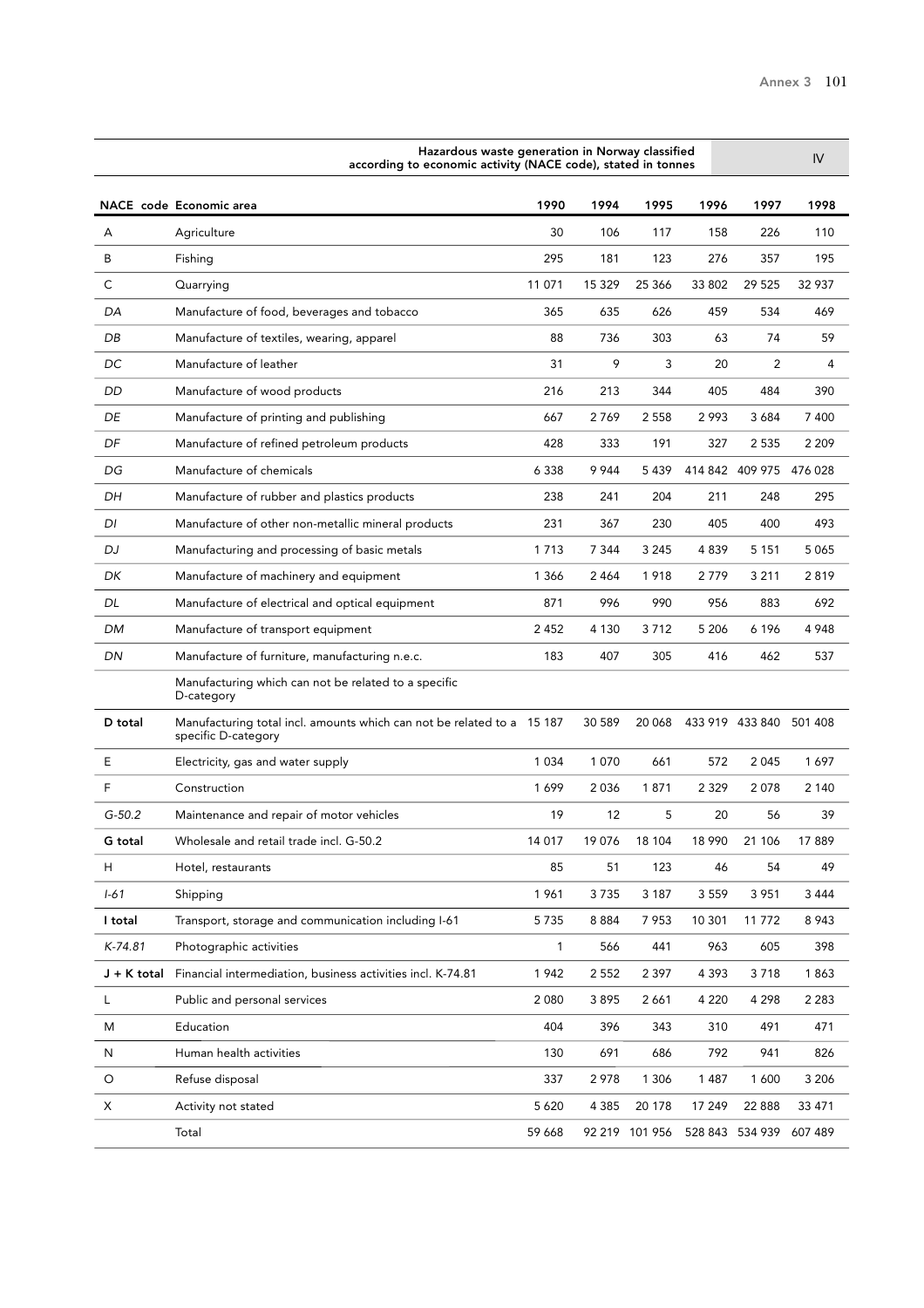#### V General questions on hazardous waste data in Norway

| Reporter                         | Generator | Agriculture,<br>fishing &<br>quarrying | Manufacturing,<br>energy and water<br>supply,<br>construction | Wholesale, retail,<br>transport public<br>and private<br>services | Households |
|----------------------------------|-----------|----------------------------------------|---------------------------------------------------------------|-------------------------------------------------------------------|------------|
| Producers                        |           | X                                      | X                                                             | X                                                                 |            |
| Collectors                       |           | X                                      | X                                                             | X                                                                 | X          |
| Treatment/disposal<br>facilities |           | X                                      | X                                                             | X                                                                 |            |
| Reporting from<br>municipalities |           | X                                      | X                                                             | X                                                                 | X          |
| <b>Estimates</b>                 |           |                                        |                                                               |                                                                   |            |

1. Is the information given to this survey about your country on generation of hazardous waste based on data reported to the national or regional authorities by the following sources:

2. When producers, collectors, treatment/disposal facilities or municipalities report information on generation of hazardous waste to the national or the regional authorities, is the waste classification based on:

| <b>Applied classification</b>                                                             | activity | Kind of Generation of Collection of<br>haz. waste | haz. waste | Treatment/<br>disposal of<br>haz. waste | <b>Municipalities</b> |
|-------------------------------------------------------------------------------------------|----------|---------------------------------------------------|------------|-----------------------------------------|-----------------------|
| The hazardous waste list or the<br>national implementation of the<br>hazardous waste list |          | X                                                 |            |                                         |                       |
| The national hazardous waste<br>classification                                            |          | х                                                 |            | х                                       |                       |

| Applied classification                                                                         | Kind of<br>activity | Generation<br>of haz.<br>waste | Collection<br>of haz.<br>waste | Treatment/<br>disposal of<br>haz. waste |
|------------------------------------------------------------------------------------------------|---------------------|--------------------------------|--------------------------------|-----------------------------------------|
| The hazardous waste list<br>or the national implemen-<br>tation of the hazardous<br>waste list |                     |                                |                                |                                         |
| The national hazardous<br>waste classification                                                 |                     | х                              | x                              |                                         |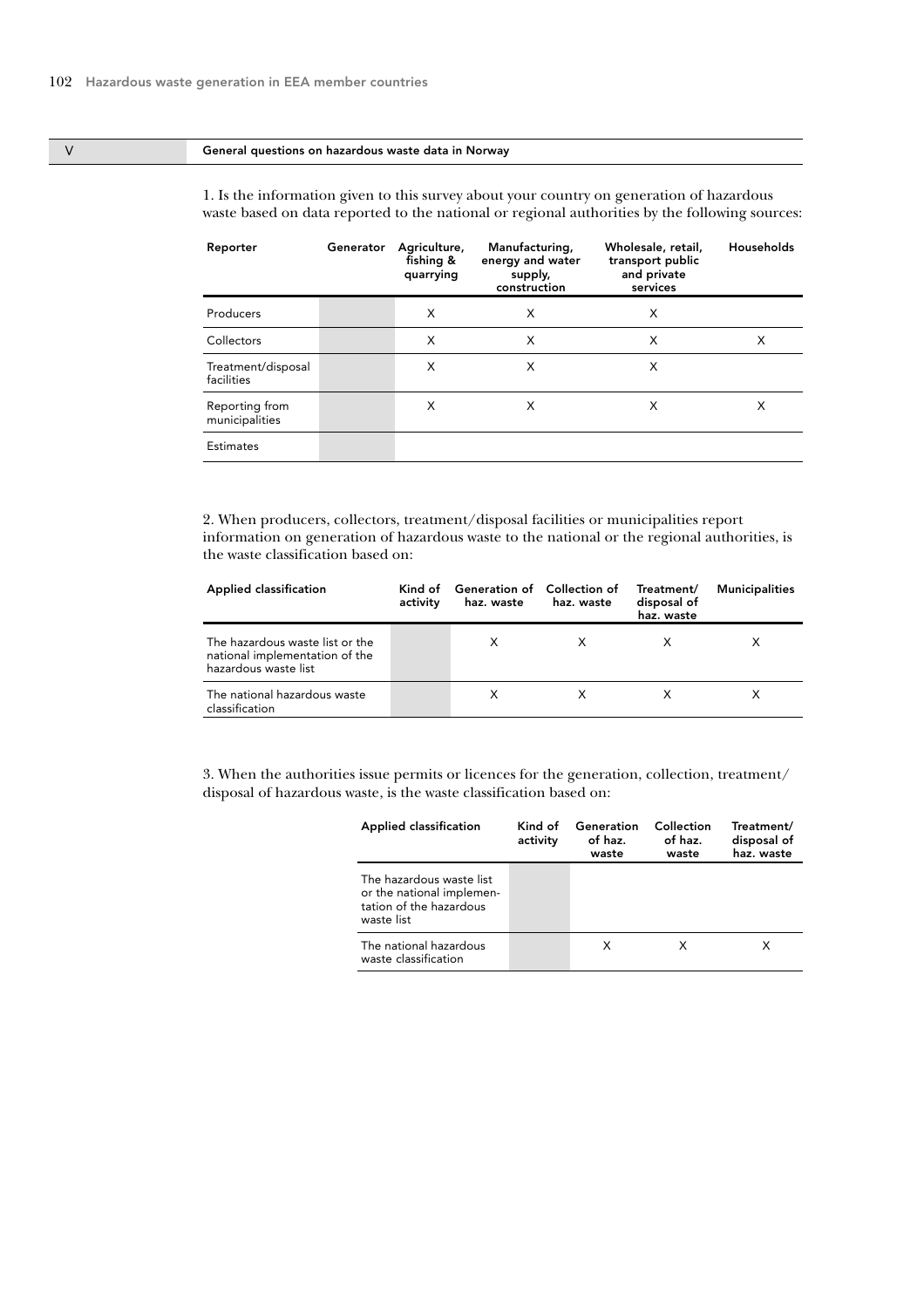# Portugal

|                       | Hazardous waste generation in Portugal classified according<br>to the European waste catalogue at two-digit level, stated in tonnes                                  |            |           |  |                      |                      |
|-----------------------|----------------------------------------------------------------------------------------------------------------------------------------------------------------------|------------|-----------|--|----------------------|----------------------|
| <b>EWC</b><br>2-digit | Description                                                                                                                                                          | 1994       | 1995 1996 |  | 1997                 | 1998                 |
| 01                    | Waste resulting from exploration, mining, dressing and further treatment<br>of minerals and quarry                                                                   |            |           |  |                      |                      |
| 02                    | Waste from agricultural, horticultural, hunting, fishing and aquaculture<br>primary production, food preparation and processing                                      |            |           |  |                      |                      |
| 03                    | Wastes from wood processing and the production of paper, cardboard,<br>pulp, panels and furniture                                                                    |            |           |  |                      | 1 2 7 1              |
| 04                    | Wastes from the leather and textile industries                                                                                                                       |            |           |  |                      | 16                   |
| 05                    | Wastes from petroleum refining, natural gas purification and pyrolytic<br>treatment of coal                                                                          |            |           |  | 4670                 | 20 321               |
| 06                    | Wastes from inorganic chemical processes                                                                                                                             |            |           |  | 2647                 | 10 103               |
| 07                    | Wastes from organic chemical processes                                                                                                                               |            |           |  | 7 5 6 9              | 20 307               |
| 08                    | Wastes from the manufacture, formulation, supply and use (MSFU) of coat-<br>ing (paints, varnishes and vitreous enamels), adhesives, sealants and print-<br>ing inks |            |           |  | 3 3 8 7              | 3 500                |
| 09                    | Wastes from the photographic industry                                                                                                                                |            |           |  | 286                  |                      |
| 10                    | Inorganic wastes from thermal processes                                                                                                                              |            |           |  | 6488                 | 3882                 |
| 11                    | Inorganic waste with metals from metal treatment and the coating of met-<br>als; non-ferrous hydro-metallurgy                                                        |            |           |  | 19 674               | 71 535               |
| 12                    | Wastes from shaping and surface treatment of metals and plastics                                                                                                     |            |           |  |                      | 24 371               |
| 13                    | Oil wastes and other liquids (except edible oils 05 00 00 and 12 00 00)                                                                                              |            |           |  | 40 397               | 83 171               |
| 14                    | Wastes from organic substances employed as solvents and coolants (ex-<br>cept 07 00 00 and 08 00 00)                                                                 |            |           |  | 872                  | 11 139               |
| 15                    | Packaging, absorbents, wiping cloths, filter materials and protective cloth-<br>ing not otherwise specified                                                          |            |           |  |                      |                      |
| 16                    | Waste not otherwise specified in the catalogue                                                                                                                       |            |           |  | 1927                 | 19843                |
| 17                    | Construction and demolition waste (including road construction)                                                                                                      |            |           |  |                      | 105                  |
| 18                    | Wastes from human or animal healthcare and/or related research                                                                                                       |            |           |  | 14 282               | 13093                |
| 19                    | Wastes from waste-treatment facilities, off-site wastewater-treatment<br>plants and the water industry                                                               |            |           |  | 33 746               | 10 993               |
| 20                    | Municipal wastes and similar commercial, industrial and institutional<br>wastes including separately collected fractions                                             |            |           |  |                      | 39394                |
|                       | Total amount related to the HWL/EWC/add, EWC                                                                                                                         |            |           |  | 135 945              | 319 952              |
|                       | Total amount not possible to relate to the HWL/EWC/add. EWC                                                                                                          |            |           |  |                      |                      |
|                       | Total hazardous waste generation                                                                                                                                     | 1 356 4431 |           |  | 135 945 <sup>2</sup> | 333 044 <sup>2</sup> |

<sup>1</sup> Data collected according with the OECD classification.

2 Data collected according with the EWC.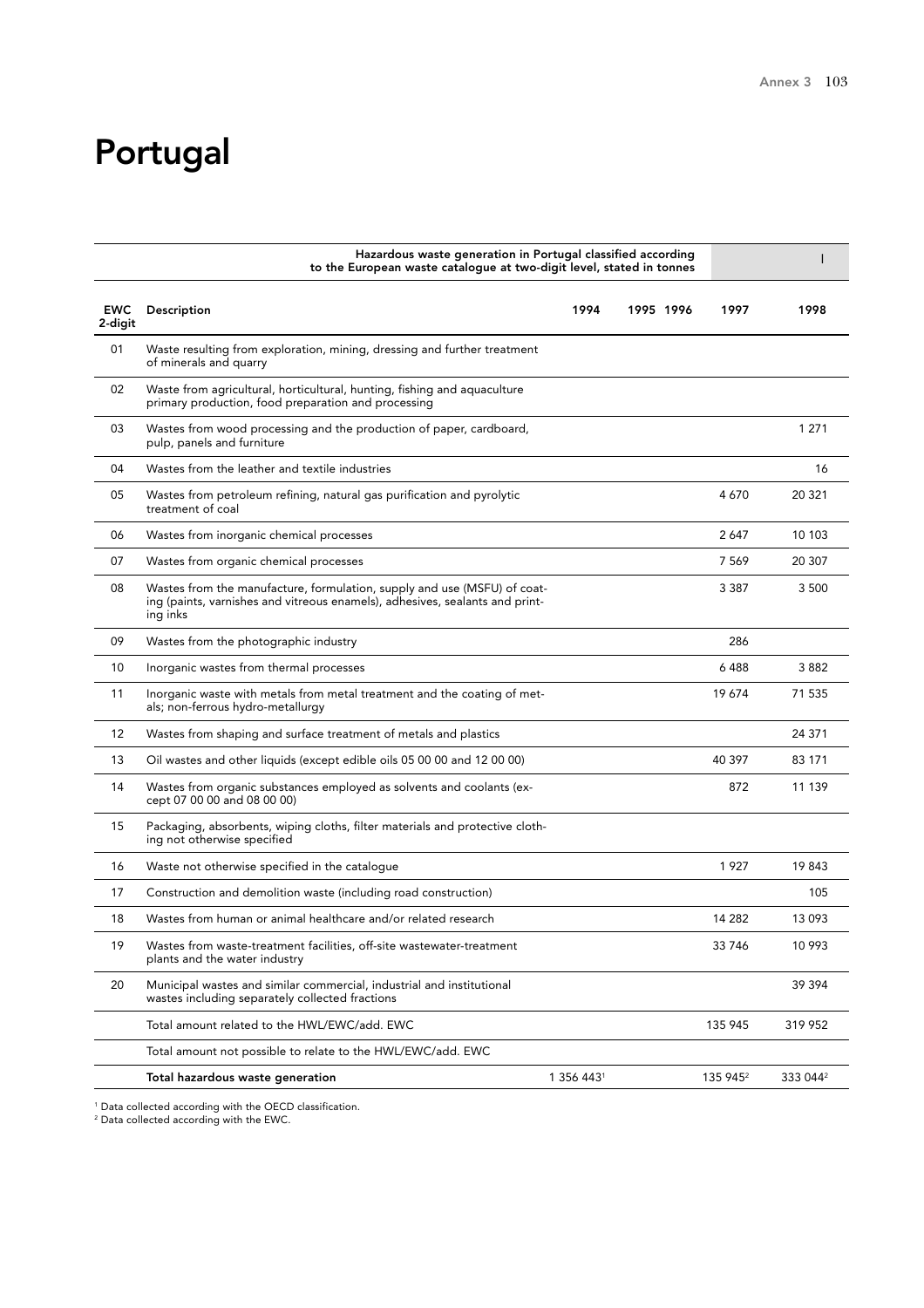|  | II A |
|--|------|
|  |      |

#### The 20 largest hazardous waste types generated in Portugal classified according to the European waste catalogue at six-digit level, stated in tonnes

| EWC 6-digit<br>or national<br>code | Description                                                               | H: HWL<br>E: EWC<br>A: add. EWC 1993 1994 |  | 1995 1996 1997 | 1998     |
|------------------------------------|---------------------------------------------------------------------------|-------------------------------------------|--|----------------|----------|
| 11 02 02                           | Sludges from zinc hydrometallurgy (incl. jarosite, goethite)              | H                                         |  |                | 52 000   |
| 20 01 21                           | Fluorescent tubes and other mercury-containing waste                      | H                                         |  |                | 38772    |
| 12 01 00                           | Wastes from shaping                                                       | H                                         |  |                | 20 212   |
| 13 02 03                           | Other engine, gear and lubricating oils                                   | H                                         |  |                | 19 3 36  |
| 13 02 02                           | Non-chlorinated engine, gear and lubricating oils                         | H                                         |  |                | 13 5 38  |
| 16 07 02                           | Waste from marine transport tank cleaning, containing oil                 | H                                         |  |                | 12 2 3 6 |
| 05 06 03                           | Other tars                                                                | H                                         |  |                | 11 850   |
| 13 01 07                           | Other hydraulic oils                                                      | H                                         |  |                | 10812    |
| 13 02 00                           | Waste engine, gear & lubricating oils                                     | H                                         |  |                | 10 5 25  |
| 14 01 03                           | Other solvents and solvent mixes                                          | H                                         |  |                | 10 174   |
| 13 01 01                           | Hydraulic oils, containing pcbs or pcts                                   | H                                         |  |                | 10 171   |
| 16 06 01                           | Lead batteries                                                            | H                                         |  |                | 6790     |
| 19 08 03                           | Grease and oil mixture from oil/wastewater separation                     | H                                         |  |                | 5 9 9 1  |
| 13 01 06                           | Hydraulic oils containing only mineral oil                                | H                                         |  |                | 5 609    |
| 07 05 04                           | Other organic solvents, washing liquids and mother liquors                | H                                         |  |                | 5 3 8 6  |
| 11 01 01                           | Cyanidic (alkaline) wastes containing heavy metals other than<br>chromium | H                                         |  |                | 5 2 5 4  |
| 11 01 07                           | Alkalis not otherwise specified                                           | H                                         |  |                | 4827     |
| 05 01 05                           | Oil spills                                                                | H                                         |  |                | 4 0 8 0  |
| 07 05 10                           | Other filter cakes, spent absorbents                                      | H                                         |  |                | 4076     |
| 11 01 03                           | Cyanide-free wastes containing chromium                                   | H                                         |  |                | 4 0 5 2  |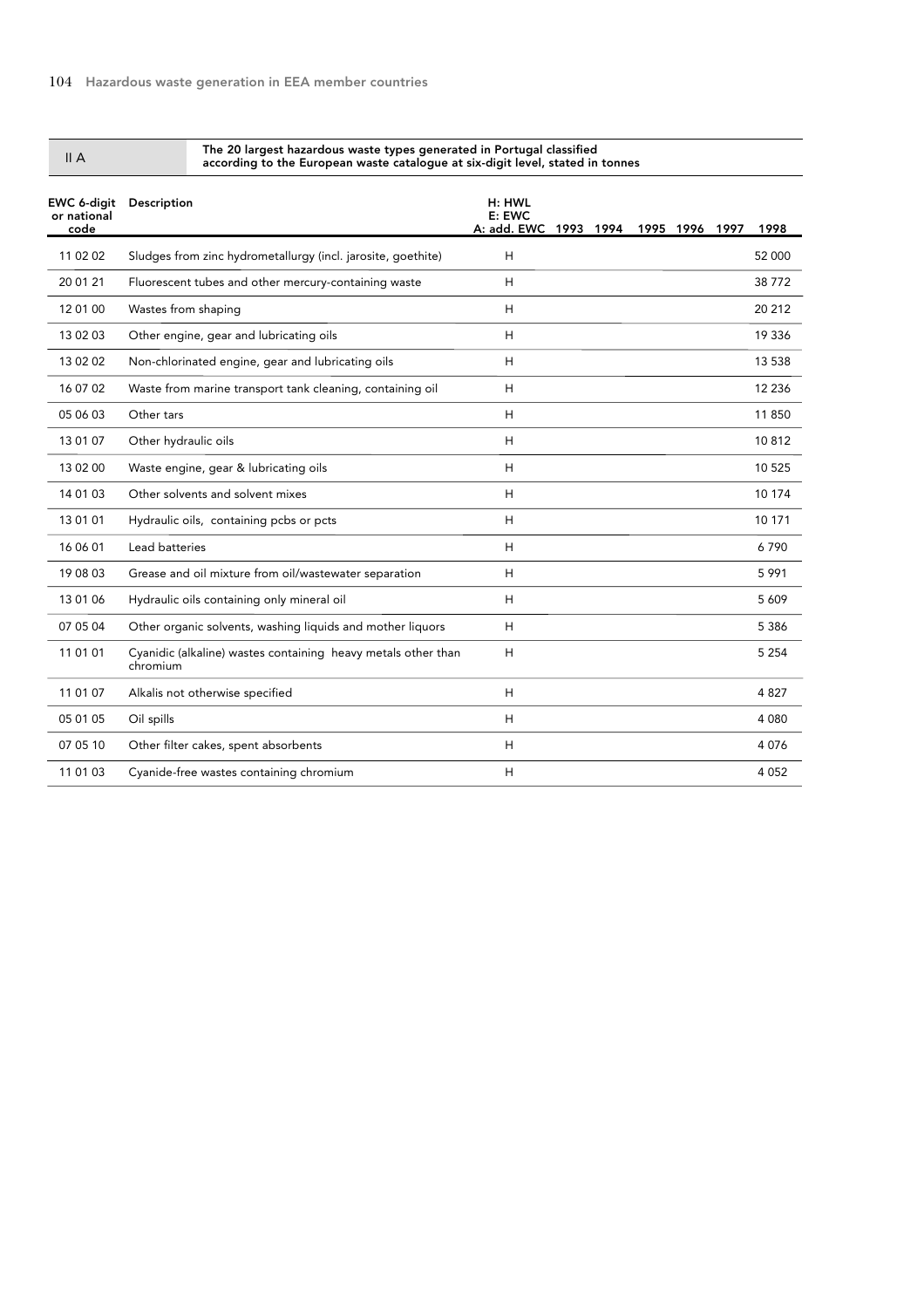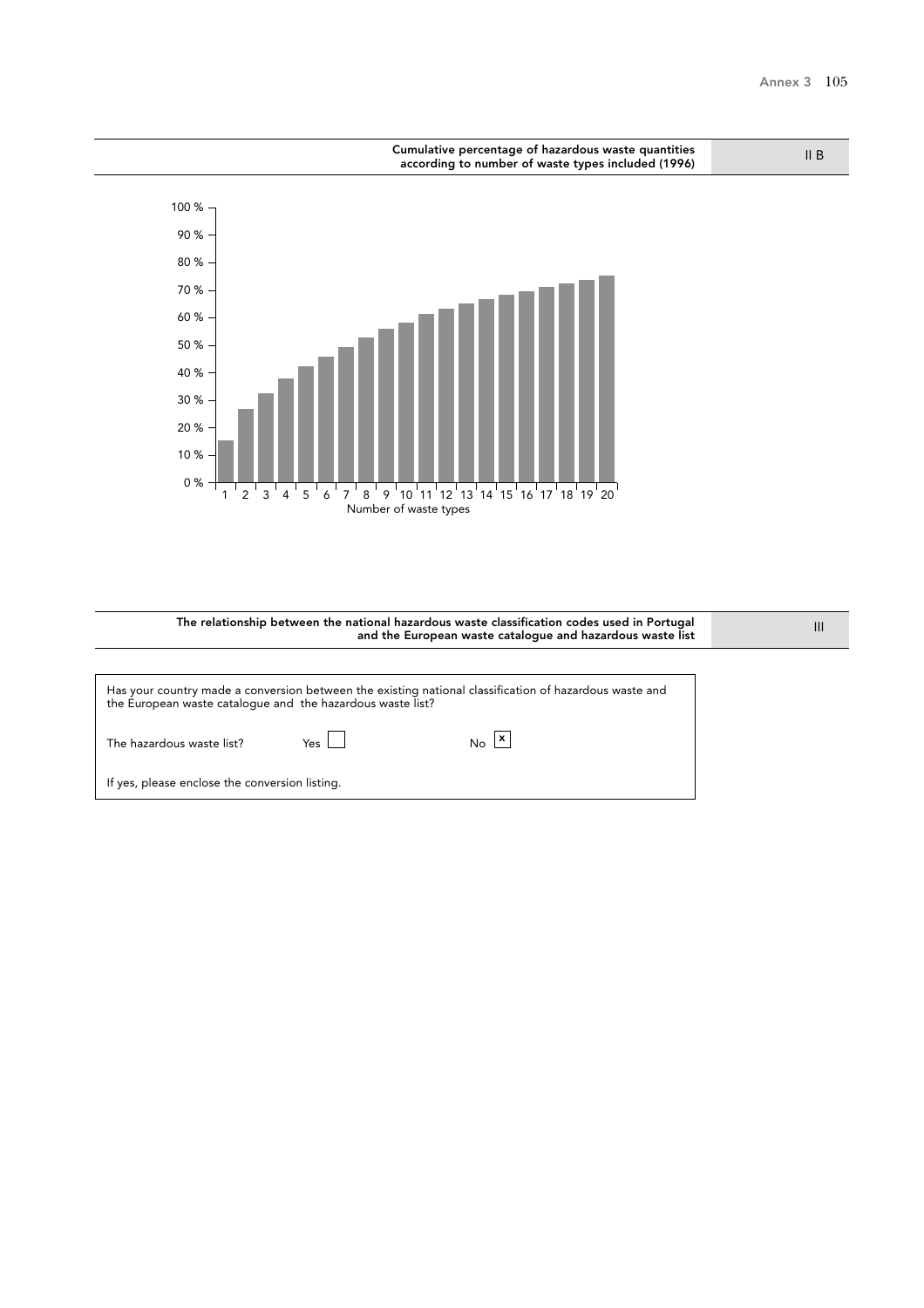Hazardous waste generation in Portugal classified

according to economic activity (NACE code), stated in tonnes

| <b>NACE</b> code | Economic area                                                                       | 1994      | 1995 | 1996 | 1997    | 1998            |  |
|------------------|-------------------------------------------------------------------------------------|-----------|------|------|---------|-----------------|--|
| A                | Agriculture                                                                         |           |      |      |         |                 |  |
| B                | Fishing                                                                             |           |      |      |         |                 |  |
| С                | Quarrying                                                                           | 471800    |      |      |         | 6418            |  |
| DA               | Manufacture of food, beverages and tobacco                                          |           |      |      |         | 3 1 1 1         |  |
| DB               | Manufacture of textiles, wearing, apparel                                           | 55 090    |      |      |         | 3 1 3 1         |  |
| DC               | Manufacture of leather                                                              | 75 950    |      |      |         | 470             |  |
| DD               | Manufacture of wood products                                                        |           |      |      |         | 14766           |  |
| DE               | Manufacture of printing and publishing                                              | 189 848   |      |      | 599     | 2993            |  |
| DF               | Manufacture of refined petroleum products                                           | 9570      |      |      | 4 2 1 0 | 5 5 7 7         |  |
| DG               | Manufacture of chemicals                                                            | 22793     |      |      | 11 167  | 35 4 42         |  |
| DН               | Manufacture of rubber and plastics products                                         | 2957      |      |      |         | 955             |  |
| DI               | Manufacture of other non-metallic mineral products                                  | 4914      |      |      |         | 4 4 7 1         |  |
| DJ               | Manufacturing and processing of basic metals                                        | 33 891    |      |      |         | 70 180          |  |
| DK               | Manufacture of machinery and equipment                                              | 22 5 5 9  |      |      | 27 362  | 6 1 9 0         |  |
| DL               | Manufacture of electrical and optical equipment                                     |           |      |      |         | 10 383          |  |
| DM               | Manufacture of transport equipment                                                  |           |      |      |         | 24 17 6         |  |
| DN               | Manufacture of furniture, manufacturing n.e.c.                                      |           |      |      |         | 7 7 7 1         |  |
|                  | Manufacturing which can not be related to a specific D-category                     |           |      |      |         |                 |  |
| D total          | Manufacturing total incl. amounts which can not be related to a specific D-category | 417 572   |      |      |         | 43 338 189 616  |  |
| Ε                | Electricity, gas and water supply                                                   | 391 407   |      |      |         | 6 200 39 568    |  |
| F                | Construction                                                                        |           |      |      |         | 11 581          |  |
| $G-50.2$         | Maintenance and repair of motor vehicles                                            |           |      |      |         |                 |  |
| G total          | Wholesale and retail trade incl. G-50.2                                             | 75 664    |      |      |         | 72 125 11 613   |  |
| Η                | Hotel, restaurants                                                                  |           |      |      |         |                 |  |
| $1 - 61$         | Shipping                                                                            |           |      |      |         |                 |  |
| I total          | Transport, storage and communication including I-61                                 |           |      |      |         | 7 4 8 5         |  |
| $K-74.81$        | Photographic activities                                                             |           |      |      |         |                 |  |
| J + K total      | Financial intermediation, business activities incl. K-74.81                         |           |      |      |         | 53 651          |  |
| L                | Public and personal services                                                        |           |      |      |         |                 |  |
| M                | Education                                                                           |           |      |      |         |                 |  |
| N                | Human health activities                                                             | 6 3 3 2   |      |      |         | 14 282 13 093   |  |
| O                | Refuse disposal                                                                     |           |      |      |         |                 |  |
| X                | Activity not stated                                                                 |           |      |      |         | 20              |  |
|                  | Total                                                                               | 1 356 443 |      |      |         | 135 945 333 044 |  |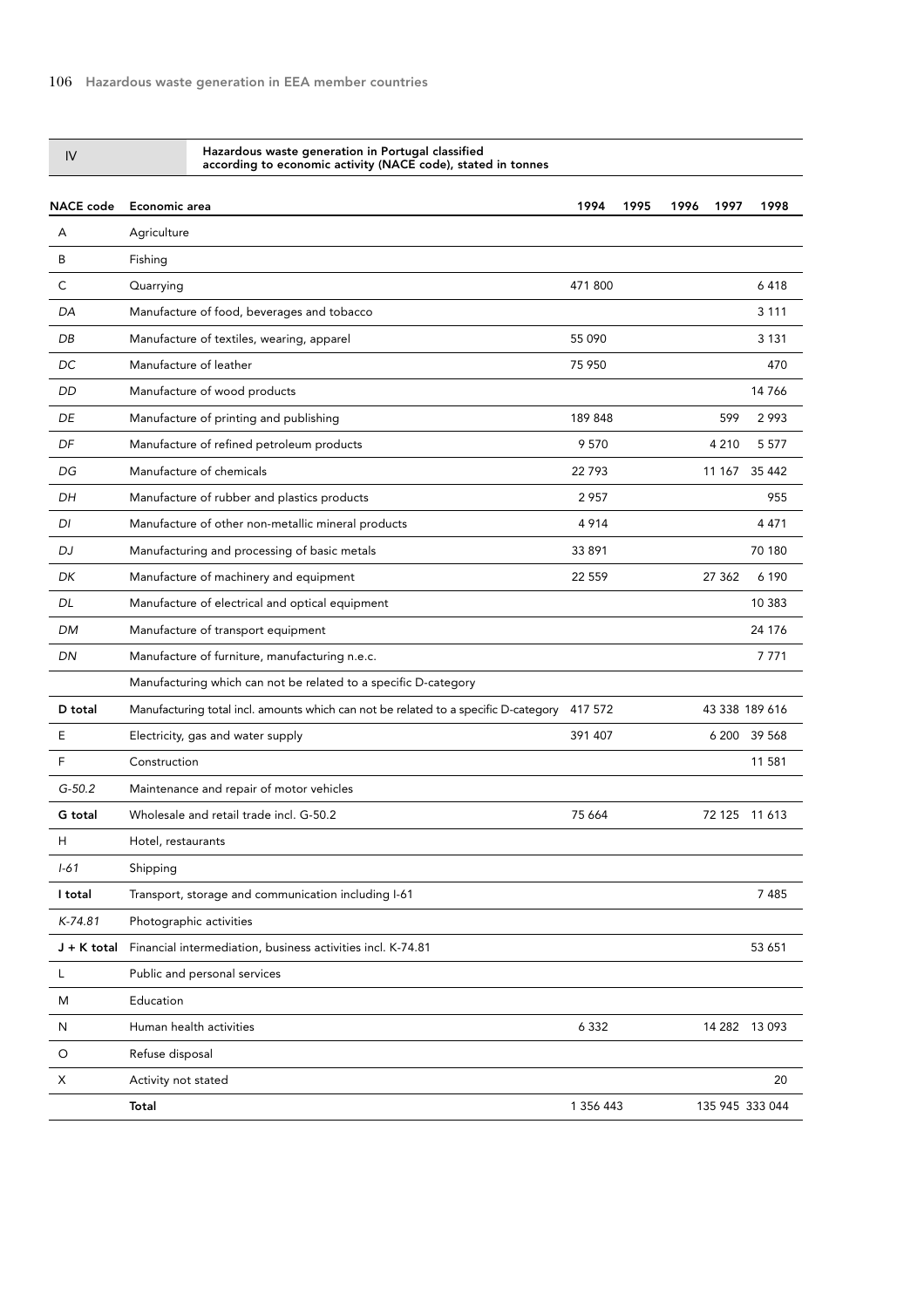#### General questions on hazardous waste data in Portugal V

1. Is the information given to this survey about your country on generation of hazardous waste based on data reported to the national or regional authorities by the following sources:

| Reporter                         | Generator | Agriculture,<br>fishing &<br>quarrying | Manufacturing,<br>energy and water<br>supply,<br>construction | Wholesale, retail,<br>transport public<br>and private<br>services | Households |
|----------------------------------|-----------|----------------------------------------|---------------------------------------------------------------|-------------------------------------------------------------------|------------|
| Producers                        |           | X                                      | x                                                             |                                                                   |            |
| Collectors                       |           |                                        |                                                               |                                                                   |            |
| Treatment/disposal<br>facilities |           | X                                      | X                                                             | X                                                                 |            |
| Reporting from<br>municipalities |           |                                        |                                                               |                                                                   |            |
| <b>Estimates</b>                 |           |                                        |                                                               |                                                                   |            |

2. When producers, collectors, treatment/disposal facilities or municipalities report information on generation of hazardous waste to the national or the regional authorities, is the waste classification based on:

| Applied classification                                                                    | activity | Kind of Generation of Collection of<br>haz. waste | haz. waste | Treatment/<br>disposal of<br>haz. waste | <b>Municipalities</b> |
|-------------------------------------------------------------------------------------------|----------|---------------------------------------------------|------------|-----------------------------------------|-----------------------|
| The hazardous waste list or the<br>national implementation of the<br>hazardous waste list |          | x                                                 |            |                                         |                       |
| The national hazardous waste<br>classification                                            |          |                                                   |            |                                         |                       |

| Applied classification                                                                         | Kind of<br>activity | Generation<br>of haz.<br>waste | Collection<br>of haz.<br>waste | Treatment/<br>disposal of<br>haz. waste |
|------------------------------------------------------------------------------------------------|---------------------|--------------------------------|--------------------------------|-----------------------------------------|
| The hazardous waste list<br>or the national implemen-<br>tation of the hazardous<br>waste list |                     | X                              | X                              |                                         |
| The national hazardous<br>waste classification                                                 |                     |                                |                                |                                         |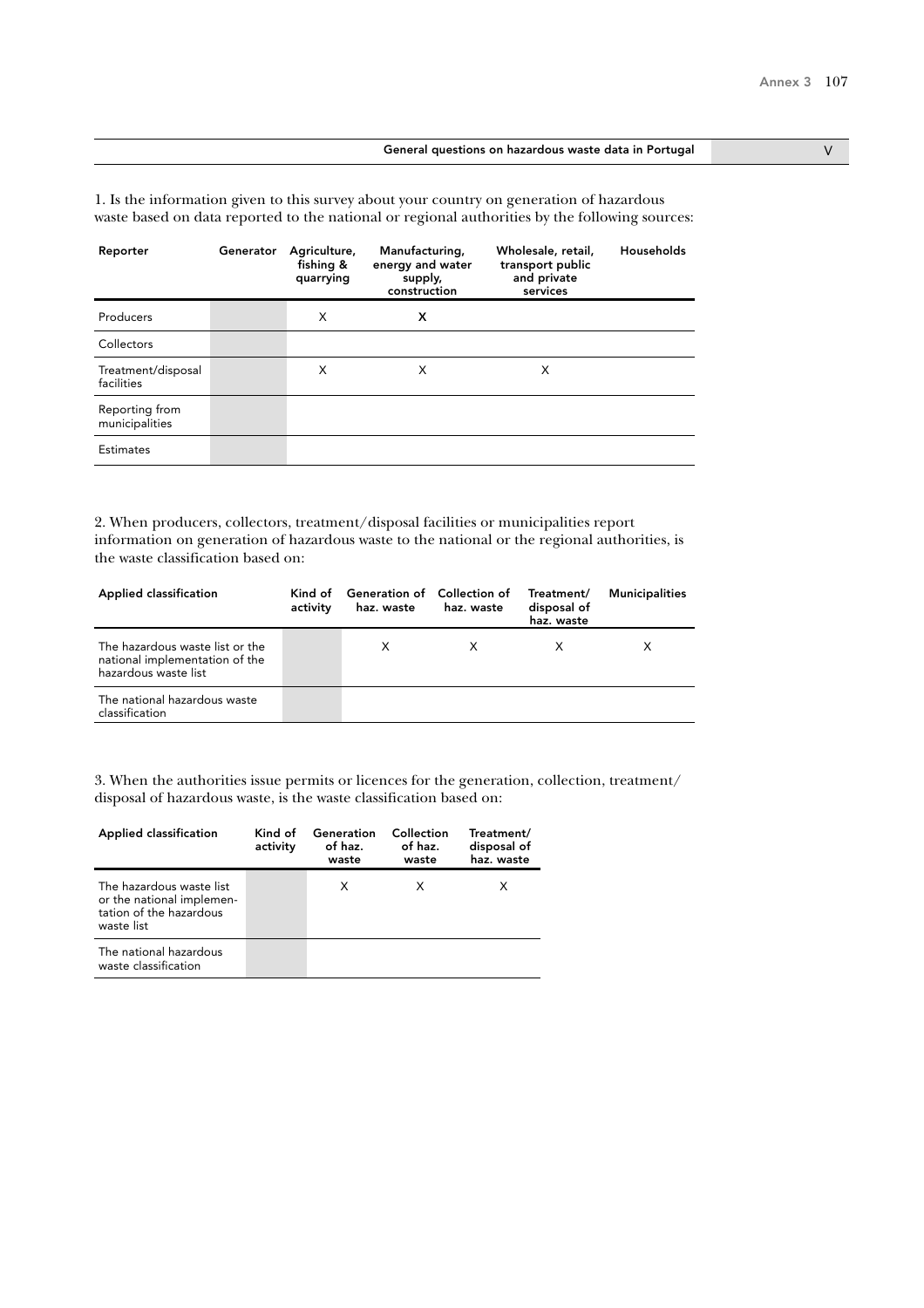## Basque Country

Hazardous waste generation in the Basque Country classified according to the European waste catalogue at two-digit level, stated in tonnes

| <b>EWC</b><br>2-digit | Description                                                                                                                                                   | 1993 |         | 1994 1995 1996 1997 1998 |  |
|-----------------------|---------------------------------------------------------------------------------------------------------------------------------------------------------------|------|---------|--------------------------|--|
| 01                    | Waste resulting from exploration, mining, dressing and further treatment of minerals and<br>quarry                                                            |      |         |                          |  |
| 02                    | Waste from agricultural, horticultural, hunting, fishing and aquaculture primary<br>production, food preparation and processing                               |      | 462     |                          |  |
| 03                    | Wastes from wood processing and the production of paper, cardboard, pulp, panels and<br>furniture                                                             |      |         |                          |  |
| 04                    | Wastes from the leather and textile industries                                                                                                                |      | 1010    |                          |  |
| 05                    | Wastes from petroleum refining, natural gas purification and pyrolytic treatment of coal                                                                      |      | 55 071  |                          |  |
| 06                    | Wastes from inorganic chemical processes                                                                                                                      |      | 54 464  |                          |  |
| 07                    | Wastes from organic chemical processes                                                                                                                        |      | 16 845  |                          |  |
| 08                    | Wastes from the manufacture, formulation, supply and use (MSFU) of coating (paints,<br>varnishes and vitreous enamels), adhesives, sealants and printing inks |      | 1 3 1 8 |                          |  |
| 09                    | Wastes from the photographic industry                                                                                                                         |      | 4 2 5 0 |                          |  |
| 10                    | Inorganic wastes from thermal processes                                                                                                                       |      | 104 134 |                          |  |
| 11                    | Inorganic waste with metals from metal treatment and the coating of metals; non-ferrous<br>hydro-metallurgy                                                   |      | 92 592  |                          |  |
| 12                    | Wastes from shaping and surface treatment of metals and plastics                                                                                              |      | 69 425  |                          |  |
| 13                    | Oil wastes and other liquids (except edible oils 05 00 00 and 12 00 00)                                                                                       |      | 16 950  |                          |  |
| 14                    | Wastes from organic substances employed as solvents and coolants (except 07 00 00 and<br>08 00 00)                                                            |      | 881     |                          |  |
| 15                    | Packaging, absorbents, wiping cloths, filter materials and protective clothing not<br>otherwise specified                                                     |      | 1 2 3 0 |                          |  |
| 16                    | Waste not otherwise specified in the catalogue                                                                                                                |      | 564     |                          |  |
| 17                    | Construction and demolition waste (including road construction)                                                                                               |      |         |                          |  |
| 18                    | Wastes from human or animal healthcare and/or related research                                                                                                |      |         |                          |  |
| 19                    | Wastes from waste-treatment facilities, off-site wastewater-treatment plants and the<br>water industry                                                        |      | 39 770  |                          |  |
| 20                    | Municipal wastes and similar commercial, industrial and institutional wastes including<br>separately collected fractions                                      |      | 9840    |                          |  |
|                       | Total amount related to the HWL/EWC/add. EWC                                                                                                                  |      |         |                          |  |
|                       | Total amount not possible to relate to the HWL/EWC/add. EWC                                                                                                   |      |         |                          |  |
|                       | Total hazardous waste generation                                                                                                                              |      | 468 806 |                          |  |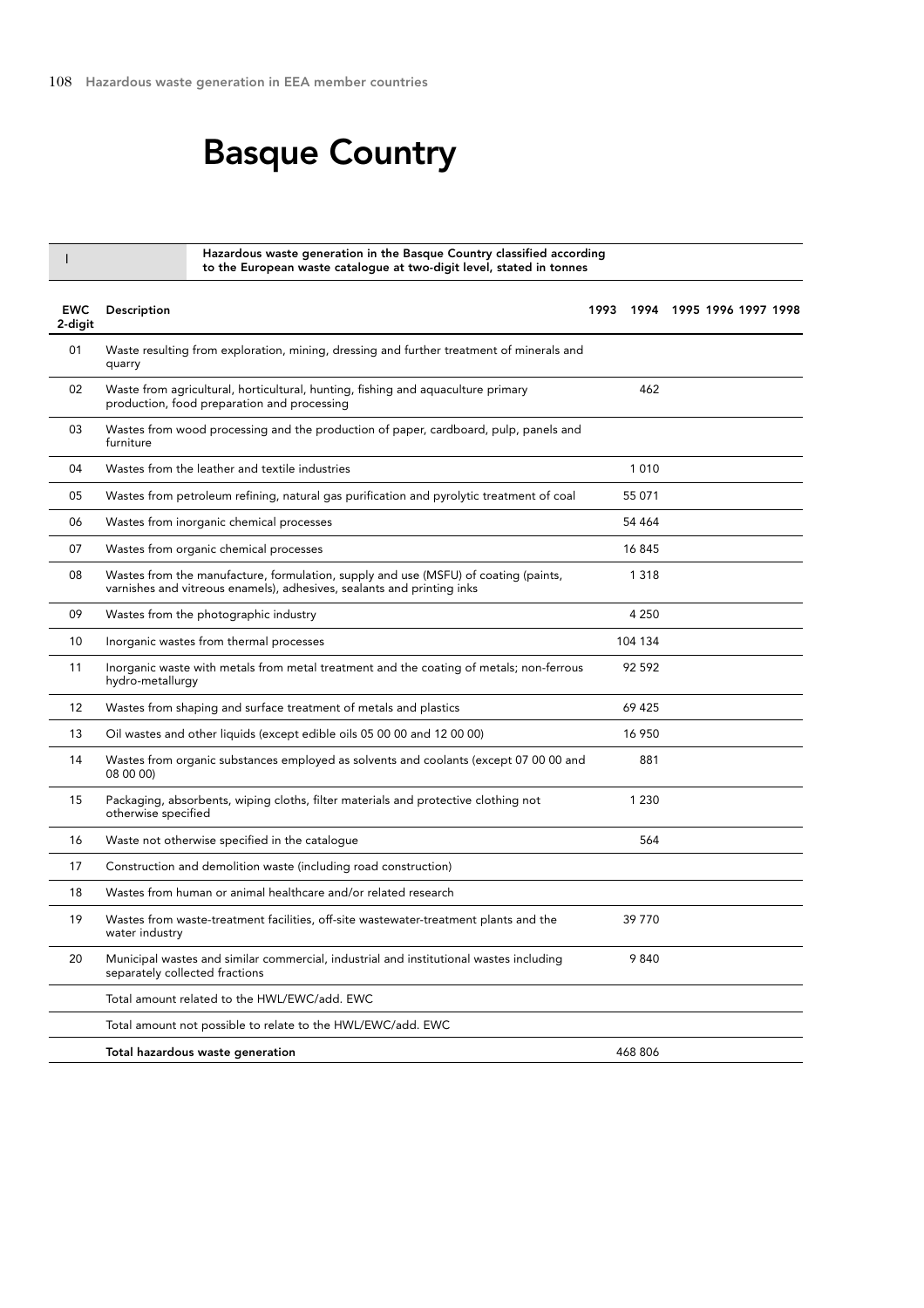|                      | according to the European waste catalogue at six-digit level, stated in tonnes     | $H$ $A$                                |         |      |                |
|----------------------|------------------------------------------------------------------------------------|----------------------------------------|---------|------|----------------|
| or national<br>code  | <b>EWC 6-digit Description</b>                                                     | H: HWL<br>$E:$ EWC<br>A: add. EWC 1993 | 1994    | 1995 | 1996 1997 1998 |
| 12 01 09             | Waste machining emulsions free of halogens                                         | H                                      | 69 425  |      |                |
| 11 01 05             | Acidic pickling solutions                                                          | Н                                      | 64 200  |      |                |
| 10 02 03             | Solid wastes from gas treatment                                                    | E                                      | 62 9 20 |      |                |
| 05 05 01             | Waste containing sulphur                                                           | E                                      | 45 532  |      |                |
| 06 01 02             | Hydrochloric acid                                                                  | H                                      | 39 260  |      |                |
| 10 03 08             | Salt slags from secondary smelting                                                 | H                                      | 37 055  |      |                |
| 19 02 01             | Metal hydroxide sludges and other sludges from metal<br>insolubilisation treatment | H                                      | 23 049  |      |                |
| 19 03 01             | Wastes stabilised/solidified with hydraulic binders                                | E                                      | 16721   |      |                |
| 11 01 07             | Alkalis not otherwise specified                                                    | H                                      | 12 850  |      |                |
| 13 02 02             | Non-chlorinated engine, gear and lubricating oils                                  | Н                                      | 8 500   |      |                |
| 2 001 16             | Detergents                                                                         | E                                      | 8470    |      |                |
| 13 04 02             | Bilge oils from jetty sewers                                                       | H                                      | 8 4 5 0 |      |                |
|                      | 07 01 99.2 Ammoniacal wastewater containing phenols and cyanides                   | A                                      | 6700    |      |                |
| 06 02 01             | Calcium hydroxide                                                                  | H                                      | 6 0 2 5 |      |                |
| 05 01 01             | Sludges from on-site effluent treatment                                            | E                                      | 5 5 7 5 |      |                |
| 07 01 99.1.1 Phenols |                                                                                    | A                                      | 5 3 3 0 |      |                |
| 11 01 04             | Cyanide-free wastes not containing chromium                                        | E                                      | 4768    |      |                |
|                      | 07 04 99.3 Waste from lindane production                                           | A                                      | 4 500   |      |                |
| 10 03 04             | Primary smelting slags/white drosses                                               | H                                      | 4 1 5 9 |      |                |
| 11 01 08             | Phosphatising sludges                                                              | H                                      | 3800    |      |                |
| 11 01 03             | Cyanide-free wastes containing chromium                                            | Н                                      | 3 6 6 0 |      |                |

The 20 largest hazardous waste types generated in the Basque Country classified

II A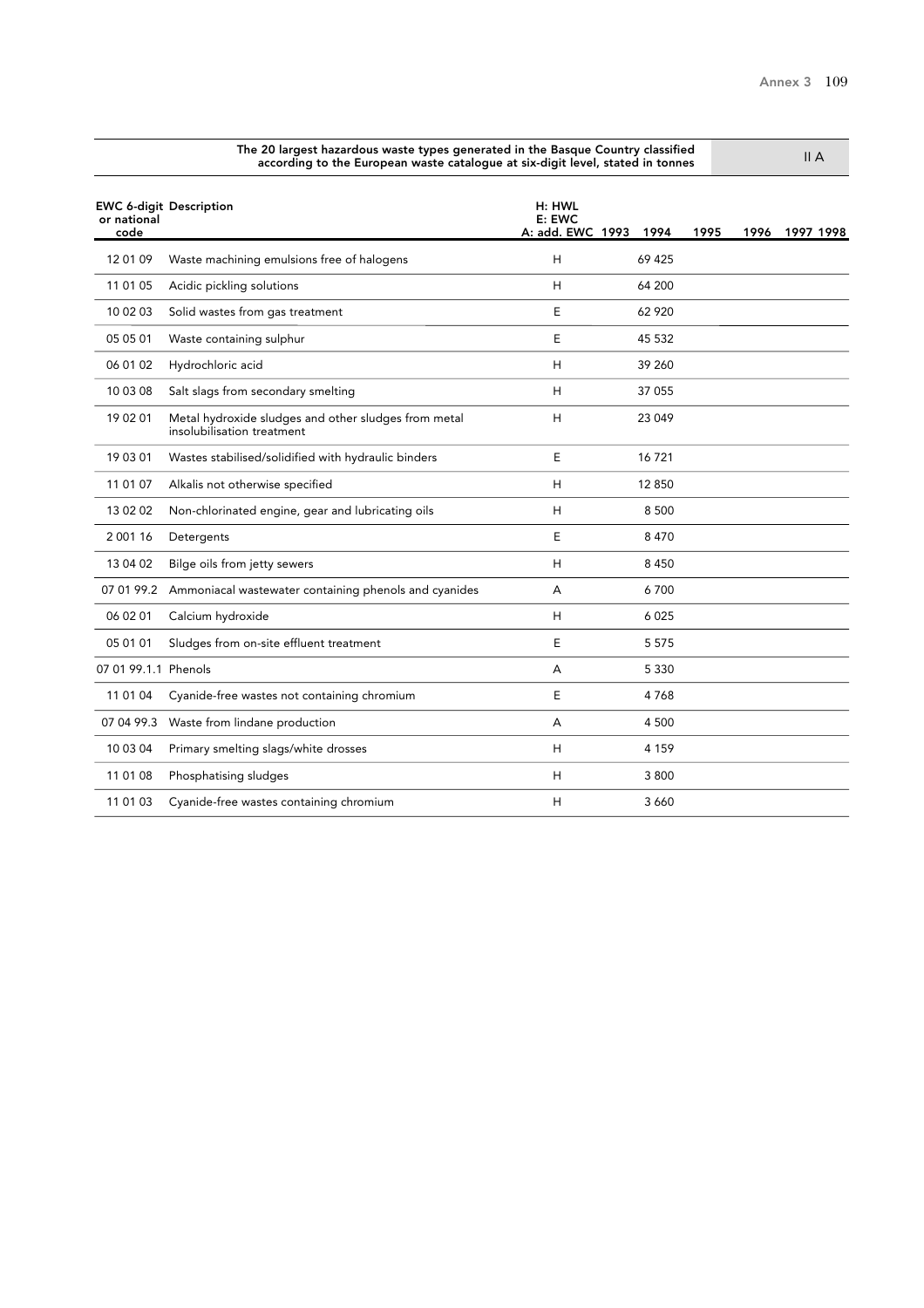II B

Cumulative percentage of hazardous waste quantities according to number of waste types included (1994)



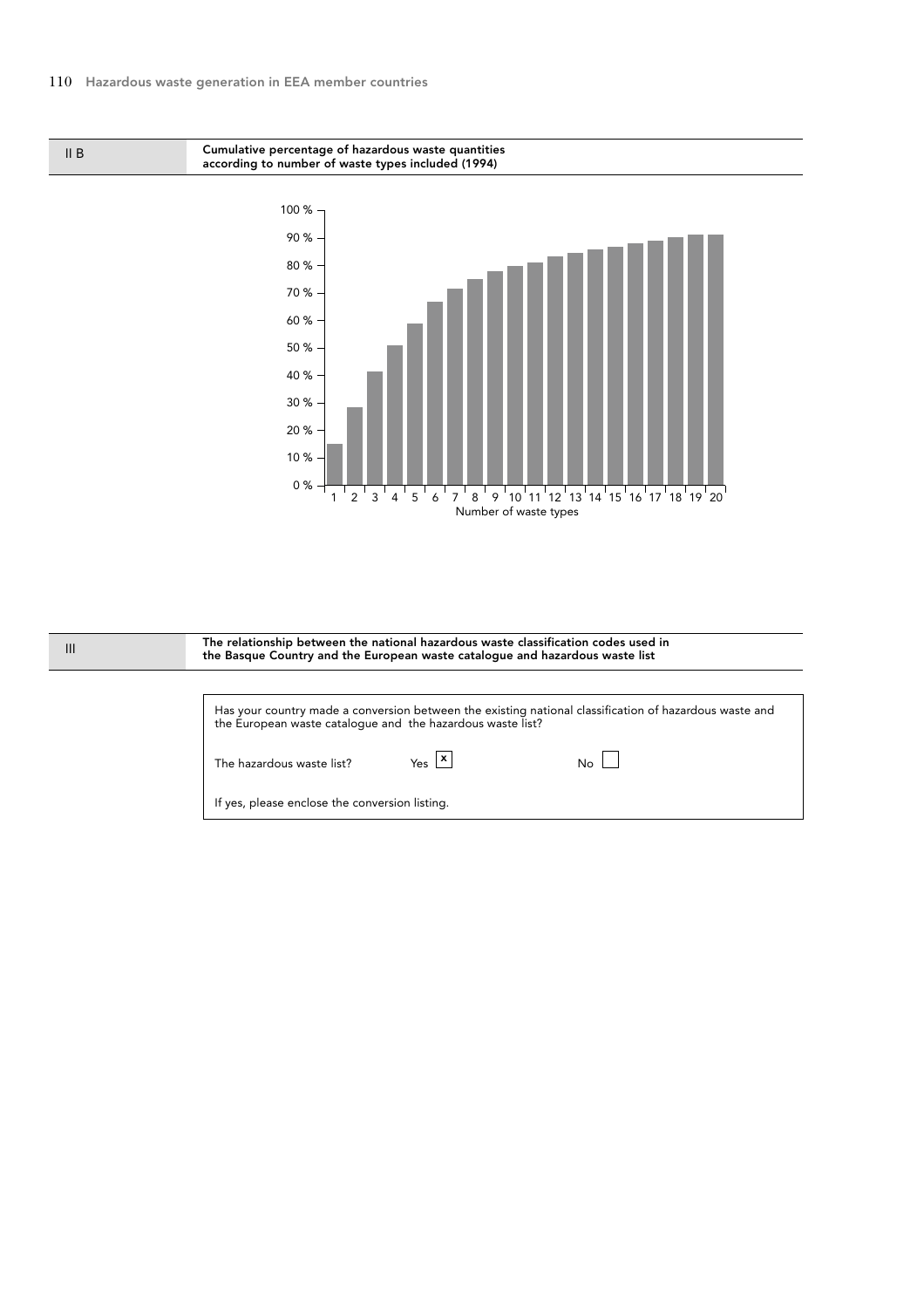| Hazardous waste generation in the Basque Country classified<br>according to economic activity (NACE code), stated in tonnes |                                                                                     |      |         | IV                  |  |  |  |
|-----------------------------------------------------------------------------------------------------------------------------|-------------------------------------------------------------------------------------|------|---------|---------------------|--|--|--|
| NACE code                                                                                                                   | Economic area                                                                       | 1993 | 1994    | 1995 1996 1997 1998 |  |  |  |
| A                                                                                                                           | Agriculture                                                                         |      |         |                     |  |  |  |
| В                                                                                                                           | Fishing                                                                             |      |         |                     |  |  |  |
| С                                                                                                                           | Quarrying                                                                           |      |         |                     |  |  |  |
| DA                                                                                                                          | Manufacture of food, beverages and tobacco                                          |      | 462     |                     |  |  |  |
| DB                                                                                                                          | Manufacture of textiles, wearing, apparel                                           |      |         |                     |  |  |  |
| DC                                                                                                                          | Manufacture of leather                                                              |      | 1010    |                     |  |  |  |
| DD                                                                                                                          | Manufacture of wood products                                                        |      |         |                     |  |  |  |
| DE                                                                                                                          | Manufacture of printing and publishing                                              |      | 318     |                     |  |  |  |
| DF                                                                                                                          | Manufacture of refined petroleum products                                           |      | 55 071  |                     |  |  |  |
| DG                                                                                                                          | Manufacture of chemicals                                                            |      | 71 212  |                     |  |  |  |
| DН                                                                                                                          | Manufacture of rubber and plastics products                                         |      | 107     |                     |  |  |  |
| DI                                                                                                                          | Manufacture of other non-metallic mineral products                                  |      |         |                     |  |  |  |
| DJ                                                                                                                          | Manufacturing and processing of basic metals                                        |      | 266 151 |                     |  |  |  |
| DK                                                                                                                          | Manufacture of machinery and equipment                                              |      |         |                     |  |  |  |
| DL                                                                                                                          | Manufacture of electrical and optical equipment                                     |      |         |                     |  |  |  |
| DM                                                                                                                          | Manufacture of transport equipment                                                  |      |         |                     |  |  |  |
| DN                                                                                                                          | Manufacture of furniture, manufacturing n.e.c.                                      |      | 23 049  |                     |  |  |  |
|                                                                                                                             | Manufacturing which can not be related to a specific D-category                     |      |         |                     |  |  |  |
| D total                                                                                                                     | Manufacturing total incl. amounts which can not be related to a specific D-category |      | 417 380 |                     |  |  |  |
| Ε                                                                                                                           | Electricity, gas and water supply                                                   |      |         |                     |  |  |  |
| F                                                                                                                           | Construction                                                                        |      |         |                     |  |  |  |
| $G-50.2$                                                                                                                    | Maintenance and repair of motor vehicles                                            |      | 858     |                     |  |  |  |
| G total                                                                                                                     | Wholesale and retail trade incl. G-50.2                                             |      | 9 3 5 8 |                     |  |  |  |
| Н                                                                                                                           | Hotel, restaurants                                                                  |      |         |                     |  |  |  |
| $1 - 61$                                                                                                                    | Shipping                                                                            |      | 8 4 5 0 |                     |  |  |  |
| I total                                                                                                                     | Transport, storage and communication including I-61                                 |      | 8 5 2 9 |                     |  |  |  |
| $K-74.81$                                                                                                                   | Photographic activities                                                             |      | 4 2 5 0 |                     |  |  |  |
| $J + K$ total                                                                                                               | Financial intermediation, business activities incl. K-74.81                         |      | 4 2 5 0 |                     |  |  |  |
| L                                                                                                                           | Public and personal services                                                        |      |         |                     |  |  |  |
| M                                                                                                                           | Education                                                                           |      |         |                     |  |  |  |
| ${\sf N}$                                                                                                                   | Human health activities                                                             |      |         |                     |  |  |  |
| $\circ$                                                                                                                     | Refuse disposal                                                                     |      | 26 813  |                     |  |  |  |
| X                                                                                                                           | Activity not stated                                                                 |      | 2 4 7 6 |                     |  |  |  |
|                                                                                                                             | Total                                                                               |      | 468 806 |                     |  |  |  |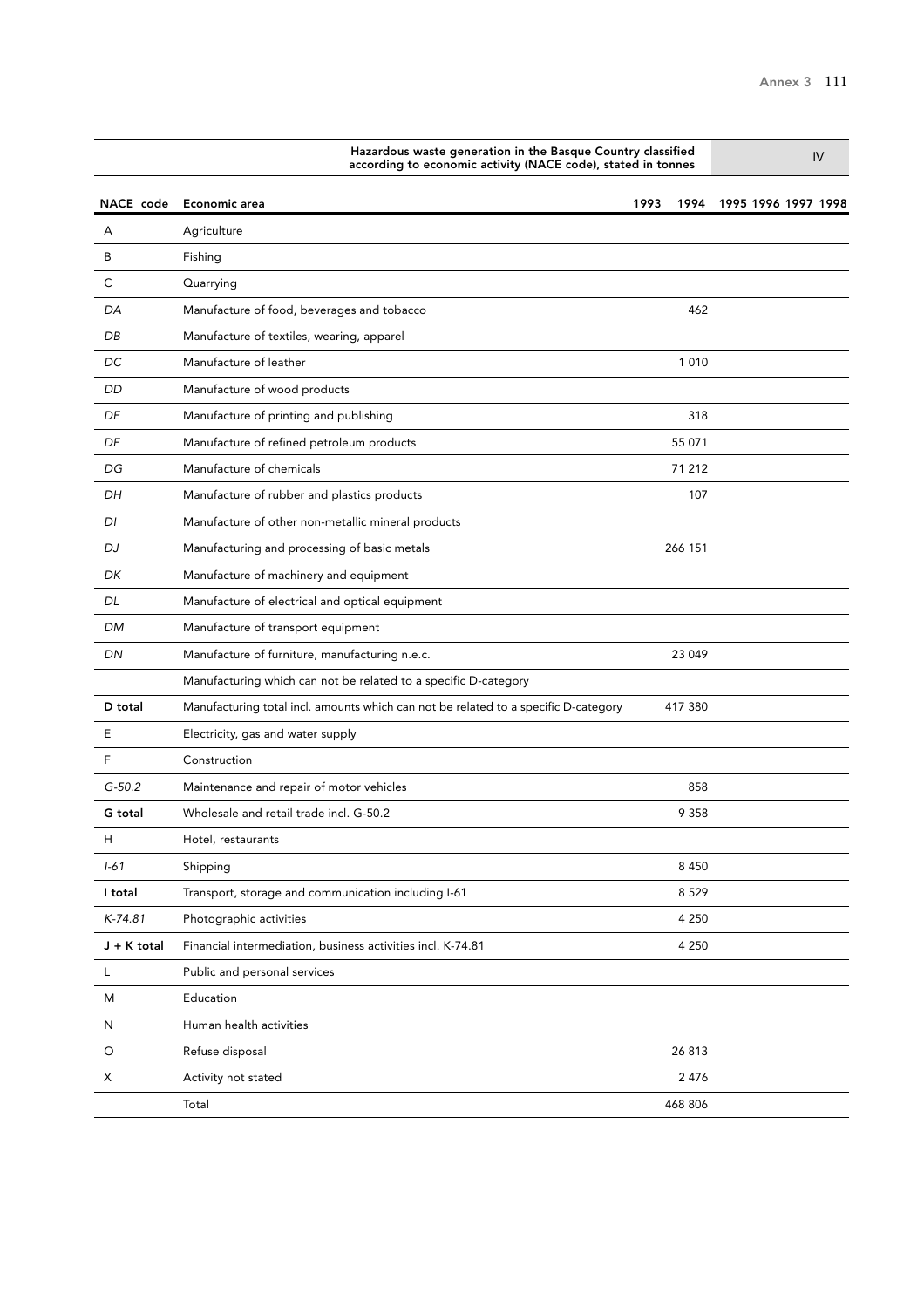### V General questions on hazardous waste data in Basque Country

1. Is the information given to this survey about your country on generation of hazardous waste based on data reported to the national or regional authorities by the following sources:

| Reporter                          | Generator | Agriculture,<br>fishing &<br>quarrying | Manufacturing,<br>energy and water<br>supply, construction | Wholesale, retail,<br>transport public and<br>private services | Households |
|-----------------------------------|-----------|----------------------------------------|------------------------------------------------------------|----------------------------------------------------------------|------------|
| Producers                         |           |                                        |                                                            |                                                                |            |
| Collectors                        |           |                                        |                                                            |                                                                |            |
| Treatment/<br>disposal facilities |           |                                        | Jinformation                                               |                                                                |            |
| Reporting from<br>municipalities  |           |                                        |                                                            |                                                                |            |
| <b>Estimates</b>                  |           |                                        |                                                            |                                                                |            |

2. When producers, collectors, treatment/disposal facilities or municipalities report information on generation of hazardous waste to the national or the regional authorities, is the waste classification based on:

| Applied<br>classification                                              | Kind of<br>activity | Generation<br>of haz. waste | Collection<br>of haz. waste | Treatment/<br>disposal of haz.<br>Waste | <b>Municipalities</b> |
|------------------------------------------------------------------------|---------------------|-----------------------------|-----------------------------|-----------------------------------------|-----------------------|
| The hazardous waste list or $N_{\odot}$<br>of the hazardous waste list |                     |                             |                             |                                         |                       |
| The national hazardous<br>waste classification                         |                     |                             |                             |                                         |                       |

3. When the authorities issue permits or licences for the generation, collection, treatment/ disposal of hazardous waste, is the waste classification based on:

| Applied<br>classification                                                            | Kind of<br>activity | Generation<br>of haz. waste | Collection<br>of haz. waste | Treatment/<br>disposal of haz.<br>Waste |
|--------------------------------------------------------------------------------------|---------------------|-----------------------------|-----------------------------|-----------------------------------------|
| The hazardous waste list or $\mathbf{N}_{\mathbf{O}}$<br>of the hazardous waste list |                     |                             |                             |                                         |
| The national hazardous<br>waste classification                                       |                     |                             |                             |                                         |
|                                                                                      |                     |                             |                             |                                         |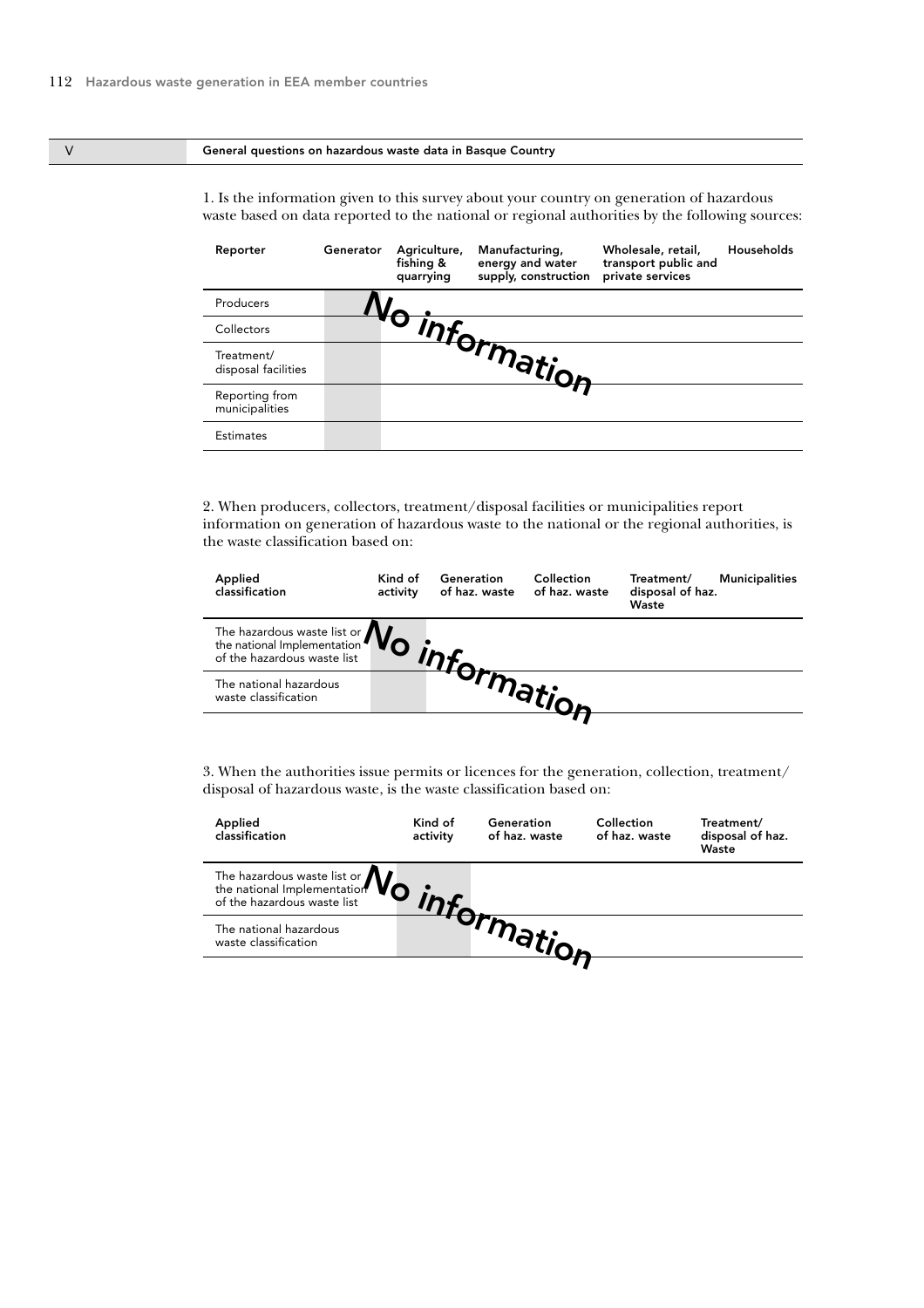# Catalonia

|                       | Hazardous waste generation in Catalonia classified according<br>to the European waste catalogue at two-digit level, stated in tonnes                          |      |         |                         |                         |           |  |
|-----------------------|---------------------------------------------------------------------------------------------------------------------------------------------------------------|------|---------|-------------------------|-------------------------|-----------|--|
| <b>EWC</b><br>2-digit | Description                                                                                                                                                   | 1993 | 1994    | 1995                    | 1996                    | 1997 1998 |  |
| 01                    | Waste resulting from exploration, mining, dressing and further treatment of min-<br>erals and quarry                                                          |      | 918     | 4791                    | 27 593                  |           |  |
| 02                    | Waste from agricultural, horticultural, hunting, fishing and aquaculture primary<br>production, food preparation and processing                               |      | 36 403  | 51 343                  | 60 415                  |           |  |
| 03                    | Wastes from wood processing and the production of paper, cardboard, pulp,<br>panels and furniture                                                             |      | 46      | 5                       | 44                      |           |  |
| 04                    | Wastes from the leather and textile industries                                                                                                                |      | 3 0 4 3 | 4 3 4 5                 | 5876                    |           |  |
| 05                    | Wastes from petroleum refining, natural gas purification and pyrolytic treatment<br>of coal                                                                   |      | 13 684  | 13 3 8 4                | 5 6 8 6                 |           |  |
| 06                    | Wastes from inorganic chemical processes                                                                                                                      |      | 83 209  | 67 678                  | 56 165                  |           |  |
| 07                    | Wastes from organic chemical processes                                                                                                                        |      |         |                         | 172 542 214 350 198 019 |           |  |
| 08                    | Wastes from the manufacture, formulation, supply and use (MSFU) of coating<br>(paints, varnishes and vitreous enamels), adhesives, sealants and printing inks |      |         | 19 612 22 929           | 19 697                  |           |  |
| 09                    | Wastes from the photographic industry                                                                                                                         |      | 281     | 102                     | 200                     |           |  |
| 10                    | Inorganic wastes from thermal processes                                                                                                                       |      |         |                         | 200 516 187 713 185 780 |           |  |
| 11                    | Inorganic waste with metals from metal treatment and the coating of metals; non-<br>ferrous hydro-metallurgy                                                  |      | 47 070  | 40 053                  | 39 427                  |           |  |
| 12                    | Wastes from shaping and surface treatment of metals and plastics                                                                                              |      | 2 5 3 4 | 3611                    | 5 4 0 6                 |           |  |
| 13                    | Oil wastes and other liquids (except edible oils 05 00 00 and 12 00 00)                                                                                       |      | 32 552  | 18 862                  | 25 149                  |           |  |
| 14                    | Wastes from organic substances employed as solvents and coolants (except 07 00<br>00 and 08 00 00)                                                            |      | 42 593  | 49 835                  | 97 529                  |           |  |
| 15                    | Packaging, absorbents, wiping cloths, filter materials and protective clothing not<br>otherwise specified                                                     |      | 46 534  | 47 834                  | 47 015                  |           |  |
| 16                    | Waste not otherwise specified in the catalogue                                                                                                                |      | 23 281  |                         | 17 416 21 287           |           |  |
| 17                    | Construction and demolition waste (including road construction)                                                                                               |      | 971     | 688                     | 887                     |           |  |
| 18                    | Wastes from human or animal healthcare and/or related research                                                                                                |      | 3       | 164                     | 64                      |           |  |
| 19                    | Wastes from waste-treatment facilities, off-site wastewater-treatment plants and<br>the water industry                                                        |      |         | 57 618 78 648           | 95 701                  |           |  |
| 20                    | Municipal wastes and similar commercial, industrial and institutional wastes in-<br>cluding separately collected fractions                                    |      | 3885    | 7962                    | 1 571                   |           |  |
|                       | Total amount related to the HWL/EWC/add. EWC                                                                                                                  |      |         | 787 295 831 713 893 511 |                         |           |  |
|                       | Total amount not possible to relate to the HWL/EWC/add. EWC                                                                                                   |      |         |                         |                         |           |  |
|                       | Total hazardous waste generation                                                                                                                              |      |         | 787 295 831 713 893 511 |                         |           |  |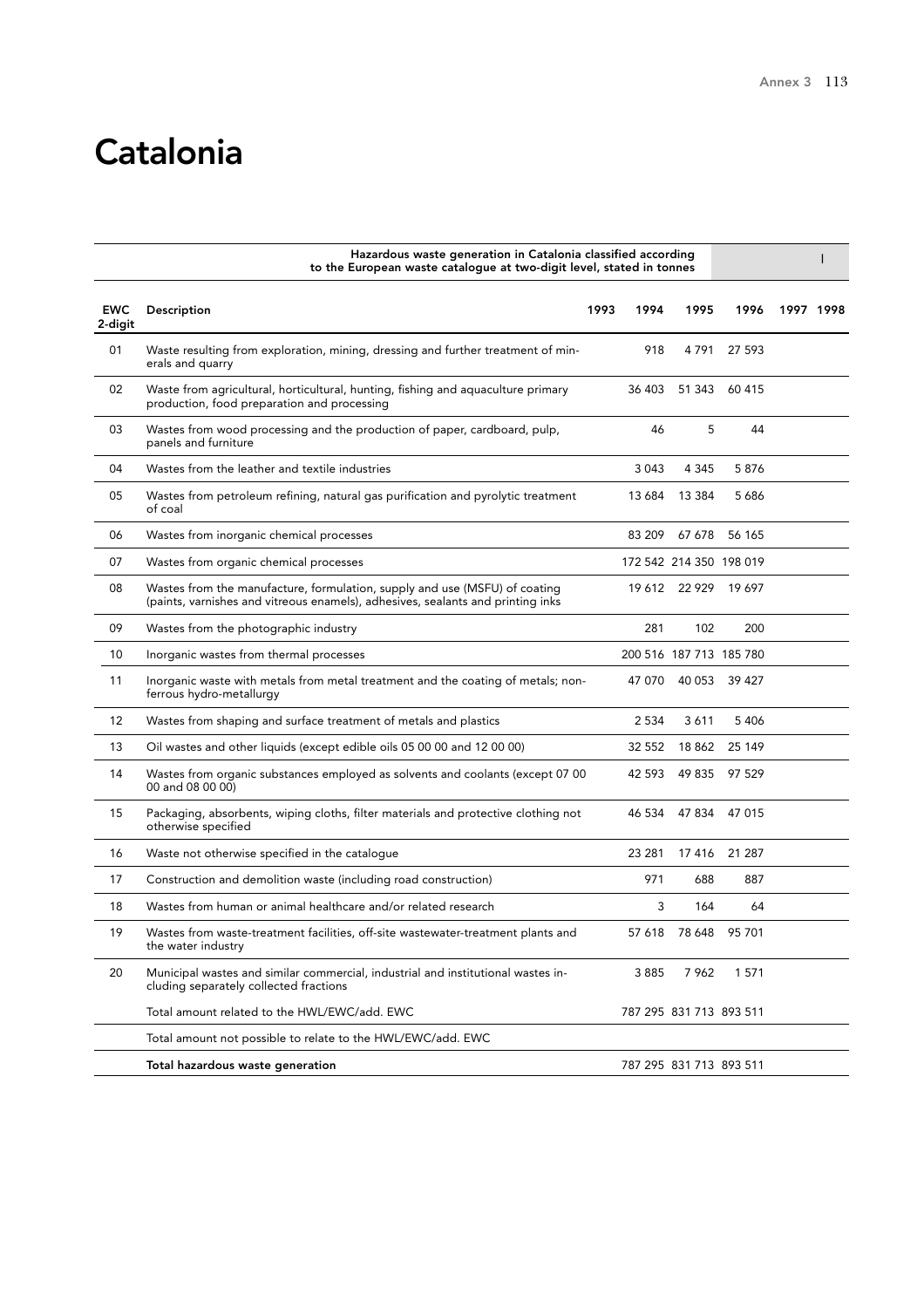II A

The 20 largest hazardous waste types generated in Catalonia classified according to the European waste catalogue at six-digit level, stated in tonnes

| or national<br>code | <b>EWC 6-digit Description</b>                                                          | H: HWL<br>E: EWC<br>A: add. EWC 1993 | 1994    | 1995                    |          | 1996 1997 1998 |
|---------------------|-----------------------------------------------------------------------------------------|--------------------------------------|---------|-------------------------|----------|----------------|
| 03 02 01            | Coal fly ash                                                                            | E                                    |         | 149 398 131 392 125 513 |          |                |
| 03 03 03            | Wastes stabilised/solidified with hydraulic binders                                     | E                                    | 40 060  | 60 991                  | 77 964   |                |
| 05 04 01            | Wastes not otherwise specified                                                          | E                                    | 10 458  | 43 655                  | 51 105   |                |
| 05 08 03            | Sludges from on-site effluent treatment                                                 | E                                    | 45 0 20 | 30 654                  | 42 137   |                |
| 06 12 01            | Animal tissue waste                                                                     | E                                    | 22 153  | 38 260                  | 40 835   |                |
| 06 12 02            | Other solvents and solvent mixes                                                        | H                                    | 13 542  | 21 265                  | 36 524   |                |
| 061301              | Other halogenated solvents and solvent mixes                                            | H                                    | 3 3 5 0 | 3 1 2 8                 | 31 545   |                |
| 07 01 09            | Oil-containing drilling muds and wastes                                                 | E                                    | 917     | 2 4 4 7                 | 27 553   |                |
| 10 01 05            | Other organic solvents, washing liquids & mother liquors                                | H                                    | 12758   | 20 230                  | 23 798   |                |
| 14 05 01            | Salt slags from secondary smelting                                                      | H                                    | 19 607  | 24 058                  | 22 700   |                |
| 16 01 99.1          | Aqueous washing liquids and mother liquors                                              | H                                    | 17 102  | 23 646                  | 18 130   |                |
| 16 04 01            | Salts and solutions containing organic compounds                                        | E                                    | 9873    | 11 0 97                 | 18 045   |                |
| 16 04 03            | Halogenated still bottoms and reaction residues                                         | H                                    | 12 639  | 15 009                  | 17 657   |                |
| 190199              | Solid wastes from gas treatment                                                         | E                                    | 14 764  | 13 979                  | 17 390   |                |
| 19 08 99            | Metallic                                                                                | E                                    | 11 948  | 20 154                  | 16 373   |                |
| 20 01 01            | Fly ash                                                                                 | H                                    | 8 3 5 2 | 15 3 43                 | 14 779   |                |
| 20 01 19            | Other still bottoms and reaction residues                                               | H                                    | 17 603  | 13 5 14                 | 14 710   |                |
| 13 03 02            | Sludges from washing, cleaning, peeling, centrifuging and sepa-<br>ration               | E                                    | 2 3 3 6 | 2 5 4 2                 | 13 4 5 6 |                |
| 13 01 04            | Cyanide-free wastes not containing chromium                                             | E                                    | 14 117  | 8770                    | 11 7 34  |                |
| 06 03 08            | Casting cores and moulds containing organic binders which<br>have not undergone pouring | E                                    | 11 484  | 10825                   | 10722    |                |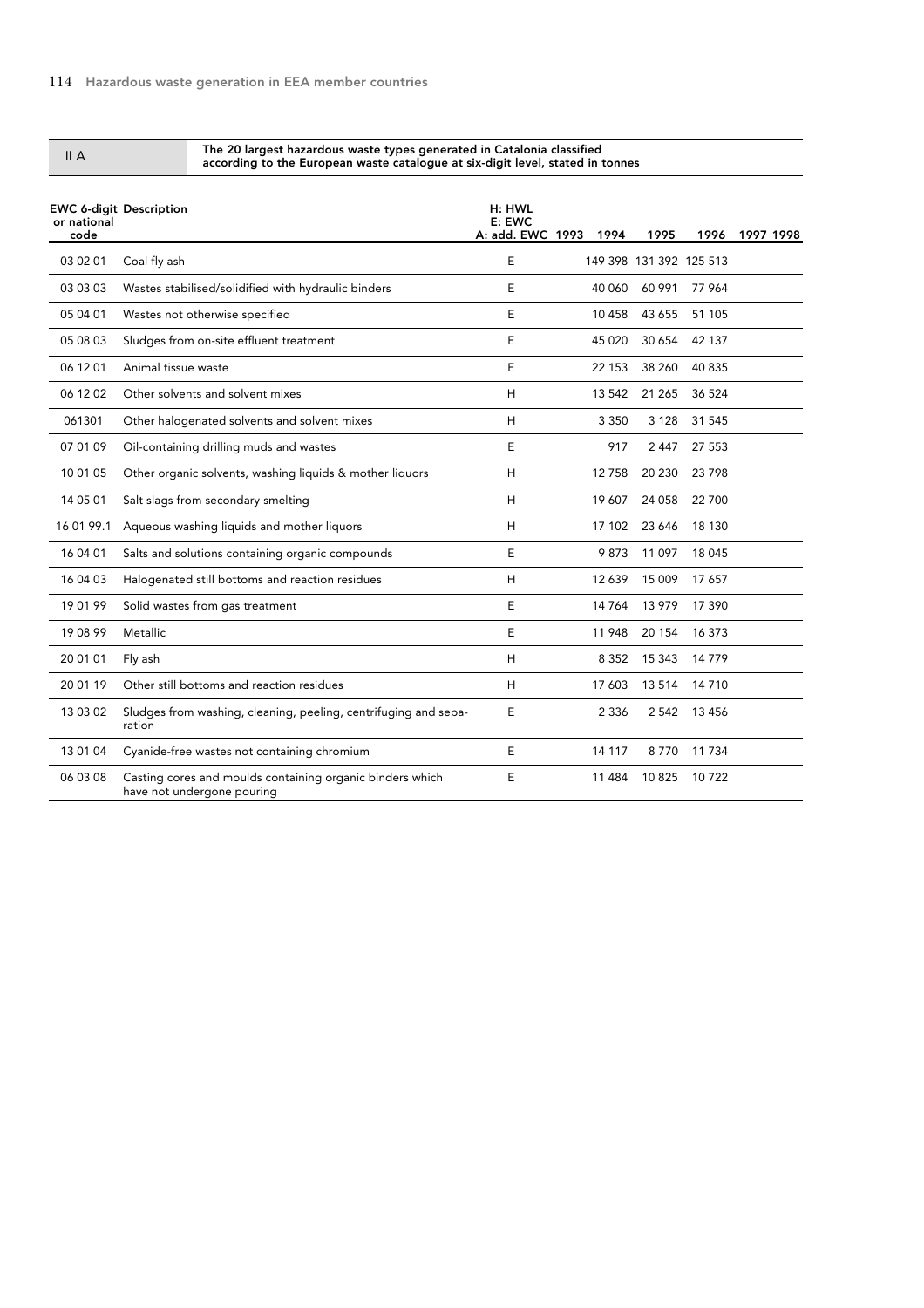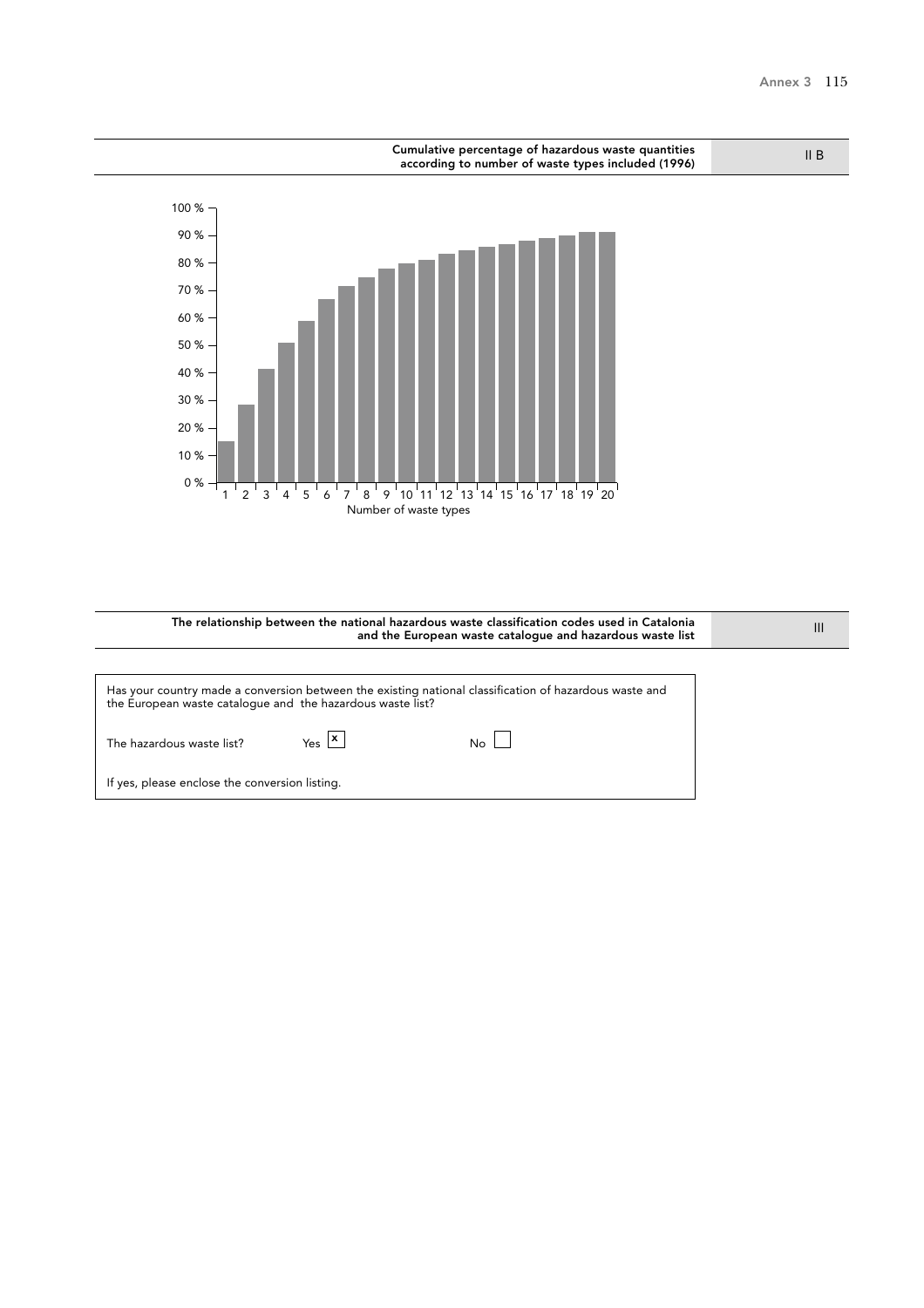| IV                  | Hazardous waste generation in Catalonia classified<br>according to economic activity (NACE code), stated in tonnes |              |                         |                |      |      |
|---------------------|--------------------------------------------------------------------------------------------------------------------|--------------|-------------------------|----------------|------|------|
| <b>NACE</b><br>code | Economic area                                                                                                      | 1993<br>1994 | 1995                    | 1996           | 1997 | 1998 |
| A                   | Agriculture                                                                                                        | 26 185       | 41 168                  | 40 981         |      |      |
| В                   | Fishing                                                                                                            |              |                         |                |      |      |
| С                   | Quarrying                                                                                                          | 918          | 4791                    | 27 593         |      |      |
| DA                  | Manufacture of food, beverages and tobacco                                                                         | 10 218       | 10 175                  | 19 434         |      |      |
| DB                  | Manufacture of textiles, wearing, apparel                                                                          | 2698         | 3673                    | 669            |      |      |
| DC                  | Manufacture of leather                                                                                             | 345          | 0,0                     | 5 207          |      |      |
| DD                  | Manufacture of wood products                                                                                       | 5            | 5                       |                |      |      |
| DE                  | Manufacture of printing and publishing                                                                             | 6 1 6 4      | 3 4 4 2                 | 3 5 9 4        |      |      |
| DF                  | Manufacture of refined petroleum products                                                                          | 13 661       | 13 3 5 6                | 5 6 6 5        |      |      |
| DG                  | Manufacture of chemicals                                                                                           |              | 252 481 276 416 250 477 |                |      |      |
| DH                  | Manufacture of rubber and plastics products                                                                        | 560          | 637                     | 750            |      |      |
| DI                  | Manufacture of other non-metallic mineral products                                                                 | 1 1 2 8      | 1 2 8 8                 | 106            |      |      |
| DJ                  | Manufacturing and processing of basic metals                                                                       | 99 532       |                         | 98 601 104 878 |      |      |
| DK                  | Manufacture of machinery and equipment                                                                             |              |                         |                |      |      |
| DL                  | Manufacture of electrical and optical equipment                                                                    | 13 278       | 18 925                  | 15798          |      |      |
| DM                  | Manufacture of transport equipment                                                                                 |              |                         |                |      |      |
| DN                  | Manufacture of furniture, manufacturing n.e.c.                                                                     |              |                         |                |      |      |
|                     | Manufacturing which can not be related to a specific D-category                                                    |              |                         |                |      |      |
| D total             | Manufacturing total incl. amounts which can not be related to a specific<br>D-category                             |              | 400 070 426 518 406 578 |                |      |      |
| Е                   | Electricity, gas and water supply                                                                                  |              | 149 499 131 520 125 632 |                |      |      |
| F                   | Construction                                                                                                       | 3 9 0 4      | 1 2 8 9                 | 1855           |      |      |
| $G-50.2$            | Maintenance and repair of motor vehicles                                                                           | 35 470       | 22 303                  | 23 130         |      |      |
| G total             | Wholesale and retail trade incl. G-50.2                                                                            | 35 470       |                         | 22 303 23 130  |      |      |
| н                   | Hotel, restaurants                                                                                                 |              |                         |                |      |      |
| $1 - 61$            | Shipping                                                                                                           | 1            | 48                      | 371            |      |      |
| I total             | Transport, storage and communication including I-61                                                                | 15 284       | 7 3 0 9                 | 14 5 18        |      |      |
| $K-74.81$           | Photographic activities                                                                                            | 281          | 102                     | 200            |      |      |
|                     | J + K total Financial intermediation, business activities incl. K-74.81                                            | 281          | 102                     | 200            |      |      |
| L                   | Public and personal services                                                                                       |              |                         |                |      |      |
| M                   | Education                                                                                                          |              |                         |                |      |      |
| N                   | Human health activities                                                                                            | 3            | 164                     | 64             |      |      |
| O                   | Refuse disposal                                                                                                    |              | 92 673 128 184 155 917  |                |      |      |
| Х                   | Activity not stated                                                                                                | 58 854       | 60 484                  | 89 773         |      |      |
|                     | Total                                                                                                              |              | 783 141 823 832 886 241 |                |      |      |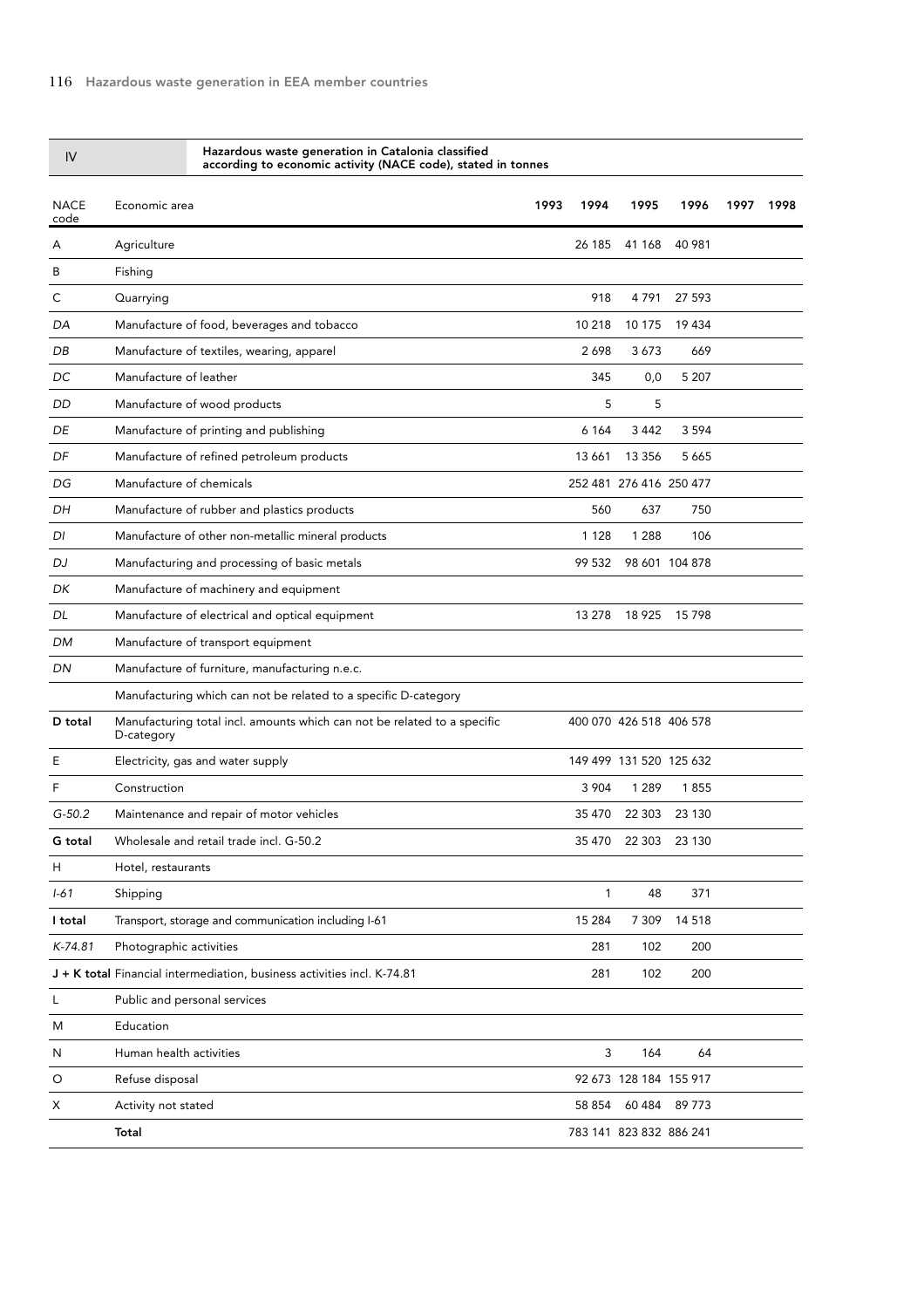### General questions on hazardous waste data in Catalonia V

1. Is the information given to this survey about your country on generation of hazardous waste based on data reported to the national or regional authorities by the following sources:

| Reporter                          | Generator | Agriculture,<br>fishing &<br>quarrying | Manufacturing,<br>energy and water<br>supply, construction | Wholesale, retail,<br>transport public and<br>private services | Households |
|-----------------------------------|-----------|----------------------------------------|------------------------------------------------------------|----------------------------------------------------------------|------------|
| Producers                         |           |                                        |                                                            |                                                                |            |
| Collectors                        |           |                                        |                                                            |                                                                |            |
| Treatment/<br>disposal facilities |           |                                        | - <sup>Thtormation</sup>                                   |                                                                |            |
| Reporting from<br>municipalities  |           |                                        |                                                            |                                                                |            |
| <b>Estimates</b>                  |           |                                        |                                                            |                                                                |            |

2. When producers, collectors, treatment/disposal facilities or municipalities report information on generation of hazardous waste to the national or the regional authorities, is the waste classification based on:

| Applied<br>classification                                                                                       | Kind of<br>activity | Generation<br>of haz. waste | Collection<br>of haz. waste | Treatment/<br>disposal of haz.<br>Waste | <b>Municipalities</b> |
|-----------------------------------------------------------------------------------------------------------------|---------------------|-----------------------------|-----------------------------|-----------------------------------------|-----------------------|
| The hazardous waste list or $\mathbf{W}_{\text{of}}$<br>the national Implementation of the hazardous waste list |                     |                             |                             |                                         |                       |
| The national hazardous<br>waste classification                                                                  |                     |                             |                             |                                         |                       |
|                                                                                                                 |                     |                             |                             |                                         |                       |

3. When the authorities issue permits or licences for the generation, collection, treatment/ disposal of hazardous waste, is the waste classification based on:

| Applied<br>classification                                                            | Kind of<br>activity | Generation<br>of haz. waste | Collection<br>of haz. waste | Treatment/<br>disposal of haz.<br>Waste |
|--------------------------------------------------------------------------------------|---------------------|-----------------------------|-----------------------------|-----------------------------------------|
| The hazardous waste list or $\mathbf{N}_{\mathbf{C}}$<br>of the hazardous waste list |                     |                             |                             |                                         |
| The national hazardous<br>waste classification                                       |                     |                             |                             |                                         |
|                                                                                      |                     |                             |                             |                                         |